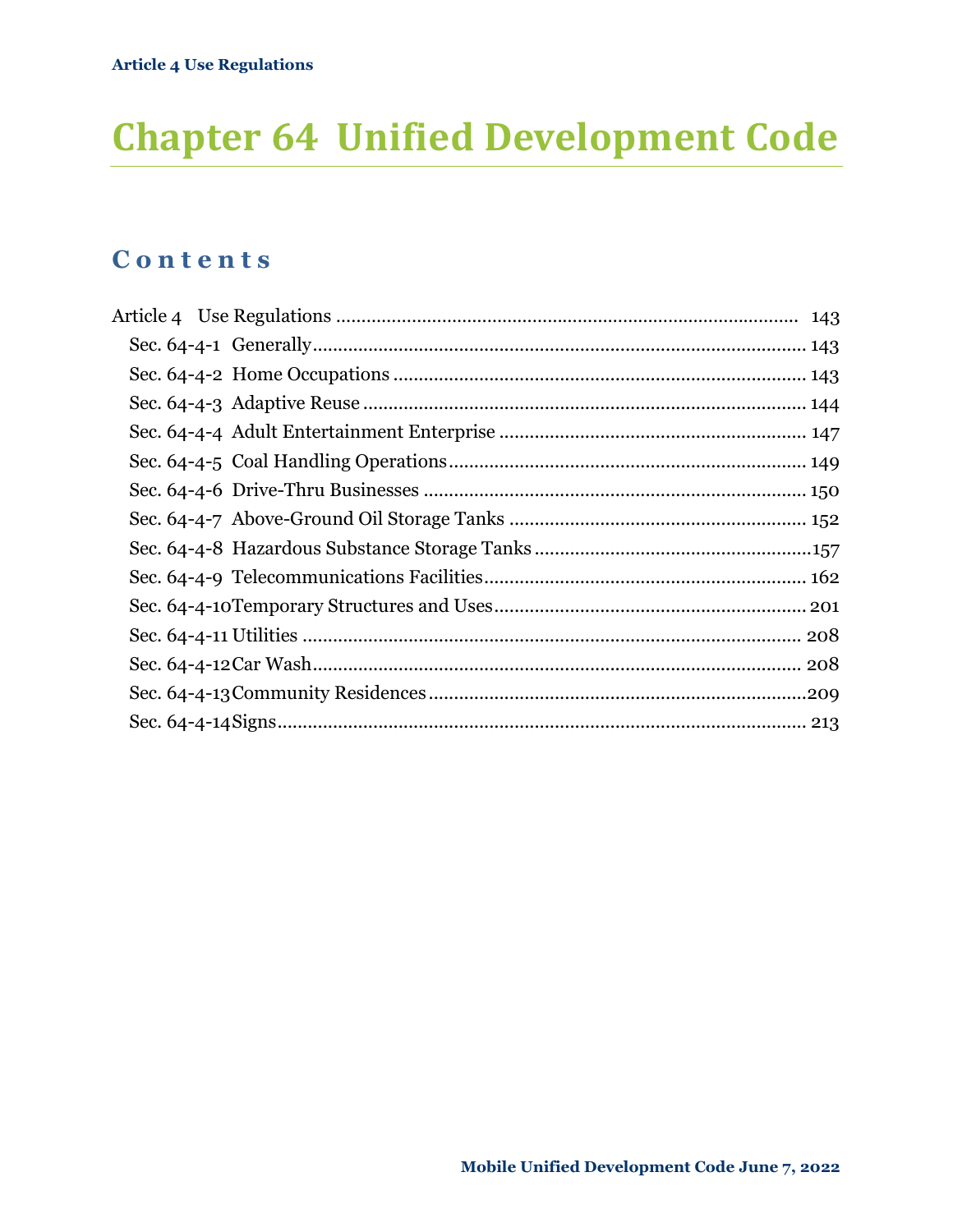# <span id="page-1-0"></span>**A r t i c l e 4 U s e R e g u l a t i o n s**

## <span id="page-1-1"></span>**Sec. 64-4-1 Generally**

### **A.** Applicability

- **1.** This Article establishes standards for the uses listed in each Section. These standards may:
	- **(a)** Supplement the standards in the applicable Zoning District (Article 2) or Development Standards (Article 3); or
	- **(b)** Supersede the standards in Articles 2 or 3, where indicated.
- **B.** Relationship to Use Table. This Article applies regardless of the Zoning District where the use is located or whether the use is Permitted by Right, Special Exception or as a Conditional Use Permit, unless otherwise indicated.

## <span id="page-1-2"></span>**Sec. 64-4-2 Home Occupations**

- **A.** Applicability
	- **1.** This Section allows Home Occupations with standards to ensure that they do not change the residential character of the property.
	- **2.** A Home Occupation shall be incidental to the residential use of the property.
- **B.** Conditions
	- **1.** No article shall be sold or offered for sale from the Dwelling unless it is produced inside of the Dwelling by the Dwelling occupants.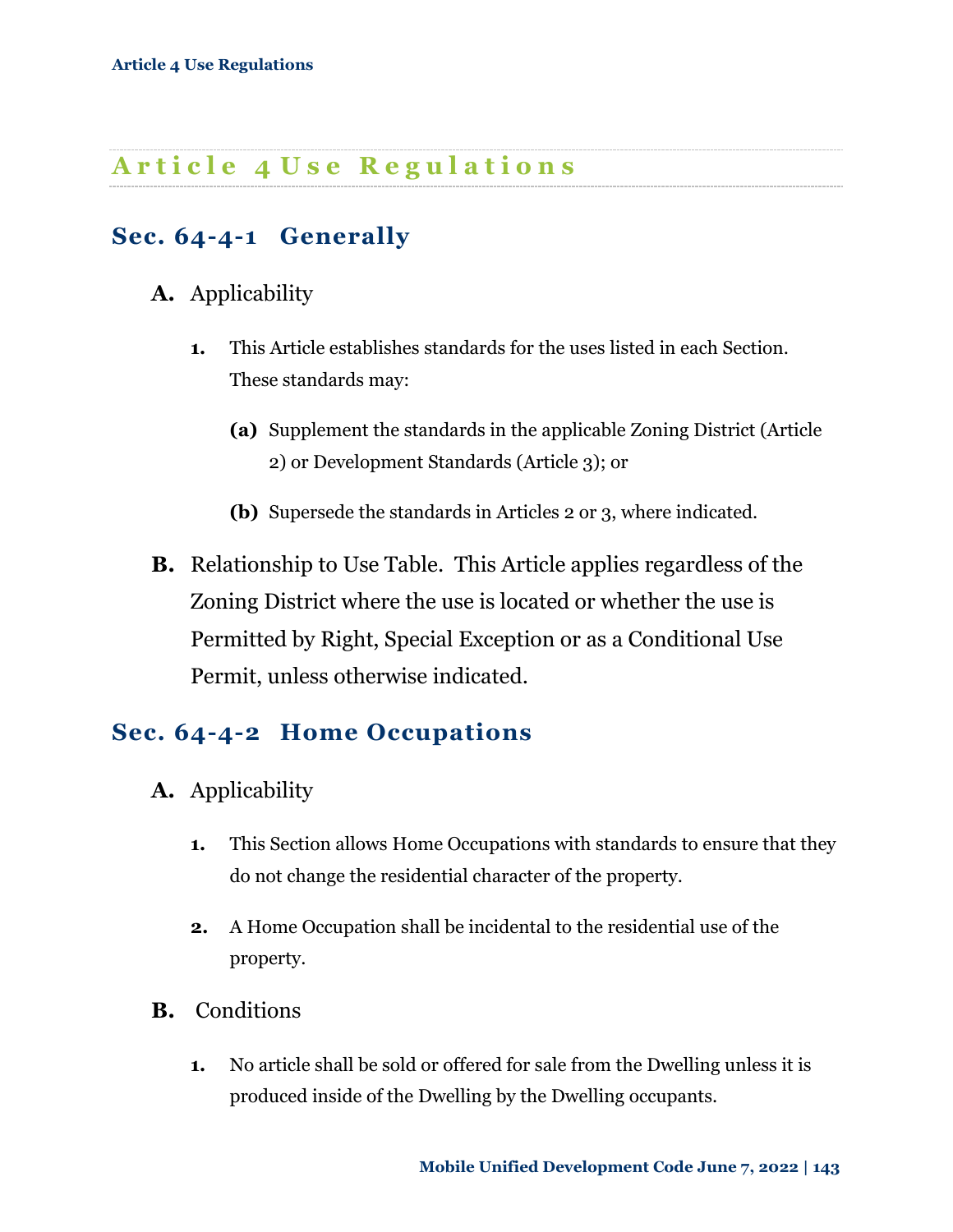- **2.** Home Occupations shall not occupy more than twenty-five (25) percent of the floor area of the Dwelling.
- **3.** The services shall be performed by Persons occupying the home as their private Dwelling.
- **4.** No additional Persons who do not live in the Dwelling shall be employed in the Home Occupation on the property.
- **5.** No more than one (1) customer visit is allowed on the property at any time.
- **6.** A commercial vehicle, limited to one standard sized car, van, or pickup, and one open or one enclosed trailer not to exceed twenty-six (26) feet in length, may be parked overnight on the property.
	- **(a)** The vehicle and the trailer may include advertising for the business.
	- **(b)** The vehicle and the trailer may be used for equipment storage.
- **7.** No freestanding storage building or garage may be used in association with the Home Occupation.

### <span id="page-2-0"></span>**Sec. 64-4-3 Adaptive Reuse**

- **A.** Applicability
	- **1.** This Section applies to the rehabilitation of a Building that existed before the effective date of this Chapter, if the Building:
		- **(a)** Has been vacant for at least two (2) years, and is a local or nationally designated Historic Structure, or located in Historic District; or
		- **(b)** Was constructed at least fifty (50) years before the effective date of this Chapter; or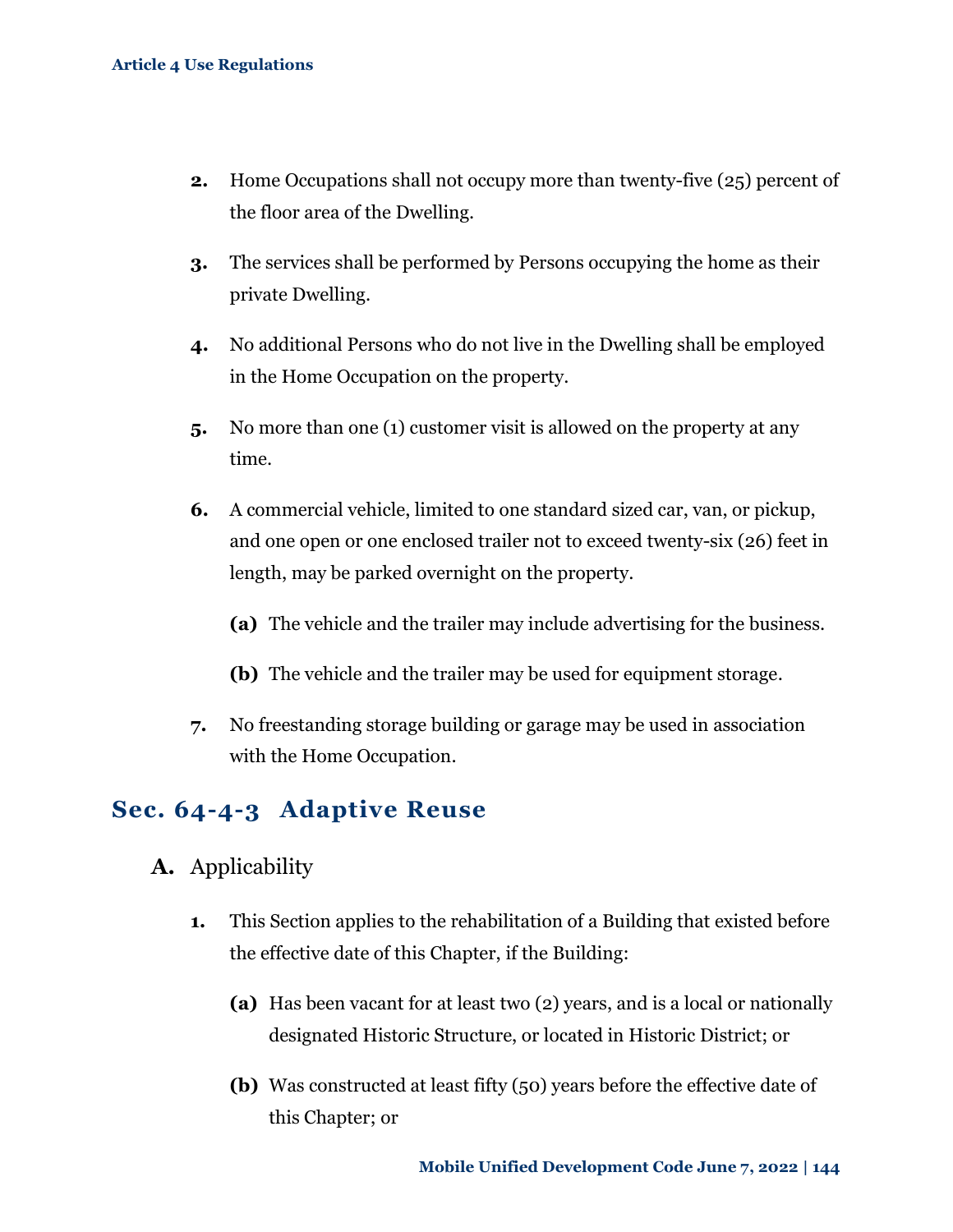- **(c)** Is vacant, uninhabitable and hazardous to Persons and property because of its physical condition; or
- **(d)** Has been declared to be a public nuisance by the City Council.
- **2.** This Section does not apply to:
	- **(a)** New construction.
	- **(b)** Change of Nonconforming Uses, unless the existing use is located in a Structure that qualifies under Section 1 above.
- **B.** Standards
	- **1.** In order to qualify for the regulatory incentives established in Section D below, an adaptive reuse must retain the existing bulk, height and lot configurations of the existing Structure and Lot,
	- **2.** The street-facing Façades shall not decrease the existing percentage of windows and entryways after the Building is rehabilitated.
	- **3.** Full compliance with current Fire and Building Codes is required.
	- **4.** A Building Permit is required for any work and construction associated with an Adaptive Reuse project.
- **C.** Uses
	- **1.** Buildings renovated under this Section are limited to the following uses:
		- **(a)** Residential
			- **(1)** Single-Family
			- **(2)** Two-Family
			- **(3)** Multi-Family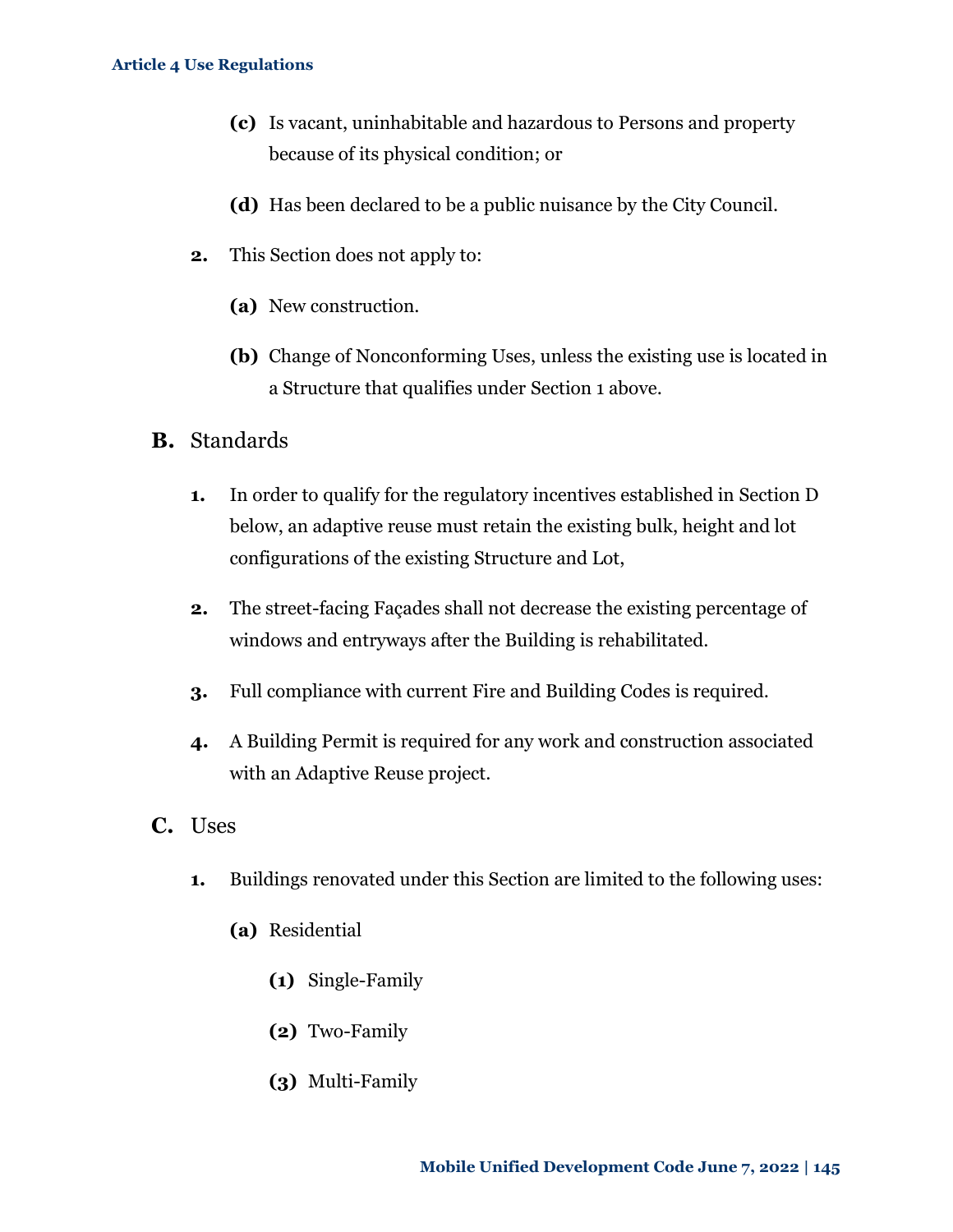- **(b)** Live/Work
- **(c)** Bed and Breakfast
- **(d)** Grocer
- **(e)** Restaurant with less than a 100 Person occupant load
- **(f)** Office
- **(g)** Personal Services
- **(h)** Convenience Store without gas pumps
- **(i)** Hardware Store
- **(j)** General Retail
- **(k)** Garden Supply
- **(l)** Personal Instructional Services
- **(m)** Art Studio
- **(n)** Art Gallery
- **(o)** Health/Fitness Club with less than a one hundred (100) Person occupant load
- **D.** Incentives. An Adaptive Reuse qualifies for the following regulatory incentives:
	- **1.** Waiver of compliance with Building Design and Height requirements of Article 3;
	- **2.** Waiver of compliance with Landscaping and Tree requirements of Article 3; and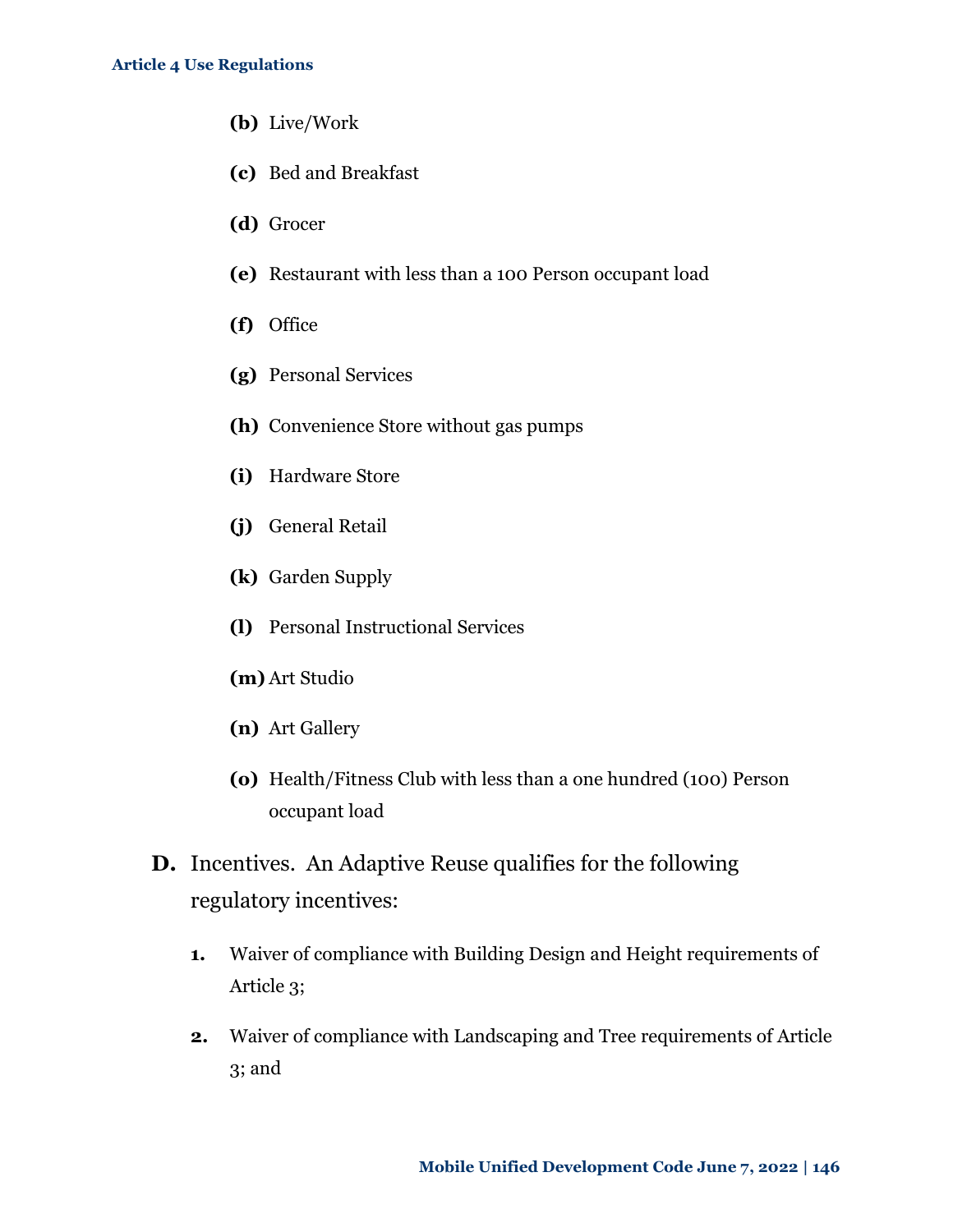**3.** Waiver of compliance with Parking and Loading requirements of Article 3.

# <span id="page-5-0"></span>**Sec. 64-4-4 Adult Entertainment Enterprise**

- **A.** Applicability. This Section applies to any Adult Entertainment Enterprise.
- **B.** Prohibitions
	- **1.** The establishment, enlargement, expansion, increase, reconstruction, resumption or structural alteration of any Adult Entertainment Enterprise is prohibited:
		- **(a)** if the Adult Entertainment Enterprise is within one thousand (1,000) feet of any existing church, school, park, residentially zoned (R-1, R-2, R-3) area or residential Structure; or
		- **(b)** within two thousand (2,000) feet of any existing Adult Entertainment Enterprise.
	- **2.** For purposes of this Section, "establish" or "establishment" means any of the following:
		- **(a)** The opening or commencement of any such business as a new business;
		- **(b)** The conversion of an existing business, whether or not an Adult Entertainment Enterprise, to any of the adult entertainment businesses defined herein;
		- **(c)** The addition of any adult entertainment businesses defined herein to any other existing adult entertainment businesses; or
		- **(d)** The relocation of any such business.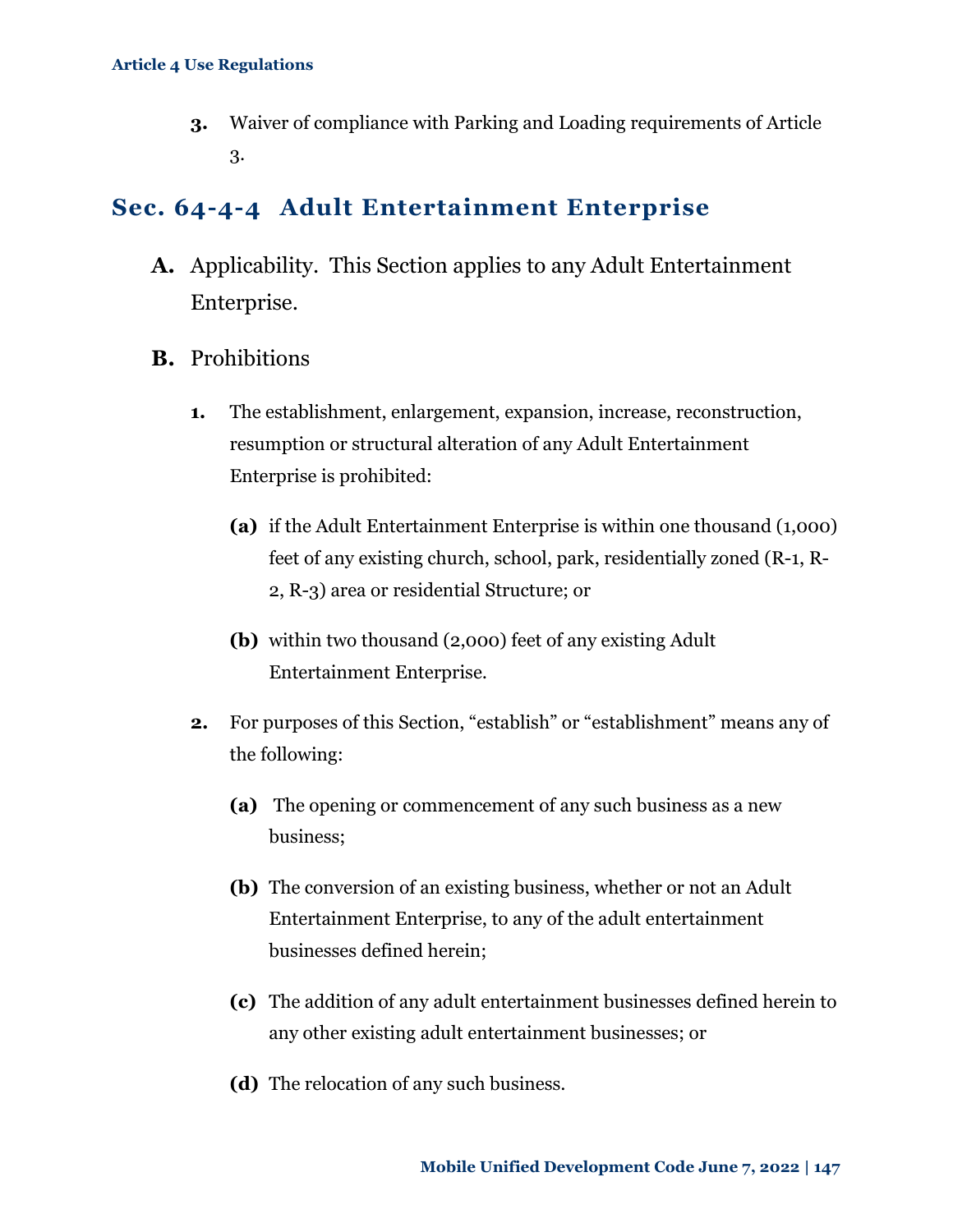- **3.** Subsection B.1 above does not prohibit:
	- **(a)** Any structural alteration within the existing footprint that is needed to comply with the Americans with Disabilities Act (42 USC §§ 12101 et seq.); or
	- **(b)** Any structural alteration within the existing footprint to maintain minimum life safety code compliance.
- **C.** Measurement of Distances
	- **1.** The distance between an Adult Entertainment Enterprise, and any church, school, park, residentially zoned (R-1, R-2, R-3) area or residential Structure, shall be measured in a straight line, without regard to intervening structures or objects, from the closest exterior structural wall of the Adult Entertainment Enterprise to the nearest property line of the church, school, park or residentially zoned (R-1, R-2, R-3) area or residential Structure.
	- **2.** If any Adult Entertainment Enterprise is part of or included within an integrated center, only the portion of that center or leased space occupied by such Adult Entertainment Enterprise shall be included in determining the closest exterior structural wall of that establishment.
- **D.** Exterior Display. No Adult Entertainment Enterprise shall be conducted in any manner that permits the observation of any material depicting, describing or relating to Specified Sexual Activities or Specified Anatomical Areas by display, decorations, Sign, show window or other opening from any public way.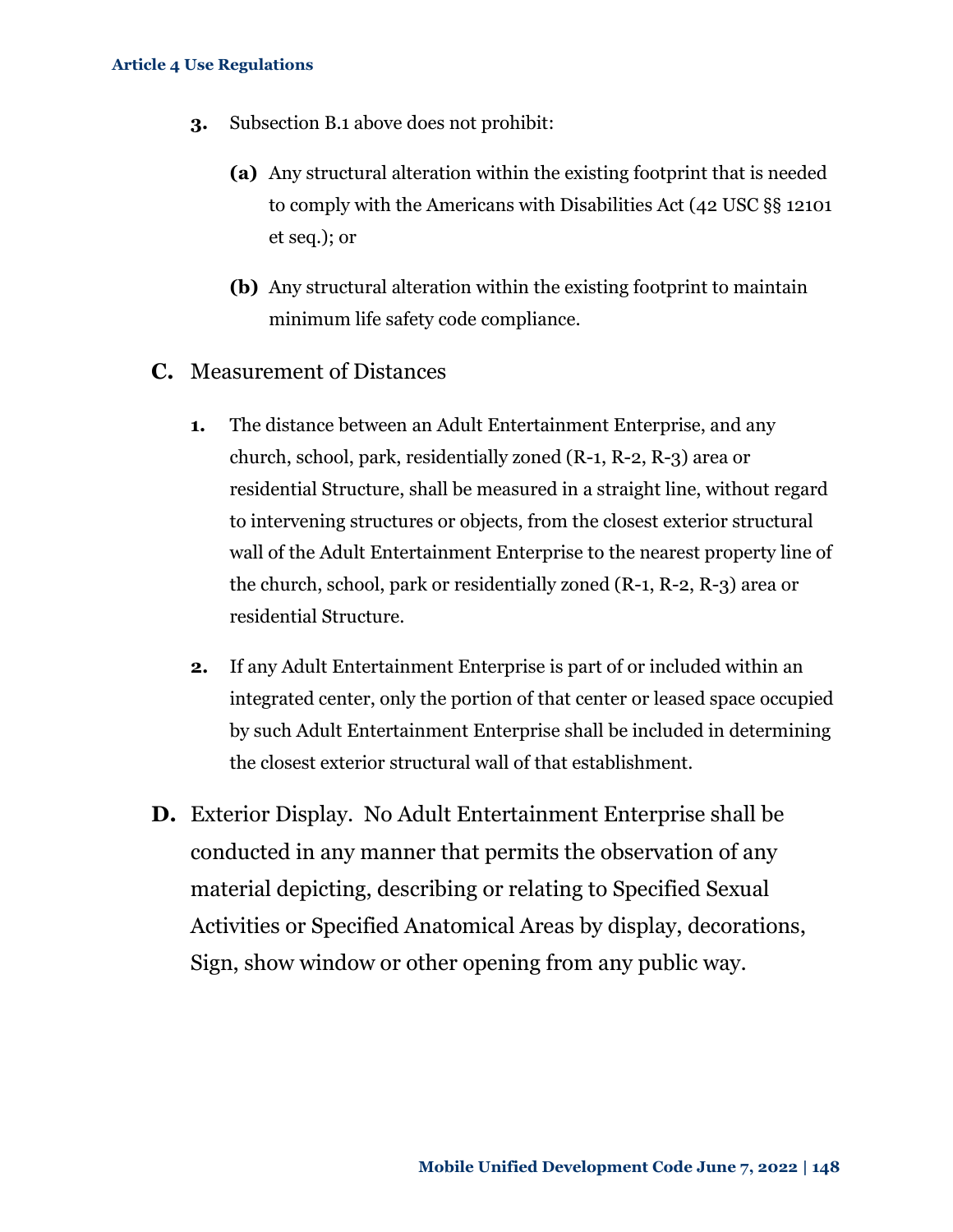**E.** Nonconforming Uses. The lawful use of land or Buildings existing at the time of the adoption and effective date of this ordinance that is in violation hereof is deemed a Nonconforming Use. In addition, the Nonconforming Uses shall comply with all requirements of Article 6 of this Chapter.

### <span id="page-7-0"></span>**Sec. 64-4-5 Coal Handling Operations**

- **A.** Applicability
	- **1.** This Section applies to any Coal Handling Facility, whether it is a primary or an Accessory Use.
	- **2.** Existing Coal Handling Facilities
		- **(a)** Sites on the effective date of this Section are confirmed in their entirety for purposes of this Chapter as conforming permitted uses with respect to all existing Coal Handling Facilities.
		- **(b)** A Coal Handling Facility existing on a Site on the effective date of this Section may be repaired, replaced or reconstructed on the same Site without compliance with this Section and without the need for an additional Setback.
		- **(c)** The replacement of a Coal Handling Facility in existence on the effective date of this Chapter need not have the identical footprint or configuration.
- **B.** New Coal Handling Facilities
	- **1.** New facilities that are not replacements for existing facilities may be constructed on Sites that already have a Conditional Use Permit (or Planning Approval under previous versions of this Chapter) or that did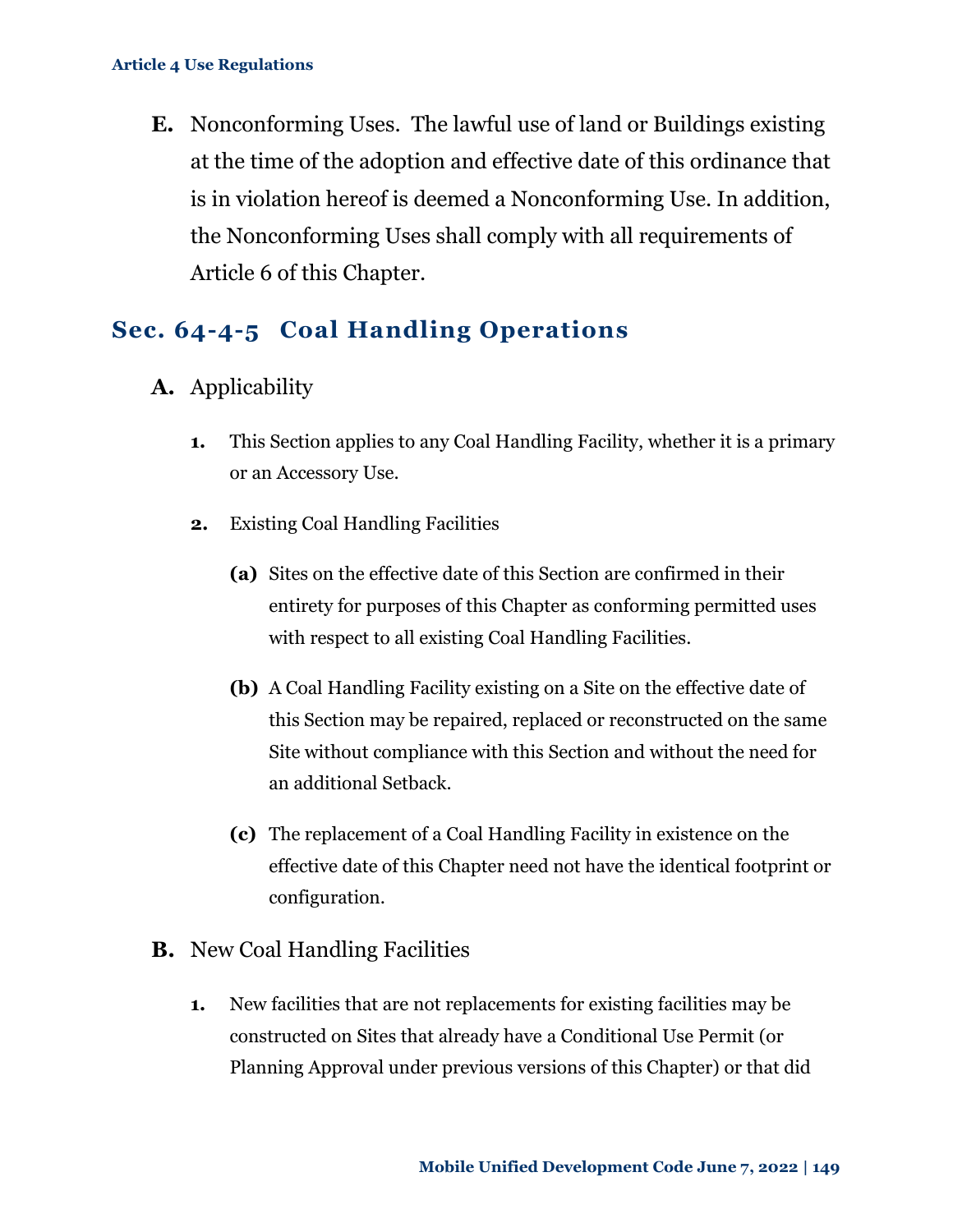not require Conditional Use Permit or Planning Approval at the time of construction if a Building Permit was received, if:

- **(a)** the facility complies with all then existing regulatory requirements, and
- **(b)** the Director is provided the information required by this Section and Article 10.
- **2.** Setback. A Coal Handling Facility shall be Setback at least one thousand, five hundred (1,500) feet measured from the Building or Structure to the property line of the nearest residentially zoned (R-1, R-2, R-3) or occupied property, religious land use or school.

### <span id="page-8-0"></span>**Sec. 64-4-6 Drive-Thru Businesses**

- **A.** Applicability. This Section applies to any business with a Drive-Thru lane(s); such as restaurants, banks, pharmacies, dry cleaners, etc.
- **B.** Vehicle Stacking Area
	- **1.** A queuing space is defined as a minimum of nine (9) feet wide by seventeen (17) feet long.
	- **2.** All Drive-Thru lanes shall conform to AASHTO standards but shall in no case be less than nine (9) feet in width.
	- **3.** Each Drive-Thru lane shall provide at least three (3) queuing spaces from the right-of-way to the order station if both an order station and service window are provided in separate locations. See Figure 64-4-7.1 Vehicle Stacking Area.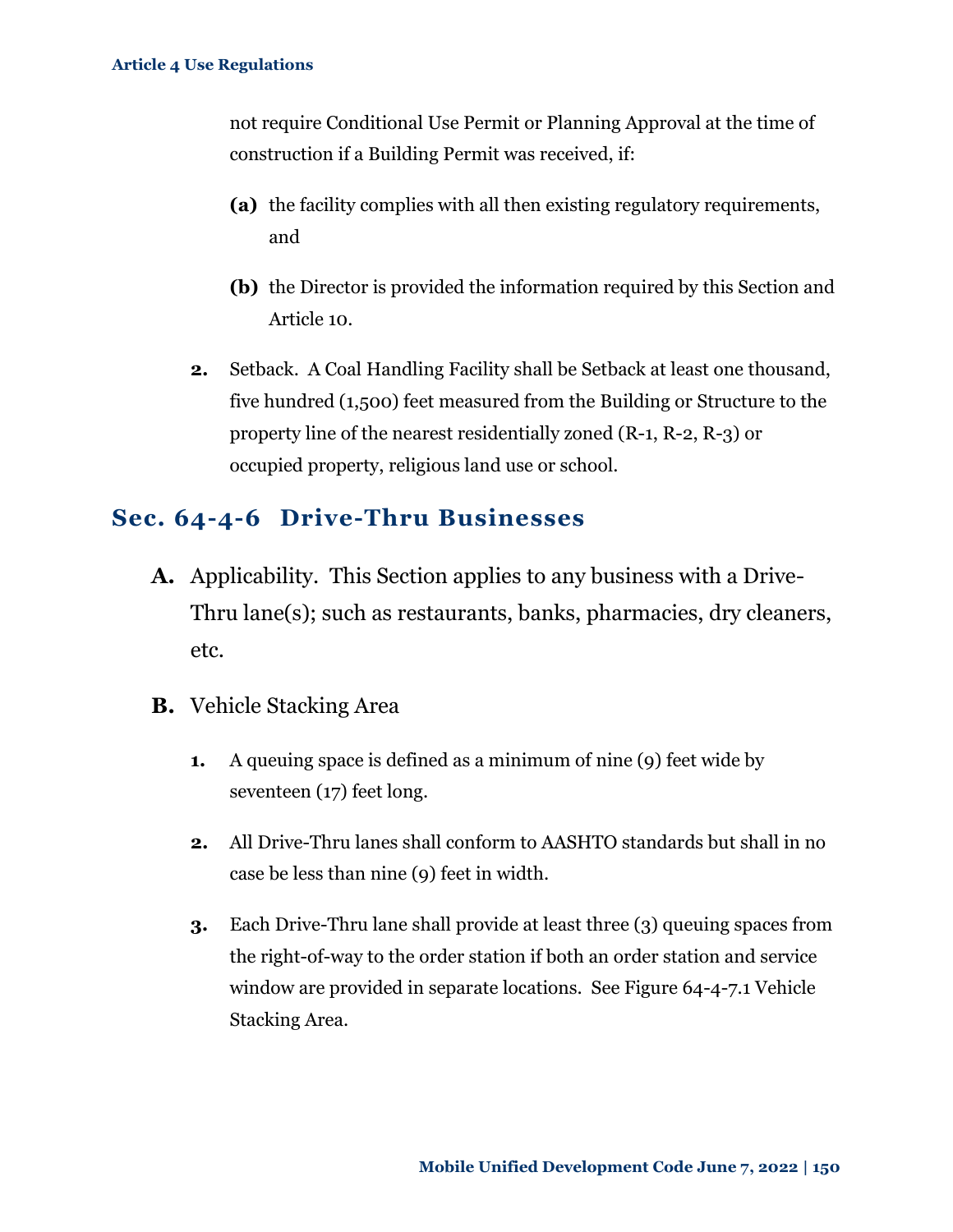- **4.** Each Drive-Thru lane shall provide at least three (3) queuing spaces from the right-of-way to the service window if a separate order station is not provided. See Figure 64-4-7.1 Vehicle Stacking Area.
- **5.** Upon leaving the service window, there shall be at least one (1) queuing space between the service window and the right-of-way. See Figure 64-4- 7.1 Vehicle Stacking Area.



*Figure 64-4-7.1 Vehicle Stacking Area*

- **6.** Each Drive-Thru lane shall be striped, marked and otherwise appropriately delineated in accordance with the "Federal Highway Administration Manual on Uniform Traffic Control Devices for Streets and Highways" or as approved by the City Traffic Engineering Director.
- **7.** Circulation design alternatives, such as multiple queuing lanes, shall be approved by the City Traffic Engineering Director.
- **C.** Screening. Where a Drive-Thru business adjoins residentially zoned (R-1, R-2, R-3) property or a residentially used Building Site, a six (6)-foot high privacy Fence shall be constructed and maintained on interior property lines. The privacy Fence shall be composed of wood, brick, masonry, or other material that matches the Principal Building's siding materials.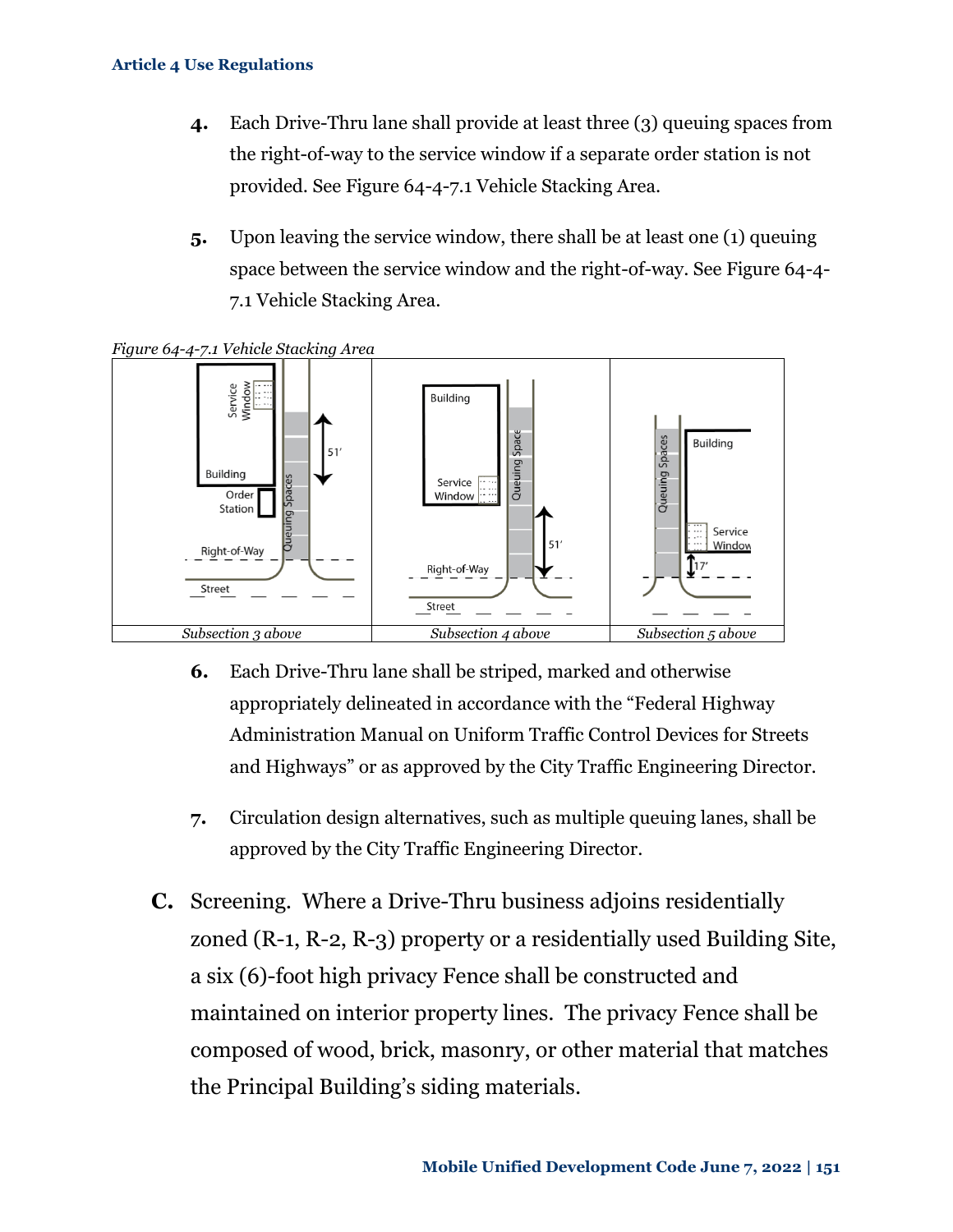**D.** In Shopping Centers. Drive-Thru businesses integrated in a shopping center or cluster of commercial facilities shall use the common access with other business establishments in that center and common circulation routes within the center, unless an alternative circulation plan is approved by the City Traffic Engineering Director.

### <span id="page-10-0"></span>**Sec. 64-4-7 Above-Ground Oil Storage Tanks**

- **A.** Applicability
	- **1.** Generally.This Section applies to the location and construction of new Above-Ground Oil Storage Tanks on and after March 29, 2016. This Section supplements the requirements that otherwise apply under other provisions of the Mobile City Code to those tanks.
	- **2.** Site. For the purposes of this Section, the term "Site" shall mean the following: Land under common ownership or control located in an I-2 district being utilized in whole or in part after March 29, 2016, for the purpose of the operation of one or more Above-Ground Oil Storage Tanks.
	- **3.** Conflict. If there is any conflict or inconsistency between the requirements of this Section and the other requirements of the Mobile City Code, the requirements of this Section control and shall govern.
	- **4.** Limited Application of this Section:
		- **(a)** Applicable only to tanks as defined. This Section shall apply only to Above-Ground Oil Storage Tanks used for the storage of oil. Aboveground tanks for the storage of other substances are regulated by the otherwise applicable provisions of the Mobile City Code and state and federal law. No tank subject to this Section may be converted to use for the storage of a substance other than oil without first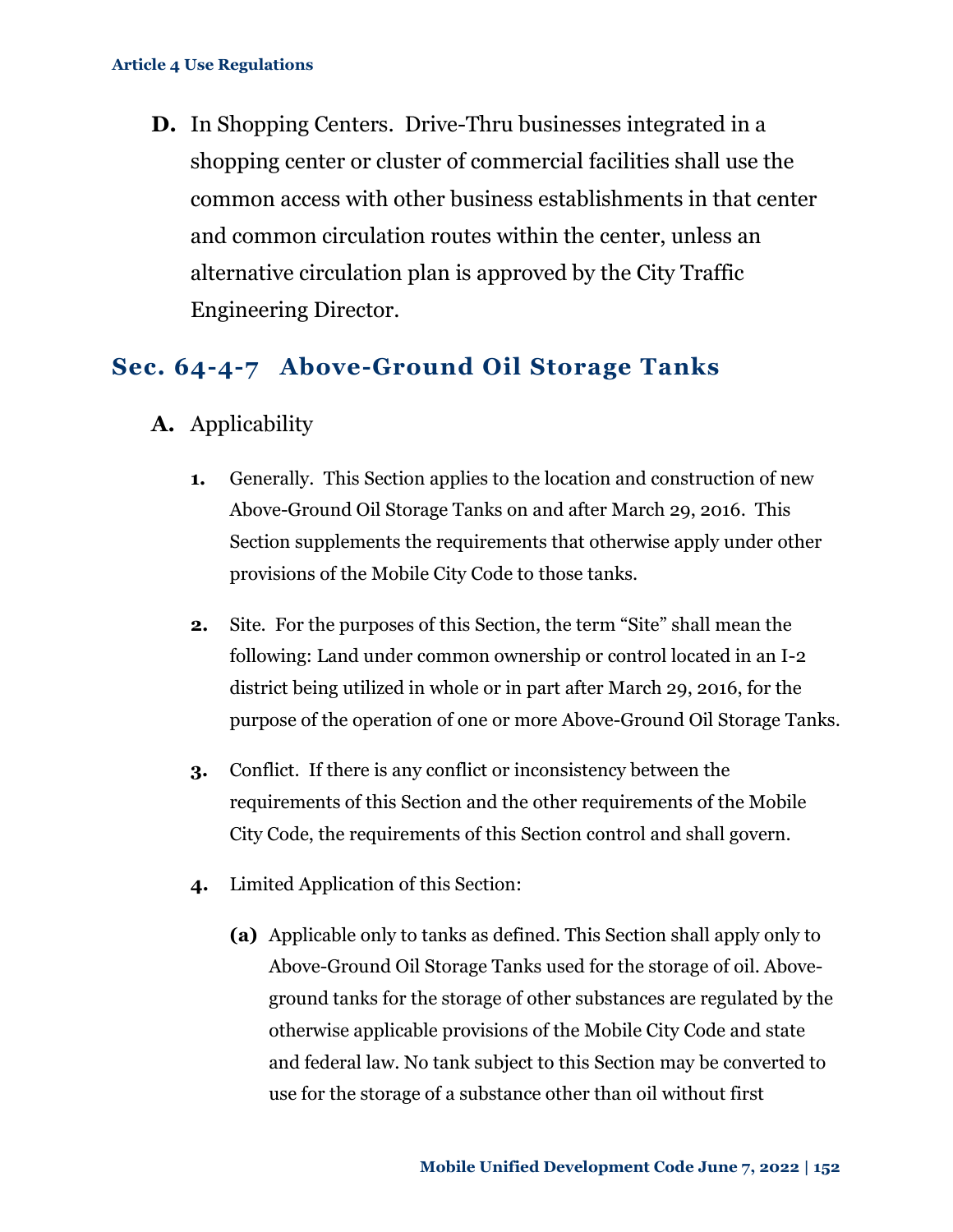obtaining the approvals otherwise required under the Mobile City Code for the storage of those other substances.

- **(b)** Inapplicable to Existing Tanks and Sites
	- **(1)** Any Site with tanks located on it as of March 29, 2016, is confirmed in its entirety for purposes of the zoning ordinance as a conforming permitted site and conforming permitted use with respect to all existing Above-Ground Oil Storage Tanks on such sites. The Above-Ground Oil Storage Tanks existing on those sites on March 29, 2016, are confirmed for purposes of the zoning ordinance as conforming structures.
	- **(2)** An Above-Ground Oil Storage Tank existing on a site on March 29, 2016 may be repaired, replaced or reconstructed on the same Site without compliance with this Section and without the need for any further Conditional Use Permit approval, or compliance with the requirements of Article 10.
	- **(3)** The replacement for a tank existing March 29, 2016 need not have the identical footprint or configuration as the tank it replaces if the capacity of the replacement is not greater than the tank it replaces.
	- **(4)** New tanks that are additional tanks and do not replace existing tanks:
		- **a.** May be constructed on sites that:
			- **1.** Already have Conditional Use Permit (or Planning Approval under previous versions of this Chapter), or
			- **2.** Did not require Conditional Use Permit or Planning Approval at the time constructed.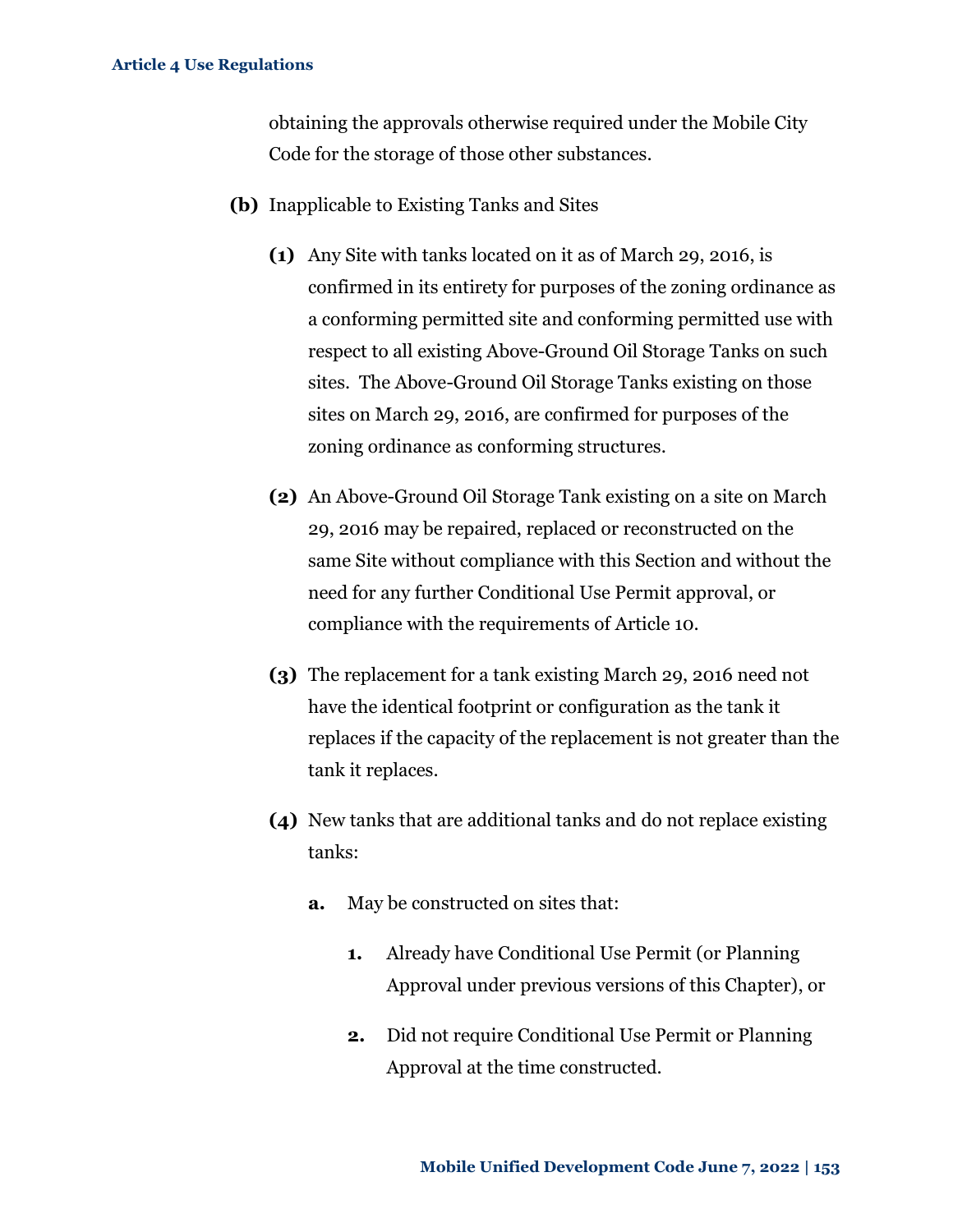- **b.** New additional tanks subject to subsection a. above may be constructed only if:
	- **1.** A Building Permit is received, and
	- **2.** The tank complies with all then-existing regulatory requirements, and
	- **3.** The Director is provided the information required by Subsection  $D_1$ . (b), (c), (d) and (e) below.

### **B.** Notice Procedures

- **1.** Each Application for a Conditional Use Permit with respect to a tank shall be subject to the following notice requirements:
	- **(a)** Each Application for a Conditional Use Permit for a tank, including all attachments to the Application, shall be posted on the city's website at least 30 days prior to the initial hearing on the Application scheduled by the Planning Commission.
	- **(b)** Notice of the filing of an Application for a Conditional Use Permit of a tank advising of the time and date of the initial hearing on the Application scheduled by the Planning Commission shall be deposited by the Director in the U.S. mail, first class postage prepaid, not less than thirty (30) days prior to the date of the initial hearing, addressed to all Owners of assessed property located within threethousand (3,000) feet of the property line of the proposed site as shown on the current ad valorem tax assessment records of the County. The documented costs of such notice shall be paid by the Applicant upon submission of the invoice of the Director.
	- **(c)** Notice of the filing of an Application for a Conditional Use Permit of a tank advising of the time and date of the initial hearing on the Application scheduled by the Planning Commission shall be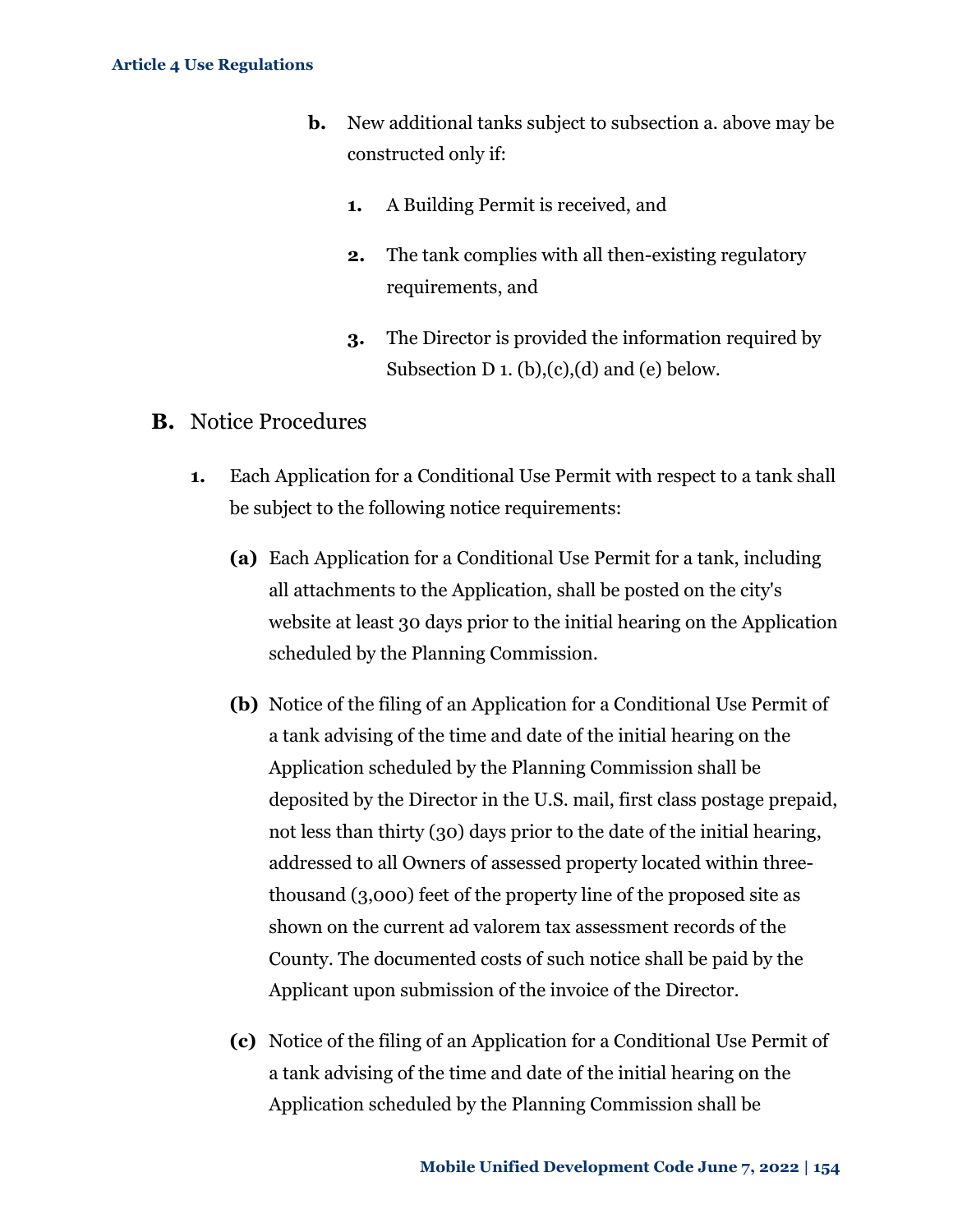published by the Director in a newspaper of general circulation in the City once a week for two (2) consecutive weeks prior the scheduled date of the initial hearing. The first such publication shall be at least thirty (30) days prior to the scheduled date of the initial hearing and the second such publication shall be at least eight (8) days prior to the scheduled date of the initial hearing. The notice shall contain both a diagram of the proposed tank site location and directions to the entire Application posted on the city's website. The documented costs of such notice shall be paid by the Applicant upon submission of the invoice of the Director.

### **C.** Siting and Design Requirements

- **1.** Setback in ESA. The minimum Setback for a tank to be constructed in the Enhanced Scrutiny Area (ESA) is one thousand, five hundred (1,500) feet measured from the tank to the property line of the nearest residentially zoned or occupied property, church or school. The Setback may increase, as a condition of Conditional Use Permit approval, on a case by case basis should specific circumstances or factors warrant.
- **2.** Plan review
	- **(a)** Prior to the issuance of a Building Permit for any tank, all construction plans for the tank shall be reviewed by an independent Professional Engineer experienced in the design and construction of above ground storage tanks engaged by the City who must certify in writing to the Director that the plans comply with all applicable construction standards and Code requirements.
	- **(b)** The cost of such review as invoiced to the City shall be paid by the Applicant as a condition to the issuance of the Building Permit.
	- **(c)** The review must be completed within sixty (60) days of the submission of the permit Application and plans. Otherwise the plans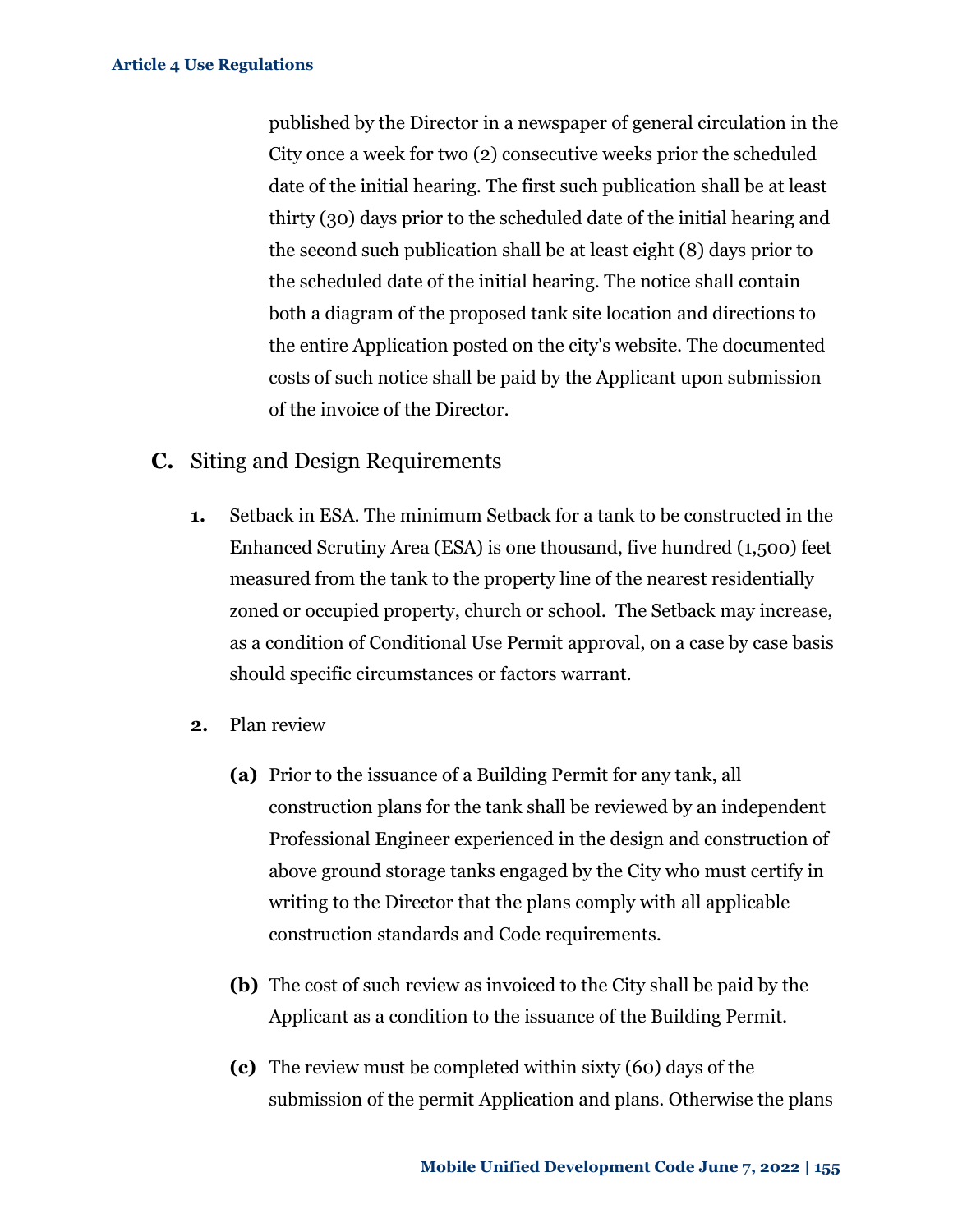will be deemed compliant and the Applicant will not be charged for the costs of such review.

- **(d)** As a further condition to the issuance of a tank Building Permit, at the time construction drawings are submitted, the Applicant shall also submit its Facility Response Plan (FRP) to the City and Fire Department prior to the issuance of the Building Permit. Any portions of the FRP that contain information that the Department of Homeland Security restricts the disclosure of, or which the applicant otherwise considers potentially sensitive, shall be redacted.
- **D.** Required Content of Applications for Conditional Use Permit and Application Fee
	- **1.** Application for Tanks to Be Located in ESA. Each Application for Conditional Use Permit for an Above-Ground Oil Storage Tank to be located in the ESA shall include:
		- **(a)** A list of all permits and approvals required to complete the installation of the Above-Ground Oil Storage Tank and the status of each such permit and approval at the time the Application is filed;
		- **(b)** A description of the type, maximum amount and National Fire Protection Association (NFPA) Classification of the Oil to be stored;
		- **(c)** A description of the method or methods by which the Oil will be transported to the tank site and the anticipated frequency of such transportation;
		- **(d)** A description of all other materials being stored in bulk on the same site as the proposed tank; and
		- **(e)** A detailed site plan, drawn to a standard engineering scale, illustrating the location of any and all improvements on the site, including but not limited to: existing and proposed tanks, existing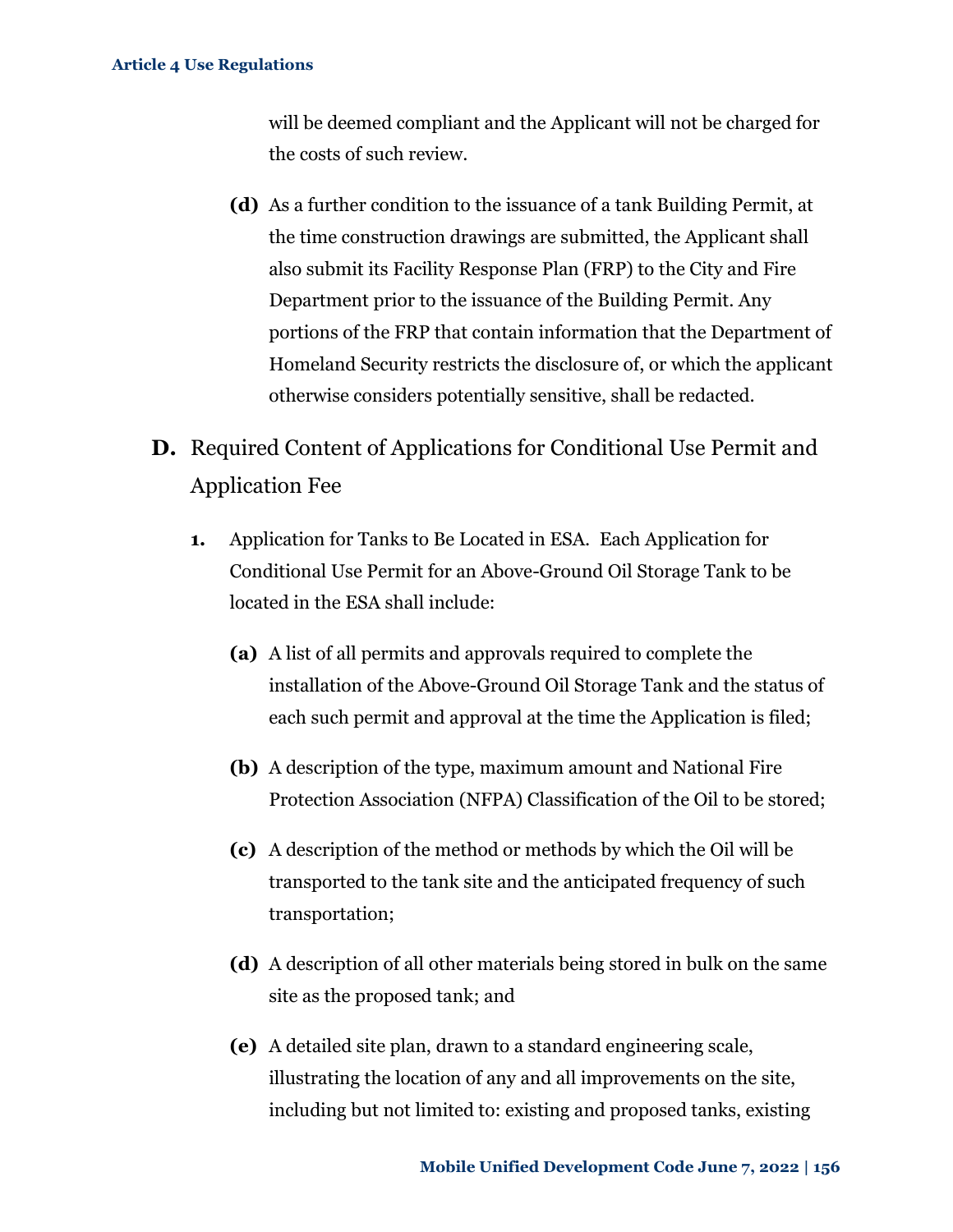and proposed Structures, existing and proposed access drives and circulation drives; existing and proposed piers, docks or other mooring facilities; existing and proposed berms, dams or any other containment devices or method; and dimensions of the site, dimensions and capacity of each tank, dimensions from property line to tank(s), from containment to tank, from tank to tank and dimensions of access and circulation drives.

- **2.** Description of Any Applicable Vapor, Emission or Odor Regulations. If the proposed tank is subject to federal or state best management practices regulations with respect to vapor, emissions, and/or odor control, the Application for Conditional Use Permit shall include a statement as to the relevant regulatory authority or authorities and a summary of any equipment and technology being implemented to comply with such regulatory requirements.
- **3.** Tank approval Application fee. The Application fee for approval of a tank shall be one thousand, five hundred dollars (\$1,500.00) per tank.
- **E.** Change in oil product classification. Applicant may only store an oil product with a different NFPA 30 classification than the NFPA classification listed in the Application for Conditional Use Permit for the tank after providing written notice to the Director of the change and engineering verification that the tank complies with the NFPA 30 requirements for the new product classification.

### <span id="page-15-0"></span>**Sec. 64-4-8 Hazardous Substance Storage Tanks**

- **A.** Applicability
	- **1.** Generally.This Section applies to the location and construction of new above-ground Hazardous Substance Storage Tanks which do not contain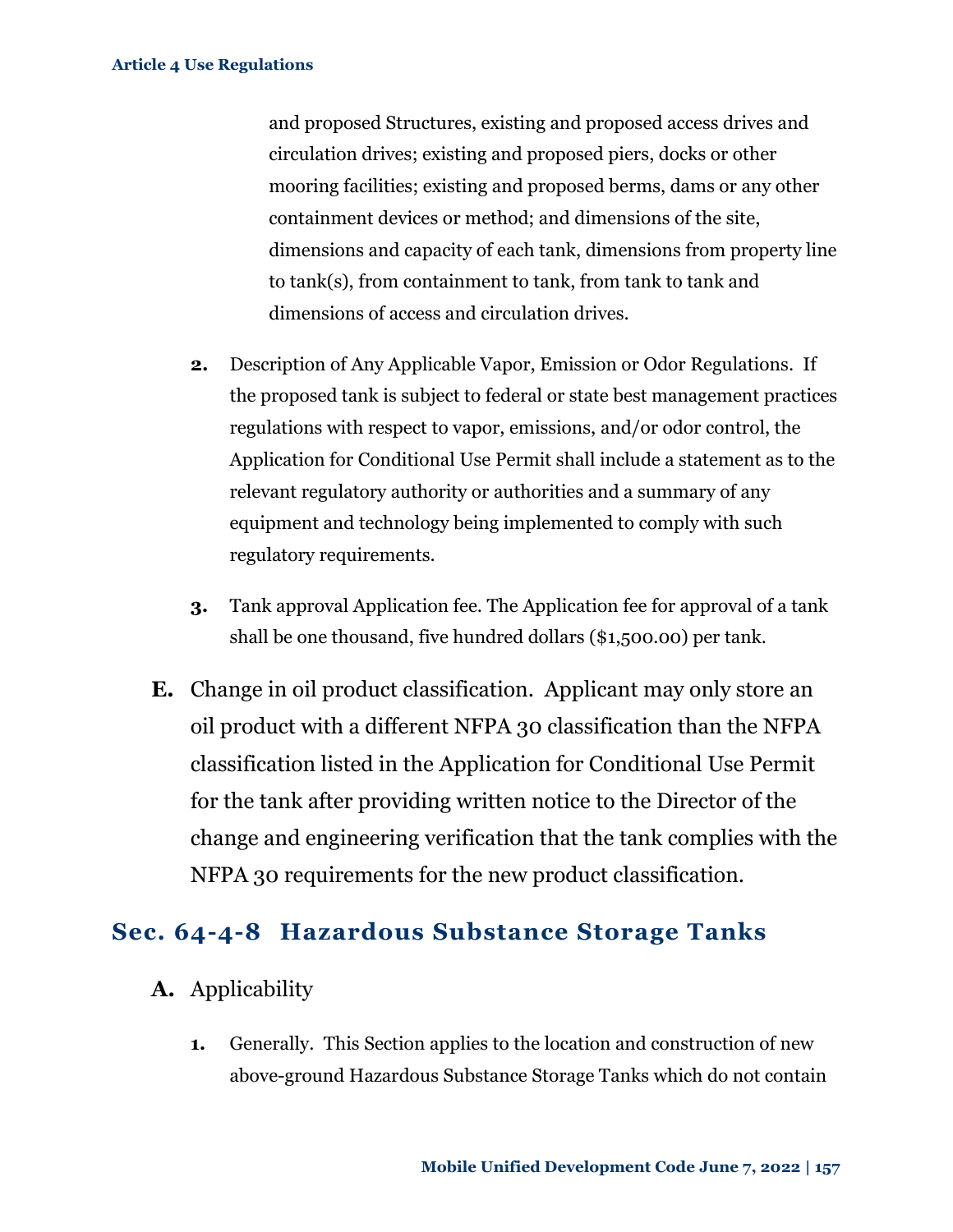oil. This Section supplements the requirements that otherwise apply under other provisions of the Mobile City Code to those tanks.

- **2.** Conflict. If there is any conflict or inconsistency between the requirements of this Section and the other requirements of the Mobile City Code, the requirements of this Section control and shall govern.
- **3.** Limited Application of this Section
	- **(a)** Applicable only to tanks as defined. This Section shall apply to new above-ground Hazardous Substance Storage Tanks. No tank subject to this Section may be converted to use for the storage of any other substance without first obtaining the approvals otherwise required under the Mobile City Code for the storage of those other substances.
	- **(b)** Inapplicable to Existing Tanks and Sites
		- **(1)** Any site with tanks located on it as of the effective date of this Chapter, which received Planning Approval and/or Special Exception under previous versions of this Chapter, is confirmed in its entirety for purposes of this Chapter as a conforming permitted site and use as documented by the approved Planning Approval and/or Special Exception with respect to all aboveground Hazardous Substance Storage Tanks. The above-ground Hazardous Substance Storage Tanks existing on those Sites as of the effective date of this Chapter are confirmed as conforming Structures.
		- **(2)** An above-ground Hazardous Substance Storage Tank existing on the effective date of this Chapter and located on a site in compliance with a Planning Approval and/or Special Exception granted under previous versions of this Chapter, may be repaired, replaced or reconstructed on the same site in compliance with that previous approval, without the need for any further Conditional Use Permit.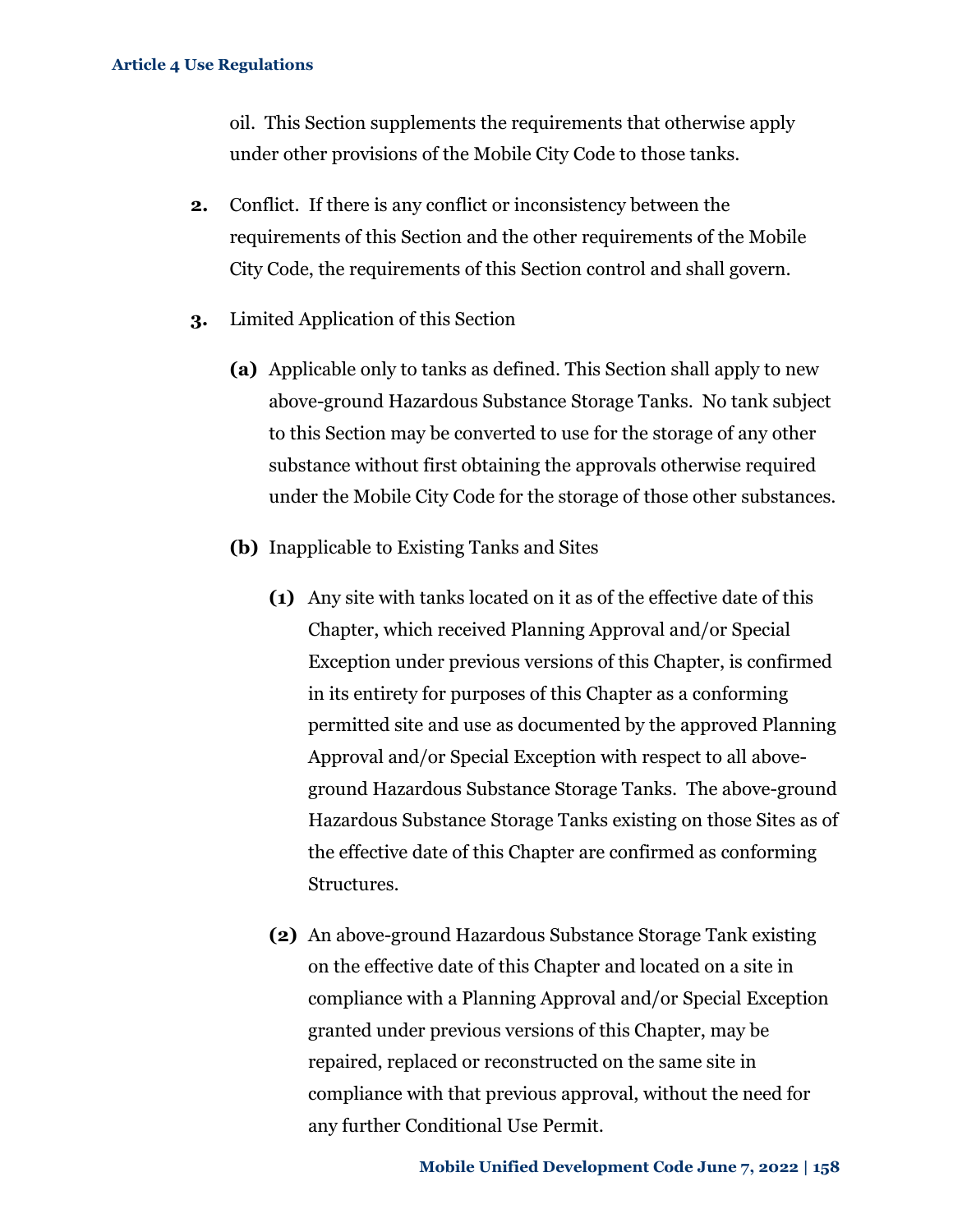### **B.** Notice Procedures

- **1.** Each Application for a Conditional Use Permit with respect to an aboveground Hazardous Substance Storage Tank shall be subject to the following notice requirements:
	- **(a)** The Application shall be posted on the City's website at least thirty (30) days prior to the initial hearing on the Application.
	- **(b)** Notice of the filing of the Application advising of the time and date of the initial hearing shall be sent by first class U.S. mail, not less than thirty (30) days prior to the date of the initial hearing to all Owners of assessed property located within three thousand (3,000) feet of the property line of the proposed Site as shown on the current ad valorem tax assessment records of the County. The documented costs of such notice shall be paid by the Applicant upon submission of the invoice.
	- **(c)** Notice of the time and date of the initial hearing on the Application shall be published in a newspaper of general circulation in the City once a week for two consecutive weeks prior the scheduled date of the initial hearing. The first such publication shall be at least thirty (30) days prior to the scheduled date of the initial hearing and the second such publication shall be at least eight (8) days prior to the scheduled date of the initial hearing. The notice shall contain both a map depicting the location of the site and directions to the entire Application posted on the City's website. The documented costs of such notice shall be paid by the Applicant upon submission of the invoice.

### **C.** Siting and Design Requirements

**1.** Setback . The minimum Setback for a tank is one thousand, five hundred (1,500) feet measured from the tank to the property line of the nearest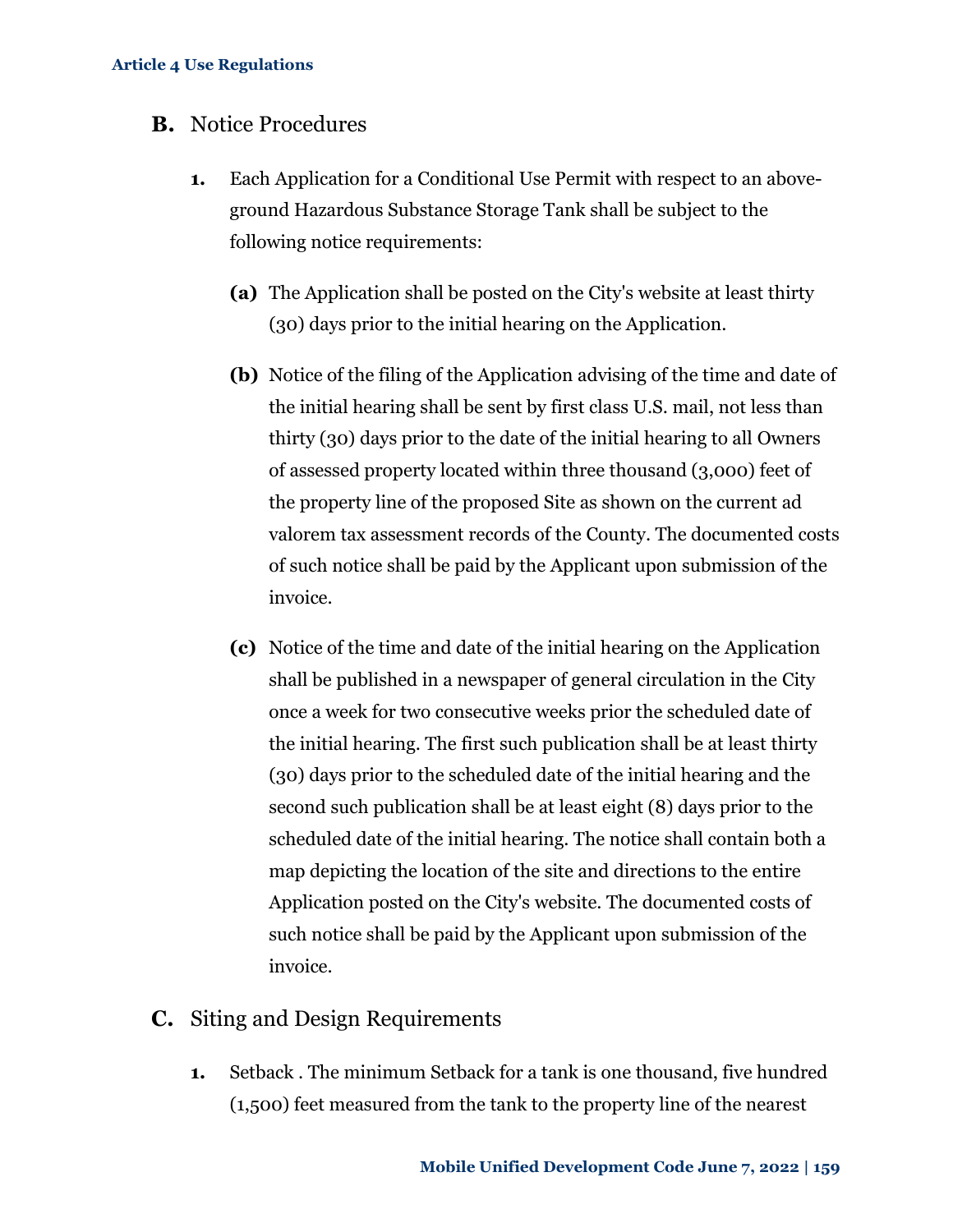residentially zoned or occupied property, church or school. The Setback may increase, as a condition of Conditional Use Permit approval, on a case by case basis should specific circumstances or factors warrant.

- **2.** Plan review.
	- **(a)** Prior to the issuance of a Building Permit for any above-ground Hazardous Substance Storage Tank, all construction plans for the tank shall be reviewed by an independent Professional Engineer experienced in the design and construction of above ground Hazardous Substance Storage Tanks engaged by the City who must certify in writing to the Director that the plans comply with all applicable construction standards and Code requirements.
	- **(b)** The cost of such review as invoiced to the City shall be paid by the Applicant as a condition to the issuance of the Building Permit.
	- **(c)** The review must be completed within sixty (60) days of the submission of the permit Application and plans. Otherwise the plans will be deemed compliant and the Applicant will not be charged for the costs of such review.
	- **(d)** At the time construction drawings are submitted, the Applicant shall also submit its Facility Response Plan (FRP) to the City and Fire Department. Any portions of the FRP that contain information that the Department of Homeland Security restricts the disclosure of, or which the Applicant otherwise considers potentially sensitive, may be redacted.
- **D.** Required Content of Applications for Conditional Use Permit and Application Fee
	- **1.** Application Requirements. Each Application for Conditional Use Permit for an above-ground Hazardous Substance Storage Tank shall include: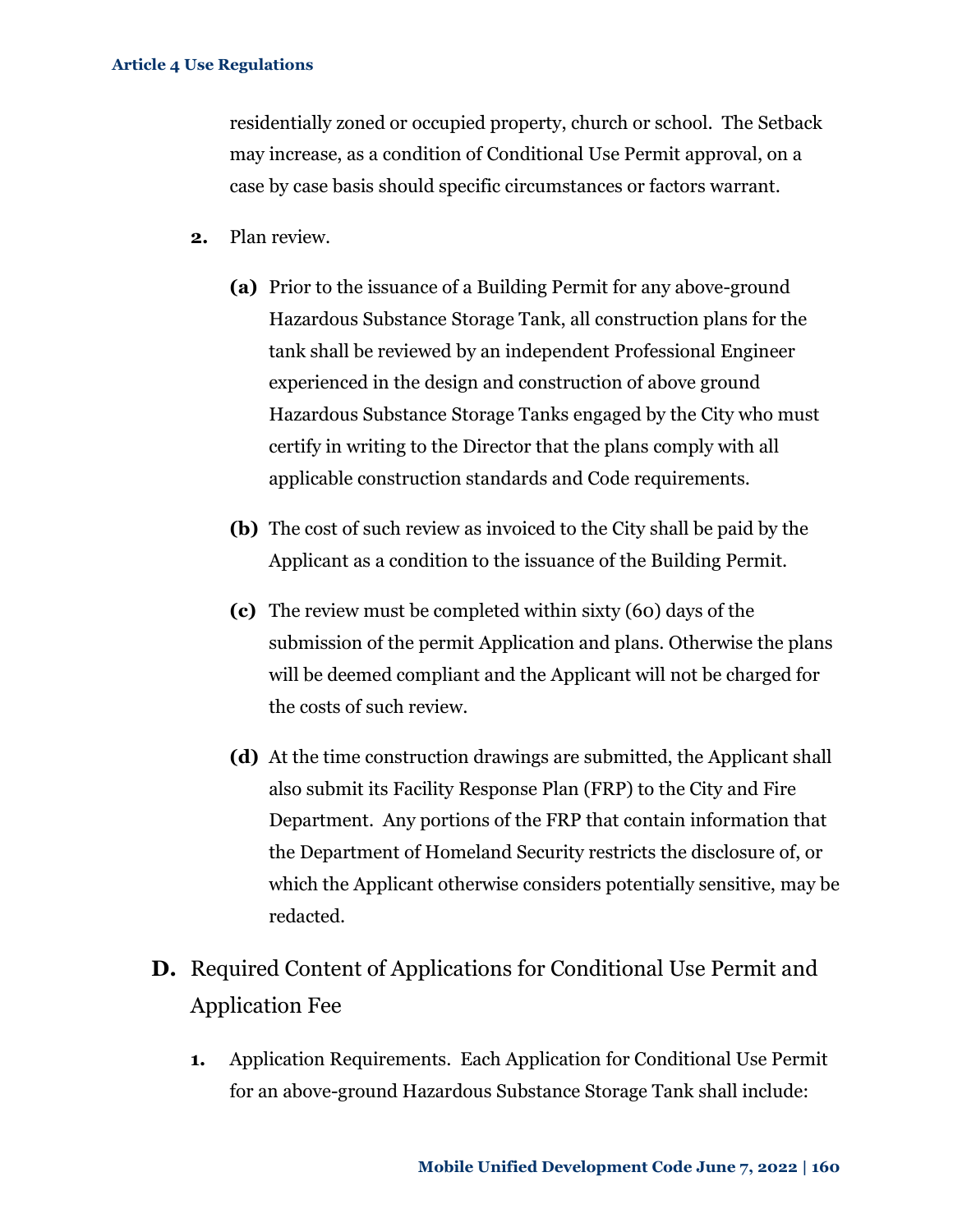- **(a)** A list of all permits and approvals required to complete the installation of the tank(s) and the status of each such permit and approval at the time the Application is filed;
- **(b)** A description of the type, maximum amount and National Fire Protection Association (NFPA) Classification of the substance(s) to be stored;
- **(c)** A description of the method by which the substance(s) will be transported to the site and the anticipated frequency of such transportation;
- **(d)** A description of all other materials being stored in bulk on the site; and
- **(e)** A detailed Site plan, drawn to a standard engineering scale, illustrating the location of any and all improvements on the site, including but not limited to: existing and proposed tanks, existing and proposed Structures, existing and proposed access drives and circulation drives; existing and proposed piers, docks or other mooring facilities; existing and proposed berms, dams or any other containment devices or method; and dimensions of the site, dimensions and capacity of each tank, dimensions from property line to tank(s), from containment to tank, from tank to tank and dimensions of access and circulation drives.
- **2.** Description of Any Applicable Vapor, Emission or Odor Regulations. If the proposed tank is subject to federal or state regulations or other applicable best management practices with respect to vapor, emissions, and/or odor control, the Application for Conditional Use Permit shall include a statement as to the relevant regulatory authority or authorities and a summary of any equipment and technology being implemented to comply with such requirements or practices.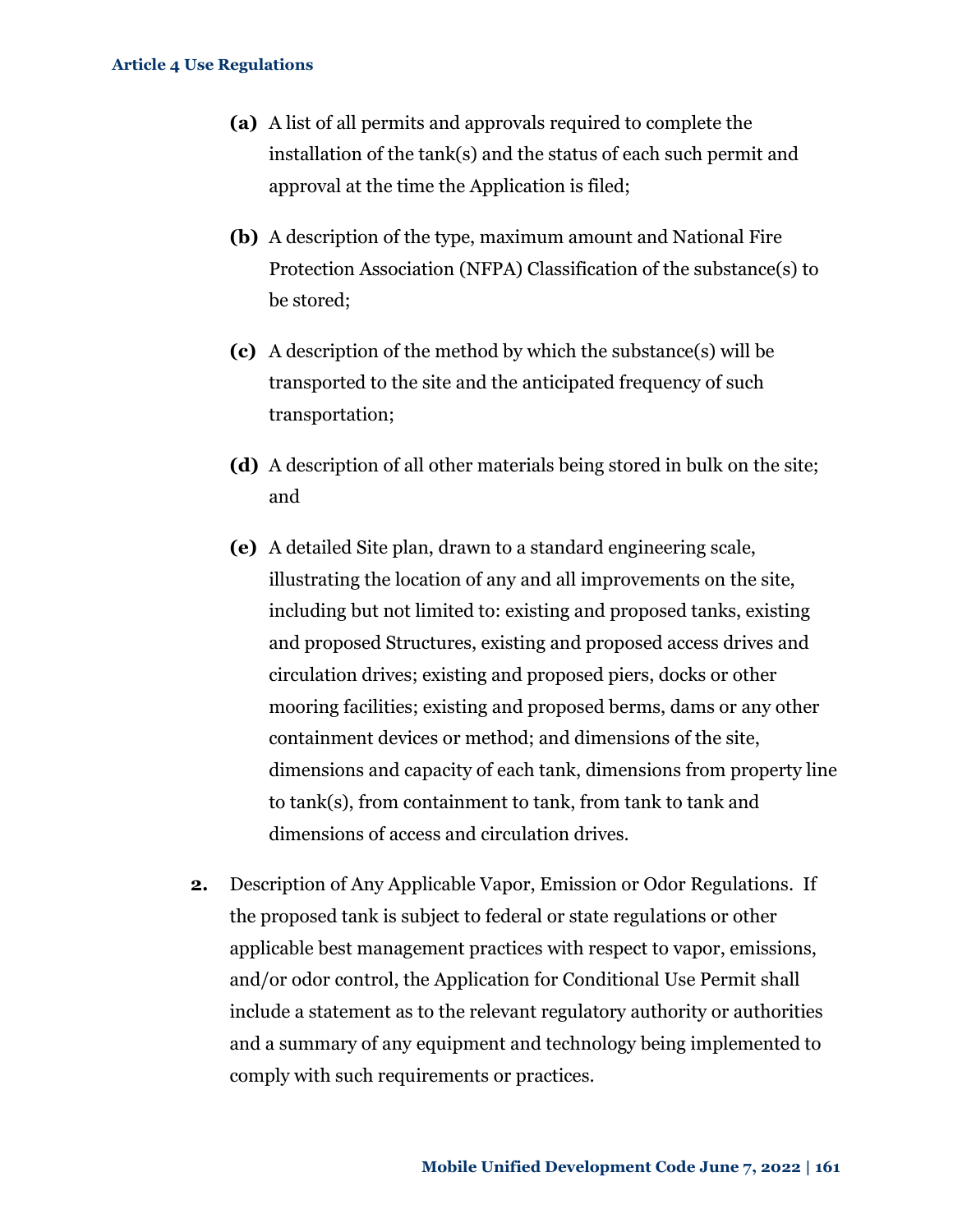- **3.** Tank approval Application fee. The Application fee shall be one thousand, five hundred dollars (\$1,500.00) per tank.
- **E.** Change in product classification. Applicant may only store a substance with a different NFPA classification than the NFPA classification listed in the Application after providing written notice to the Director of the change and engineering verification that the tank complies with the NFPA requirements for the new product classification.

### <span id="page-20-0"></span>**Sec. 64-4-9 Telecommunications Facilities**

- **A.** Findings
	- **1.** The Federal Communications Act of 1934, as amended by the Telecommunications Act of 1996, grants the Federal Communications Commission (FCC) exclusive jurisdiction over:
		- **(a)** The regulation of the environmental effects of radio frequency emissions from telecommunications facilities; and,
		- **(b)** The regulation of radio signal interference among users of the radio frequency spectrum.
	- **2.** The Telecommunications Act of 1996 preserved, with certain limitations, the City's land use and zoning authority concerning the placement, construction and modification of wireless Telecommunications Facilities.
- **B.** Applicability
	- **1.** This Section applies to Telecommunications Facilities located on private property.
	- **2.** This Section does not apply to Telecommunications Facilities located on, or proposed to be located on, public Rights-of-Way or on City-owned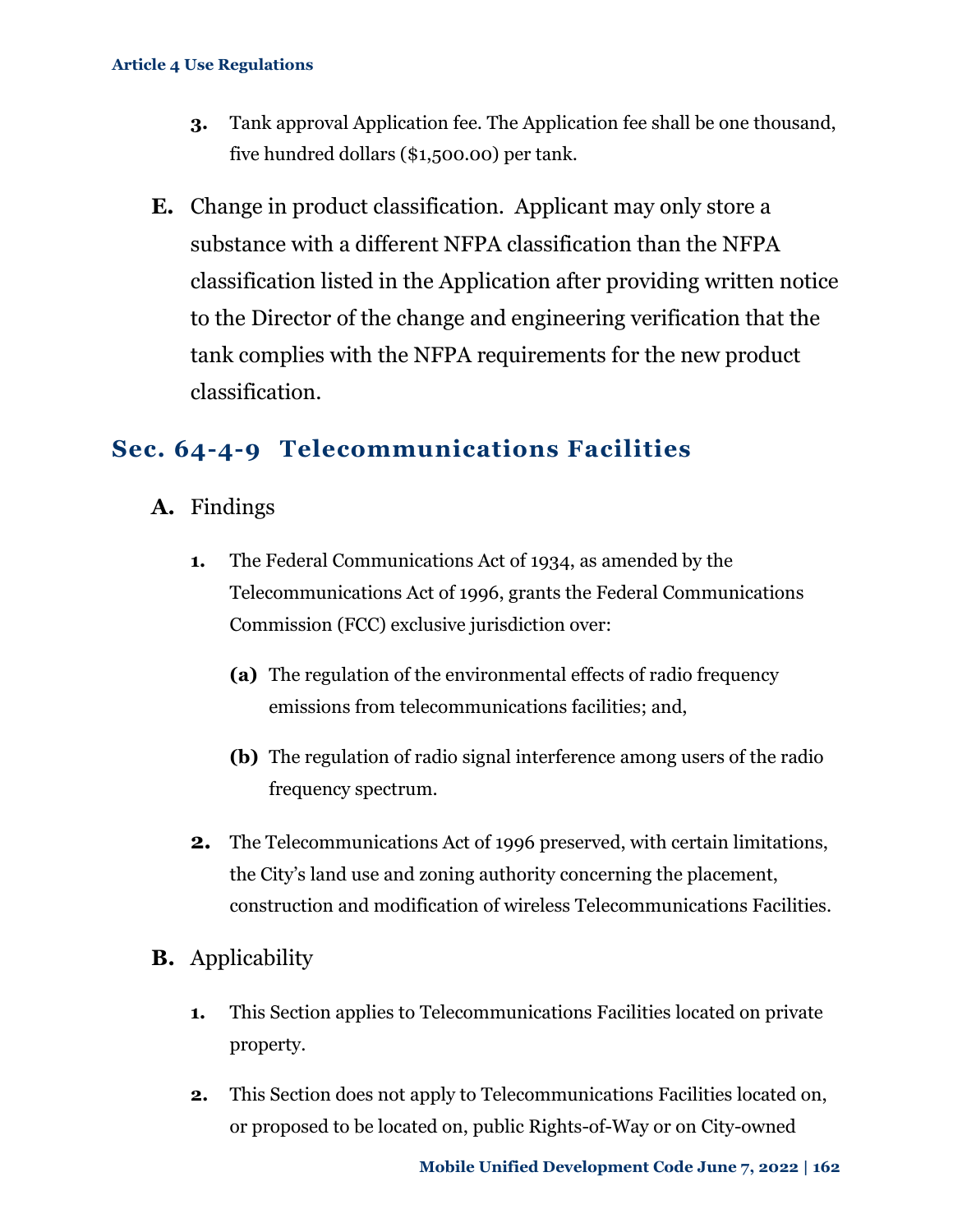property. Applications to locate Telecommunications Facilities on public Rights-of-Way or on City-owned property are submitted to the Engineering Department.

- **3.** Utility companies that provide gas, electricity, water, or sewer services are not required to obtain a permit under this Section for any facility that would otherwise require a Class 1, Class 2, or Class 3 permit if those facilities are used exclusively for internal utility company communications related to the provision of utility services, such as (a) advanced metering infrastructure (also known as "smart metering" systems), (b) monitoring the security of utility sites and network systems, or (c) monitoring network usage, capacity, or performance. However, any such facility that would otherwise require a Class 2 permit must comply with the General Requirements for Small Wireless Facilities set forth in Section 64-4-10. E. 8., and any such facility that would otherwise require a Class 3 permit must comply with the General Requirements set forth in Section 64-4-10. F. 7.
- **C.** Permit Required
	- **1.** Except as otherwise allowed, no Person shall erect, modify, install or construct any Telecommunications Facilities without a permit.
	- **2.** To obtain a permit for Telecommunications Facilities located on private property, aPerson must submit an Application to the Planning Department.
	- **3.** Permitted facilities shall comply with all structural and safety standards adopted by the City, including, but not limited to: AASHTO, MUTCD, International Building Code and International Electrical Code, as adopted by the City, City Code Chapter 57, and City Code Chapter 17, Storm Water Management and Flood Control Ordinance.
	- **4.** The following categories of permits are established: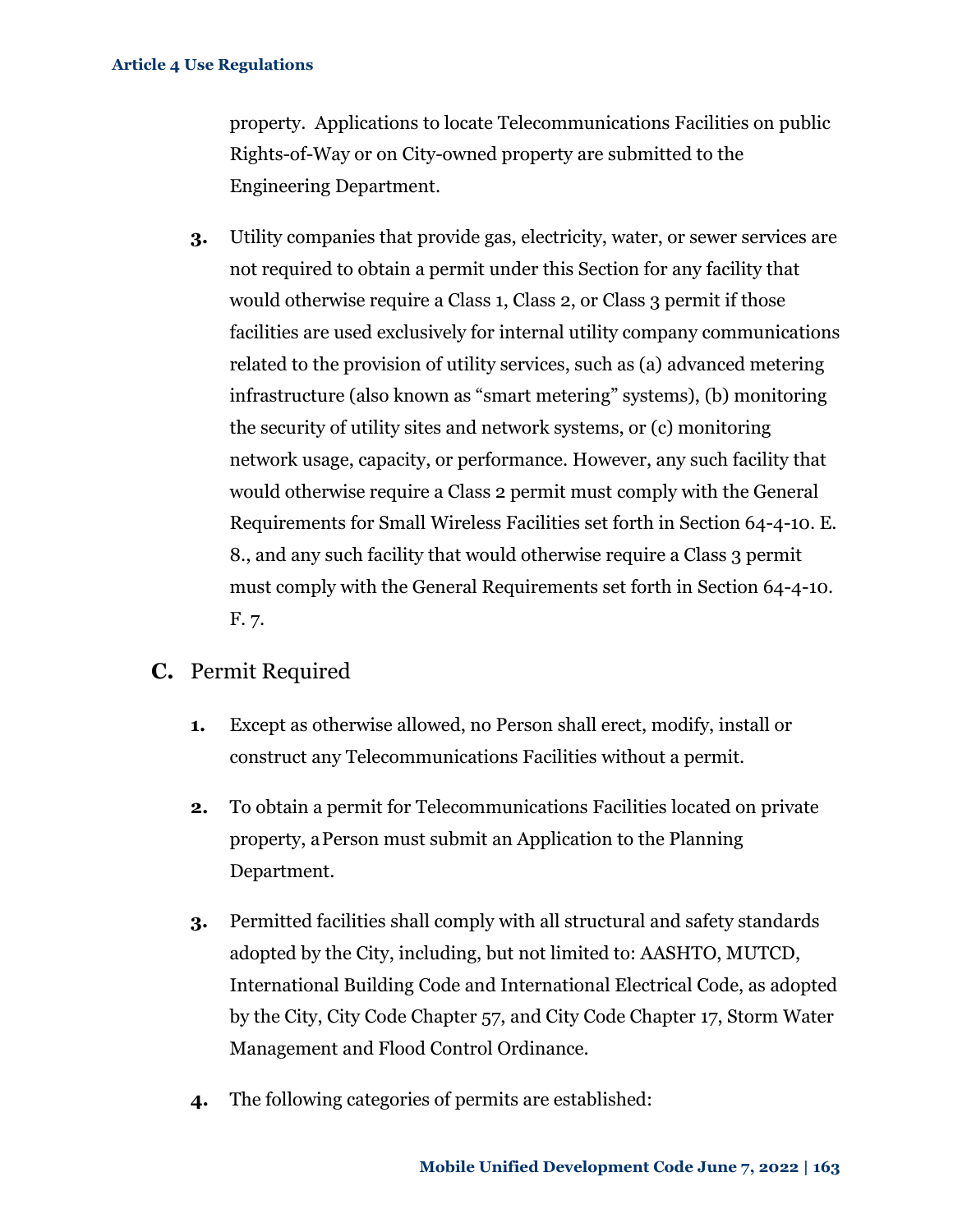- **(a)** Class 1. A Class 1 permit is required for an Eligible Facilities Request.
- **(b)** Class 2. A Class 2 permit is required for any Small Wireless Facility, whether that facility is associated with a new or existing support structure, that does not qualify as an Eligible Facilities Request.
- **(c)** Class 3. A Class 3 permit is required for any collocation of a wireless or other Telecommunications Facility other than a facility that is eligible for a Class 1 or Class 2 permit.
- **(d)** Class 4. A Class 4 permit is required for any wireless or Telecommunications Facilities that are not eligible for a Class 1, Class 2 or Class 3 Permit.
- **D.** Application Review Process for Class 1 Permits
	- **1.** The Applicant for a Class 1 permit must file an Application that includes documentation that the proposed modification qualifies as an Eligible Facilities Request. The Application must include the following:
		- **(a)** The name, address, phone number and e-mail address of the Person preparing the Application;
		- **(b)** The name, address and phone number of the property Owner and the Applicant, including the legal name of the Applicant. If the Owner of the structure is different than the Applicant, the name and all necessary contact information shall be provided;
		- **(c)** An explanation of the reasons why the Application qualifies as an Eligible Facilities Request;
		- **(d)** A description of the Existing Structure;
		- **(e)** An explanation, utilizing and addressing the criteria set forth in 47 C.F.R. § 1.6100(b)(7), of how the requested modification will not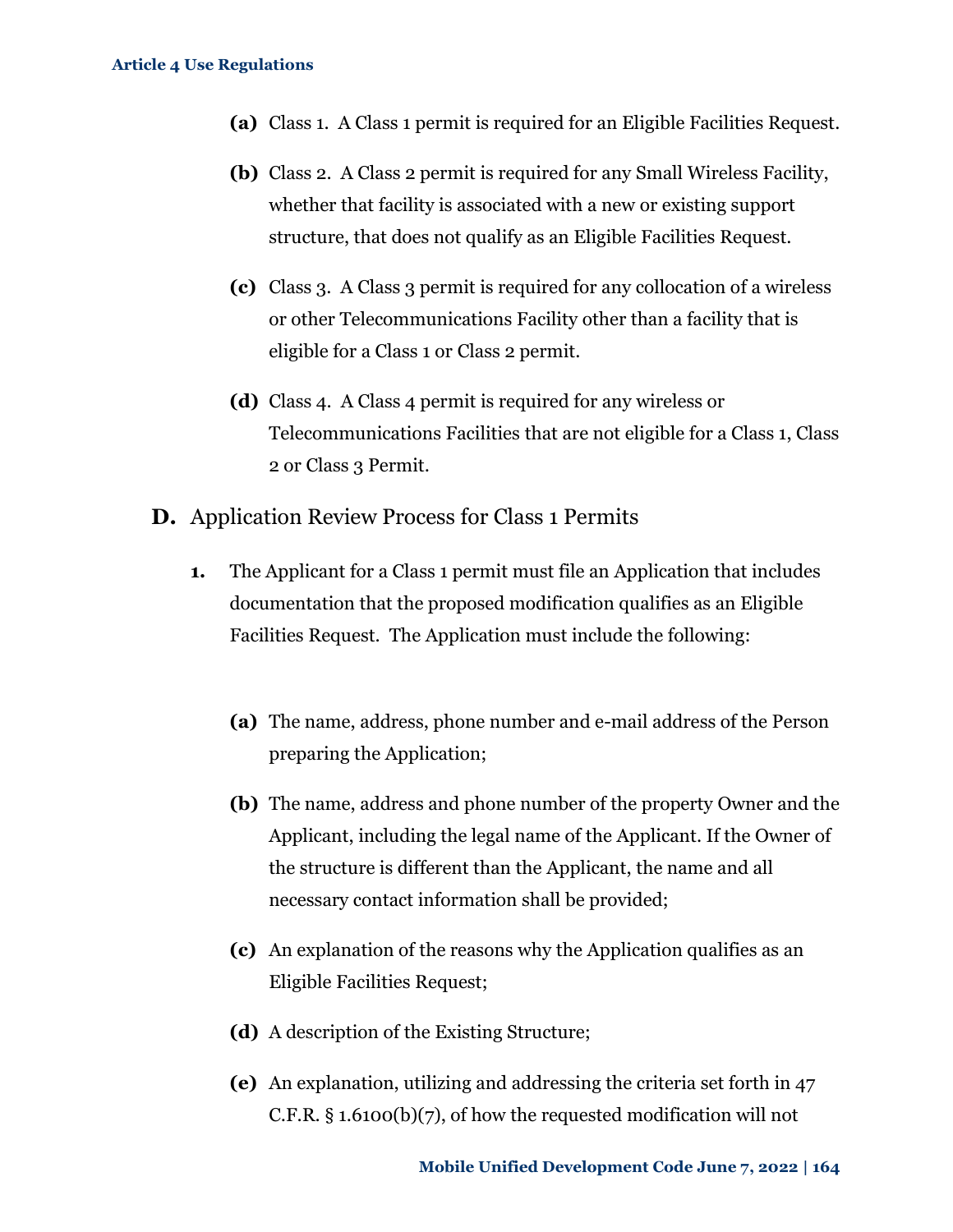substantially change the physical dimensions of the Existing Structure, including certified drawings and an engineering statement demonstrating and certifying that the proposed facility qualifies as an Eligible Facilities Request under applicable FCC rules;

- **(f)** Written commitment statements affirming that:
	- **(1)** The Applicant's facility shall always without exception be maintained in a safe manner, and in compliance with all conditions of the special use permit, as well as all applicable and permissible local codes, ordinances and regulations and all applicable city, state and federal laws, rules and regulations, unless specifically granted relief by the Board of Adjustment in writing;
	- **(2)** The construction of the facility is legally permissible, including, but not limited to the fact that the Applicant is licensed to do business in the State of Alabama.
- **(g)** A certification that all statements and information provided in the Application or any supplement or amendment thereto are true and correct.
- **2.** Timeframe for review. If the City finds that the Application qualifies as an Eligible Facilities Request, the City will approve the Application within sixty (60) days of the date when the Applicant satisfies *both* of the following criteria: (a) the Applicant has submitted a written Application that complies with the requirements of subparagraph 1 above, and (b) to the extent the Applicant has not done so as part of its Application, the Applicant submits written documentation showing that a proposed modification is an Eligible Facilities Request. This sixty (60) day period of time may be adjusted for any tolling as described in subparagraph 3 below.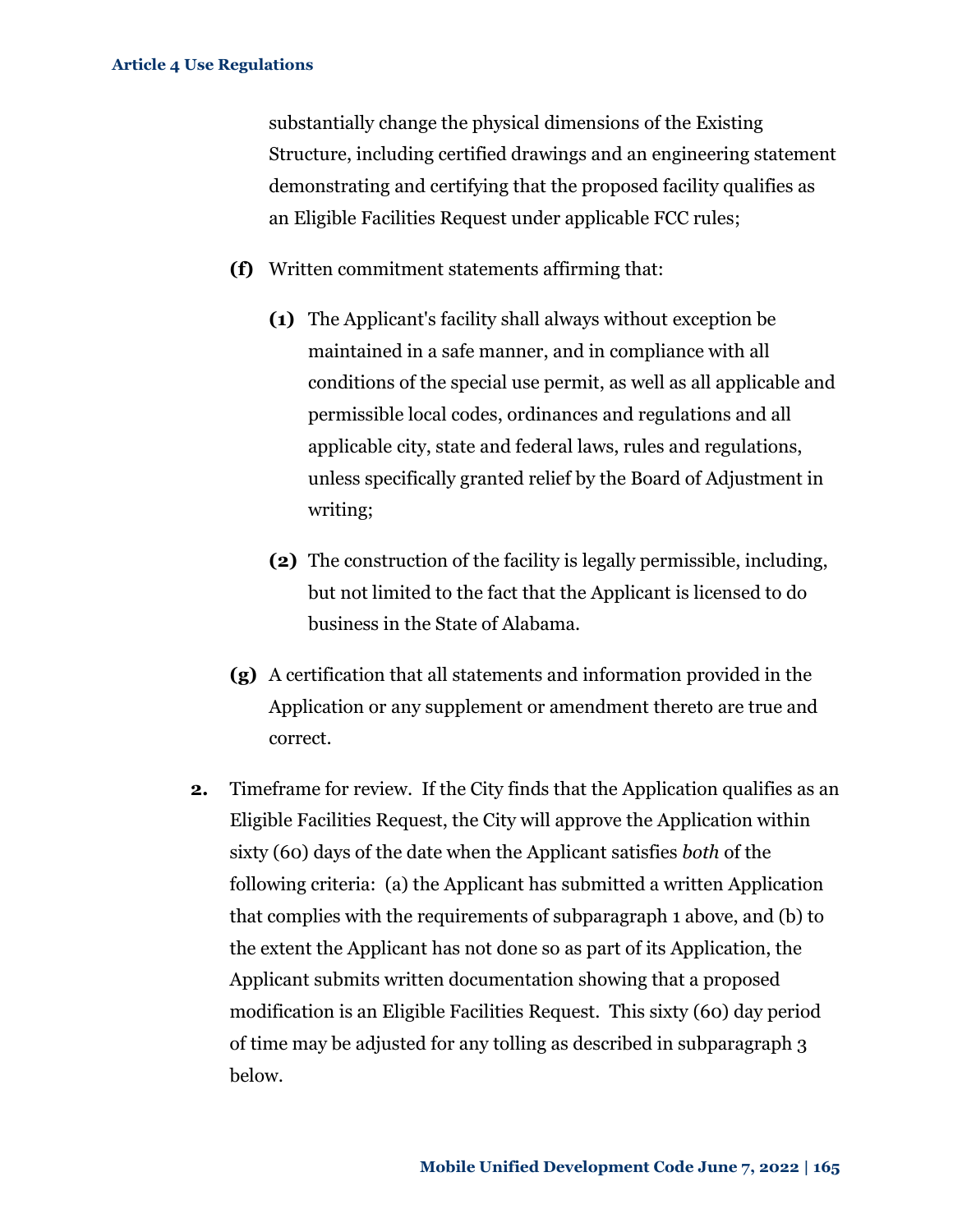- **(a)** The timeframe for review will begin to run when the Application is submitted, but may be tolled (a) by mutual agreement, or (b) in cases where the City determines, consistent with subparagraph 3 below, that the Application is incomplete.
- **3.** Tolling Period. To toll the timeframe for incompleteness, the City must provide written notice to the Applicant within thirty (30) days of receipt of the Application, clearly and specifically delineating all missing documents or information. The timeframe for review begins running again when the Applicant makes a supplemental submission in response to the City's notice of incompleteness. Following a supplemental submission, the City will have ten (10) days to notify Applicant that the supplemental submission did not provide the information identified in the original notice delineating missing information. The timeframe for review is tolled in the case of second or subsequent notices pursuant to the procedures identified in this paragraph.
- **4.** All Class 1 Eligible Facilities Request permits, whether affirmatively granted by the City or "deemed granted" by operation of law, shall be subject to the conditions that (a) the facility is built in conformance to the specifications set forth in the Application (in particular the specifications that qualify the facility as a Class 1 Eligible Facilities Request), (b) the facility complies with all structural and safety standards adopted by the City, and (c) the proposed modification or collocation will not defeat any existing concealment elements of, or existing aesthetic conditions imposed on, the Existing Structure.
- **5.** To the extent federal law provides a "deemed granted" remedy for Class 1 Eligible Facilities Request permit Applications not timely acted on by the City, the deemed grant shall not become effective until the Applicant notifies the City in writing after the review period has expired (accounting for any tolling) that the Application has been deemed granted. Any Class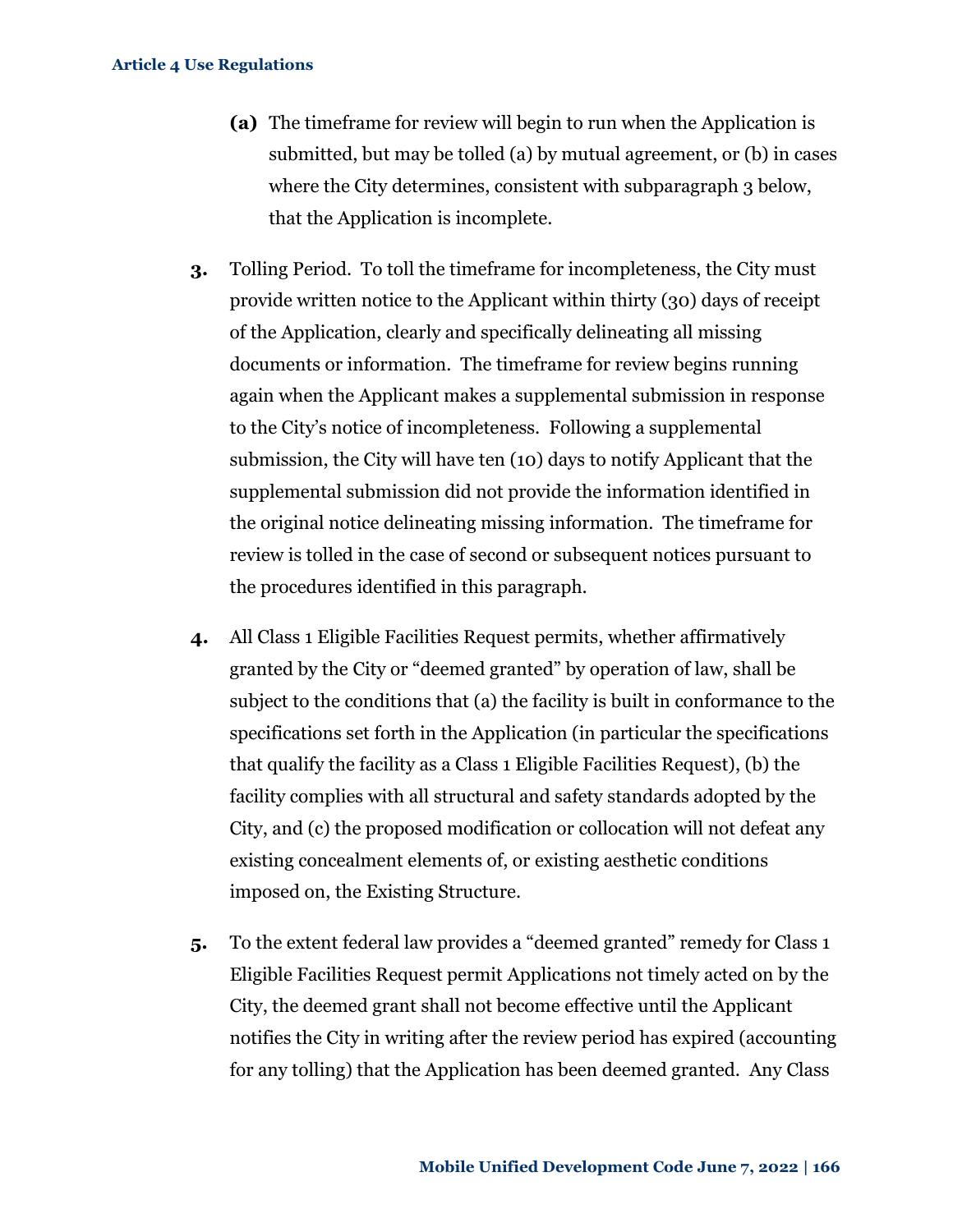1 permit that is deemed granted by operation of applicable federal law shall be subject to the conditions set forth in subparagraph 4 above.

- **6.** If the City determines that the Application does not qualify as an Eligible Facilities Request, the City will notify the Applicant in writing of that determination and will process the Application as either a Class 2 or Class 3 permit Application.
- **7.** Collocations.Collocations are permitted in any Zoning District after administrative review and approval in accordance with the standards set forth in this Chapter.
- **8.** Removal of transmission equipment. The removal of transmission equipment shall be authorized upon the issuance of the required building or demolition permit.
- **9.** Replacement of transmission equipment. The replacement of transmission equipment shall be authorized upon the issuance of a building permit.
- **E.** Application Review Process for Class 2 Permits
	- **1.** Telecommunication Facilities requiring a Class 2 Permit will be permitted by Special Exception subject to the standards set forth in this Section.
	- **2.** Timeframe for review. Applications for Class 2 permits will be acted on within the following timeframes. These periods of time may be adjusted for any tolling as described in subparagraph 3 below.
		- **(a)** Applications for a Class 2 Permit to install a Small Wireless Facility on an existing support structure: sixty (60) days
		- **(b)** Applications for a Class 2 Permit to deploy a Small Wireless Facility on a new support structure: ninety (90) days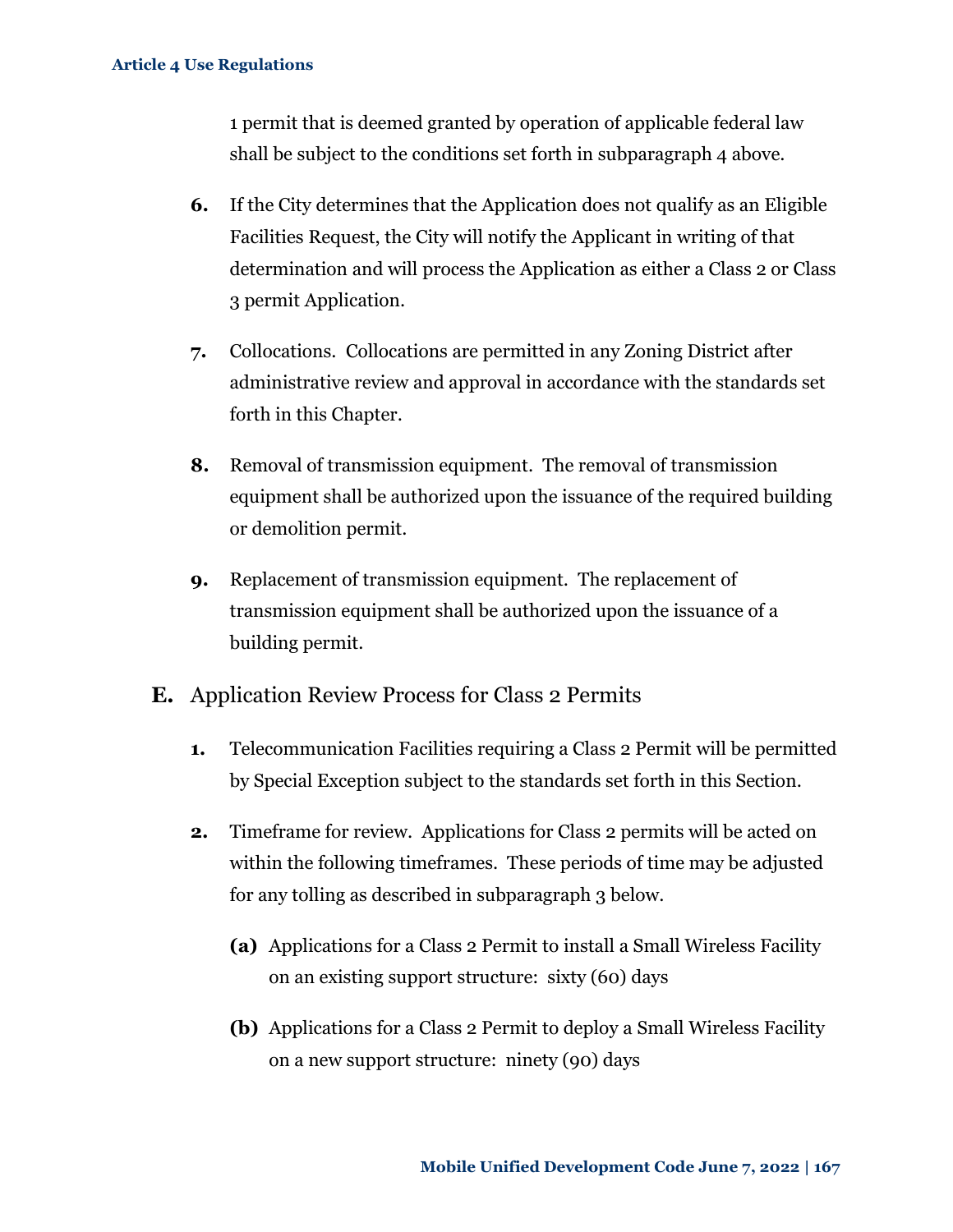- **(c)** The timeframe for review will begin to run when the Application is submitted, but may be tolled (a) by written agreement between the Applicant and the City, or (b) in cases where the City determines, consistent with subparagraph 3 below, that the Application is incomplete.
- **3.** Tolling Period.
	- **(a)** For an initial Application to deploy Small Wireless Facilities, if the City provides written notice to the Applicant on or before the tenth (10th) day after submission of the Application that the Application is materially incomplete and clearly and specifically identifies the missing documents or information and the specific rule or regulation creating the obligation to submit such documents or information, the timeframe for review shall restart at zero on the date the Applicant submits all the documents and information identified by the City to render the Application complete.
- **4.** The Board of Adjustment may approve, approve with conditions, or deny an Application for a Class 2 permit. The Board's decision shall be in writing and supported by substantial evidence contained in a written record.
- **5.** In addition to payment of all Application fees, Applicants shall also reimburse the City for reasonable costs incurred in reviewing the Applications, including, but not limited to, the reasonable costs of engineers and other technical consultants.
- **6.** Batched Applications. Applicants or their agents of record may submit Applications for multiple facilities or locations with the following conditions:
	- **(a)** No single batched submittal shall contain more than ten (10) Applications;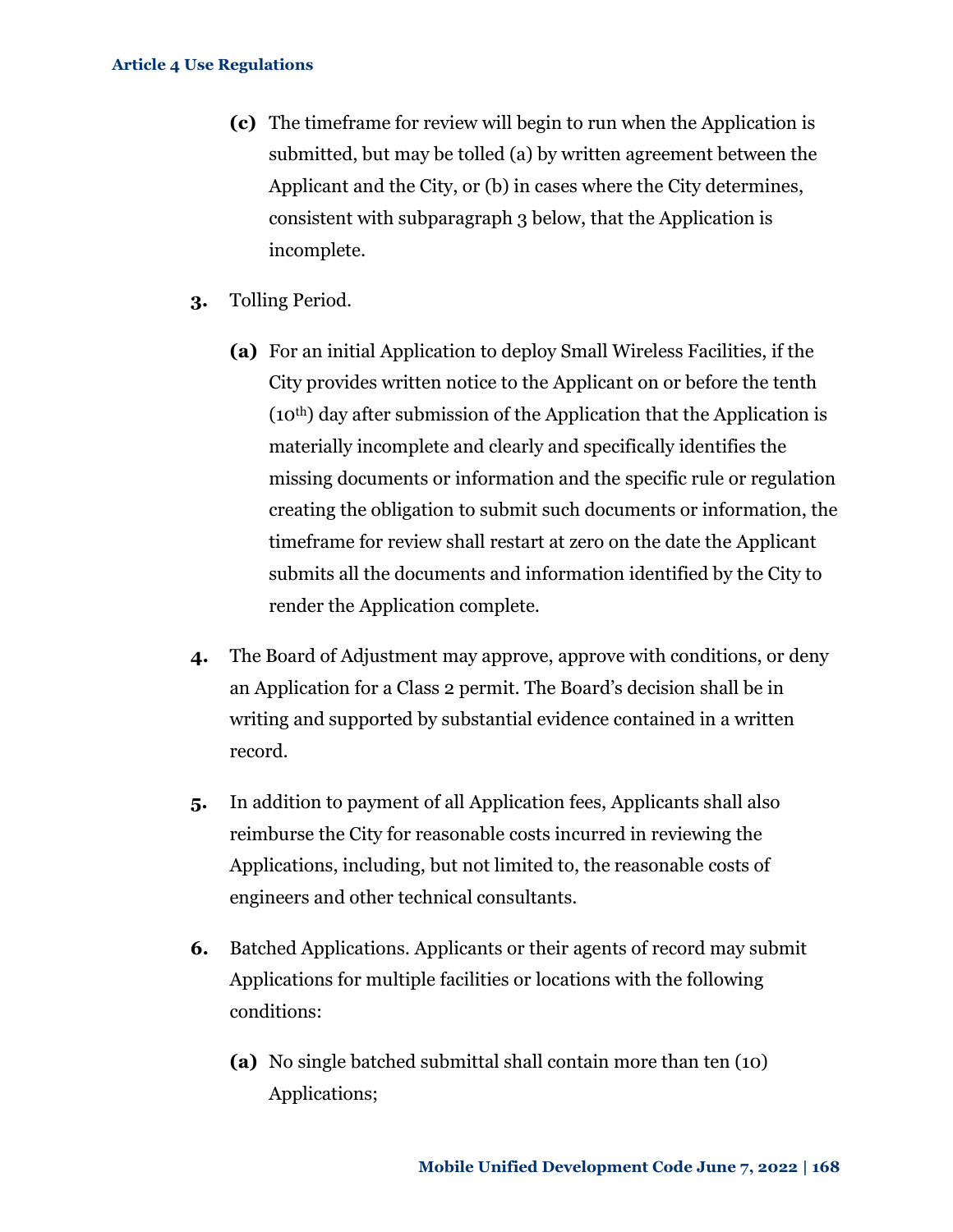- **(b)** There must be a minimum of ten (10) calendar days between submittals of batched Applications by the same Applicant;
- **(c)** No more than three (3) batched Applications per Applicant shall be accepted in any thirty (30) consecutive-day period.
- **(d)** In the interest of time efficiency, the City reserves the right to negotiate the amount of batched Applications that may be submitted by an Applicant on large scale installations. The negotiation shall require the parties, the Applicant and the City, to agree in writing to the process, time and the costs that will be required for the initial review of the project.
- **7.** Application Requirements. Applications for Class 2 Permits shall include the following. Any items that are deemed not applicable to the Application shall be identified in a Pre-Application meeting prior to submission of the Application.
	- **(a)** The name, address, phone number and e-mail address of the Person preparing the Application.
	- **(b)** The name, address and phone number of the property Owner and the Applicant, including the legal name of the Applicant. If the Owner of the structure is different than the Applicant, the name and all necessary contact information shall be provided.
	- **(c)** The nearest postal address and tax map parcel number of the property.
	- **(d)** The zoning district or designation in which the property is situated.
	- **(e)** To clarify the location of the proposed facility, the Applicant shall submit the following:
		- **(1)** GPS coordinates (latitude and longitude) in decimal degrees for the proposed small wireless facility location.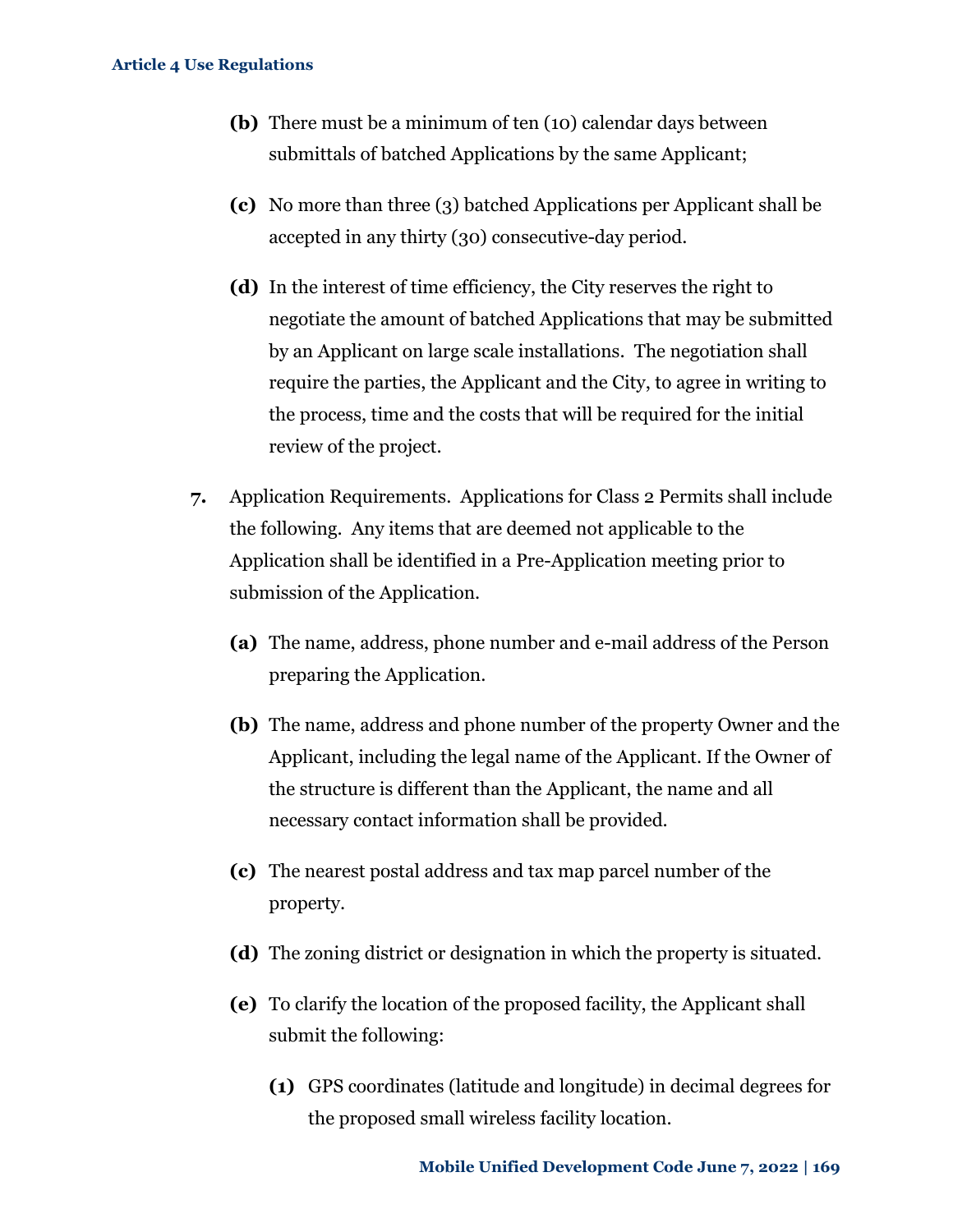- **(2)** Street map identifying the specific location.
- **(3)** Street view photographic images of the location.
- **(f)** Certified drawings and an engineering statement demonstrating and certifying that the proposed facility qualifies as a Small Wireless Facility under applicable FCC rules.
- **(g)** A general description of the proposed work and the purposes and intent of the proposed modifications or new facilities. The scope and detail of such description shall be appropriate to the nature and character of the work to be performed, with special emphasis on those matters likely to be affected or impacted by the work proposed. The description shall include the type of equipment, number of antennas, height to top of antenna(s), statement of compliance with FCC requirements and description and/or depiction of concealment and camouflage elements.
- **(h)** Written commitment statements affirming that:
	- **(1)** The Applicant's facility shall always without exception be maintained in a safe manner, and in compliance with all conditions of the special use permit, as well as all applicable and permissible local codes ordinances and regulations and all applicable City, state and federal laws, rules and regulations, unless specifically granted relief by the Board of Adjustment in writing;
	- **(2)** The construction of the facility is legally permissible, including, but not limited to the fact that the Applicant is licensed to do business in the State of Alabama; and
	- **(3)** All statements and information provided in the Application or any supplement or amendment thereto are true and correct.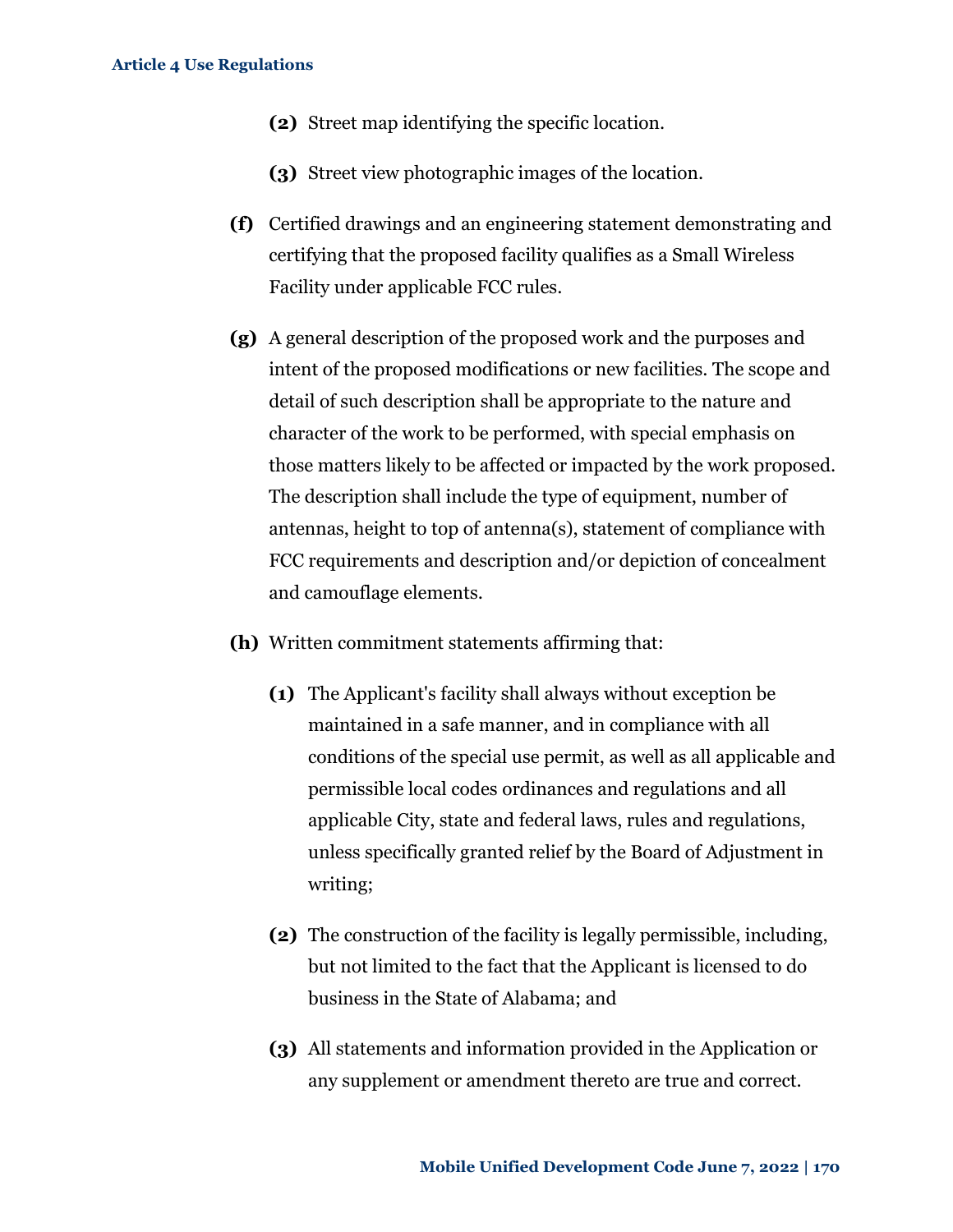- **(i)** Certified detailed construction drawings, including, but not limited to, the following information located within one hundred (100) feet from the new structure: the size of the property footprint on which the structure to be built or attached to is located, stated both in square feet and Lot line dimensions, and a certified boundary survey completed by a professional land surveyor showing the location of all Lot lines and rights-of-way.
- **(j)** Location of the nearest residential structure and habitable structure.
- **(k)** The location, size and height of all existing and proposed structures on the property that are more than ten (10) feet in height and are not buildings.
- **(l)** A detailed description of the enclosures and cabinets on the property on which the structure is located that are related to the subject of the Application.
- **(m)** A site plan to-scale, showing the footprint of the support structure and the type, location and dimensions of access drives, landscaping, buffers, fencing, underground utilities of any kind and any easements.
- **(n)** Elevation drawings showing the profile or the vertical rendition of the facility and identifying all existing and proposed attachments and all related fixtures, structures, appurtenances and apparatus, including the height above the existing grade, materials, colors and lighting. Photo simulations may be required to be submitted with pictures of the proposed facility from key points surrounding the site.
- **(o)** Proposed electrical and grounding plans for the facility.
- **(p)** Cut sheets or specifications for all equipment to be installed and/or mounted on the structure.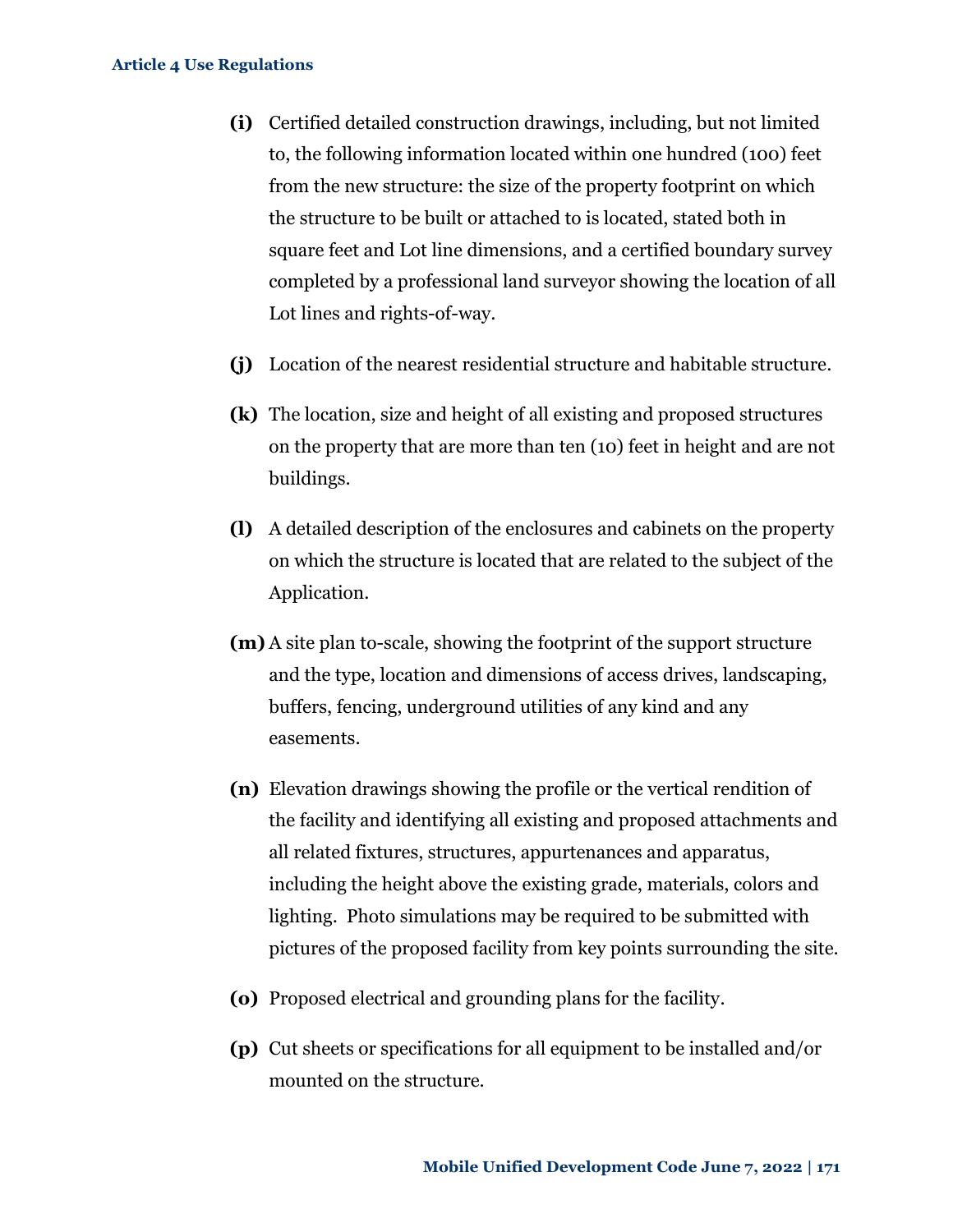- **(q)** Transmission and maximum effective radiated power of the antenna(s).
- **(r)** The azimuth, size, top of antenna height and location of all proposed and existing antennas on the support structure, including the height of the top of any equipment affixed to the top of the support structure.
- **(s)** A detailed description of the support structure and a structural analysis and report, including the calculations, certified by a professional engineer licensed in the state and proving the structure's capability to safely accommodate the facilities of the Applicant.
- **(t)** A copy of the FCC licenses applicable for all the frequency bands licensed to the carrier to provide service in the City.
- **(u)** For any Small Wireless Facility using a new structure: Provide a written certification that Applicant was unable to co-locate on an Existing Structure and the reason(s), such as lack of an Existing Structure, lack of an Existing Structure meeting the technical needs of the carrier; or not being able to secure an attachment agreement with the Owner.
- **(v)** A copy of the Applicant's certificate of liability insurance.
- **(w)** For substantial modifications of Existing Structures whereby the height, profile or size of the facility is increased, or construction is needed outside the permitted compound or site, a detailed narrative explaining what changes are needed and why they are needed.

### **8. General Requirements for Small Wireless Facilities**

**(a)** Small Wireless Facilities shall be located such that they do not interfere with public health, public usage or safety facilities, such as, but not limited to Streets, sidewalks, Alleys, parkways, public ways,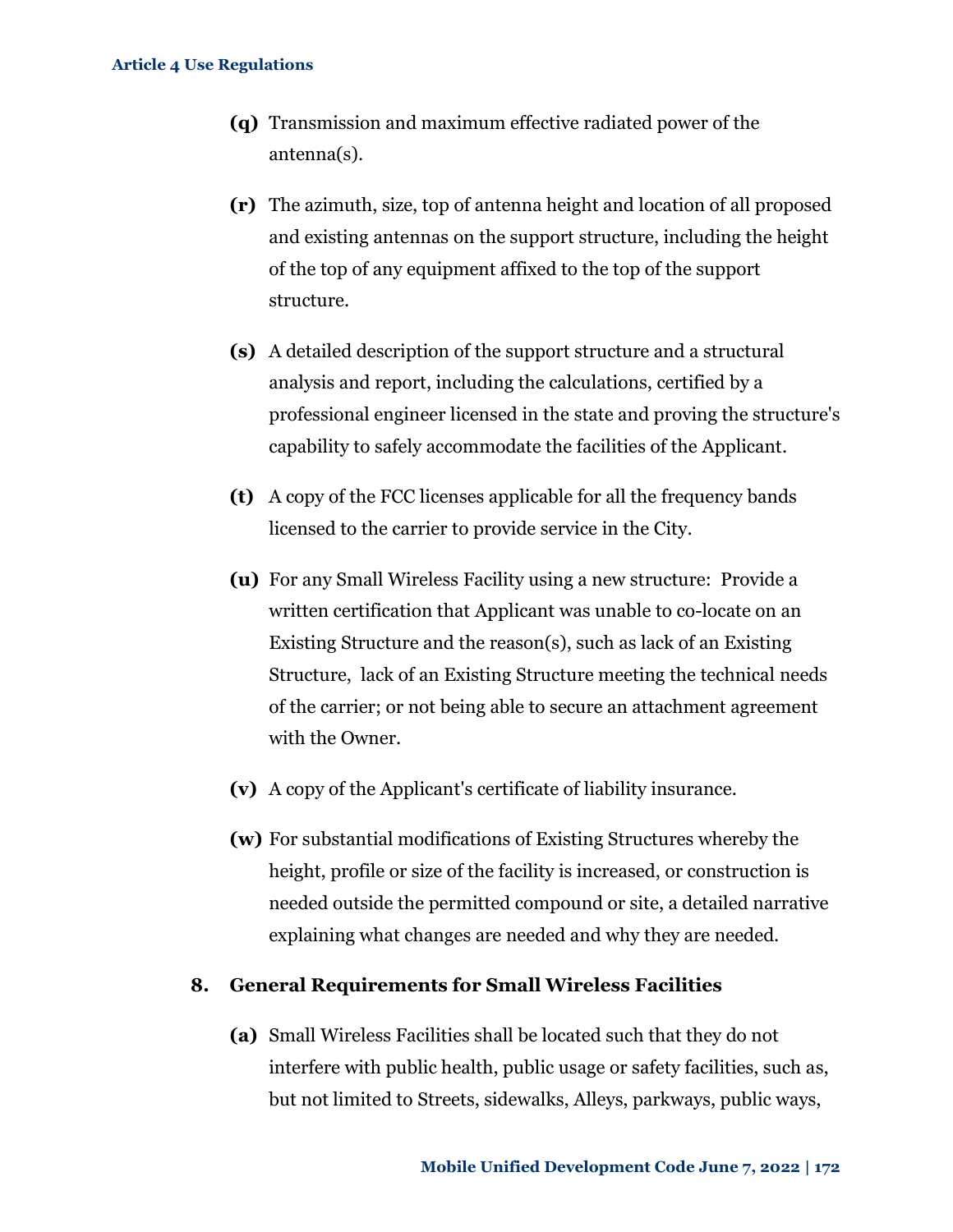fire hydrants, fire escapes, water valves, underground vaults or valve housing structures.

- **(b)** No equipment or work associated with a Small Wireless Facility shall interfere with, endanger, hamper, impede or disturb access to any utility or any other facility located in the right-of-way.
- **(c)** No Small Wireless Facility or accessory equipment shall be installed directly over any existing water or sewer main, service line or other utility, and shall comply with the City's regulations for clearances between utilities.
- **(d)** No Small Wireless Facility, nor any work associated with such, shall interfere with, endanger, hamper or impede the usual and customary use of the right-of-way or any vehicular or pedestrian way.
- **(e)** No Small Wireless Facility or accessory equipment shall materially interfere with the safe operation of traffic control equipment.
- **(f)** No Small Wireless Facility or accessory equipment shall materially interfere with sight lines or clear zones for transportation, pedestrians or public safety purposes.
- **(g)** No Small Wireless Facility or accessory equipment shall materially interfere with compliance with the Americans with Disabilities Act or similar federal or state standards regarding pedestrian access or movement.
- **(h)** No Small Wireless Facility or accessory equipment shall be closer than eighteen (18) inches from the street curb or edge of pavement if no curb is present, unless otherwise approved by the City Engineer.
- **(i)** No Small Wireless Facility or accessory equipment shall be placed on any arms or any horizontal structure used to support or mount traffic control signals or devices.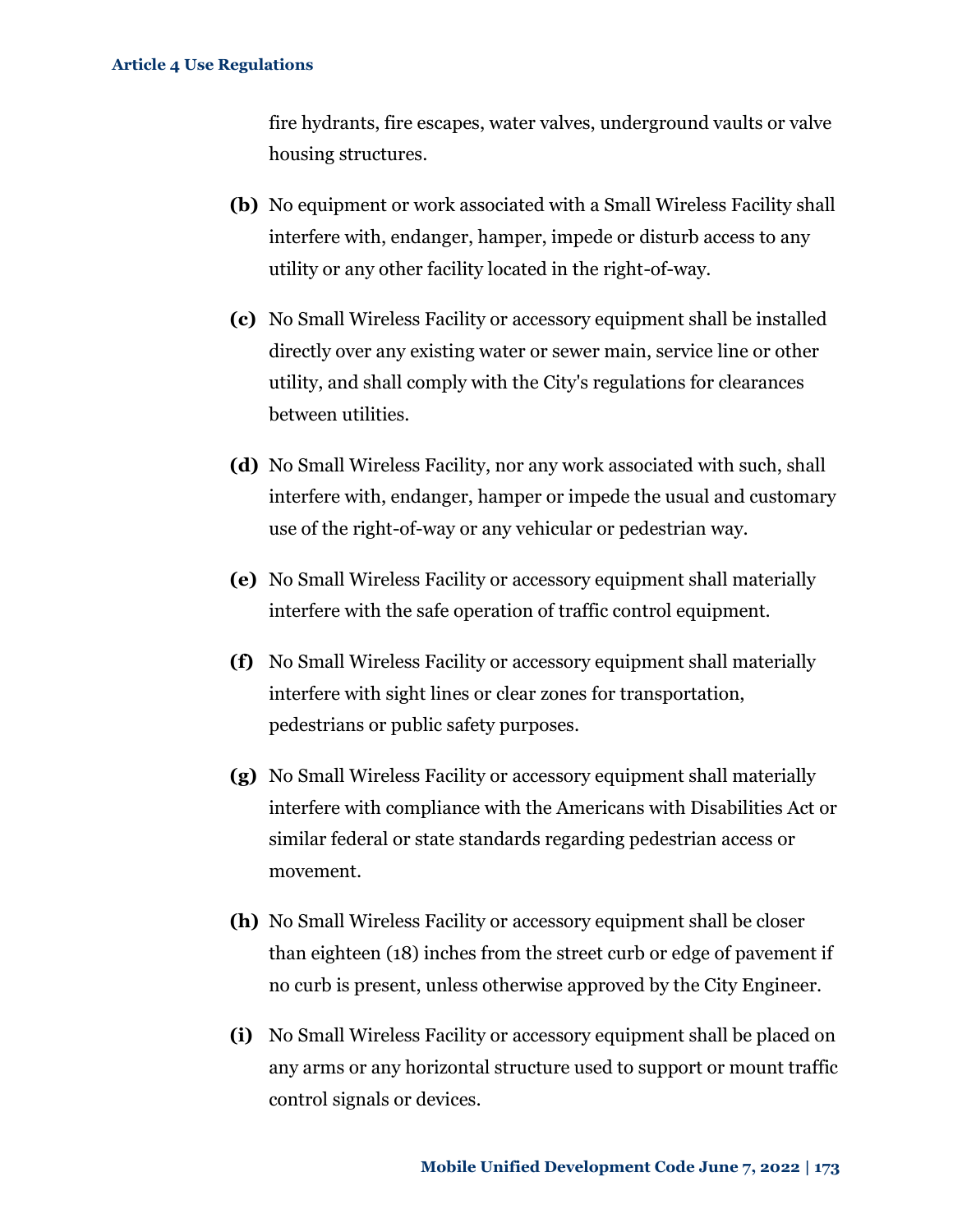- **(j)** No Small Wireless Facility may be hung from energized lines or on poles to be removed in conjunction with the City's existing and approved plans to utilize undergrounding of electrical utilities in a particular area.
- **(k)** No Small Wireless Facility or accessory equipment shall be located in a manner that interferes with plans for future roadway growth and expansion projects in the City.
- **(l)** No permit shall be issued for any Small Wireless Facility or accessory equipment where the structure being attached to is in need of safetyrelated remediation to comply with the requirements of this Chapter and/or other adopted standards of the City, unless and until all remediation work that is deemed needed has been completed or a schedule for the remediation work has been approved by the City.

**(m)** For attachments to existing utility poles and light structures:

- **(1)** Unless it is technically infeasible, all antennas and accessory equipment mounted to existing utility poles and light structures shall be camouflaged, screened and/or obscured. Any attachment to an Existing Structure shall be in keeping with the nature and character of the surrounding area, neighborhood and/or the structure being attached to.
- **(2)** Unless it is found to be impracticable, all antennas shall be mounted on the top of a utility pole or light structure and appear as a vertical extension of the support structure. Unless it is technically infeasible, antennas shall be designed or placed in an enclosure.
- **(3)** The cabling and wiring for a Small Wireless Facility, that is proposed on a wood support structure shall be placed in conduit.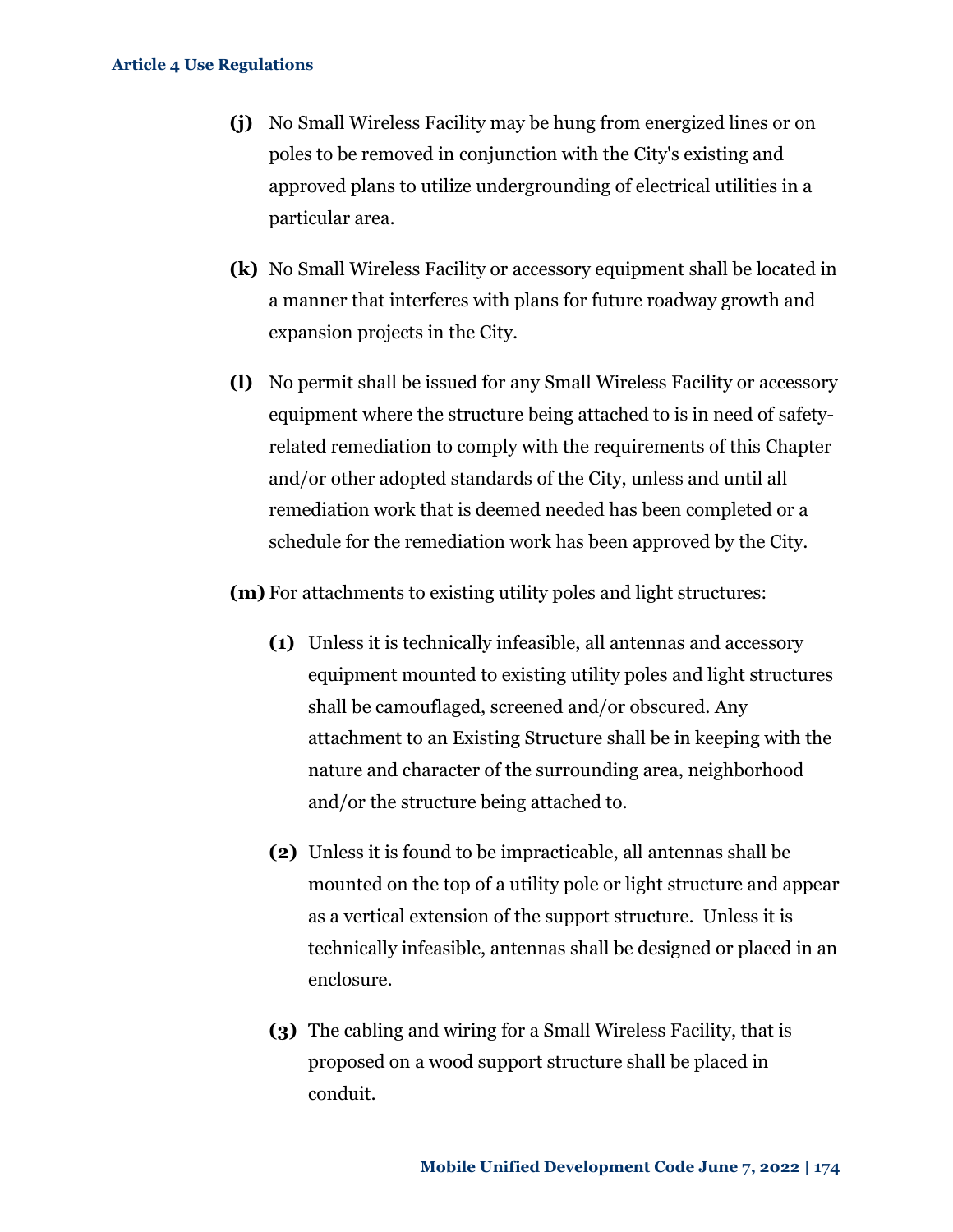- **(4)** The cabling and wiring for a Small Wireless Facility that is proposed on a metal or non-conductive hollow pole shall be placed inside the pole.
- **(n)** For attachments to an existing building or other support structure:
	- **(1)** All antennas and accessory equipment mounted to an existing building or other support structure shall be designed as a concealed facility.
	- **(2)** Facade-mounted antennas shall not extend above the face of any wall or exterior surface of the building.
	- **(3)** Roof-mounted antennas and accessory equipment may be permitted on buildings and shall comply with the height requirements set forth in subsection (q) below.
	- **(4)** For antennas greater than two (2) feet in height, roof-mounted antennas and accessory equipment shall be Setback from the edge of roof, one (1) foot for every foot of height of the equipment above roof.
- **(o)** For new Support Structures:
	- **(1)** New monopoles, utility poles, or light structures that are installed for the purpose of Small Wireless Facilities shall be designed as a decorative structure or concealed.
	- **(2)** All new support structures shall be hollow metal or made of a non-conductive, non-corrodible material.
	- **(3)** Unless it is technically infeasible, all antennas and related mounted equipment shall be camouflaged, screened and/or obscured.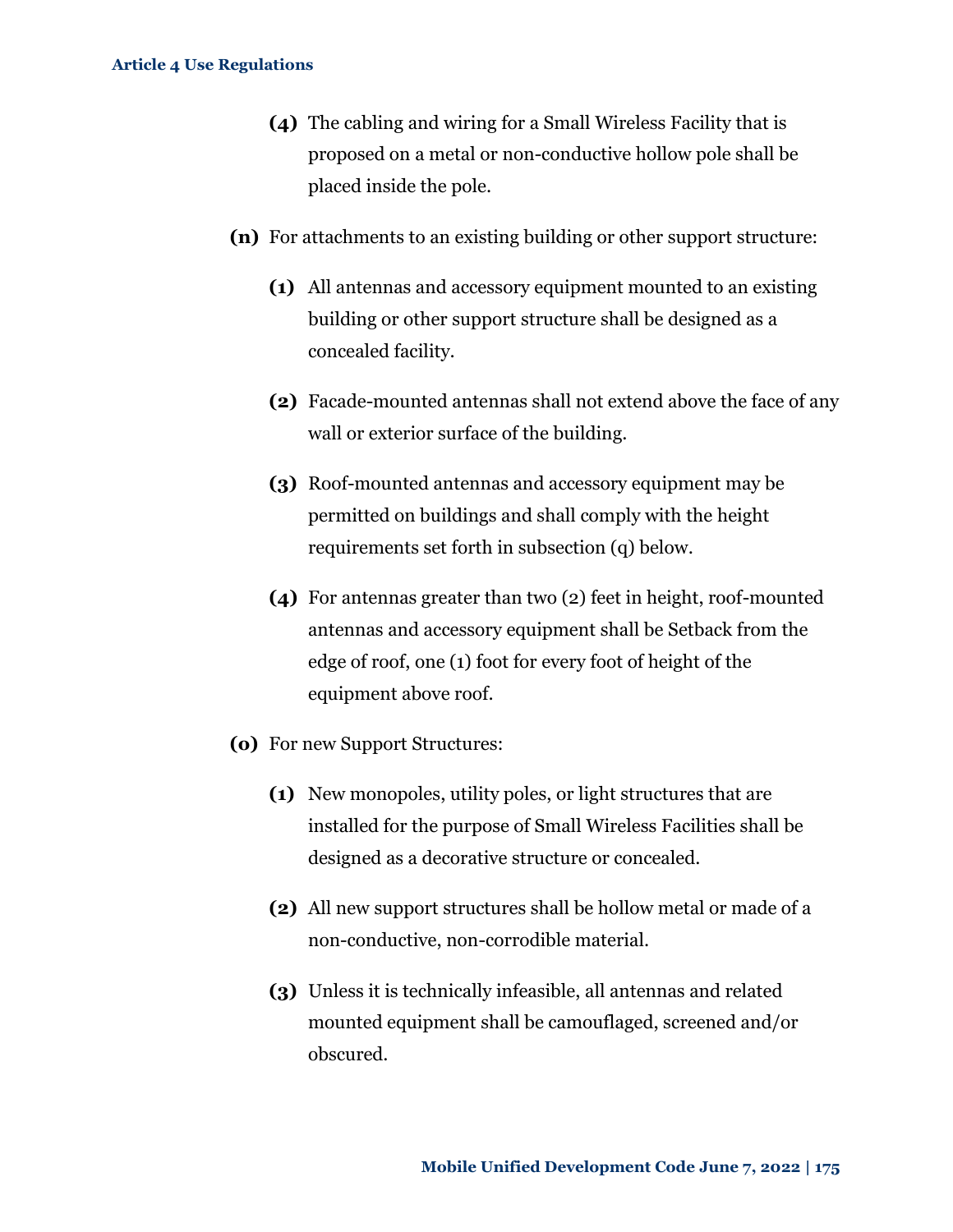- **(4)** Unless mounting a particular antenna at the top of an existing support structure is found to be technically infeasible or the antenna is designed as a stealth facility, all antennas shall be mounted on the top of the support structure and appear as a vertical extension of the support structure. Unless it is technically infeasible, antennas shall be designed or placed in an enclosure designed to improve the appearance of the site and protect the antennas.
- **(5)** The cabling and wiring for a Small Wireless Facility that is proposed on a metal or non-conductive hollow pole shall be placed inside the pole.
- **(6)** Accessory equipment shall be mounted on the support structure, on the ground or underground. Accessory equipment shall be placed in an enclosure.
- **(7)** Any new Small Wireless Facility support structure shall be no closer than three hundred (300) feet away, laterally, from another pre-existing Small Wireless Facility support structure. This horizontal spacing requirement may be modified or waived for a particular new Small Wireless Facility support structure if the Applicant demonstrates that it would be effectively prohibited from providing either personal wireless service or telecommunications service as a result of the three hundred (300) foot separation requirement.
- **(p)** Aesthetics/Appearance:
	- **(1)** Small Wireless Facilities shall be designed to blend into the surrounding environment and complement existing streetscape elements or structures through the use of color, camouflaging, architectural treatment and/or concealment techniques. Any equipment mounted to the support structures shall also match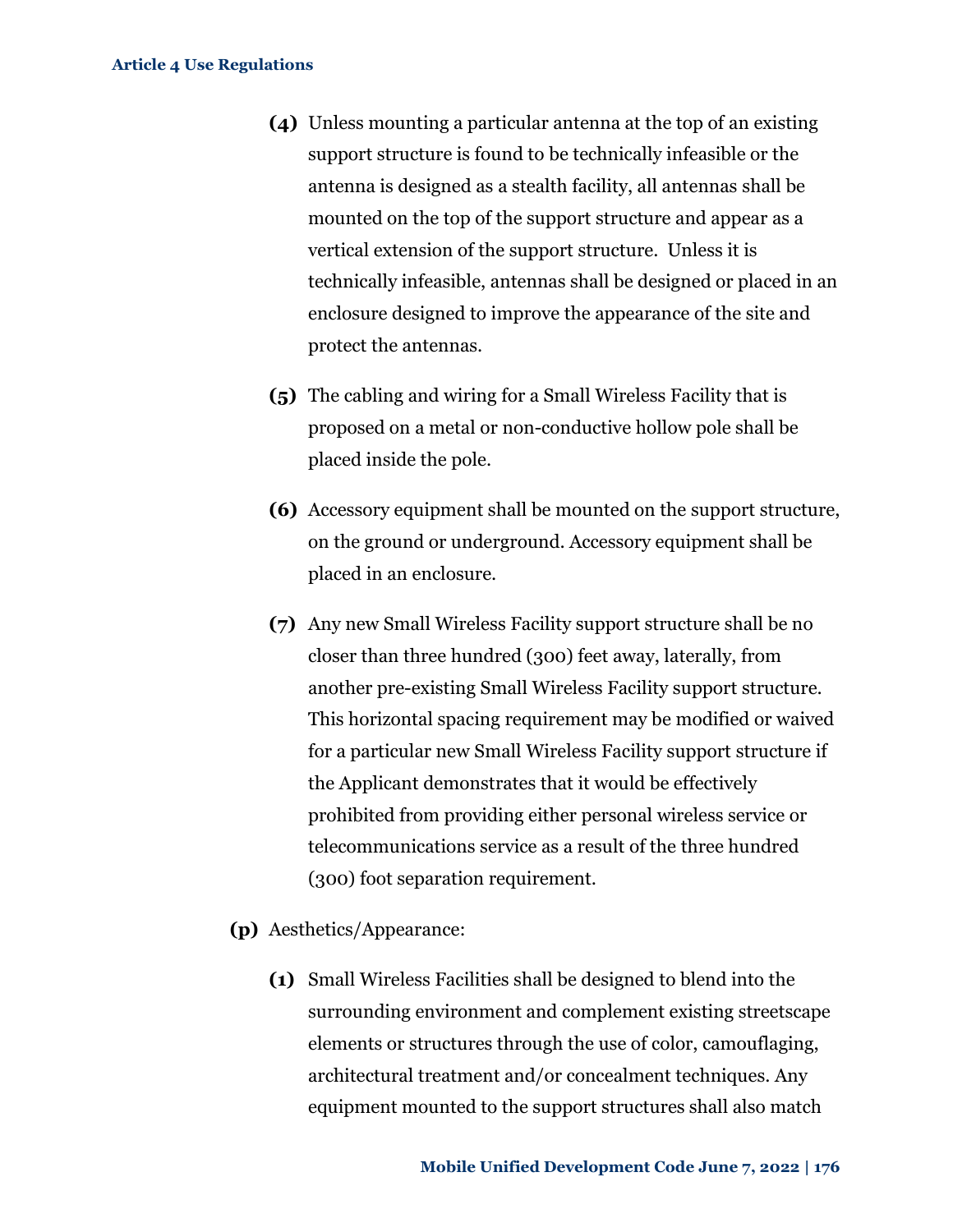the support structure in color and general design unless a different color is needed for public safety or service reliability reasons. A Small Wireless Facility shall not be easily recognizable as a wireless facility by a layperson.

- **(2)** All antennas shall be mounted on the top of the support structure, unless doing so is technically infeasible or not permissible under applicable safety standards and regulations.
- **(3)** The space between the top of the structure and the attachment point of the antenna shall be concealed with a weather-proof material the same color as the structure or the antenna.
- **(4)** There shall be no signage placed by the Owner of any support structure or by any service provider on or in the vicinity of any support structure, other than a four  $(4)$  inch by six  $(6)$  inch (maximum) plate with the Owner's name, location identifying information and emergency telephone number permanently affixed to the shroud or as may be required by state or federal law or rule or safety code. All signs shall be of the minimum size allowed by law, rule or regulation.
- **(5)** Except where the support structure is a light pole, a traffic light stanchion, or where lighting is required by applicable law, the facility or associated equipment shall not be illuminated.
- **(q)** Height:
	- **(1)** Proposed attachments to an Existing Structure shall not extend the height of the Existing Structure to a height of more than fifty (50) feet, or by more than ten (10) percent of the pre-existing height of the structure, whichever is greater.
	- **(2)** The structure on which a new Small Wireless Facility is located shall not be more than ten (10) percent higher than existing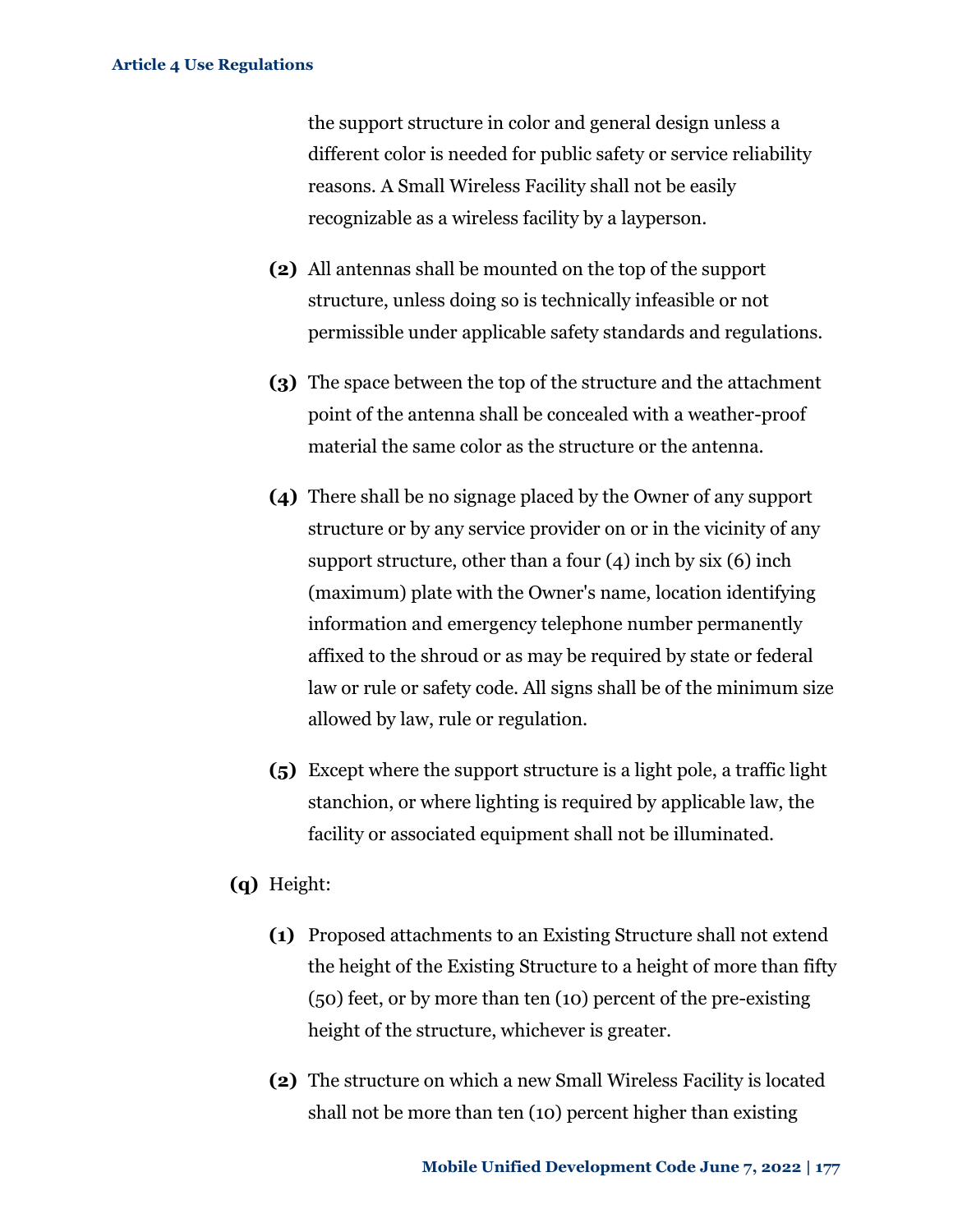adjacent structures located within five hundred (500) feet of the proposed structure, including any attachment of any kind associated with the wireless facility, and shall never be more than thirty-five (35) feet in height on residentially zoned property or more than fifty (50) feet in height on property in zoning districts B-1, B-2, LB-2 or B-3, including any attachments of any kind associated with the wireless facility.

- **(3)** No antenna or other part of the facility shall extend more than six (6) feet above the structure.
- **(r)** Size:
	- **(1)** Each antenna shall not exceed three (3) cubic feet in volume.
	- **(2)** All accessory equipment associated with the facility shall cumulatively not exceed twenty-eight (28) cubic feet in volume.
- **F.** Application Review Process for Class 3 Permits
	- **1.** Telecommunication Facilities requiring a Class 3 Permit will be permitted by Special Exception subject to the standards set forth in this Section.
	- **2.** Timeframe for review. Applications for Class 3 permits will be acted on within the following timeframes. These periods of time may be adjusted for any tolling as described in subparagraph 3 below.
		- **(a)** Applications for a Class 3 Permit to collocate a facility other than a Small Wireless Facility using an existing structure: ninety (90) days.
		- **(b)** The timeframe for review will begin to run when the application is submitted, but may be tolled (a) by written agreement between the Applicant and the City, or (b) in cases where the City determines, consistent with subparagraph 3 below, that the application is incomplete.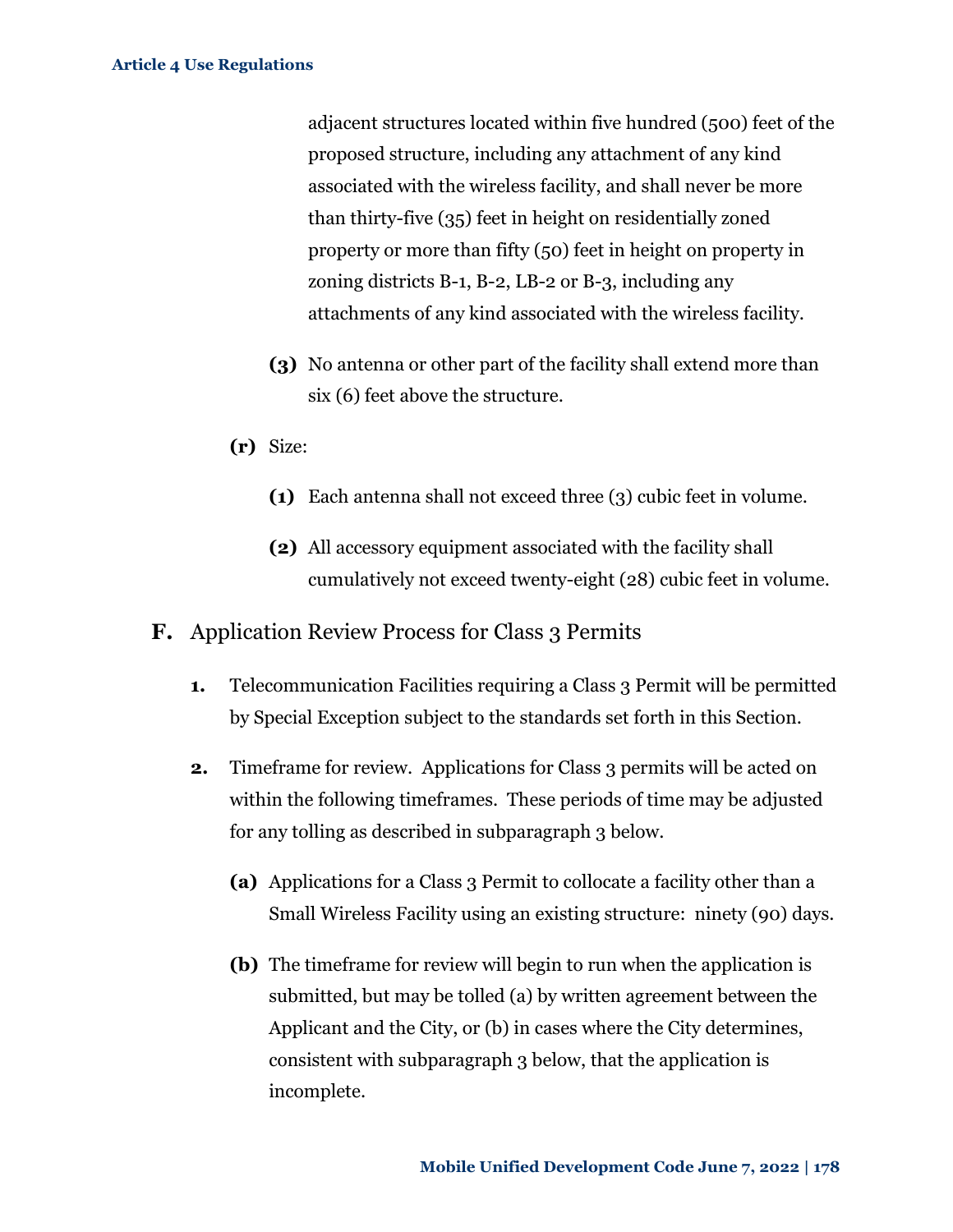- **3.** Tolling Period.
	- **(a)** If the City provides written notice to the Applicant within thirty (30) days of the date when the Application was submitted that the Application is materially incomplete and clearly and specifically identifies the missing documents or information that the Applicant must submit to render the Application complete and the specific rule or regulation creating the obligation to submit such documents or information, the timeframe for review shall be tolled from the day after the date that the City provides the written notice until the date when the Applicant submits all the documents and information identified by the City to render the Application complete. The timeframe for review begins running again when the Applicant makes the supplemental submission in response to the City's notice of incompleteness. Following a supplemental submission, the City has ten (10) days to notify the Applicant that the supplemental submission did not provide the documents and information identified in the original notice.
- **4.** The Board of Adjustment may approve, approve with conditions or deny an Application for a Class 3 permit. The Board's decision shall be in writing and supported by substantial evidence contained in a written record.
- **5.** In addition to payment of Application fees, Applicants shall also reimburse the City for reasonable costs incurred in reviewing the Applications, including, but not limited to, the reasonable costs of engineers and other technical consultants.
- **6.** Application Requirements. Applications for Class 3 Permits, shall include the following. Any items that are deemed not applicable to the Application shall be identified in a pre-Application meeting prior to the submission of the Application.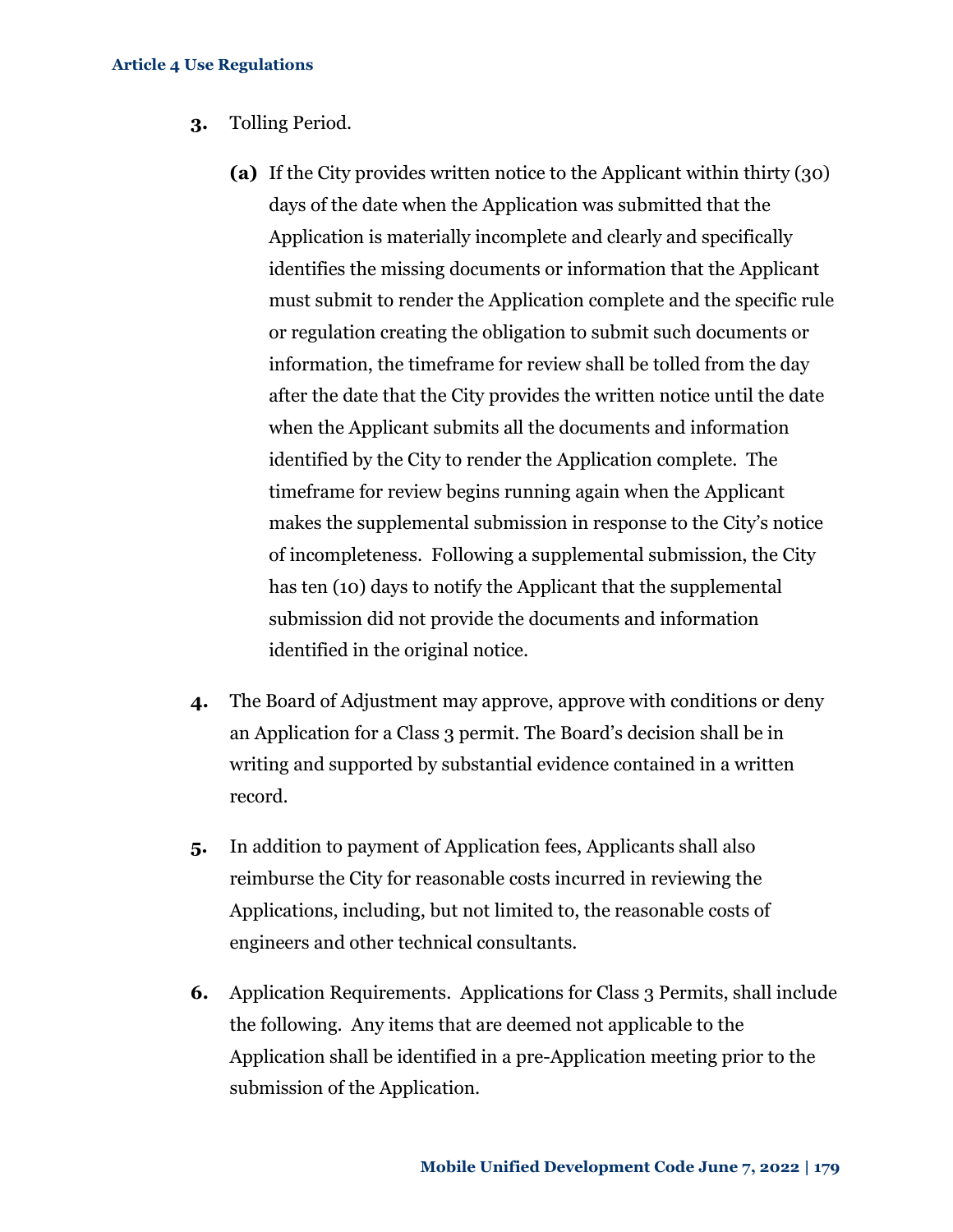- **(a)** The name, address, phone number and e-mail address of the Person preparing the Application.
- **(b)** The name, address and phone number of the property Owner and the Applicant, including the legal name of the Applicant. If the Owner of the structure is different than the Applicant, the name and all necessary contact information shall be provided.
- **(c)** The nearest postal address and tax map parcel number of the property.
- **(d)** The zoning district or designation in which the property is situated.
- **(e)** To clarify the location of the proposed facility, the Applicant shall submit the following:
	- **(1)** GPS coordinates (latitude and longitude) in decimal degrees for the proposed small wireless facility location.
	- **(2)** Street map identifying the specific location.
	- **(3)** Street view photographic images of the location.
- **(f)** A general description of the proposed work and the purposes and intent of the proposed modifications or new facilities. The scope and detail of such description shall be appropriate to the nature and character of the work to be performed, with special emphasis on those matters likely to be affected or impacted by the work proposed. The description shall include the type of equipment, number of antennas, height to top of antenna(s), statement of compliance with FCC requirements and description and/or depiction of concealment and camouflage elements.
- **(g)** Written commitment statements affirming that: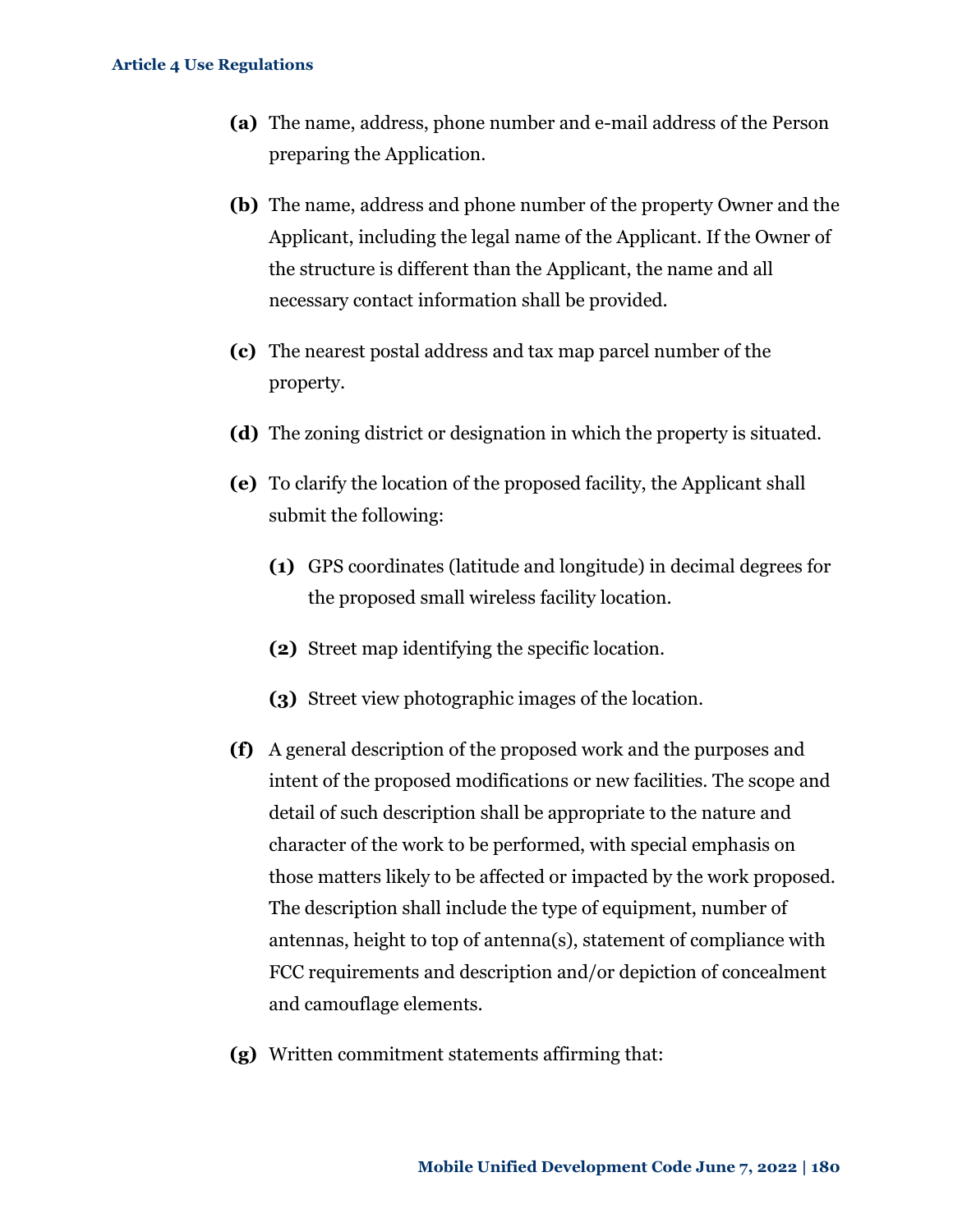- **(1)** The Applicant's facility shall always without exception be maintained in a safe manner, and in compliance with all conditions of the special use permit, as well as all applicable and permissible local codes, ordinances and regulations and all applicable City, state and federal laws, rules and regulations, unless specifically granted relief by the Board of Adjustment in writing;
- **(2)** The construction of the facility is legally permissible, including, but not limited to the fact that the Applicant is licensed to do business in the State of Alabama.
- **(3)** All statements and information in the Application and any supplements or amendments thereto are true and correct.
- **(h)** Certified detailed construction drawings, including, but not limited to, the following information located within one hundred (100) feet from the new structure: the size of the property footprint on which the structure to be built or attached to is located, stated both in square feet and lot line dimensions, and a certified boundary survey completed by a professional land surveyor showing the location of all Lot lines and rights-of-way.
- **(i)** Location of the nearest residential structure and habitable structure.
- **(j)** The location, size and height of all existing and proposed structures on the property that are more than ten (10) feet in height and are not buildings.
- **(k)** A detailed description of the enclosures and cabinets on the property on which the structure is located that are related to the subject of the Application.
- **(l)** A site plan to-scale, showing the footprint of the support structure and the type, location and dimensions of access drives, landscaping,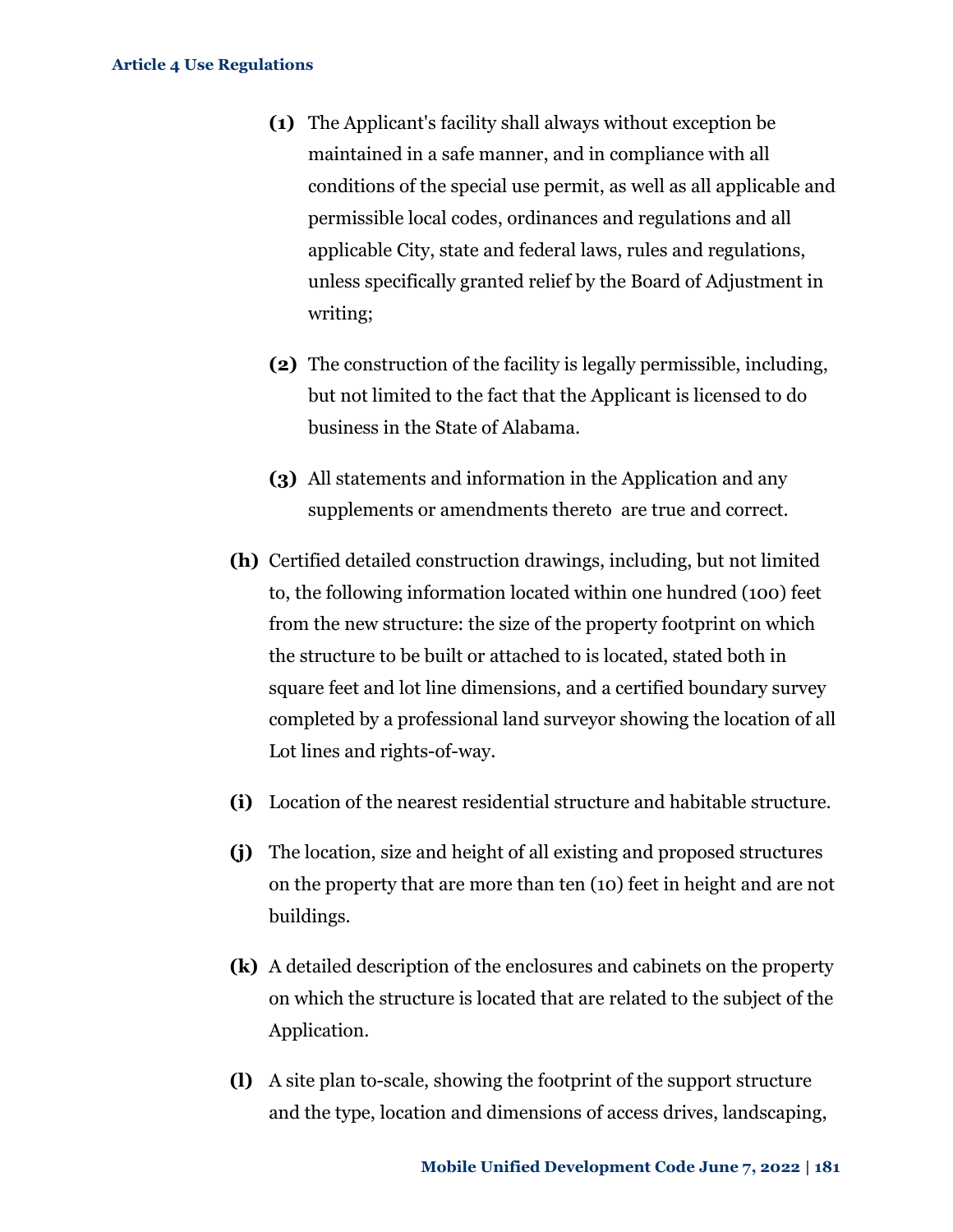buffers, fencing, underground utilities of any kind and any easements.

- **(m)** Elevation drawings showing the profile or the vertical rendition of the facility and identifying all existing and proposed attachments and all related fixtures, structures, appurtenances and apparatus, including the height above the existing grade, materials, colors and lighting. Photo simulations may be required to be submitted with pictures of the proposed facility from key points surrounding the site.
- **(n)** Proposed electrical and grounding plans for the facility.
- **(o)** Cut sheets or specifications for all equipment to be installed and/or mounted on the structure.
- **(p)** Transmission and maximum effective radiated power of the antenna(s).
- **(q)** The azimuth, size, top of antenna height and location of all proposed and existing antennas on the support structure, including the height of the top of any equipment affixed to the top of the support structure.
- **(r)** A detailed description of the support structure and a structural analysis and report, including the calculations, certified by a professional engineer licensed in the state and proving the structure's capability to safely accommodate the facilities of the Applicant.
- **(s)** A copy of the FCC licenses applicable for all the frequency bands licensed to the carrier to provide service in the City.
- **(t)** A copy of the Applicant's certificate of liability insurance.
- **(u)** For substantial modifications of Existing Structures whereby the height, profile or size of the facility is increased, or construction is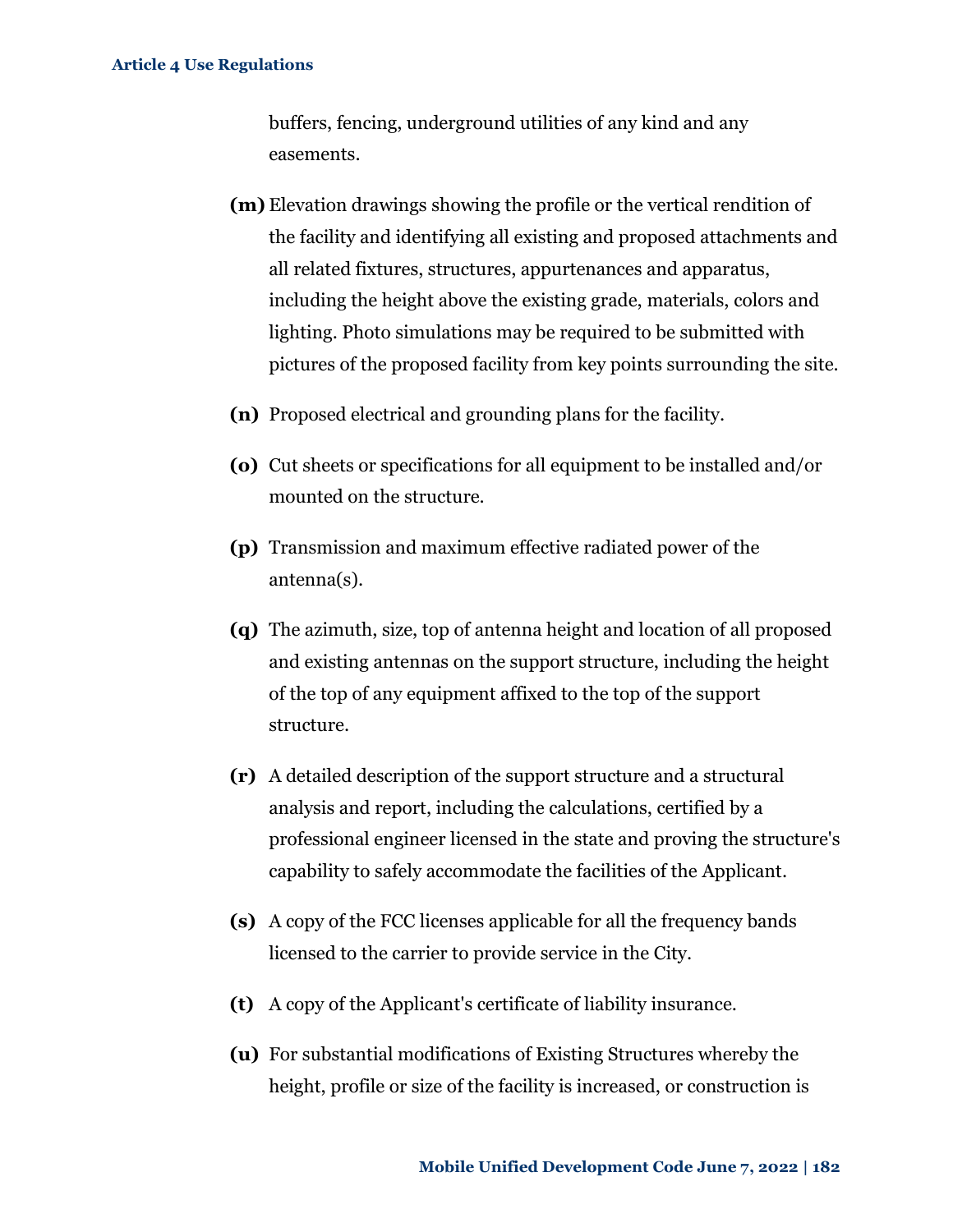needed outside the permitted compound or site, a detailed narrative explaining what changes are needed and why they are needed.

- **7.** General Requirements.
	- **(a)** For attachments to existing utility poles and light structures:
		- **(1)** Unless it is technically infeasible, all antennas and accessory equipment mounted to existing utility poles and light structures shall be camouflaged, screened and/or obscured. Any attachment to an Existing Structure shall be in keeping with the nature and character of the surrounding area, neighborhood and/or the structure being attached to.
		- **(2)** Unless it is found to be impracticable, all antennas shall be mounted on the top of a utility pole or light structure and appear as a vertical extension of the support structure. Unless it is technically infeasible, antennas shall be designed or placed in an enclosure.
		- **(3)** Cabling and wiring that is proposed on a wood support structure shall be placed in conduit.
		- **(4)** Cabling and wiring that is proposed on a metal or nonconductive hollow pole shall be placed inside the pole.
	- **(b)** For attachments to an existing building or other support structure:
		- **(1)** All antennas and accessory equipment mounted to an existing building or other support structure shall be designed as a concealed facility.
		- **(2)** Facade-mounted antennas shall not extend above the face of any wall or exterior surface of the building.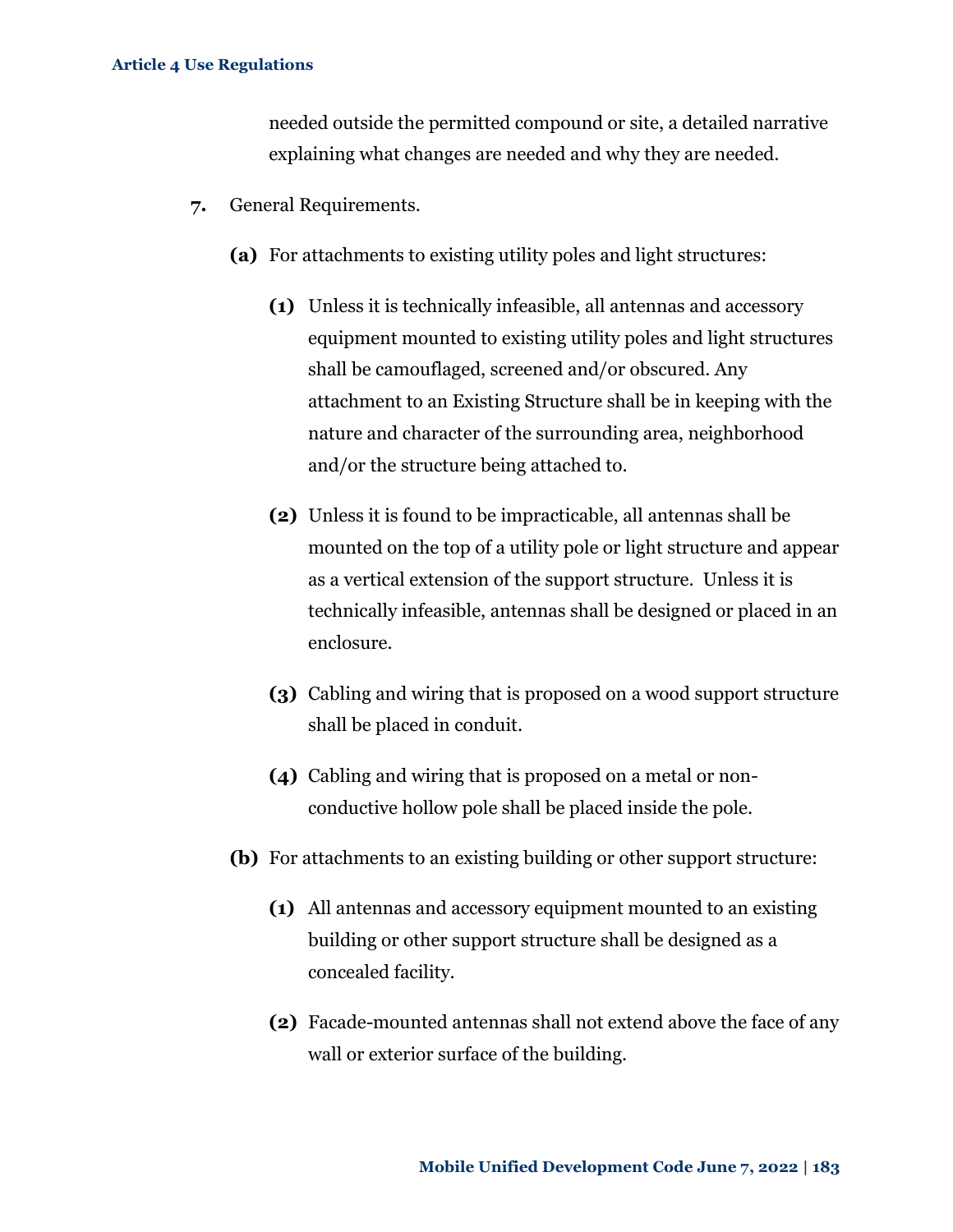- **(3)** Roof-mounted antennas and accessory equipment may be permitted on buildings and shall comply with height requirements set forth in subsection (e) below.
- **(4)** For antennas greater than two (2) feet in height, roof-mounted antennas and accessory equipment shall be Setback from the edge of roof, one (1) foot for every foot of height of the equipment above roof.
- **(c)** For support structures, antennas and accessory equipment:
	- **(1)** All new support structures shall be hollow metal or made of a non-conductive, non-corrodible material.
	- **(2)** All antennas shall be mounted on the top of the support structure, unless doing so is technically infeasible or not permissible under applicable safety standards and regulations.
	- **(3)** Unless it is technically infeasible, all antennas and related mounted equipment shall be camouflaged, screened and/or obscured.
	- **(4)** Unless mounting a particular antenna at the top of the support structure is found to be technically infeasible or the antenna is designed as a stealth facility, all antennas shall be mounted on the top of the support structure and appear as a vertical extension of the support structure. Unless it is technically infeasible, antennas shall be designed or placed in an enclosure designed to improve the appearance of the site and protect the antennas.
	- **(5)** Accessory equipment shall be mounted on the support structure, on the ground or underground. Accessory equipment shall be placed in an enclosure.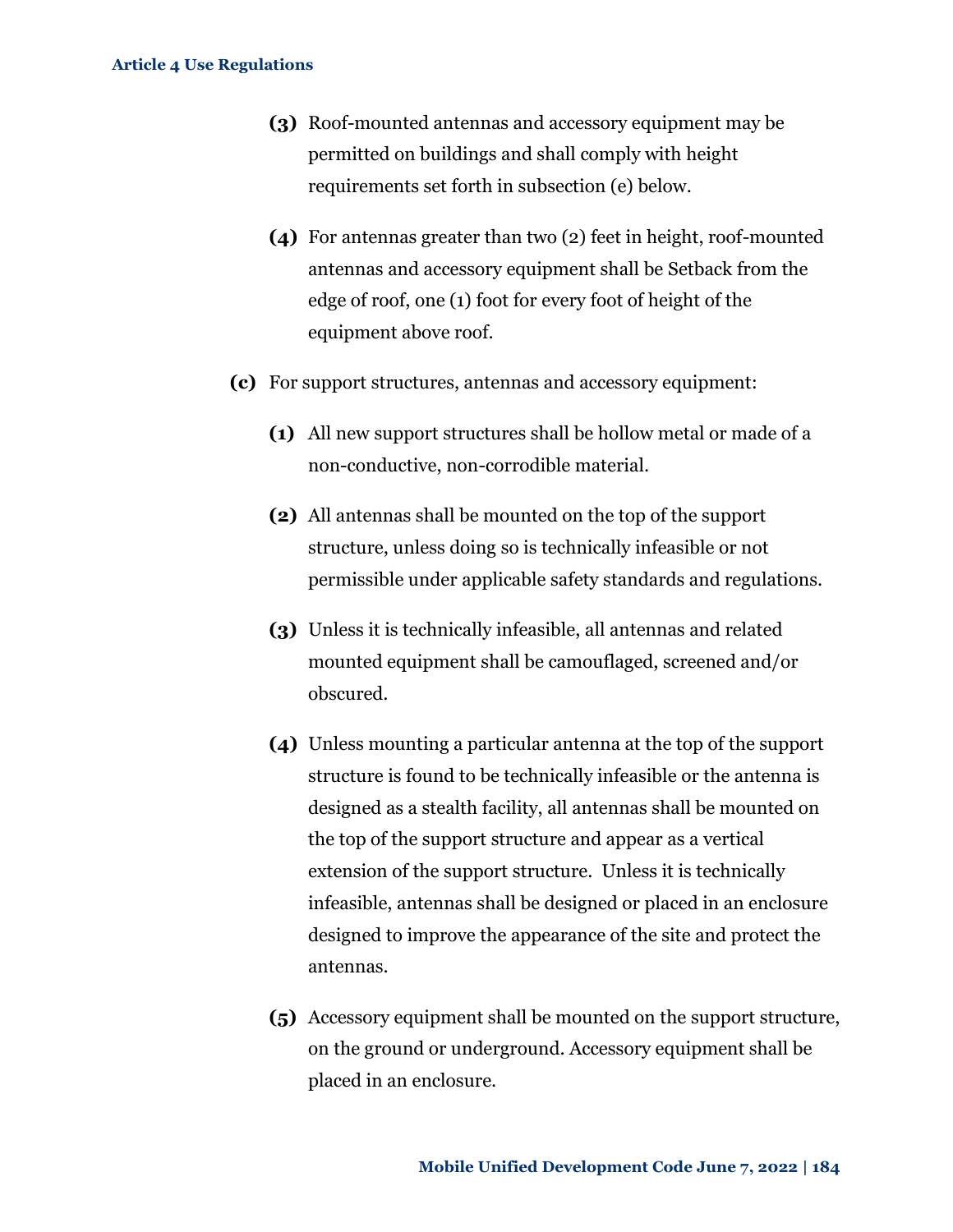- **(d)** For aesthetics and appearance:
	- **(1)** Facilities shall be designed to blend into the surrounding environment and complement existing streetscape elements or structures through the use of color, camouflaging, architectural treatment and/or concealment techniques. Any equipment mounted to the support structures shall also match the support structure in color and general design unless a different color is needed for public safety or service reliability reasons.
	- **(2)** The space between the top of the structure and the attachment point of the antenna shall be concealed with a weather-proof material the same color as the structure or the antenna.
	- **(3)** There shall be no signage placed by the Owner of any support structure or by any service provider on or in the vicinity of any support structure, other than a four-inch by six-inch (maximum) plate with the Owner's name, location identifying information and emergency telephone number permanently affixed to the shroud or as may be required by state or federal law or rule or safety code. All signs shall be of the minimum size allowed by law, rule or regulation.
	- **(4)** Except where the support structure is a light pole, a traffic light stanchion, or where lighting is required by applicable law, the facility or associated equipment shall not be illuminated.
- **(e)** Height:
	- **(1)** Proposed attachments to an Existing Structure shall not extend the height of the Existing Structure to a height of more than fifty (50) feet, or by more than ten (10) percent of the pre-existing height of the structure, whichever is greater.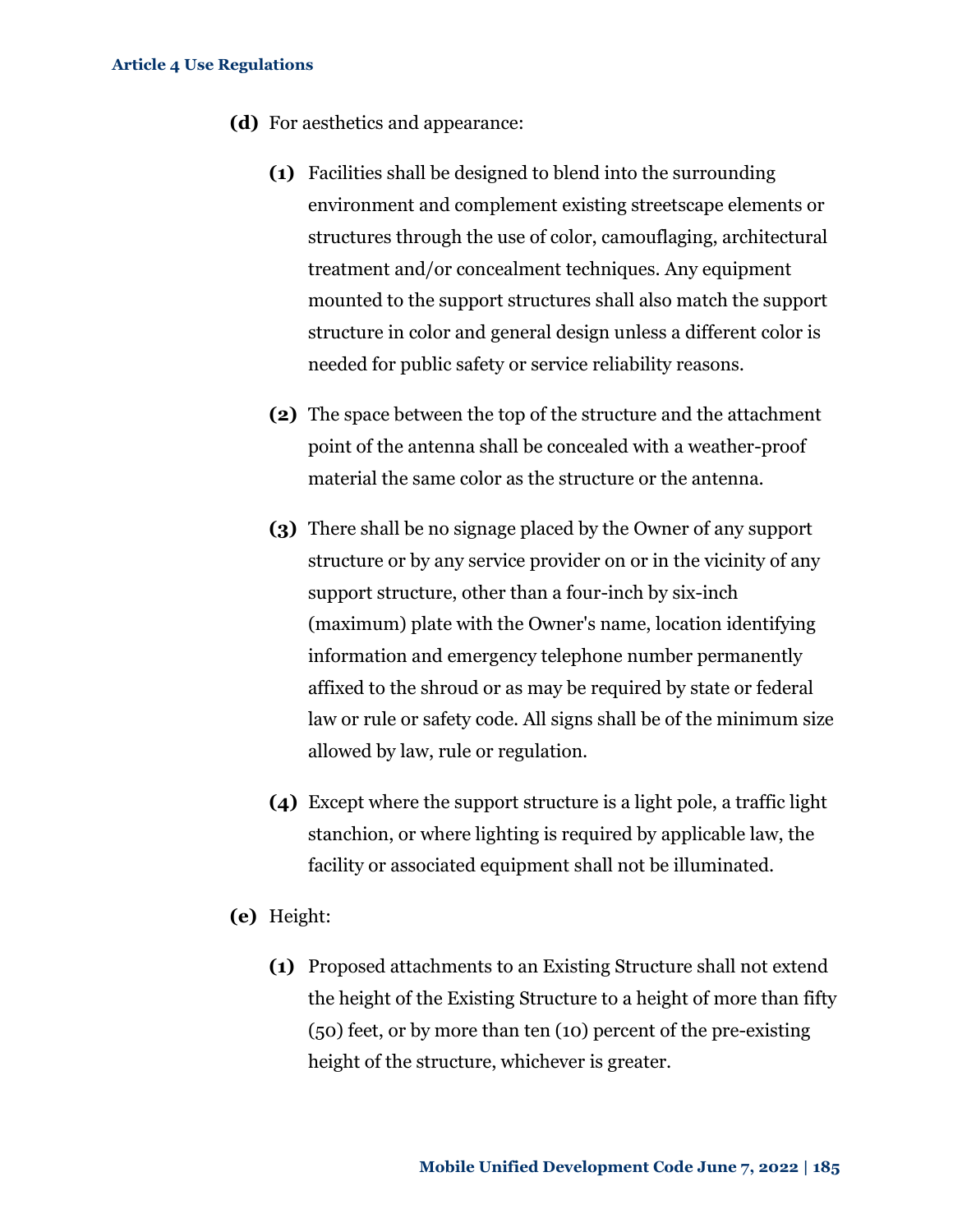- **(2)** The structure on which the Facility is located shall not be more than ten (10) percent higher than existing adjacent structures located within five hundred (500) feet of the proposed structure, including any attachment of any kind associated with the wireless facility and shall never be more than thirty-five (35) feet in height on residentially zoned property or more than fifty (50) feet in height on property in zoning districts B-1, B-2, LB-2 or B-3, including any attachments of any kind associated with the facility.
- **(3)** No antenna or other part of the facility shall extend more than six (6) feet above the structure.
- **(f)** Size:
	- **(1)** Each antenna shall not exceed three (3) cubic feet in volume.
	- **(2)** All accessory equipment associated with the facility shall cumulatively not exceed twenty-eight (28) cubic feet in volume.
- **G.** Application Review Process for Class 4 Permits
	- **1.** Telecommunications Facilities requiring a Class 4 permit are allowed by right in zoning districts ML, MH, I-1, and I-2, and will be permitted by Special Exception in zoning districts B-1, LB-2, B-2, B-3, B-4, B-5, CW, and MM.
	- **2.** Timeframe for review. Applications for Class 4 permits will be acted on within 150 days, adjusted for any tolling as described in paragraph (3) below.
		- **(a)** The timeframe for review will begin to run when the Application is submitted, but may be tolled (a) by written agreement between the Applicant and the City, or (b) in cases where the City determines,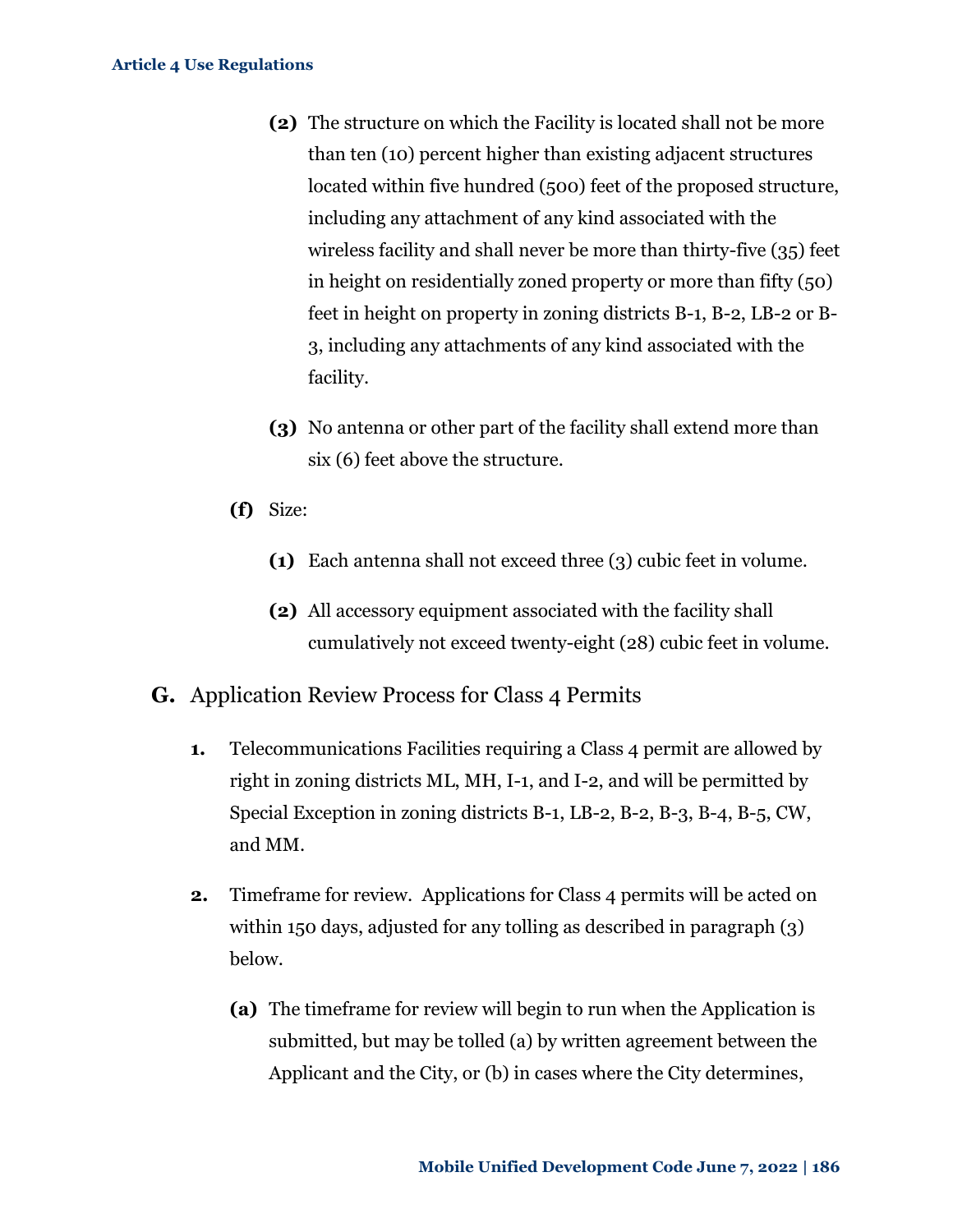consistent with subparagraph 3 below, that the Application is incomplete.

- **3.** Tolling Period. If the City provides written notice to the Applicant within thirty (30) days of the date when the Application was submitted that the Application is materially incomplete and clearly and specifically identifies the missing documents or information that the Applicant must submit to render the Application complete and the specific rule or regulation creating the obligation to submit such documents or information, the timeframe for review shall be tolled from the day after the date that the City provides the written notice until the date when the Applicant submits all the documents and information identified by the City to render the Application complete. The timeframe for review begins running again when the Applicant makes the supplemental submission in response to the City's notice of incompleteness. Following a supplemental submission, the City has ten (10) days to notify the Applicant that the supplemental submission did not provide the documents and information identified in the original notice. Applications may also be tolled by mutual agreement of the City and the Applicant.
- **4.** The Board of Adjustment may approve, approve with conditions or deny an Application for a Class 4 permit. The Board's decision shall be in writing and supported by substantial evidence contained in a written record.
- **5.** In addition to payment of Application fees, Applicants shall also reimburse the City for reasonable costs incurred in reviewing the Applications, including, but not limited to, the reasonable costs of engineers and other technical consultants.
- **6.** Application Requirements. Applications for Class 4 Permits, including Applications to develop a Tower shall include the following. Any items that are deemed not applicable to the Application shall be identified in a pre-application meeting prior to the submission of the Application.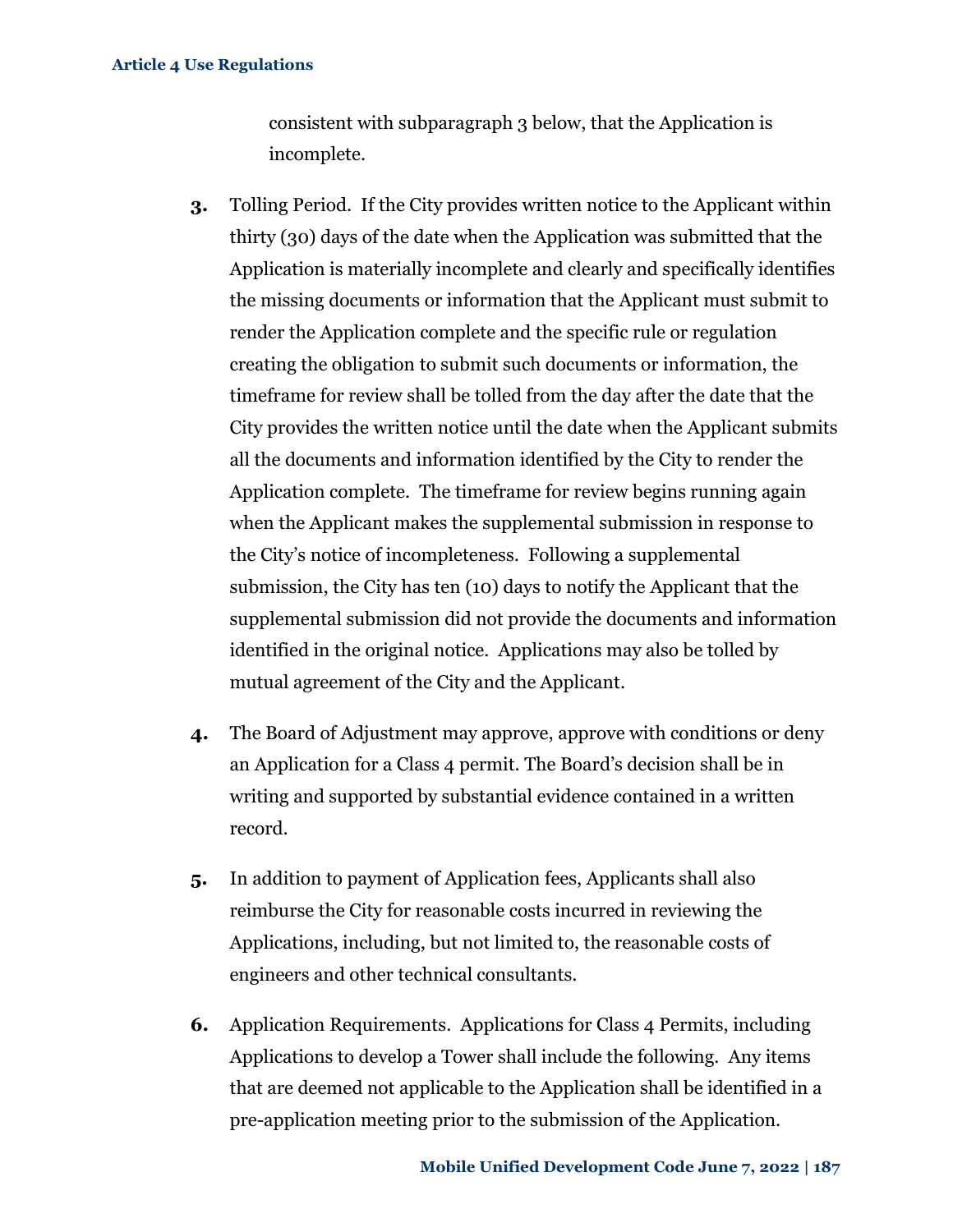- **(a)** The name, address, telephone number and email address of (i) the Applicant, (ii) the Person preparing the Application (if not the Applicant) and (iii) the Owner and lessee of the parcel of land upon which the Tower is situated (if not the Applicant). If the Applicant is not the Owner of the parcel of land upon which the Tower is situated, the written consent of the Owner shall be evidenced in the Application.
- **(b)** The legal description, parcel identification number, key number and address of the parcel of land upon which the Tower is situated.
- **(c)** The names, addresses and telephone numbers of all Owners of other Towers, Existing Structures, or other usable Antenna Support Structures within a one-half mile radius of the proposed new Tower site, including City-owned property.
- **(d)** Written documentation that the Applicant: (1) made diligent, but unsuccessful efforts prior to the submission of the Application to install or collocate the Applicant's Telecommunications Facilities on Towers, Existing Structures or other usable Antenna Support Structures owned by the City and other Persons located within a onehalf mile radius of the proposed Tower site; or (2) written, technical certification from a Professional Engineer that the proposed Tower or Telecommunications Facilities cannot be installed or collocated on an Existing Structure, Tower or usable Antenna Support Structure located at the proposed site or within a one-half mile radius of the proposed site in order to meet the coverage requirements of the Applicant's wireless communications system.
- **(e)** Written, technical evidence from a Professional Engineer that the proposed structure meets the Structural Requirements of this Section.
- **(f)** Proposed electrical and grounding plans for the facility.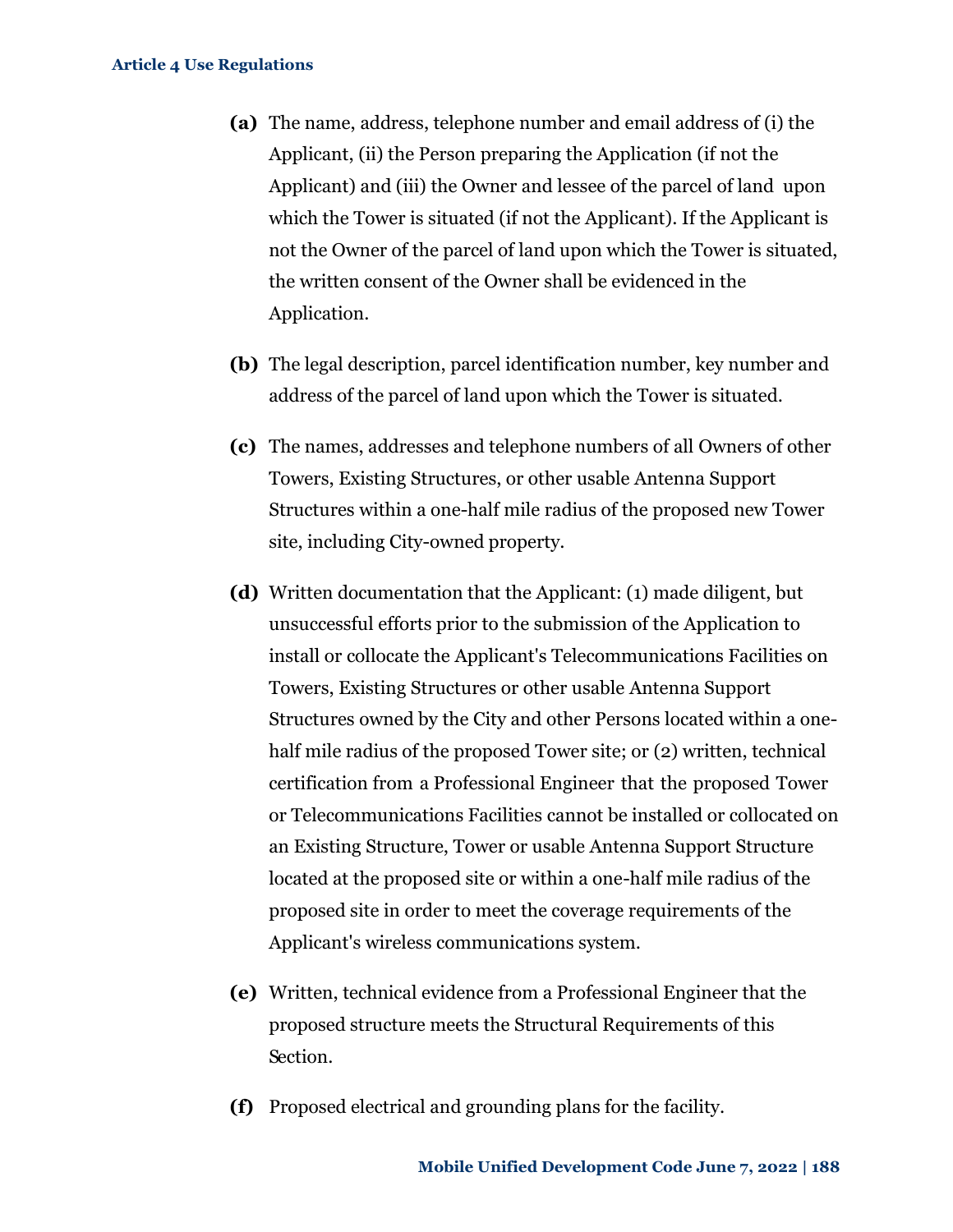- **(g)** Written, technical evidence from an engineer that the proposed site of the Tower or Telecommunications Facilities does not pose a risk of explosion, fire or other danger due to its proximity to volatile, flammable, explosive or hazardous materials such as LP gas, propane, gasoline, natural gas or corrosive or other dangerous chemicals within the site.
- **(h)** A detailed description of the support structure and a structural analysis and report, including the calculations, certified by a Professional Engineer licensed in the state and proving the structure's capability to safely accommodate the facilities of the Applicant.
- **(i)** A copy of the FCC licenses applicable for all the frequency bands licensed to the carrier to provide service in the City.
- **(j)** A copy of the Applicant's certificate of liability insurance.
- **(k)** Written commitment statements affirming that:
	- **(1)** The Applicant's facility shall always without exception be maintained in a safe manner, and in compliance with all conditions of the special use permit, as well as all applicable and permissible local codes, ordinances and regulations and all applicable city, state and federal laws, rules and regulations, unless specifically granted relief by the Board of Adjustment in writing;
	- **(2)** The construction of the facility is legally permissible, including, but not limited to the fact that the Applicant is licensed to do business in the State of Alabama.
	- **(3)** All statements and information in the application and any supplements or amendments thereto are true and correct.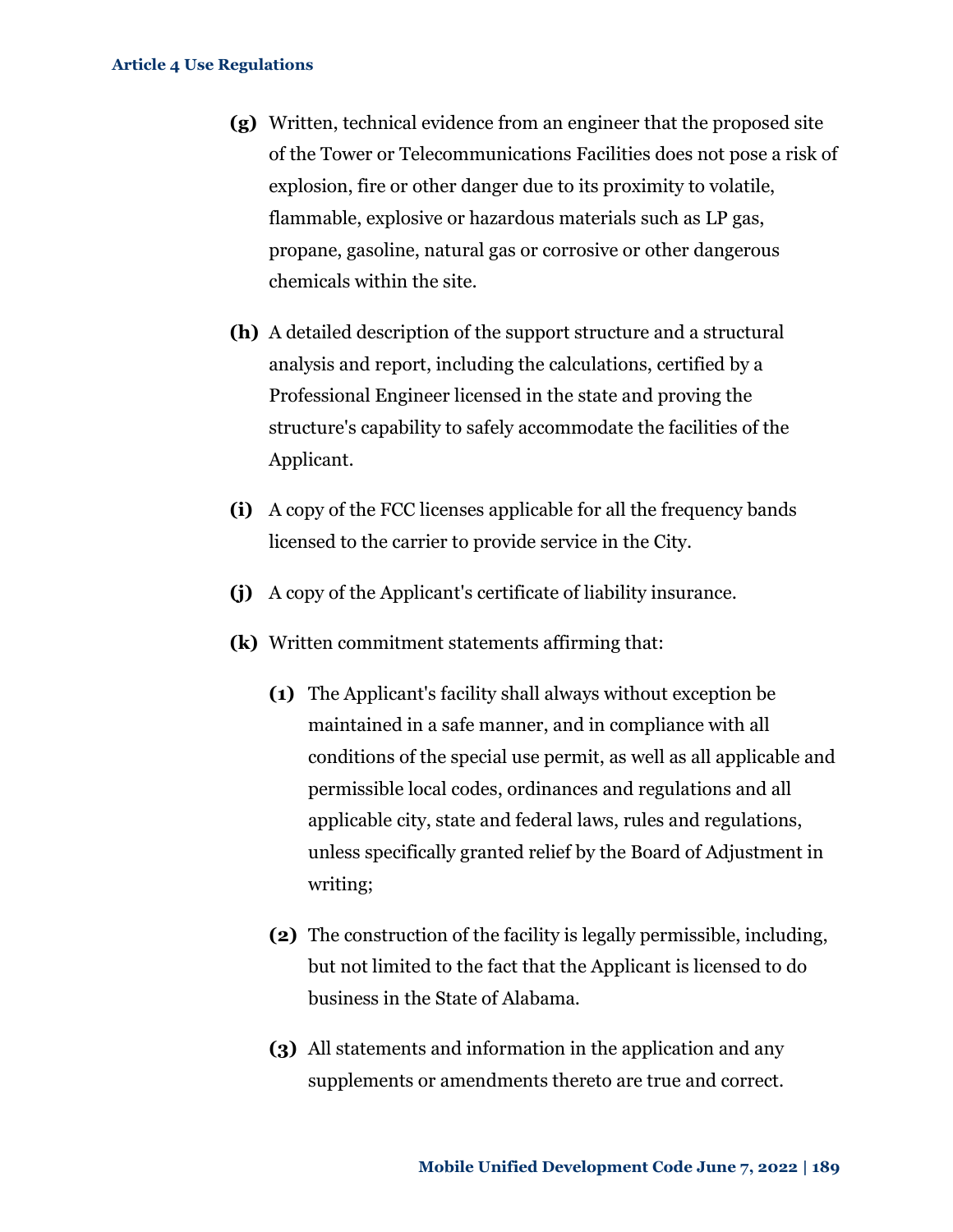- **(l)** Certified detailed construction drawings, including, but not limited to, the following information located within one hundred (100) feet from the new structure: the size of the property footprint on which the structure to be built or attached to is located, stated both in square feet and lot line dimensions, and a certified boundary survey completed by a professional land surveyor showing the location of all lot lines and rights-of-way.
- **(m)** Location of the nearest residential structure and habitable structure.
- **(n)** The location, size and height of all existing and proposed structures on the property that are more than ten (10) feet in height and are not buildings.
- **(o)** A detailed description of the enclosures and cabinets on the property on which the structure is located that are related to the subject of the Application.
- **(p)** A site plan to-scale, showing the footprint of the support structure and the type, location and dimensions of access drives, landscaping, buffers, fencing, underground utilities of any kind and any easements.
- **(q)** Elevation drawings showing the profile or the vertical rendition of the facility and identifying all existing and proposed attachments and all related fixtures, structures, appurtenances and apparatus, including the height above the existing grade, materials, colors and lighting. Photo simulations may be required to be submitted with pictures of the proposed facility from key points surrounding the site.
- **(r)** Cut sheets or specifications for all equipment to be installed and/or mounted on the structure.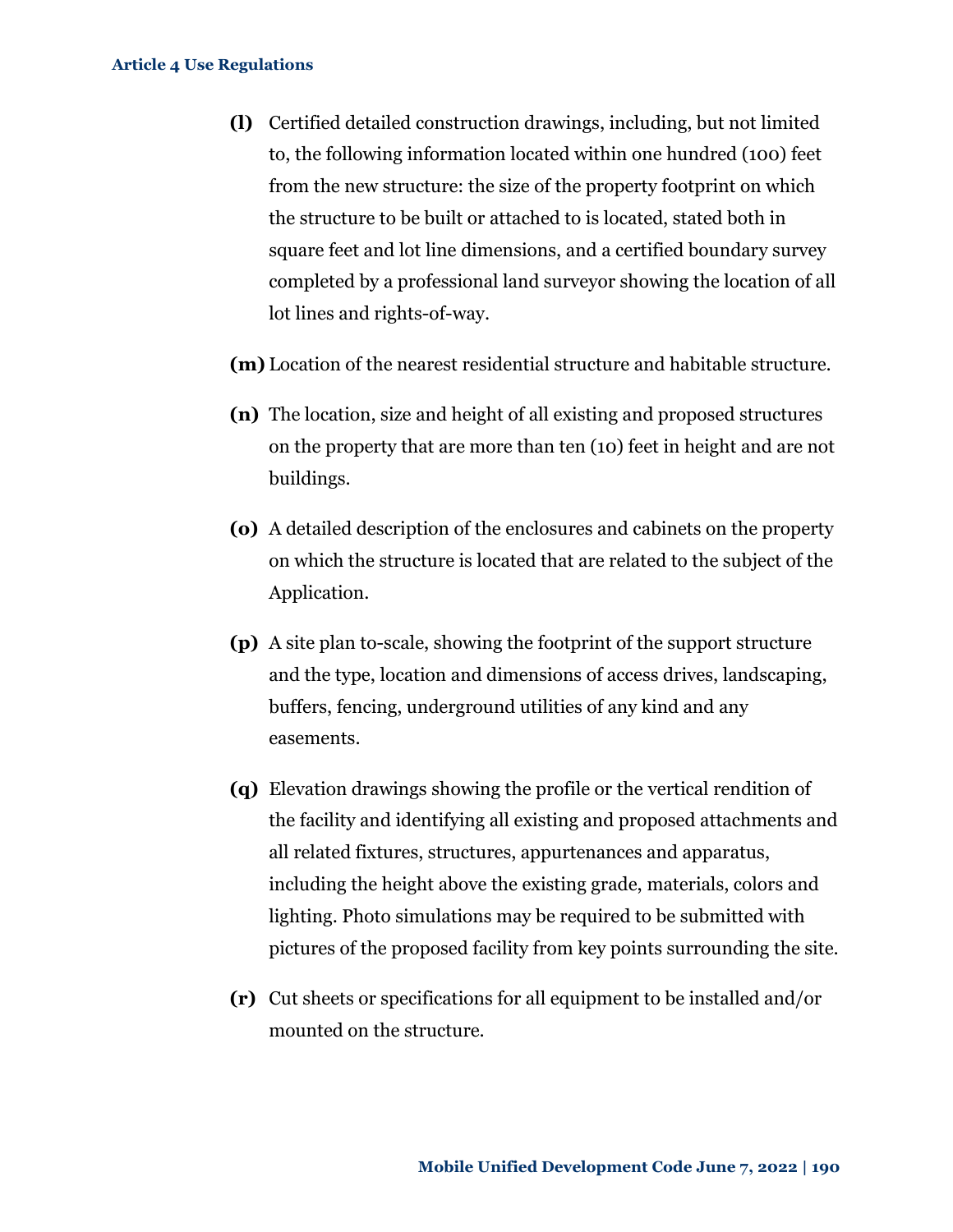- **(s)** A map of the City and the first half-mile of all bordering communities showing the location of the proposed Tower and surrounding antenna sites operated by the Applicant.
- **(t)** A certificate from a professional engineer documenting collocation capability of the Applicant's telecommunications Tower.
- **(u)** An accurate photo simulation depicting how the Tower would appear as proposed.
- **(v)** If the Applicant alleges that failure to approve the Application will result in unreasonable discrimination among providers of functionally equivalent services pursuant to 47 U.S.C. §  $332(c)(7)(B)(i)(I)$  and/or that failure to approve the Application will prohibit or have the effect of prohibiting personal wireless services pursuant to 47 U.S.C.  $\S 332(c)(7)(B)(i)(II)$ , the Applicant must so state on the Application and provide documentation in support of this claim.
- **7.** Development of Towers.
	- **(a)** Towers are allowed as follows:
		- **(1)** A Tower shall be a permitted use "by right" in zoning districts I-1, I-2, ML and MH, subject to compliance with all the requirements of this Chapter and the granting of a Special Exception by the Board of Adjustment.
		- **(2)** A Tower shall be permitted by Special Exception in zoning districts B-1, B-2, LB-2, B-3, B-4, B-5, CW and MM.
		- **(3)** Unless the Applicant can demonstrate that denial of an application for a Tower at the particular proposed location will effectively prohibit the provision of telecommunications service or personal wireless service, a Tower shall be a prohibited use in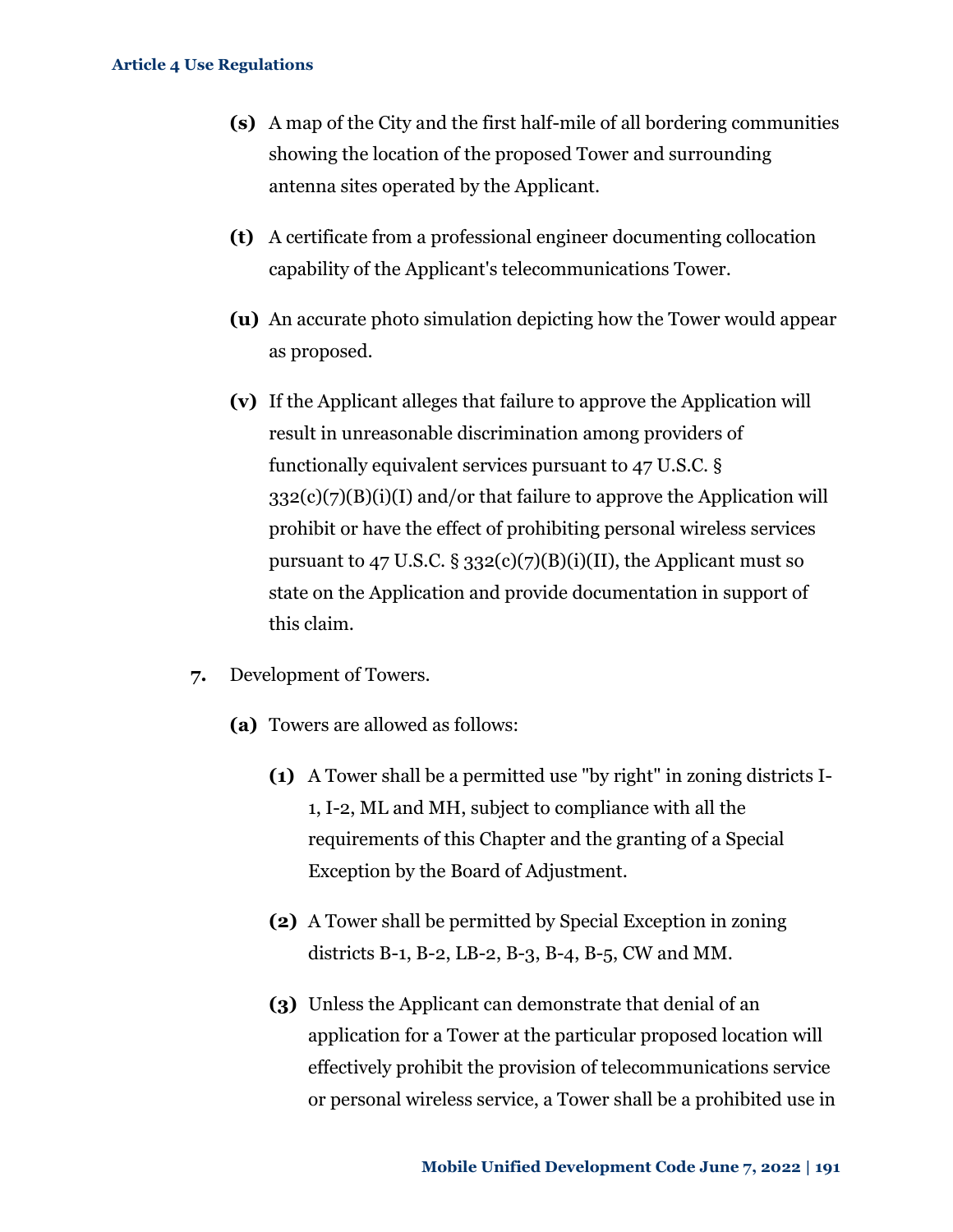zoning districts R-A, R-1, R-2, R-3, R-B, T-B and H-B, and in Historic Districts.

- **(b)** No Person shall build, erect or construct a Tower upon any plot of land within any zoning district unless all required permits and approvals have been obtained.
- **(c)** Towers shall be permitted to a height not to exceed one hundred eighty (180) feet in I-1 and I-2 zoning districts. Towers may be permitted in excess of the maximum height allowed for the zoning district in which it is located if granted a variance by the Board of Adjustment in accordance with paragraph 21 below.
- **(d)** The City may authorize the use of City property for towers or other Telecommunications Facilities in appropriately zoned districts in accordance with applicable law; however, the City shall have no obligation whatsoever to permit the use of City property for such purposes.
- **(e)** No new Tower shall be built, constructed or erected in the City unless such Tower is capable of supporting another Person's operating Telecommunications Facilities comparable in weight, size and surface area to Applicant's final design. For the purposes of this paragraph, Applicant's final design shall mean the Telecommunications Facilities on the Applicant's Tower within six (6) months of the completion of Tower construction.
- **(f)** Setback requirements for Towers shall be measured from the base of the Tower to the line of the lease parcel on which it is located. All Towers shall be Setback as follows:
	- **(1)** For I-1, I-2, ML and MH districts, the Setback shall be on all sides a distance equal to the underlying Setback requirement for the particular zoning district.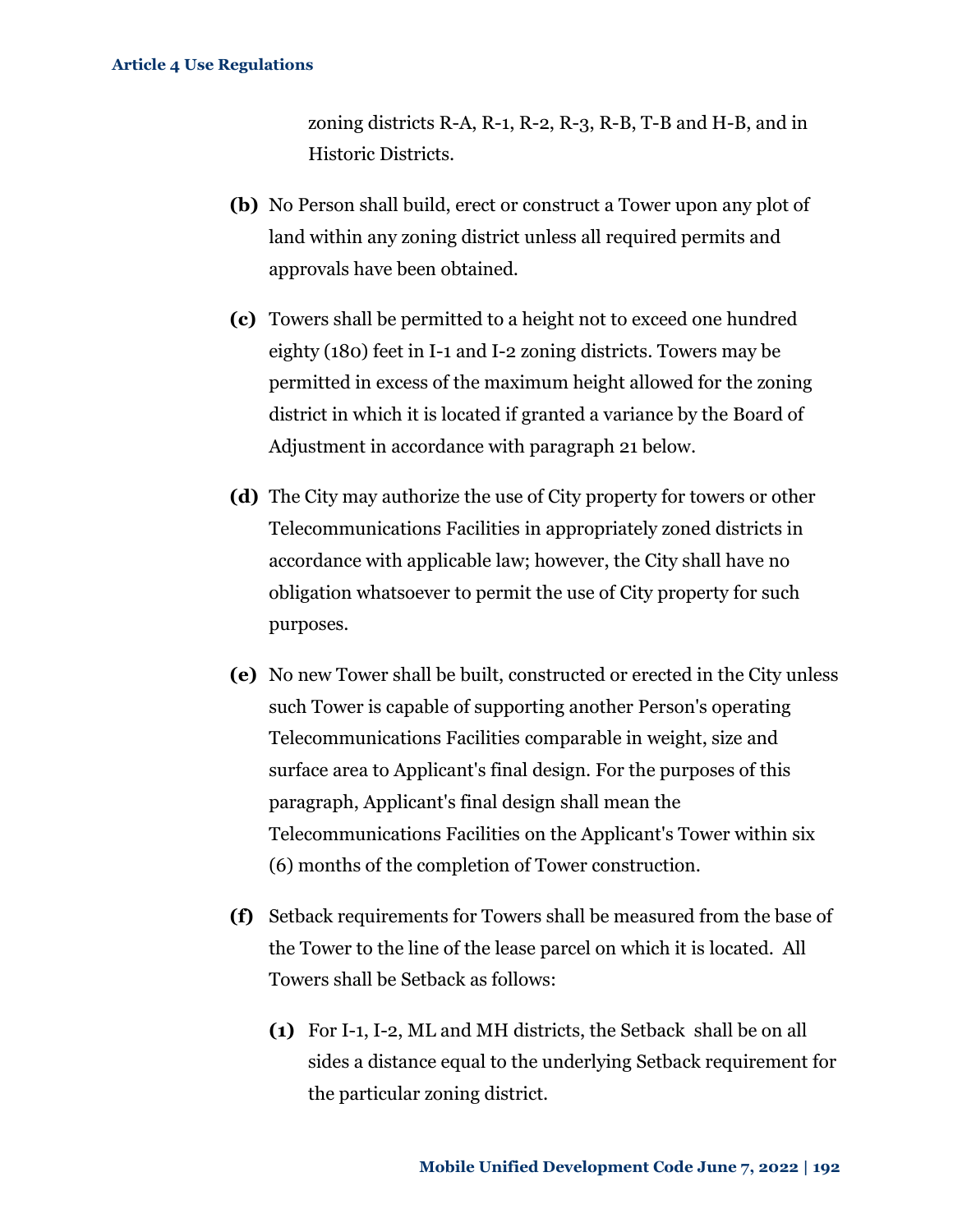- **(2)** For B-1, B-2, LB-2, B-3, B-4, B-5, CW and MM districts, the Setback on all sides shall be a distance equal to the height of the Tower.
- **8.** Structural Requirements
	- **(a)** All Towers must be designed and certified by a professional engineer to be structurally sound and, at minimum, in conformance with the current building code as adopted by the City, as may be amended from time to time, and any other standards outlined in this section.
	- **(b)** Towers must be located and equipped with step bolts and ladders so as to provide ready access for inspection purposes.
	- **(c)** Guy Wires or other Tower accessories must not cross or encroach upon any street or other public place or over any electric power lines or encroach upon any other privately owned property without written consent of the Owner.
	- **(d)** All Towers must be constructed of approved corrosion resistant noncombustible material. The minimum type of construction for isolated radio Towers, not more than one hundred (100) feet in height, must be of type 4.
	- **(e)** Towers must be designed to resist wind loads in accordance with EIA/TIA-222-F series. Consideration must be given to conditions involving wind loads on ice-covered sections and localities subject to sustained freezing temperatures; and
	- **(f)** All Towers must be permanently and effectively grounded.
- **9.** Separation or Buffer Requirements
	- **(a)** Towers shall be separated from all buildings and dwelling structures on residentially zoned lands, including R-B and H-B, by a minimum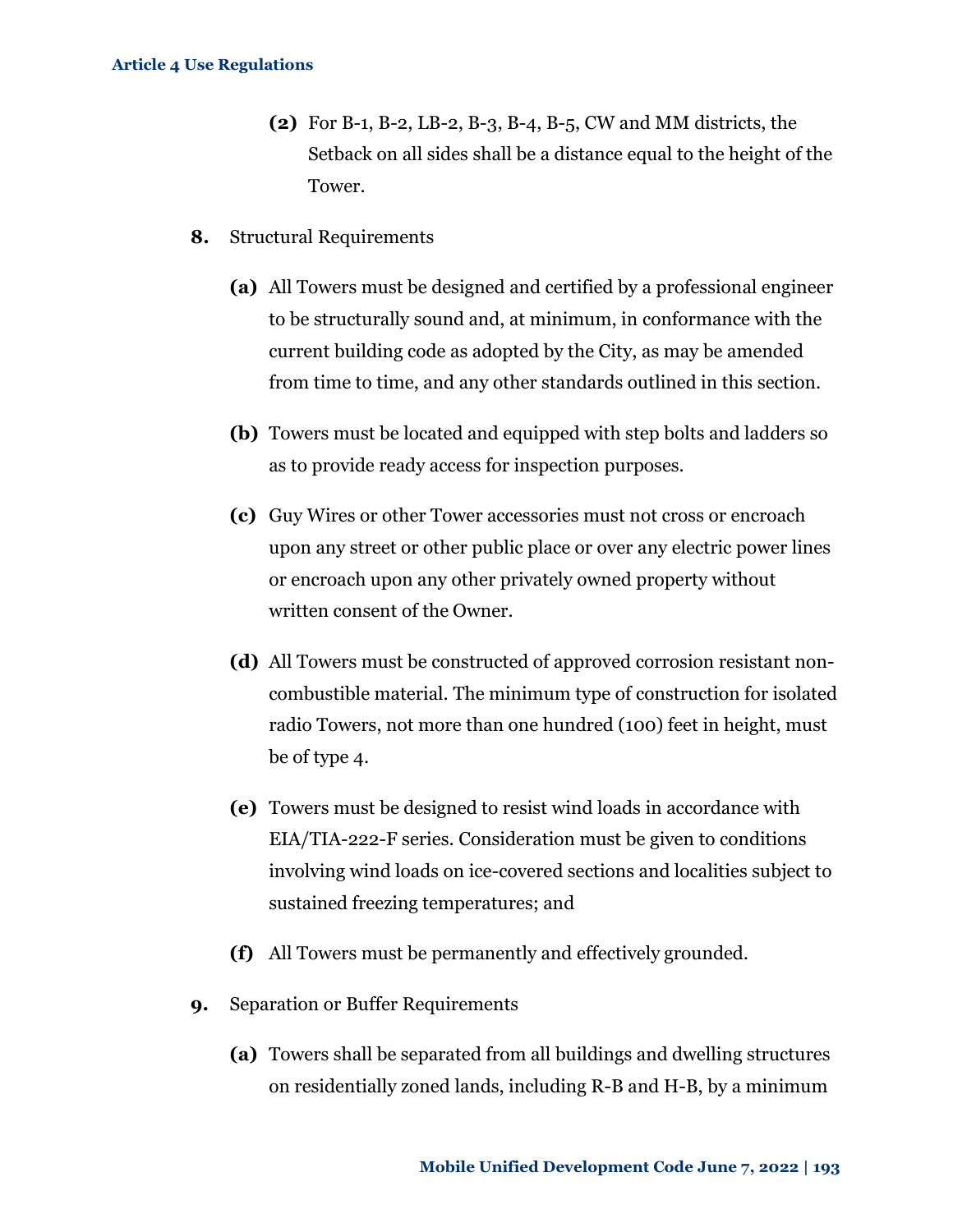of two hundred (200) feet or one hundred fifty (150) percent of the height of the proposed Tower, whichever is greater.

- **(b)** Tower separation distances for the purposes of compliance with this subsection shall be measured from the base of a Tower to the closest point of residentially zoned land.
- **10.** Method of Determining Tower Height.Except as otherwise provided for Eligible Facilities Requests, measurement of Tower height for the purpose of determining compliance with all requirements of this subsection shall include the Tower structure itself, the base pad and any other Telecommunications Facilities attached thereto. Tower height shall be measured from grade.
- **11.** Illumination. Towers shall not be artificially lighted except as required by FAA. Upon commencement of construction of a Tower, in cases where there are residential uses located within a distance which is three hundred (300) percent of the height of the Tower from the Tower, and when required by federal law, dual mode lighting shall be requested from the FAA.
- **12.** Fencing. Any Fences constructed around or upon parcels containing Towers, Antenna Support Structures, or Telecommunications Facilities shall be constructed in accordance with the fencing requirements as defined by the zoning district and the chart of permitted uses where the Tower, structure or facility is located, unless more stringent fencing requirements are required by FCC regulations.
- **13.** Landscaping. All landscaping on parcels containing Towers, Antenna Support Structures or Telecommunications Facilities shall be in accordance with the applicable landscaping requirements in the zoning district where the Tower, structure or facility is located.
- **14.** Noise. No equipment shall be operated at Towers and telecommunication facilities so as to produce noise in excess of the applicable noise standards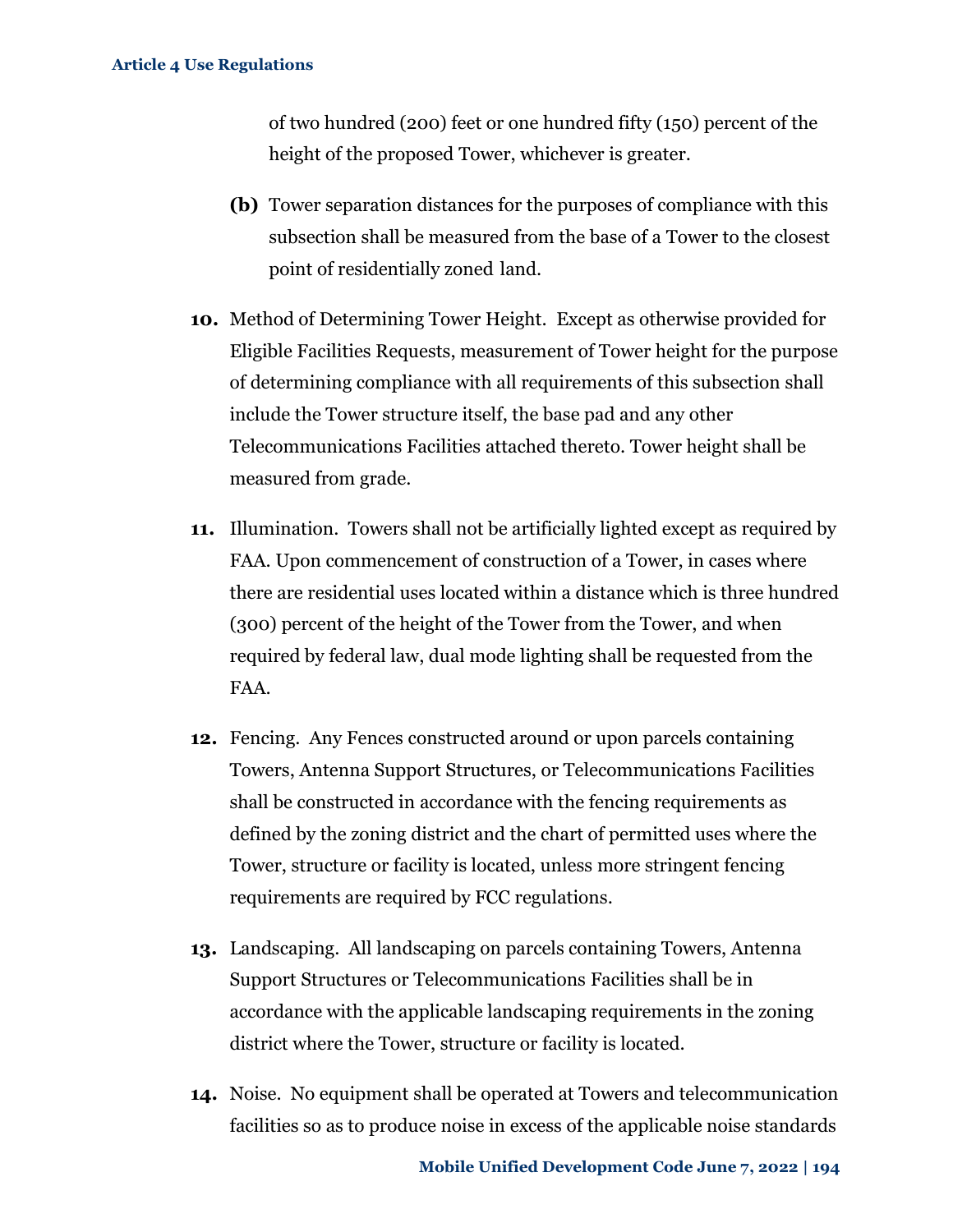under WAC 173-60, except during emergencies, or periodic routine maintenance which requires the use of a backup generator, where the noise standards may be exceeded temporarily.

- **15.** Electromagnetic Radiofrequency Emissions.
	- **(a)** The FCC has sole jurisdiction to regulate radiofrequency (RF) emissions, and telecommunications Towers which meet the FCC standards shall not be conditioned or denied on the basis of RF impacts.
	- **(b)** In order to provide information to its citizens, copies of ongoing FCC information concerning telecommunication Towers and facilities and radiofrequency emission standards shall be made available. Applicants for Tower sites shall be required to provide information on the projected power density of the facility and how this meets the FCC standards.
- **16.** Access. All parcels upon which Towers are located must provide paved access to at least one paved vehicular parking space on site, except I-2 districts.
- **17.** Maintenance.
	- **(a)** Facility Owners shall at all times employ ordinary and reasonable care and shall install and maintain in use nothing less than commonly accepted methods and devices for preventing failures and accidents which are likely to cause damage, injuries or nuisances to the public.
	- **(b)** Facility Owners shall install and maintain Towers, Telecommunications Facilities, wires, cables, fixtures and other equipment in substantial compliance with the requirements of the National Electric Safety Code and all FCC, state and local regulations,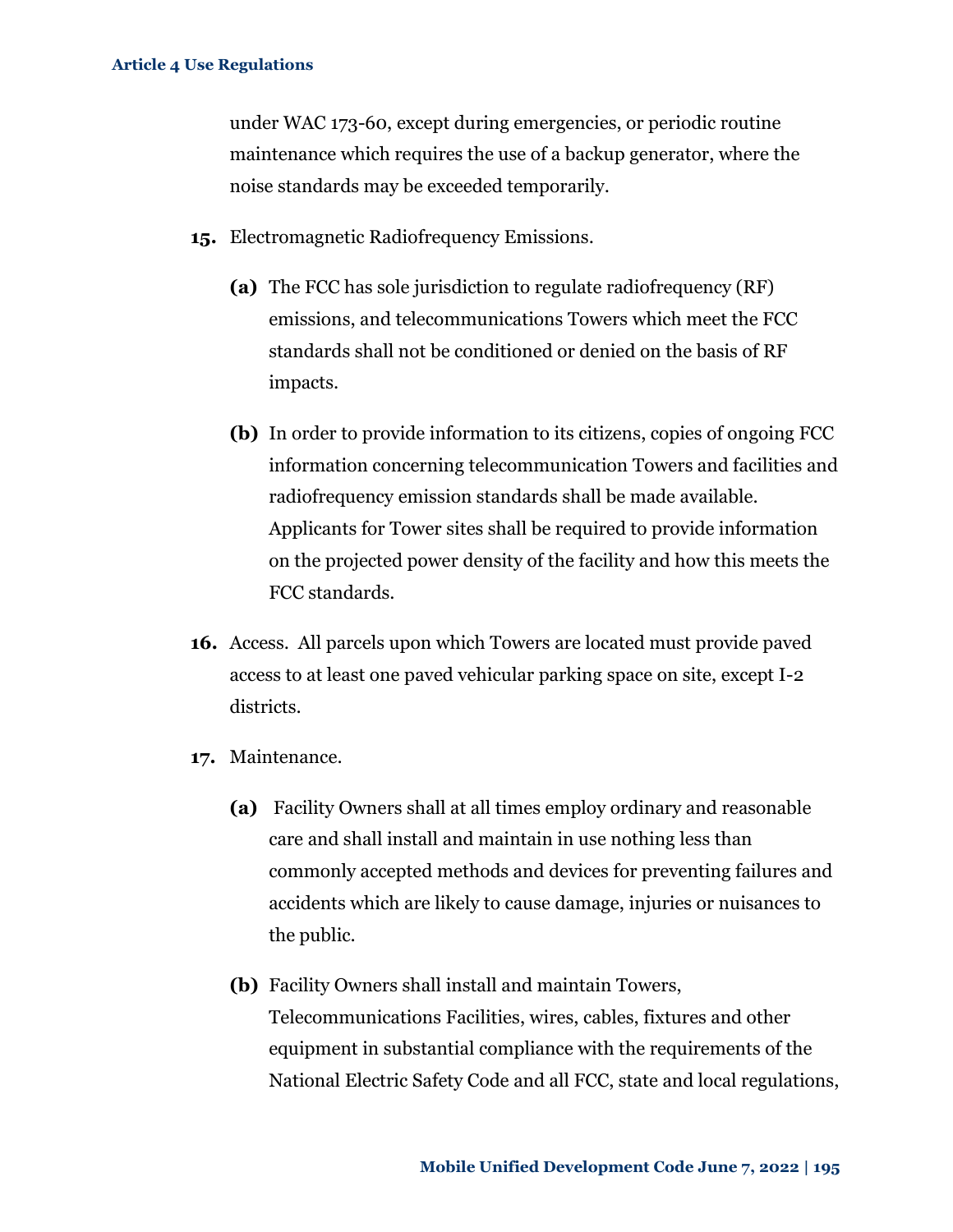and in such manner that will not interfere with the use of other property.

- **(c)** All Towers, Telecommunications Facilities and Antenna Support Structures shall at all times be kept and maintained in good condition, order, and repair so that the same shall not menace or endanger the life or property of any Person.
- **(d)** In the event the use of a Tower or other Telecommunications Facility is discontinued, or if the Owner ceases to operate the Tower or facility, the Owner shall provide written notice to the City of its intent to discontinue use or cease operations, and the date when the use shall be or was discontinued.
- **18.** Camouflage and Aesthetics. Unless it is technically infeasible, Wireless Facilities, support structures, antennas and related facilities shall meet the following requirements:
	- **(a)** They shall be designed and placed in such a manner so as to be screened to minimize their distraction from surrounding properties and public rights-of-way. This shall include the color of the Tower, Antenna or related facility, the materials and textures of such Tower, Antenna or related facilities, and the materials or devices used to screen, conceal or blend the Tower, Antenna or related facility into or with the surrounding properties and development.
	- **(b)** Along the right of way, the design of the related facilities shall, to the extent possible, use materials, colors, textures, screening and landscaping that will blend them into the natural setting and surrounding buildings.
	- **(c)** If an Antenna is installed on a structure other than a Tower, the Antenna and supporting electrical and mechanical equipment must make the Antenna and related equipment as visually unobtrusive as possible.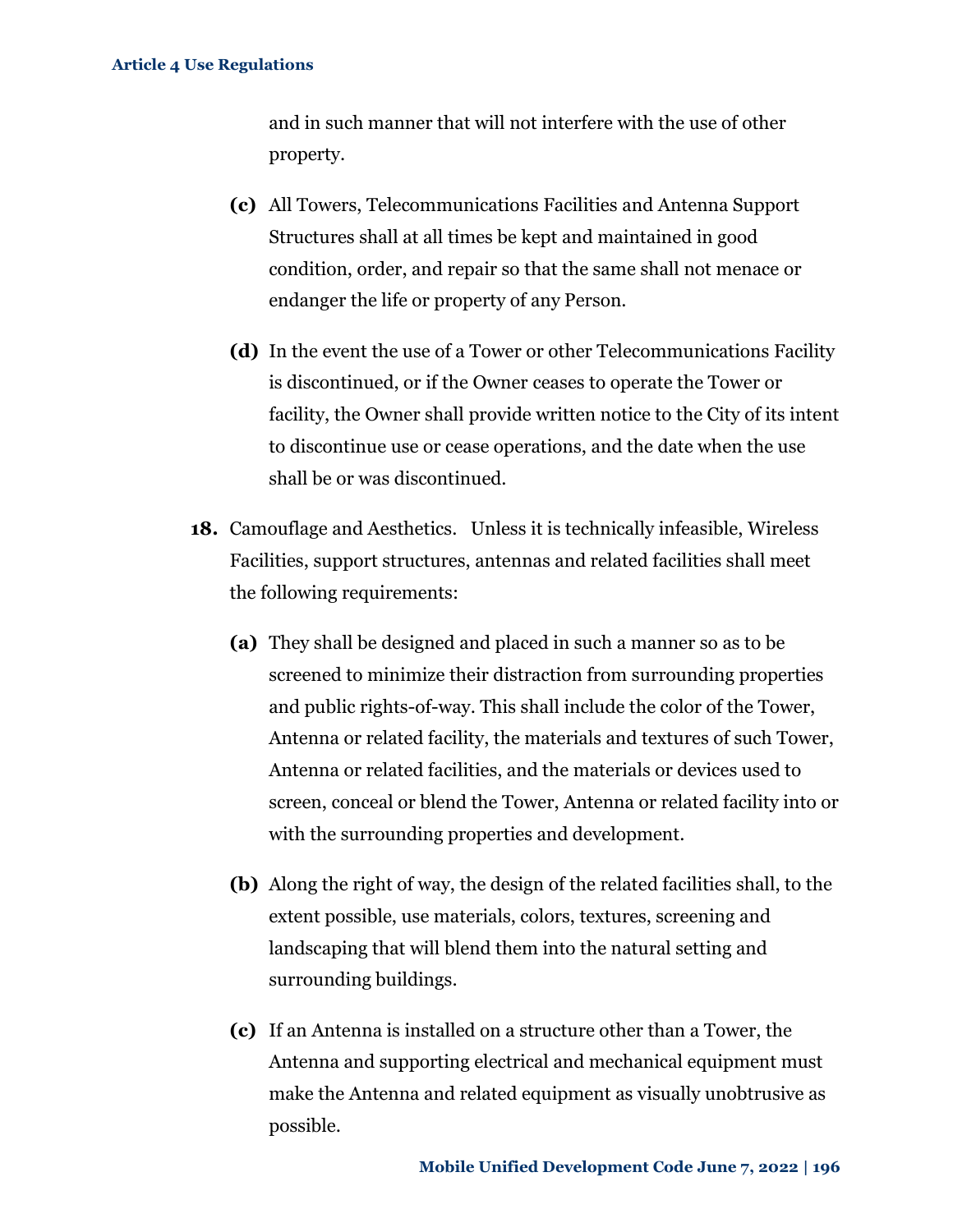- **(d)** Wireless Facilities and support structures shall be designed and constructed to be stealth/camouflaged. The terms stealth or camouflage shall mean the following:
	- **(1)** The nature of design and construction do not draw undue attention to the structure;
	- **(2)** Design and construction cannot clearly be distinguished from the general character of the area in which they are located; and
	- **(3)** Design and construction do not cause a conflict with the appearance, character and aesthetics of the site upon which the facility is located, the surrounding properties or the general neighborhood in which they are located.
- **(e)** Methods of achieving stealth/camouflage may include:
	- **(1)** Ensuring that physical design and construction are concealed within an architecturally designed feature/structure newly constructed on site, which matches or compliments the existing main structures on-site and in the surrounding area.
	- **(2)** Locating the facility/Tower and associated Antenna/supporting equipment on or within an existing structure or building already on a site with no obviously distinguishable changes to that structure.
- **(f)** Wireless Facilities and support structures in Historic Districts shall be consistent with the design standards for Historic Districts, see City Code, Chapter 44, Article IV.
- **19.** Telecommunications Facilities on Antenna Support Structures.
	- **(a)** Any Telecommunications Facilities which are not attached to a Tower may be permitted as an accessory use to any Antenna Support Structure at least forty-five (45) feet tall, regardless of the zoning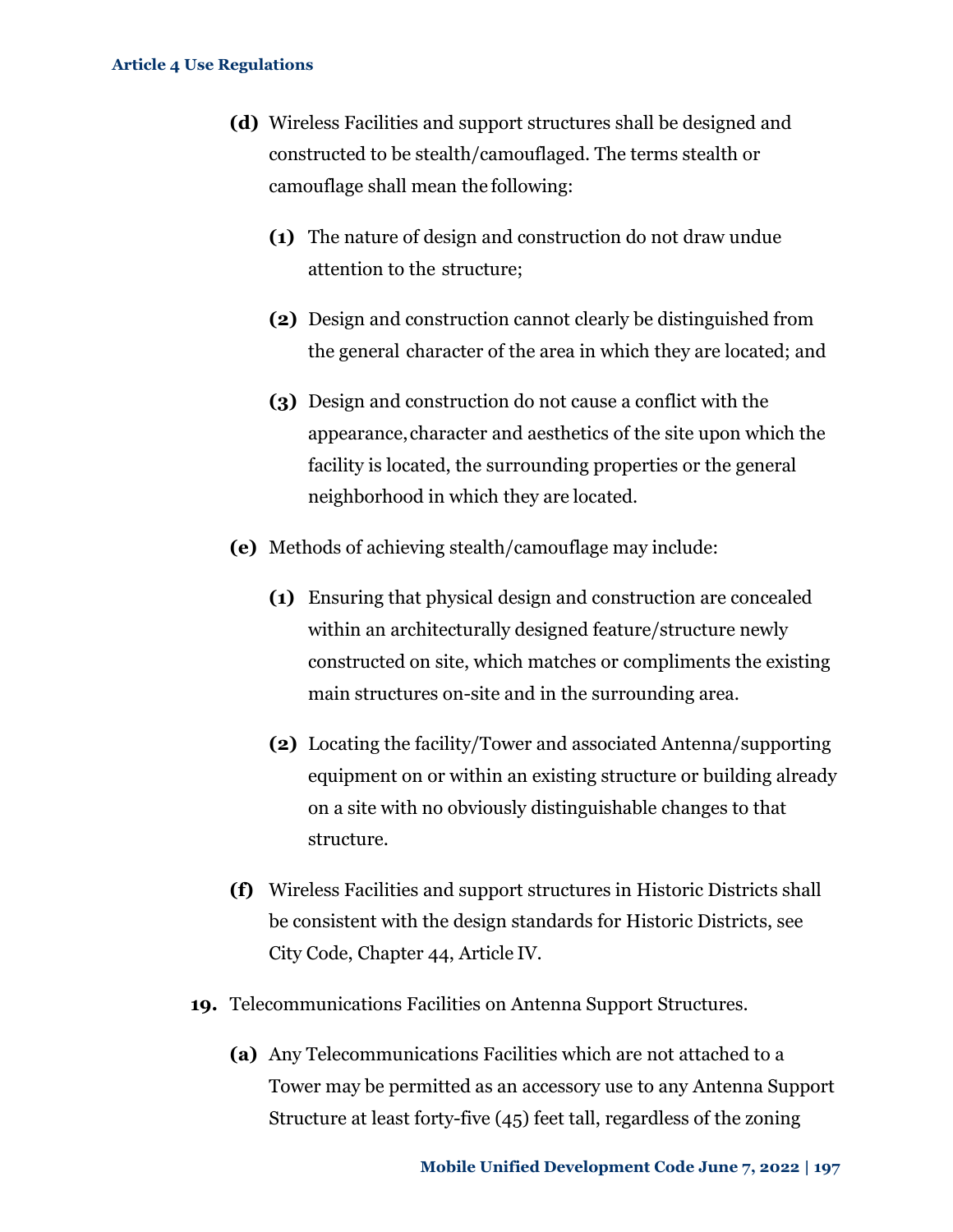restrictions applicable to the zoning district where the structure is located. Except for an Eligible Facilities Request for a modification of an Existing Structure that does not substantially change the physical dimensions of the structure, Telecommunications Facilities are prohibited on all other structures. The Owner of the structure on which the proposed Telecommunications Facilities would be installed shall, by written certification, establish the following at the time plans are submitted for a building permit that:

- **(1)** The Telecommunications Facilities shall not extend more than twenty (20) feet above the maximum height of the Antenna Support Structure;
- **(2)** The Antenna Support Structure and Telecommunications Facilities comply with the current building code as adopted by the city, as may be amended from time to time; and
- **(3)** Any Telecommunications Facilities and their appurtenances located upon the roof of an Antenna Support Structure, are set back at least one (1) foot from the edge of the roof of the Antenna Support Structure. However, this Setback requirement shall not apply to:
	- **a.** Telecommunications Facilities and their appurtenances located above the roof of an Antenna Support Structure if such facilities are appropriately screened from view through the use of panels, walls, Fences or other screening techniques approved by the City.
	- **b.** Camouflage antennas which are mounted to the exterior of Antenna Support Structures below the roof, but which do not protrude more than twenty-four (24) inches from the side of such an Antenna Support Structure.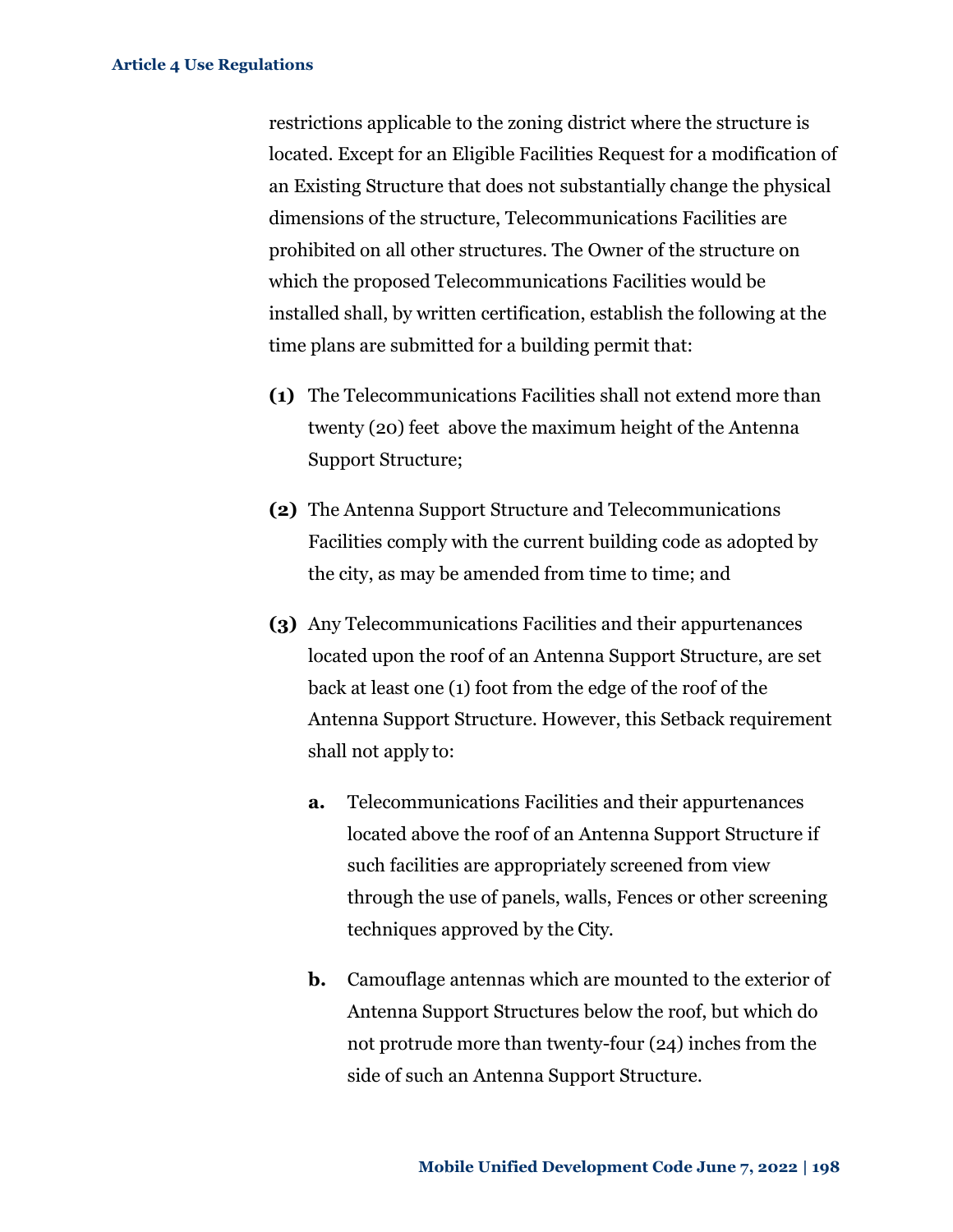- **(b)** Telecommunications Facilities shall not be prohibited as described in subparagraph  $19(a)(1-3)$  where the Application is for a Class 1 Eligible Facilities Request, or where the applicant can demonstrate that denial of the Application would violate 47 U.S.C. §  $332(c)(7)(B)(i)(I)$  or (II).
- **20.** Existing Towers.
	- **(a)** An existing Tower may be modified, or demolished and rebuilt to accommodate collocation of additional Telecommunications Facilities as follows:
		- **(1)** No Person shall build, erect, or construct a Tower upon any plot of land unless required Building Permits and approvals have been obtained from the City.
		- **(2)** The total height of the modified Tower and Telecommunications Facilities attached thereto shall not exceed the current height of the Tower or the maximum height allowed under this section. Certification by a structural engineer shall be required to meet collocation standards.
		- **(3)** A Tower which is being rebuilt to accommodate the collocation of additional Telecommunications Facilities may be relocated on the same parcel subject to the Setback requirements of this section. However, if it is impossible for the Tower to be rebuilt in compliance with the Setback requirements of this section, such Setback requirement may be waived or modified as part of a site plan development variance by the Board of Adjustment to allow the Tower to be rebuilt in its exact previous location, or within a twenty-five-foot radius of the previous location.
- **21.** Criteria for site plan development modifications.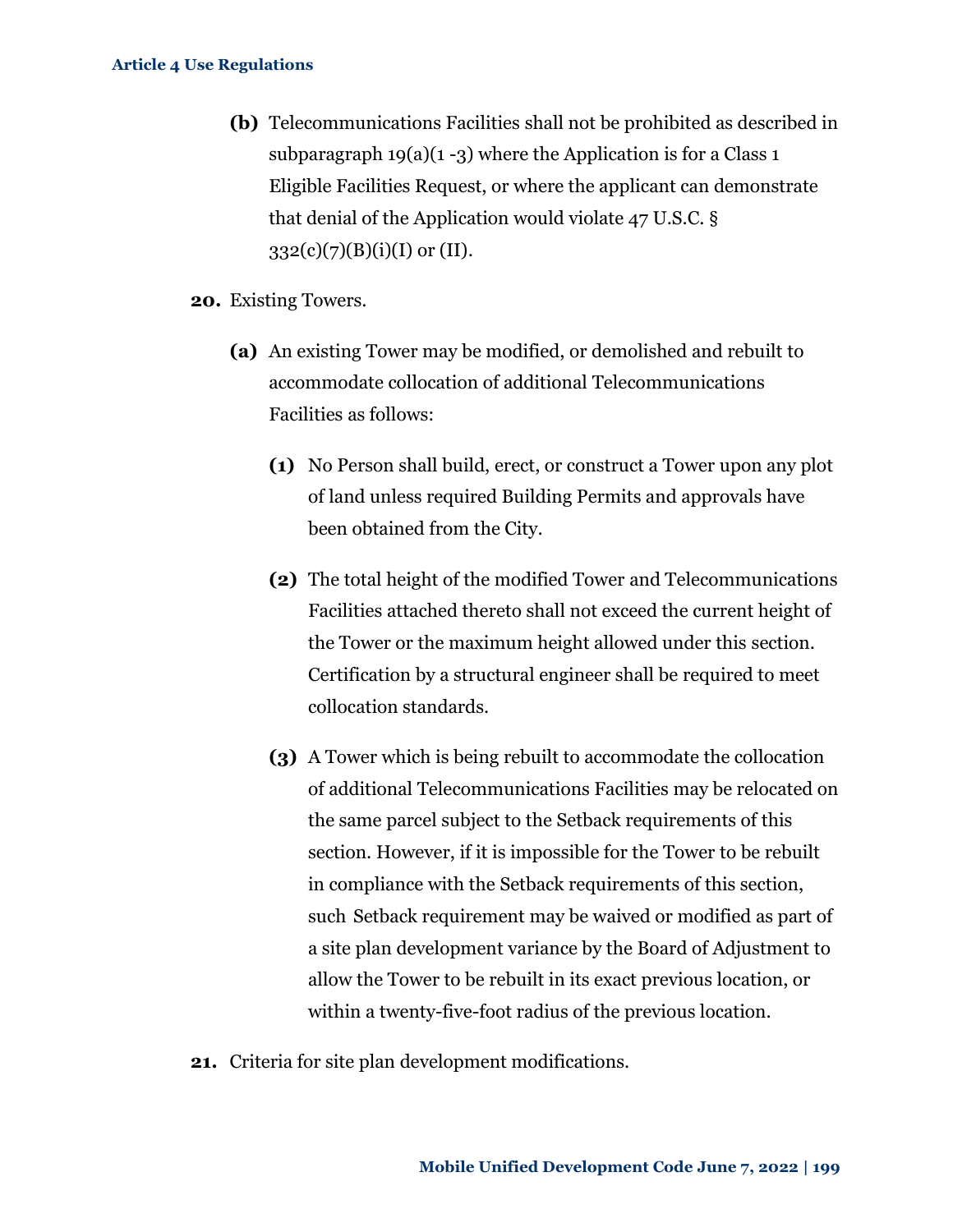- **(a)** Upon Application as provided in this Chapter, the Board of Adjustment may grant approval of a site plan development variance if the Applicant demonstrates with written evidence that:
	- **(1)** The location, shape, appearance or nature of use of the proposed Tower will not substantially detract from the aesthetics of the area nor change the character of the neighborhood in which the Tower is proposed to be located; and
	- **(2)** The site plan development modification will not create any threat to the public health, safety or welfare.
- **(b)** In addition to the requirements of subparagraph 21(a) of this subsection, in the following cases, the Applicant must also demonstrate with written evidence, the following:
	- **(1)** In the case of a requested modification to the Setback requirement, that the area of the parcel of land upon which the Tower is proposed to be located makes compliance with the Setback requirements impossible, and the only alternative for the Person is to locate the Tower at another site which poses a greater threat to the public health, safety or welfare or is closer in proximity to a residentially zoned land; and
	- **(2)** In the case of a requested modification of the height limit, that the modification is necessary to (i) facilitate collocation of Telecommunications Facilities in order to avoid construction of a new Tower; or (ii) meet the coverage requirements of the Applicant's wireless communications system, which requirements must be documented with written, technical evidence from an electricalengineer(s).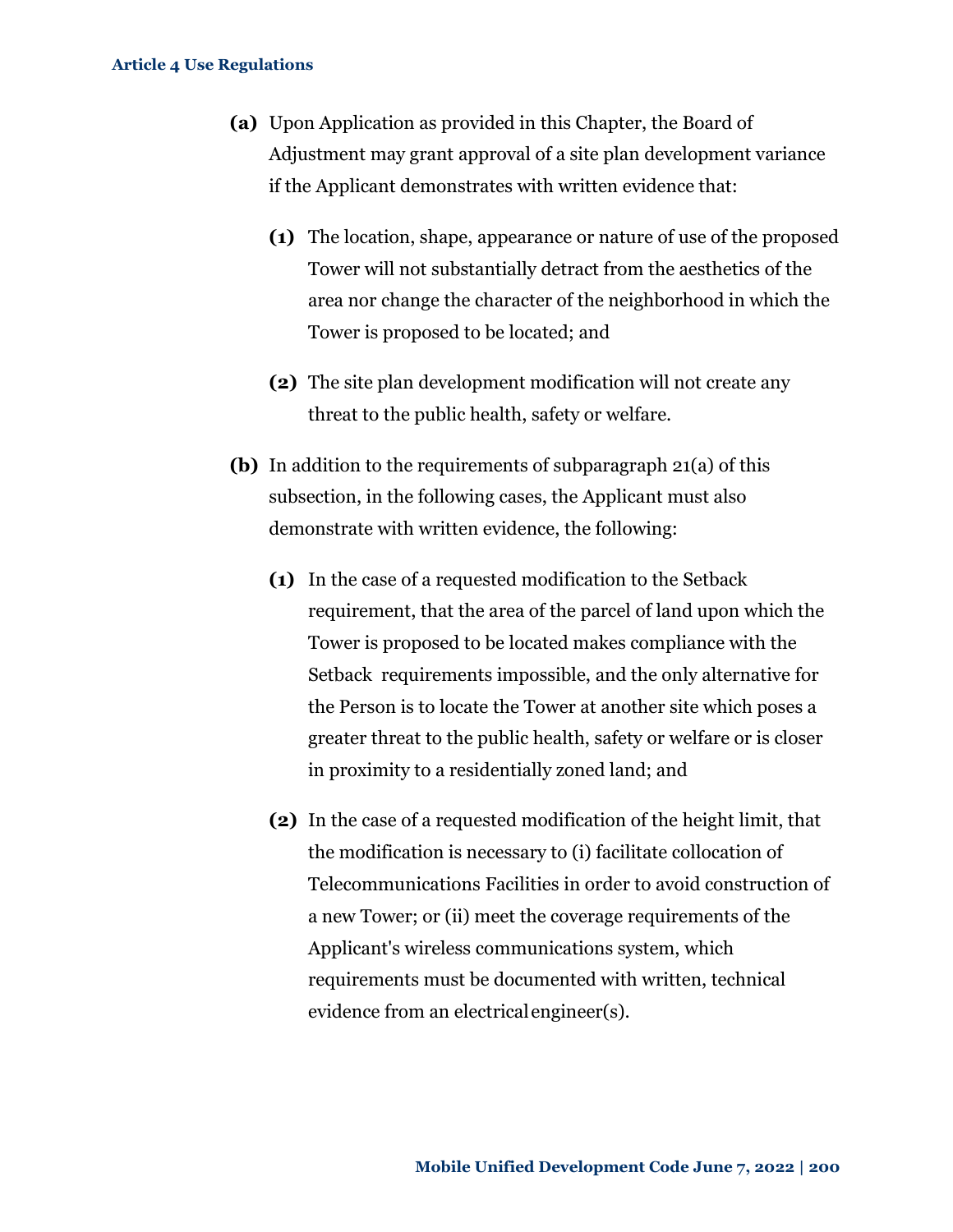## **Sec. 64-4-10 Temporary Structures and Uses**

- **A.** General Provisions. This Section applies to the following Temporary Structures and Temporary Uses:
	- **1.** Temporary Above-Ground Storage Tanks
		- **(a)** Temporary Above-Ground Storage Tanks shall meet all applicable local, state and federal regulations, including Fire Codes.
		- **(b)** Temporary Above-Ground Storage Tanks with a capacity of ten thousand (10,000) gallons or more, other than those being used in connection with required environmental remediation, shall be located at least one thousand five hundred (1,500) feet from property used or zoned for residential purposes, schools and daycare facilities, parks, places of worship, and other uses and Structures which typically contain or attract large concentrations of people. This distance shall be measured from the tank to the nearest property line of the residential property, school/daycare, park, place of worship or other use.
		- **(c)** Temporary Above-Ground Storage Tanks with a capacity of ten thousand (10,000) gallons or more shall be double walled or shall be furnished with a secondary means of containment, such as a dike or catchment basin, sufficient to contain 125 percent of the capacity of the tank.
		- **(d)** Temporary Above-Ground Storage Tanks shall not be located on a site for more than one hundred eighty (180) days. The Director may grant one extension of up to one hundred eighty (180) days may be granted upon a showing of good cause.
	- **2.** Temporary Construction Laydown Yards
		- **(a)** Location.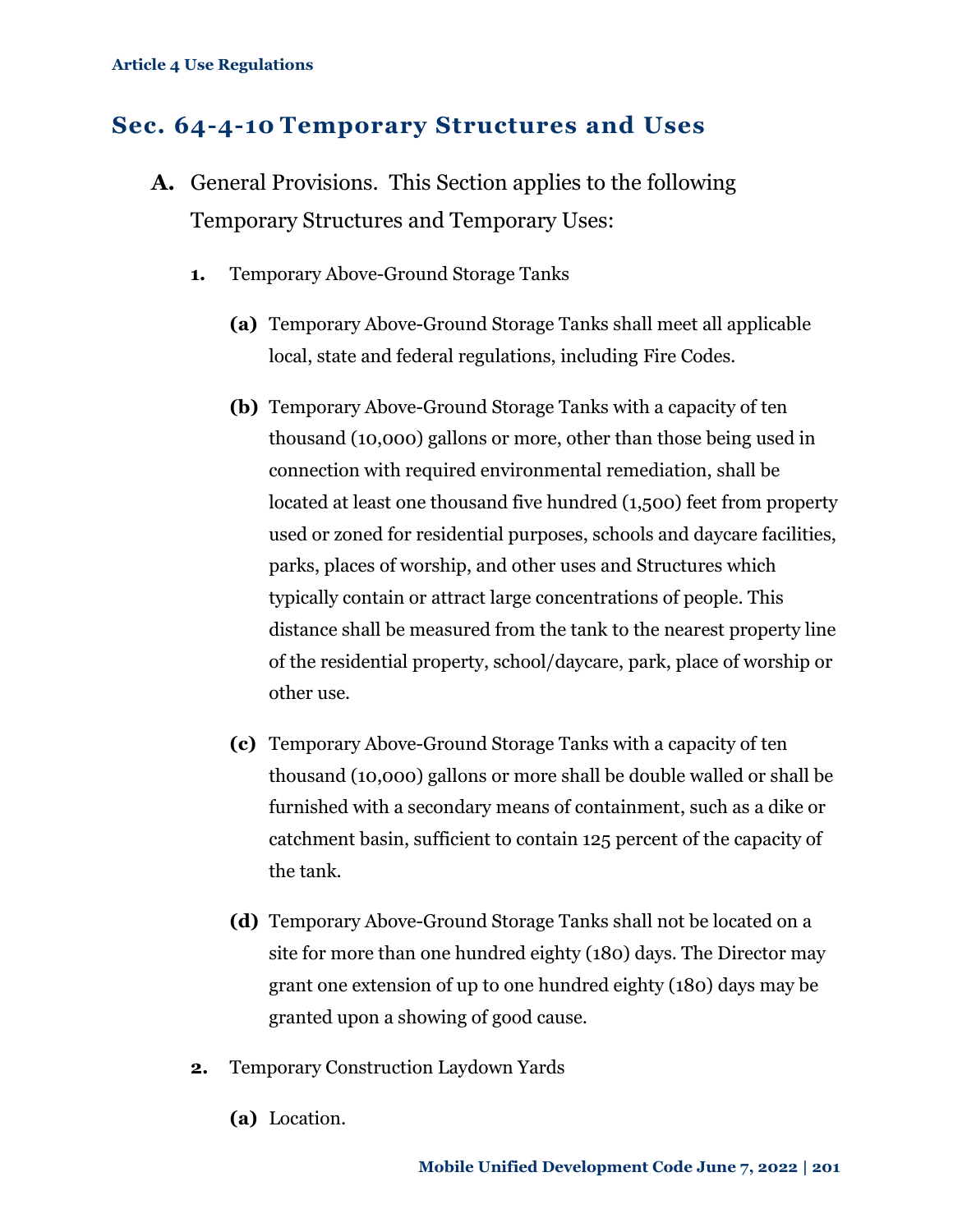- **(1)** Temporary Construction Laydown Yards shall be located on the same site or adjoining site as the associated construction activity, except when the laydown yard is associated with the construction of public roads, water/sewer lines, electric transmission lines, telecommunication lines, or oil/gas pipelines.
- **(2)** For a project site with physical constraints, staff may approve an alternative off-site location for a construction laydown yard.
- **(b)** Criteria.
	- **(1)** The contractor shall return the site to its original condition prior to final inspection for the associated project.
	- **(2)** Site reclamation shall include site clean-up and/or revegetation with irrigation as necessary.
	- **(3)** A Land Disturbance Permit from City Engineering is required in association with this use. Disturbed areas must be vegetated with temporary ground cover within thirteen (13) days, or temporary erosion controls must be in place until vegetation is established.
	- **(4)** Temporary Construction Laydown Yards are permitted only during active construction. If constructions ceases for a period exceeding six (6) months, the Temporary Construction Laydown Yard will be returned to its original condition as outlined in (1)-  $(3)$  above.
- **3.** Temporary Construction Offices and Office Trailers
	- **(a)** Temporary Construction Offices and Office Trailers may be established on the site of a properly permitted construction project,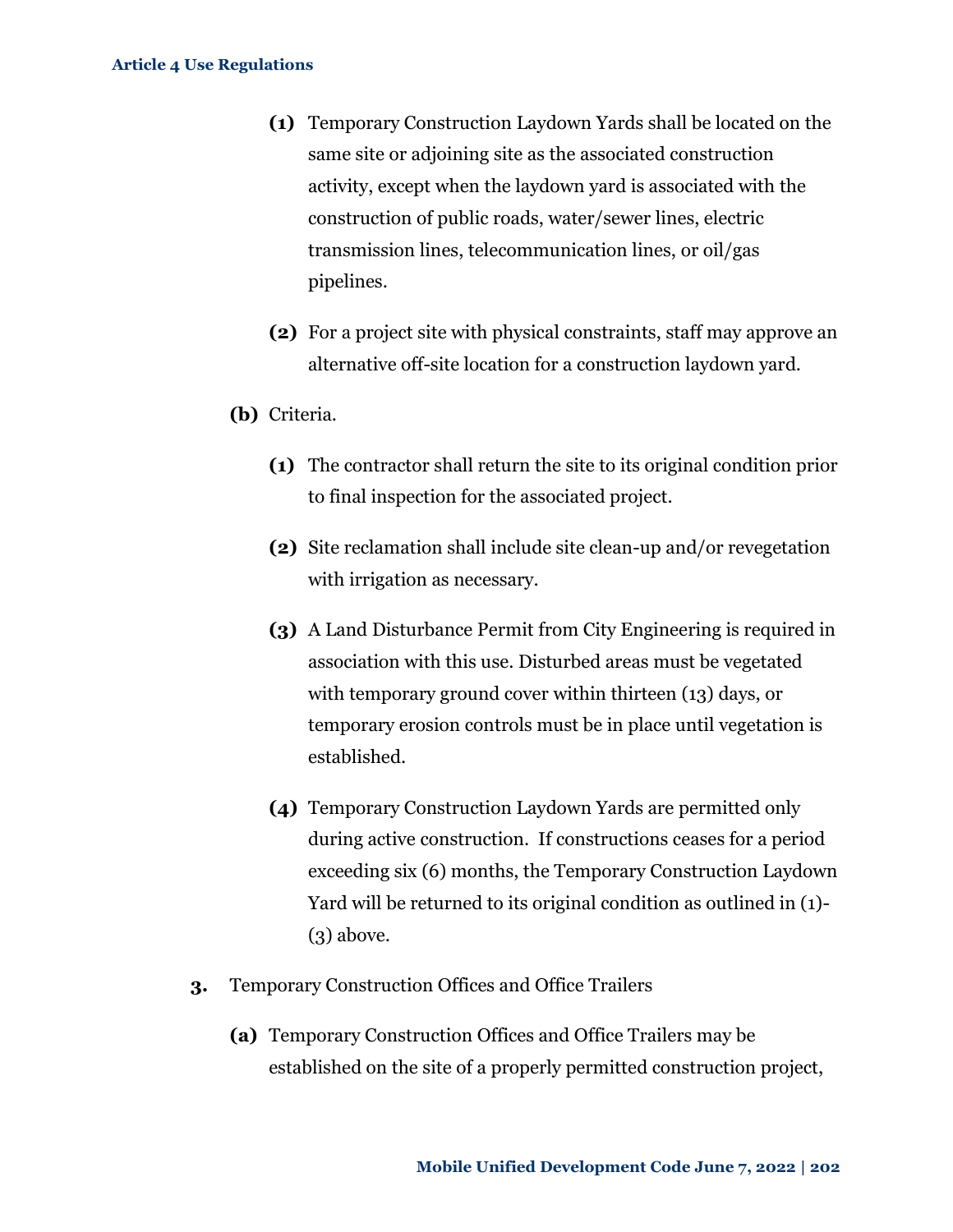provided the office is occupied only by representatives of the construction company(ies) conducting work on the construction site.

- **(b)** Temporary Construction Offices and Office Trailers must comply with all applicable building code regulations, and all federal, state and local laws.
- **(c)** Temporary Construction Offices and Office Trailers must comply with all applicable Building Setback requirements.
- **(d)** If parking is provided, it may be an Alternative Parking Surface.
- **(e)** The office must be removed within thirty (30) days of the completion of the project.
- **4.** Garage or Yard Sales
	- **(a)** Garage or Yard Sales shall not exceed seventy two (72) hours in length, and may not occur on the same site or in the same location more than four (4) times in a calendar year.
	- **(b)** The Garage or Yard Sale shall not occupy any public property or right-of-way or obstruct the passage of pedestrians or vehicles on any public sidewalk or street.
	- **(c)** A permit is not required by this Chapter for Garage or Yard Sales.
- **5.** Heavy Duty Commercial Vehicle Parking
	- **(a)** Heavy Duty Commercial Vehicles shall not be parked overnight on vacant commercial sites.
	- **(b)** Heavy Duty Commercial Vehicles shall not be parked overnight on commercial sites, except when the vehicle is associated with a business located at the site.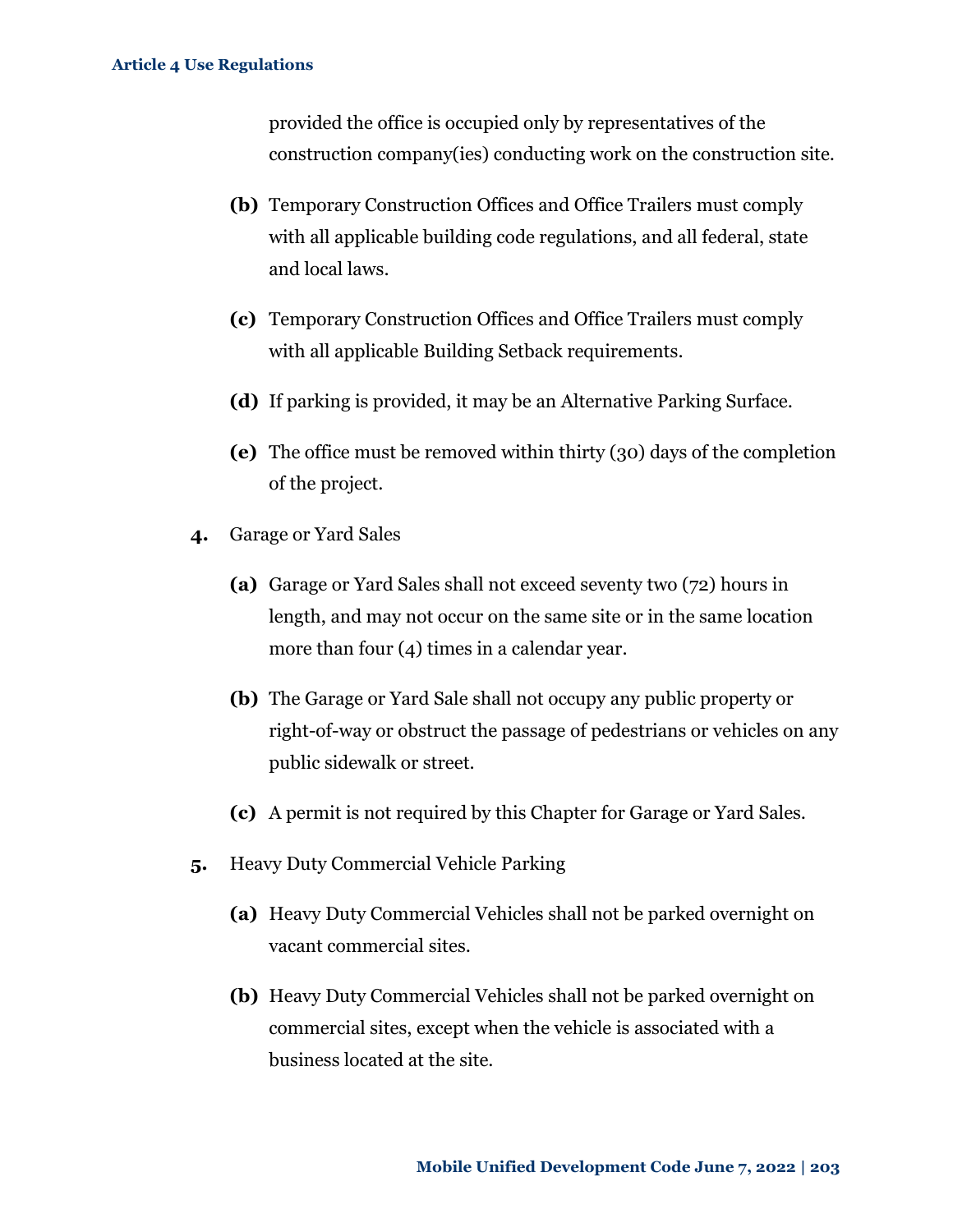- **(c)** This Section does not apply to temporary construction laydown yards or to properly permitted construction sites.
- **(d)** Semi-trucks with or without trailers shall not park in residential districts, except when actively providing goods or services to a customer or client.
- **6.** Portable Storage Units
	- **(a)** Generally:
		- **(1)** Temporary Portable Storage Units are allowed when associated with construction of Buildings or Structures with an active Building Permit, for the duration of construction activities.
		- **(2)** Temporary Portable Storage Units placed during any period of declared emergency by federal, state or local official action shall not be subject to this subsection.
		- **(3)** Temporary Portable Storage Units shall not be placed in any right-of-way without Engineering/Traffic Engineering approval, storm water facility/detention area, septic field, easement or on public property without City approval, and shall not create a Site obstruction for any vehicular or pedestrian traffic. Placement of Temporary Portable Storage Units shall comply with the "visibility at intersections" requirements set forth in Article 3;
		- **(4)** No mechanical, plumbing or electrical installations or connections shall be made to the Temporary Portable Storage Unit;
		- **(5)** Temporary Portable Storage Units shall not be used for the storage of flammable or Hazardous Substances, live animals or human habitation; and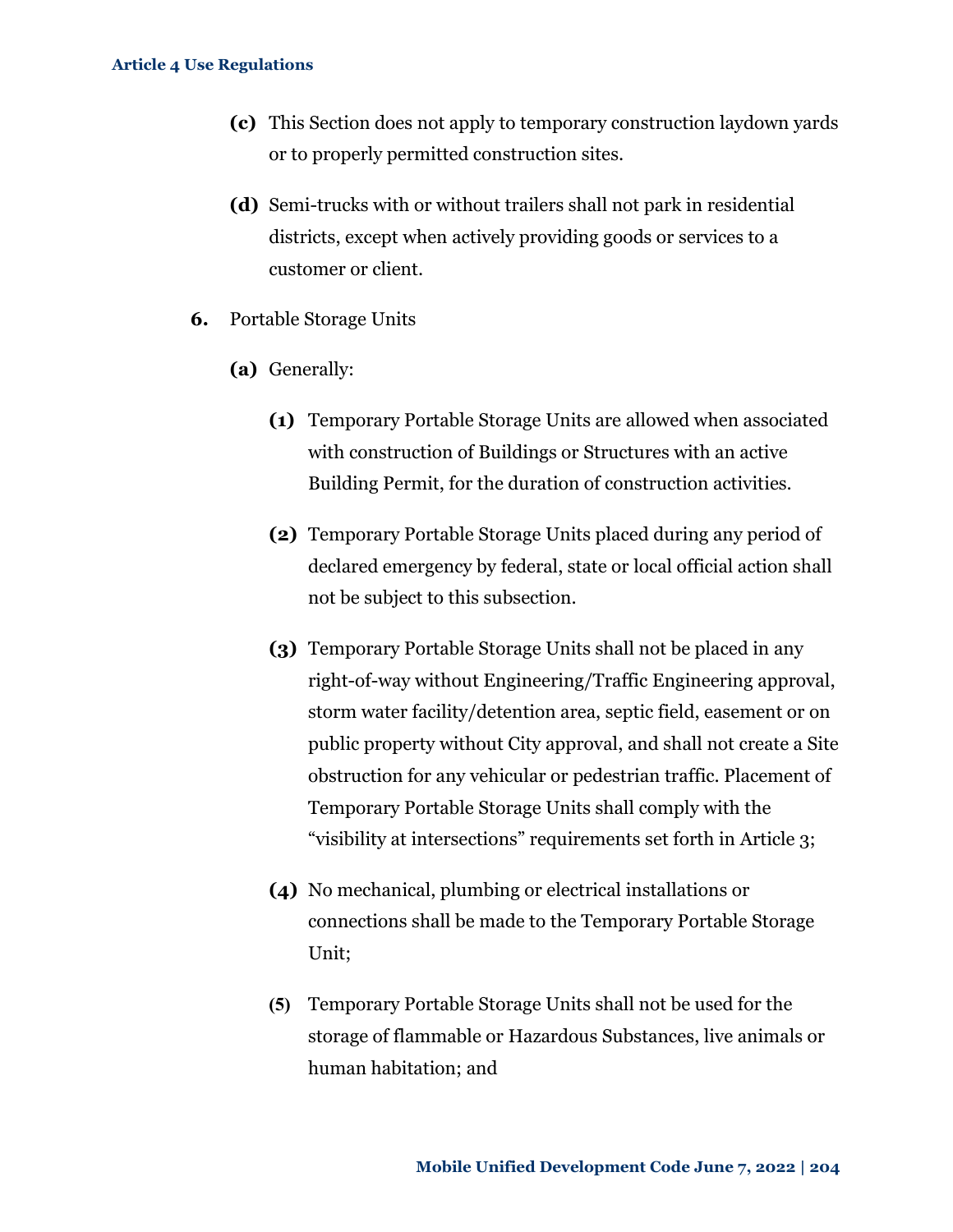- **(6)** A Temporary Portable Storage Unit shall not be stacked on top of another structure.
- **(b)** Residential sites: When not associated with construction of Buildings or Structures with an active Building Permit, Temporary Portable Storage Units are permitted in residential districts or as a temporary Accessory Use to a Dwelling Unit located in any district, subject to the following conditions:
	- **(1)** No more than one (1) Temporary Portable Storage Unit may be located on a single lot of record;
	- **(2)** The Temporary Portable Storage Unit shall meet with Setbacks of the Zoning District;
	- **(3)** The maximum size of a Temporary Portable Storage Unit shall not exceed four hundred (400) square feet of indoor storage;
	- **(4)** A Temporary Portable Storage Unit shall not be used as a permanent accessory structure; and
	- **(5)** A Temporary Portable Storage Unit shall not be placed on the lot more than sixty (60) days in a calendar year and no more than two (2) separate occasions in a single calendar year. The Director may grant extensions if there is an active building permit and active construction on site.
- **(c)** Commercial/Mixed Use sites: When not associated with construction of Buildings or Structures with an active building permit, temporary portable storage units are permitted as a temporary accessory use to any non-residential use, subject to the following conditions:
	- **(1)** The Temporary Portable Storage Units shall be placed only on a paved area located behind a building;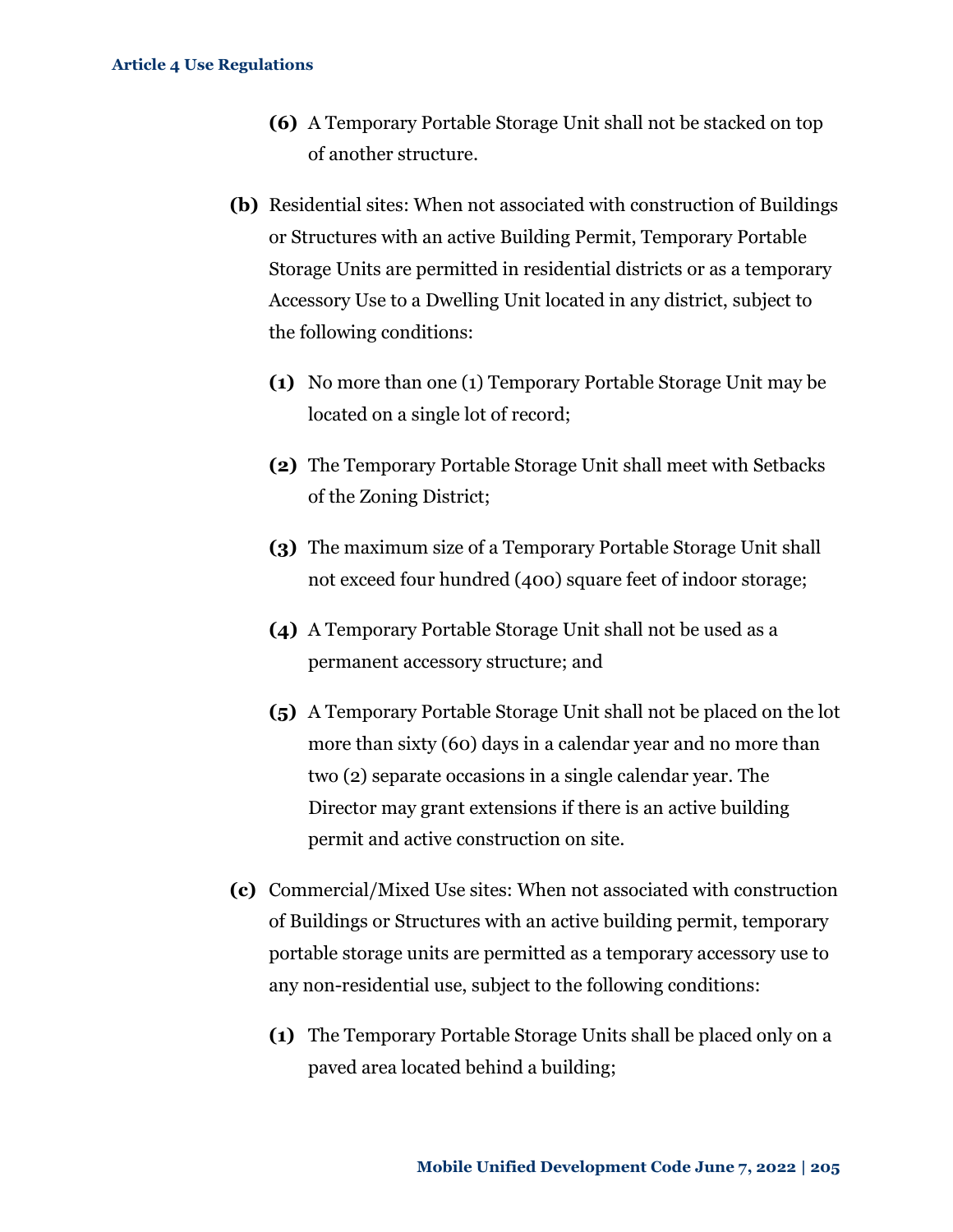- **(2)** A Temporary Portable Storage Unit shall not be placed in required parking;
- **(3)** A Temporary Portable Storage Unit shall not impair vehicle circulation;
- **(4)** A Temporary Portable Storage Unit shall meet all Setbacks of the zoning district; and
- **(5)** A Temporary Portable Storage Unit shall not be used as a permanent accessory structure.
- **(6)** A Temporary Portable Storage Unit shall not be located on a site for more than one hundred (180) days. The Director may grant one extension of up to one hundred (180) days may be granted upon a showing of good cause.
- **7.** Real Estate Sales Offices and Model Home Complexes
	- **(a)** Temporary real estate sales offices and model home complexes may be established on the site of a residential development.
	- **(b)** Temporary real estate sales offices may be established in a trailer or other mobile unit until a model home or unit is completed and ready for use. At that time, the temporary real estate sales office must relocate to the model home or unit.
	- **(c)** Temporary real estate sales offices must comply with all applicable Building Code regulations.
	- **(d)** Temporary real estate sales offices must comply with all applicable parking regulations of this Chapter.
	- **(e)** Temporary real estate sales offices may continue until the issuance of the final Certificate of Occupancy for the Development.
- **8.** Seasonal Sales Activities and Special Events.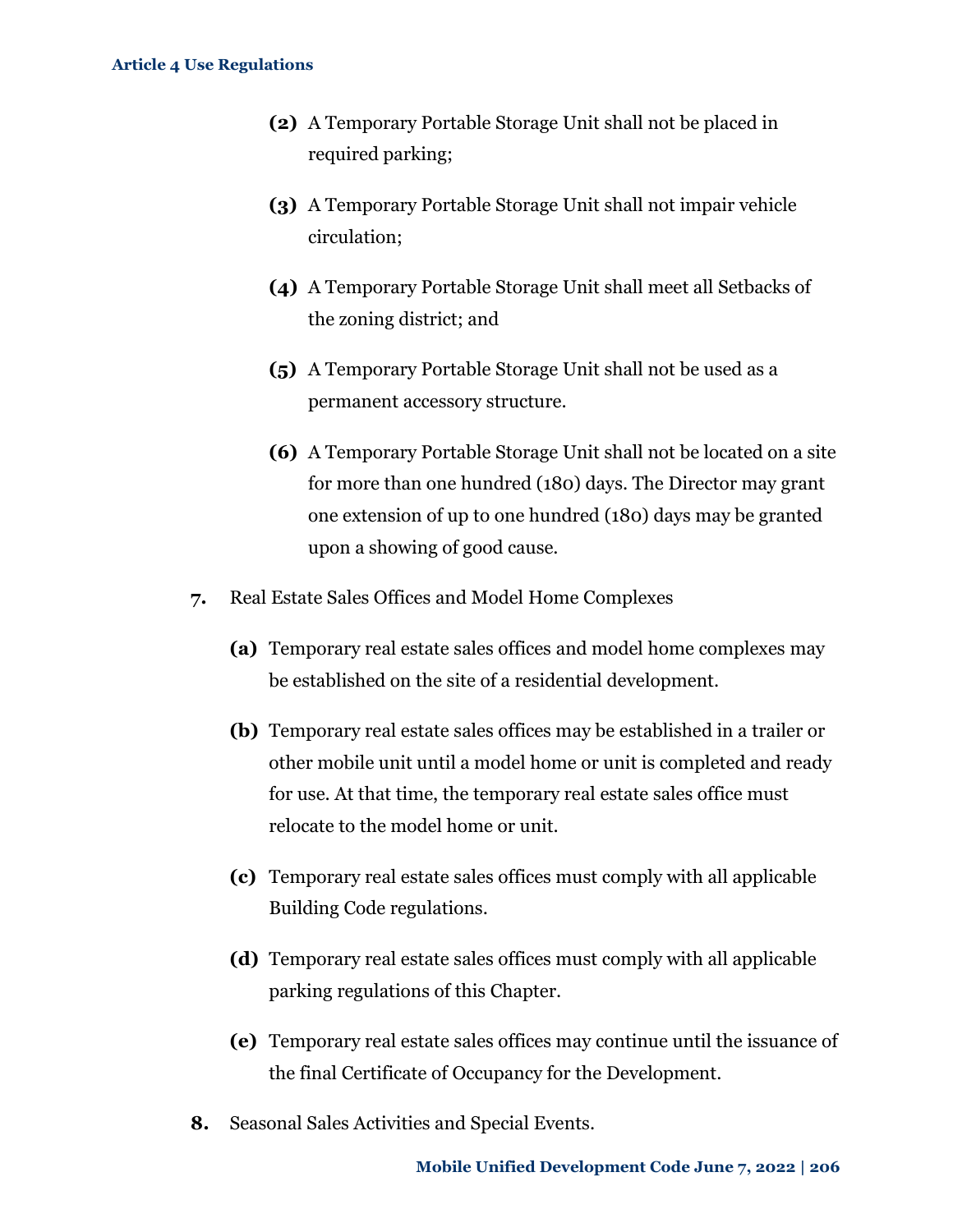- **(a)** Sales Activities and Events, including seasonal, are not regulated by the UDC. Please note, however, a Building Permit and Fire Permit may be required for use of tents at such events.
- **9.** Temporary Residential Dwellings.
	- **(a)** Except as provided in this Section, Temporary Structures, incomplete buildings, automotive equipment, trailers, Recreational Vehicles, garages, and the like shall not be maintained or used for residential purposes.
	- **(b)** When an event renders a Single-Family Dwelling unfit for human habitation, or renovation renders the Single-Family Dwelling unfit for human habitation, the temporary use of a Manufactured Home or Recreational Vehicle located on the single-family lot during rehabilitation of the original residence or construction of a new residence is permitted subject to the following:
		- **(1)** The Manufactured Home or Recreational Vehicle shall comply with the Setbacks of the Zoning District.
		- **(2)** Water and sanitary facilities shall be provided.
		- **(3)** The Manufactured Home or Recreational Vehicle may be occupied for up to one (1) year during active construction. The Director may grant extensions if there is an active Building Permit and active construction on site.
		- **(4)** The Manufactured Home or Recreational Vehicle shall no longer be used for human habitation within fourteen (14) days of issuance of a Certificate of Occupancy for the new or rehabilitated Dwelling Unit, and disconnected from water and sanitary facilities.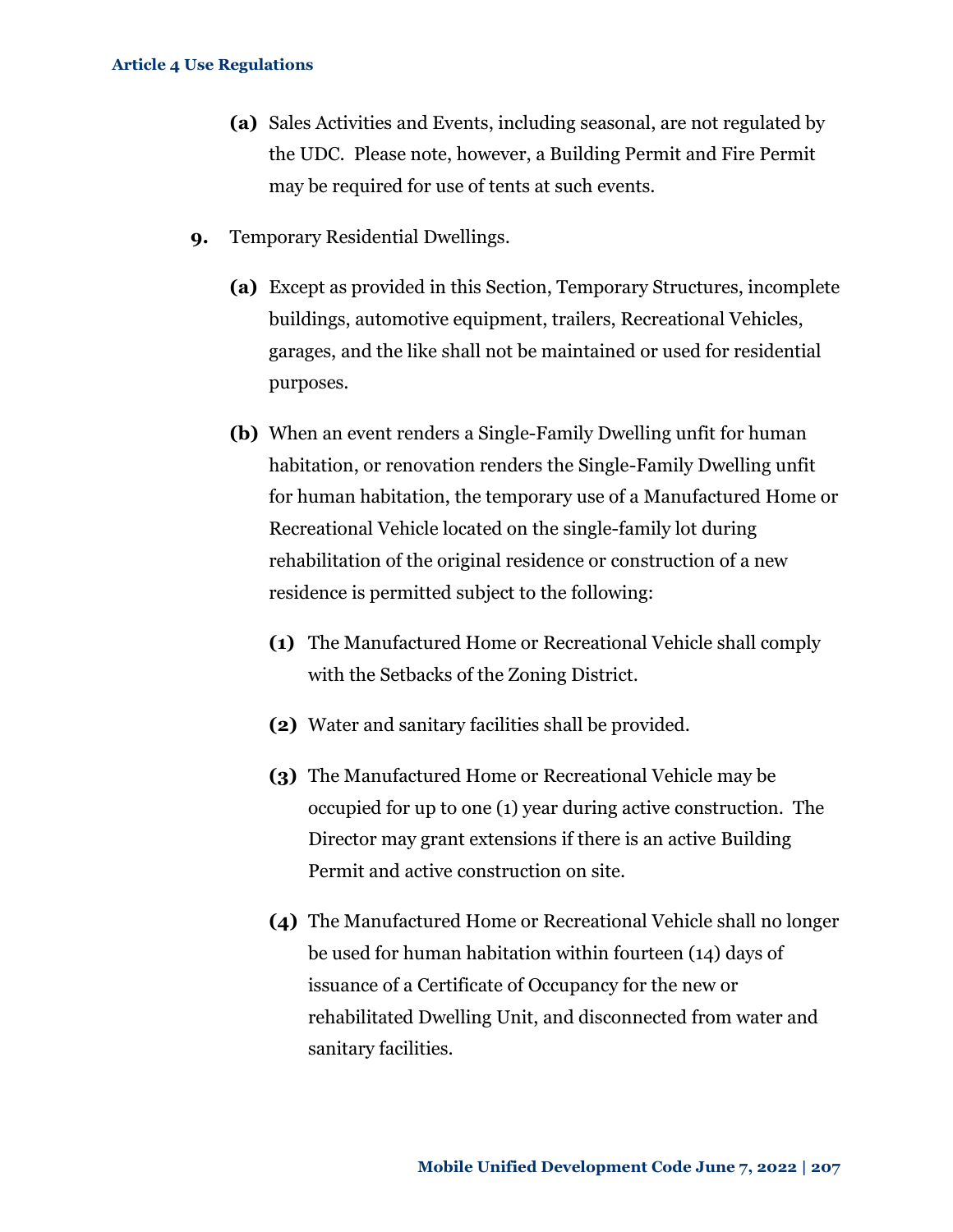## **Sec. 64-4-11 Utilities**

- **A.** Applicability.This Section applies to Electric Substations, Severe Weather Attenuation Tanks (SWAT), lift stations, pumping stations, intermediate treatment facilities and natural gas regulator stations.
- **B.** Screening
	- **1.** Electric Substations, Severe Weather Attenuation Tanks (SWAT), lift stations, pumping stations, intermediate treatment facilities and natural gas regulator stations must be enclosed within an eight (8)-foot high Fence or wall.
	- **2.** When next to or across the street from residential uses, a solid masonry, wood or similar solid opaque, compatible material wall or Fence at least eight (8) feet high (measured from finished grade to the top of the wall or Fence) to obstruct view and noise.

### **Sec. 64-4-12 Car Wash**

- **A.** Washing Facilities. Shall be enclosed on at least two (2) sides and be covered by a roof.
- **B.** B-2 and B-3 Districts. The site must be screened from the view of any adjacent street by a three (3) foot tall:
	- **1.** Evergreen hedge (at time of planting, and maintained); or
	- **2.** Landscaped berm; or
	- **3.** Privacy Fence.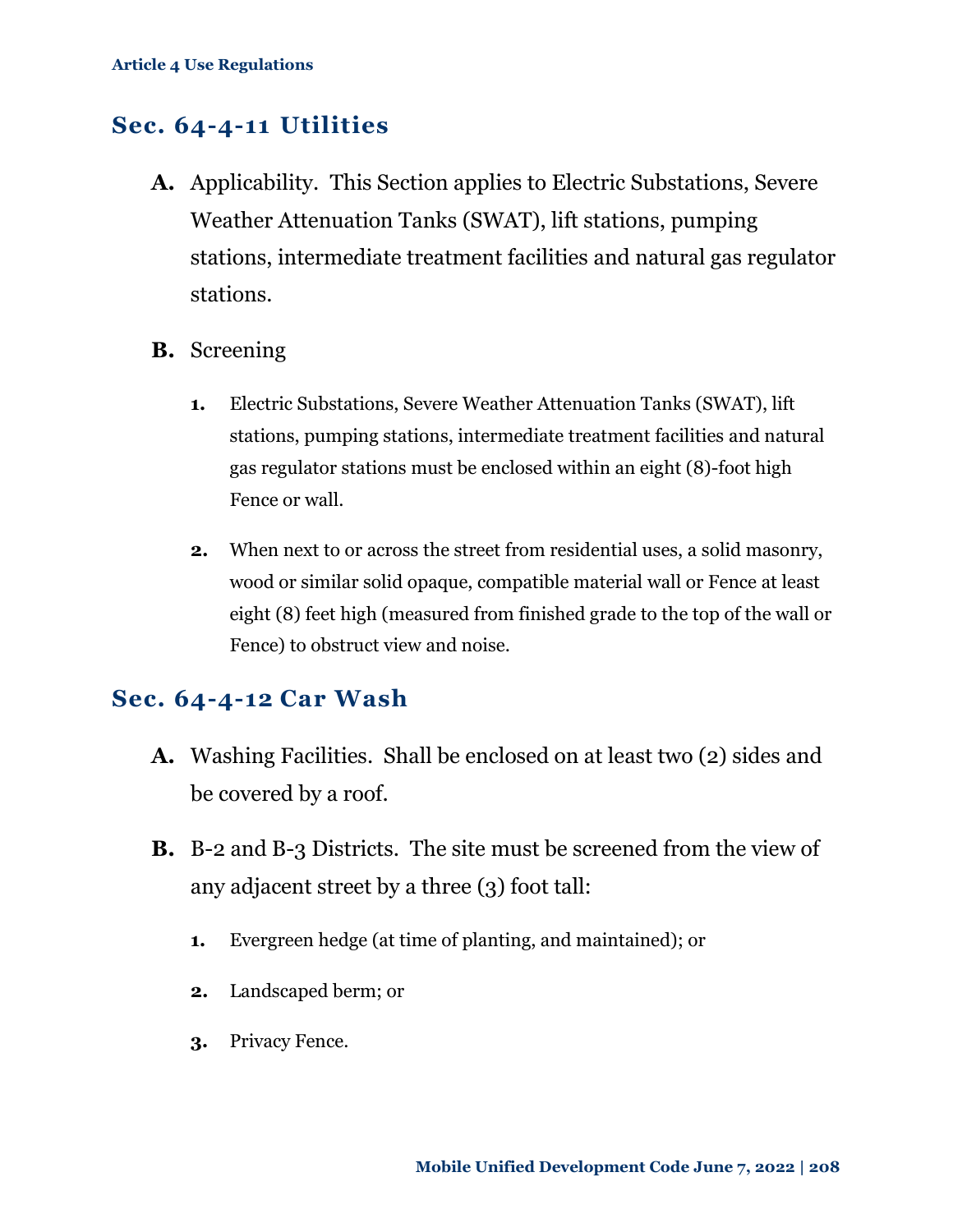**C.** Wastes. All wastewater shall be discharged into the sanitary sewer via a proper permit and inspection(s).

# **Sec. 64-4-13 Community Residences**

- **A.** Location of Community Residences
	- **1.** Family Community Residences.
		- **(a)** Family Community Residences that fit within the cap of the number of unrelated Persons for a "family" as defined by this Chapter are permitted by Right in the following districts: R-A, R-1, R-2, R-3, H-B, R-B, TB, B-1, LB-2, B-2, B-3, B-4 and MM.
		- **(b)** Family Community Residences occupied by five (5) to no more than ten (10) unrelated Persons are permitted as Conditional Uses requiring a Conditional Use Permit in the following districts: R-A, R-1, R-2, R-3, H-B, R-B, TB, B-1, LB-2, B-2, B-3, B-4 and MM, subject to the following:
			- **(1)** Shall not be located within one thousand (1,000) linear feet of an existing community residence measured property line to property line.
		- **(c)** Family Community Residences occupied by more than ten (10) unrelated Persons, or that are located less than one thousand (1,000) linear feet of an existing community residence measured property line to property line, are permitted as Conditional Uses requiring a Conditional Use Permit subject to the standards set forth in Section C below.
	- **2.** Transitional Community Residences.
		- **(a)** Transitional Community Residences that fit within the cap of the number of unrelated Persons for a "family" as defined by this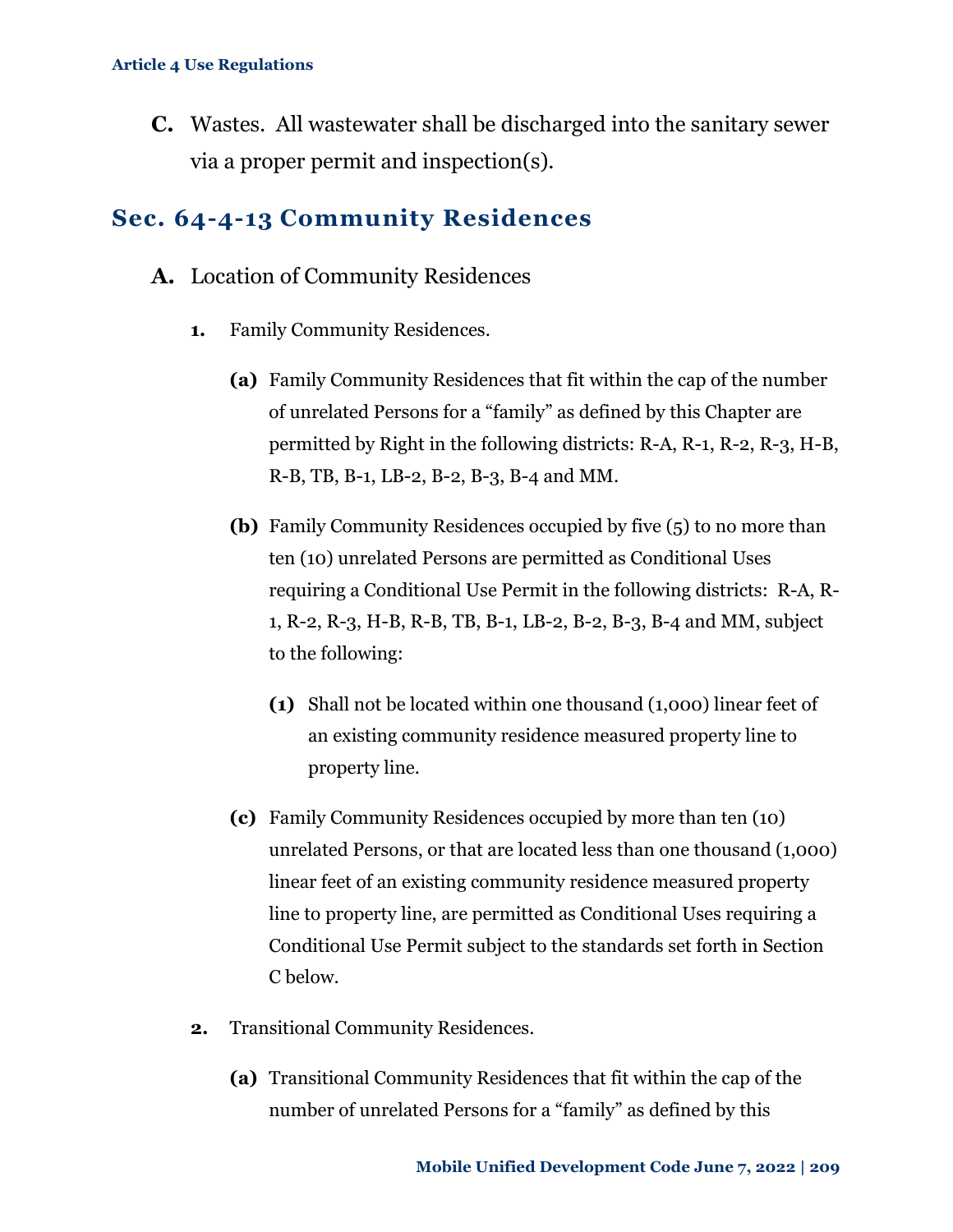Chapter are permitted by Right in the following districts: R-3, H-B, R-B, TB, B-1, LB-2, B-2, B-3, B-4 and MM.

- **(b)** Transitional Community Residences occupied by five (5) to no more than ten (10) unrelated Persons are permitted as Conditional Uses requiring a Conditional Use Permit in the following districts: R-3, H-B, R-B, TB, B-1, LB-2, B-2, B-3, B-4 and MM, subject to the following:
	- **(1)** Shall not be located within one thousand (1,000) linear feet of an existing community residence measured property line to property line.
- **(c)** Transitional Community Residences occupied by more than ten (10) unrelated Persons, or that are located less than one thousand (1,000) linear feet of an existing community residence measured property line to property line, are permitted as Conditional Uses requiring a Conditional Use Permit subject to the standards set forth in Section C below.

### **B.** Application Form

- **1.** A "Community Residence Application" form shall be required for all community residences with five (5) or more unrelated occupants.
- **2.** The "Community Residence Application" form shall be obtained from and shall be returned to the Director or his/her designee prior to occupancy or construction of the proposed community residence to determine whether the proposed community residence is a permitted use.
- **C.** Requirements for Granting a Conditional Use Permit
	- **1.** A Conditional Use Permit is required when:
		- **(a)** the proposed Community Residence would be located within one thousand (1,000) linear feet of an existing community residence; or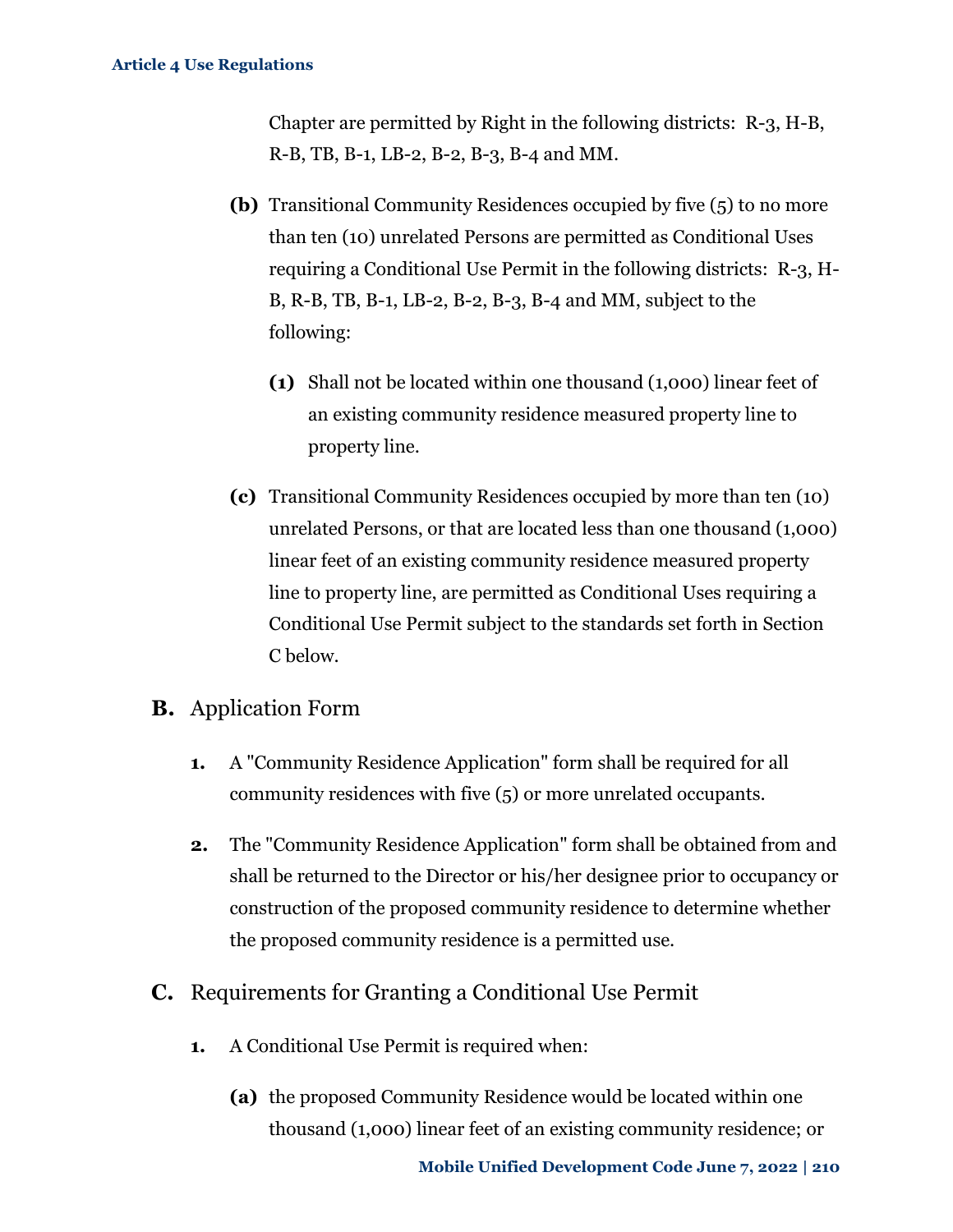- **(b)** the proposed Community Residence would have an occupancy of five (5) or more unrelated Persons.
- **2.** Purpose of Conditional Use Permitting.
	- **(a)** The purpose of this Section is to provide narrowly-tailored standards for determining whether to make the reasonable accommodation of granting a Conditional Use Permit to ensure that Community Residences will:
		- **(1)** Be located a sufficient distance from any existing Community Residences so that the proposed Community Residence neither lessens nor interferes with the normalization and community integration of the residents of existing community residences or combine with any existing Community Residences to contribute to the creation or intensification of a de facto social service district; and
		- **(2)** Operate as a functional family (also known as emulating a biological family) that fosters normalization and community integration of its residents.
- **3.** Standards for granting a Conditional Use Permit.
	- **(a)** A Conditional Use Permit will be granted only if the proposed Community Residence meets the following standards:
		- **(1)** Locations when the proposed Community Residence would be located within one thousand (1,000) linear feet of an existing Community Residence:
			- **a.** The Applicant demonstrates that the proposed Community Residence will not interfere with the normalization and community integration of the residents of any existing Community Residence(s) and that the presence of other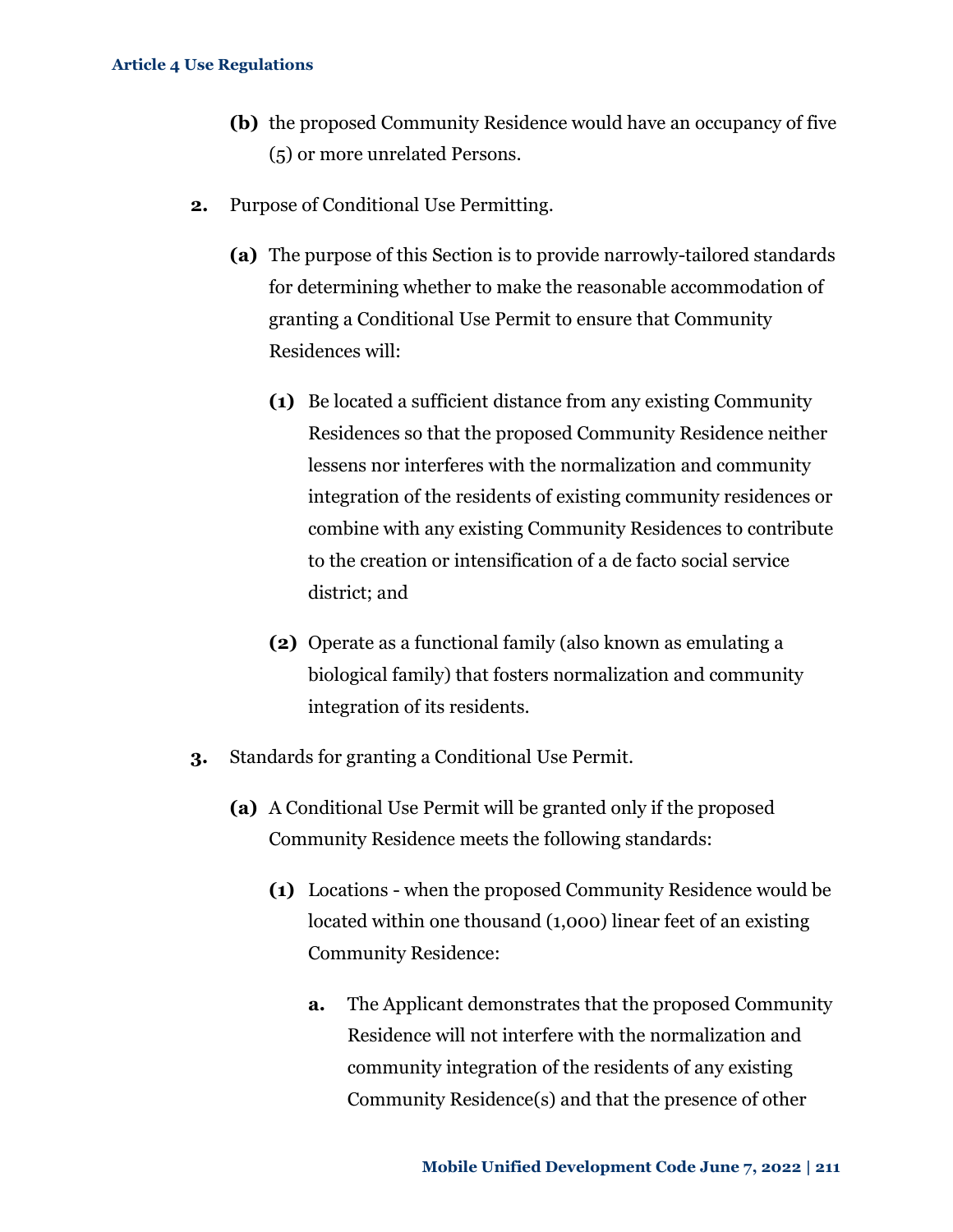Community Residence(s) will not interfere with the normalization and community integration of the residents of the proposed Community Residence; and,

- **b.** The Applicant demonstrates that the proposed Community Residence in combination with any existing Community Residence(s) will not alter the residential character of the surrounding neighborhood by creating an institutional atmosphere or by creating or intensifying a de facto social service district by concentrating Community Residences on a block or in a neighborhood.
- **(2)** Number of occupants when the proposed Community Residence would have an occupancy of five (5) or more unrelated occupants:
	- **a.** The Applicant demonstrates that the proposed Community Residence will be compatible with the residential uses allowed as of Right in the Zoning District;
	- **b.** When the proposed Community Residence would be located in a single-family zoning district, the Applicant demonstrates that the proposed Community Residence will not alter the residential stability of the single-family zoning district;
	- **c.** The Applicant specifies by how many individuals it wishes to exceed the as of right maximum of four (4) residents and adequately demonstrates the financial and/or therapeutic need to house the proposed number of residents;
	- **d.** The primary function of the proposed Community Residence is residential where any treatment is merely incidental to the residential use of the property;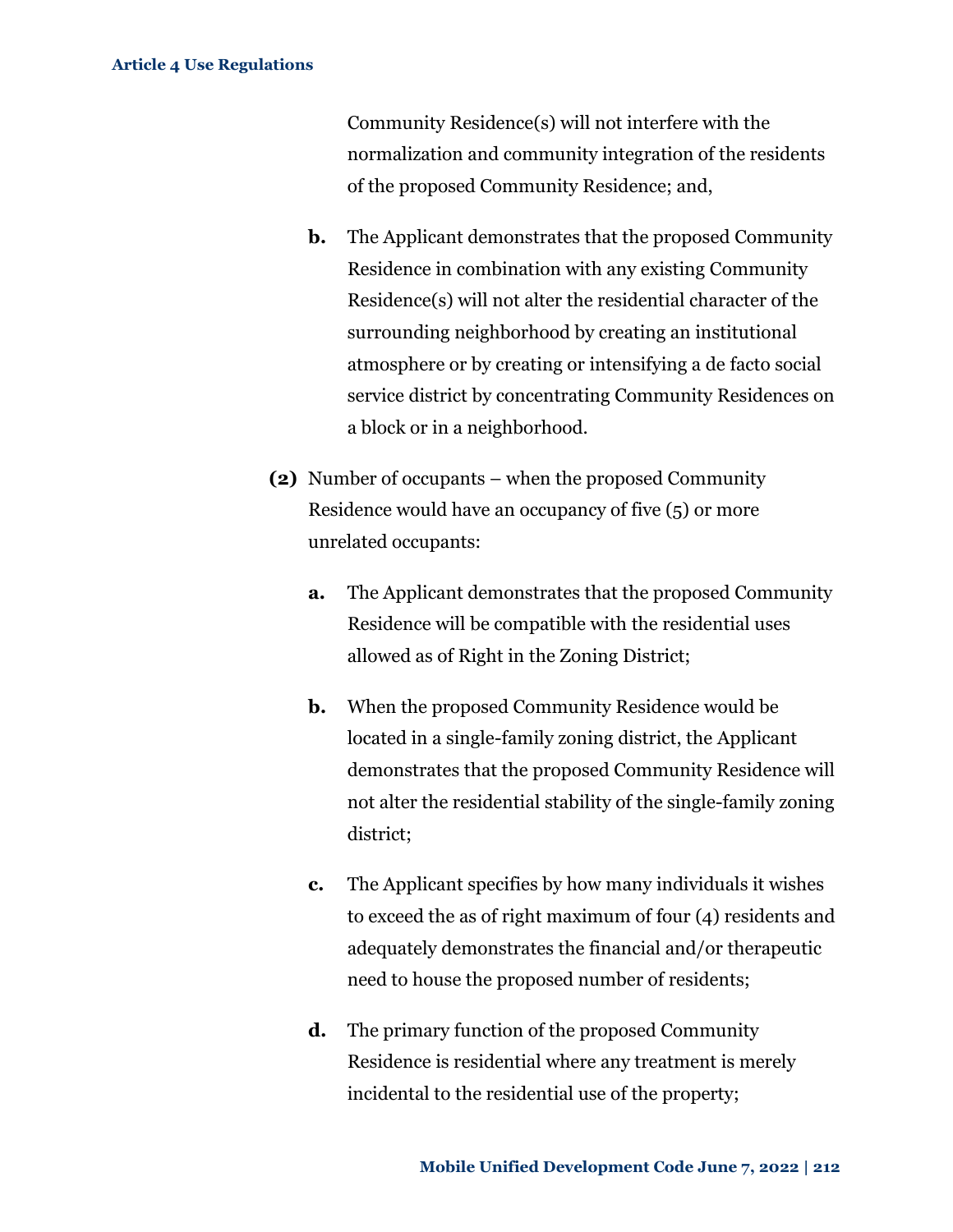- **e.** The Applicant demonstrates that it will ensure that the proposed Community Residence emulates a biological family and operates as a functional family rather than as an institution, boarding house, Nursing Home, short term rental, continuing care facility, Hotel/Motel, treatment center, rehabilitation center or a nonresidential use; and,
- **f.** The Applicant demonstrates that the requested number of residents in the proposed Community Residence will not interfere with the normalization and community integration of the occupants of any existing Community Residence.

## **Sec. 64-4-14 Signs**

- **A.** Generally. All Signs must be in compliance with the provisions of the most recently adopted Building Code and National Electrical Code adopted by the City and listed and labeled by a national testing lab.
	- **1.** Sign inspection. It shall be responsibility of the Sign contractor to request all inspections in relation to the Sign construction and installation.
	- **2.** Height requirement. No Sign shall obstruct vision between a height of three (3) feet and eight (8) feet measured vertically from the Street level at the base of the Sign. In no case may a Sign exceeding ten (10) feet in height be located within eighteen (18) inches of the right-of-way or eight (8) feet from any side property line, if adjacent property is used as a single-family residence.
	- **3.** Abandoned Signs
		- **(a)** A Sign is abandoned when:
			- **(1)** The business the Sign advertises has closed;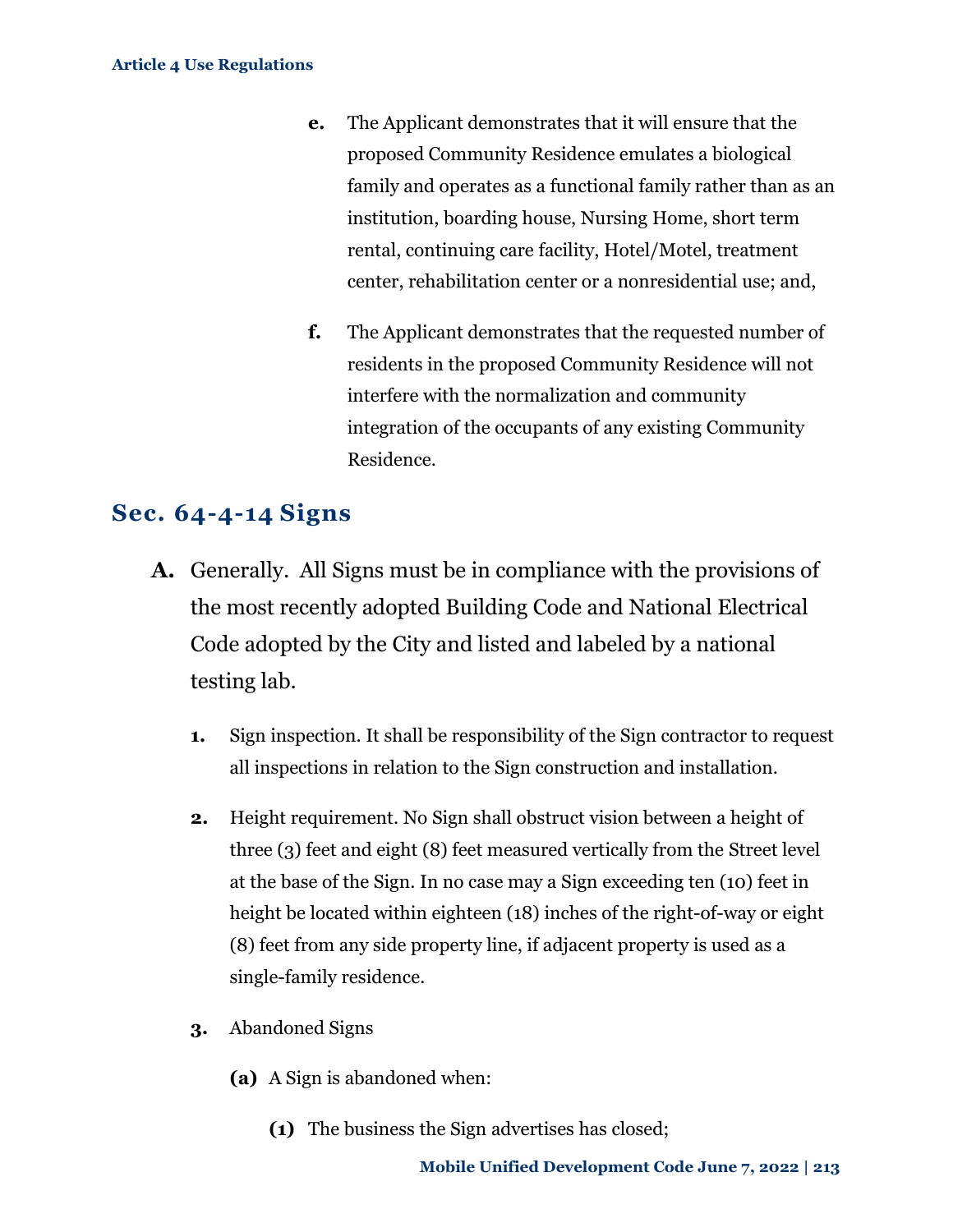- **(2)** The property on which the Sign is located has been vacant or unoccupied for at least one hundred eighty (180) consecutive days; or
- **(3)** The Sign pertains to a time, event or purpose which no longer applies.
- **(b)** An Abandoned Sign is considered a violation of this Chapter and is prohibited. An Abandoned Sign, and its above-ground support structure (including any pole), shall be removed by the Owner or Person in charge of the Sign or the Owner of the property on which the Sign is located.
- **(c)** When the Director finds that a Sign has been abandoned, the Director shall issue a Notice of Violation directing the Owner or Person in charge of the Sign or the Owner of the property on which the Sign is located to remove the Sign and its above-ground support structure (including any pole) within the time prescribed in the Notice of Violation.
- **(d)** The Director shall not approve subsequent Sign permits until all Abandoned Signs on the property have been removed.
- **4.** Sign maintenance. Any signs not meeting the following provisions shall be repaired or removed within thirty (30) days after receipt of notification by the inspection services department.
	- **(a)** The area around the sign shall be properly landscaped and maintained clear of brush, trees and other obstacles so as to make signs readily visible.
	- **(b)** All burned-out bulbs or damaged panels must be replaced.
	- **(c)** All sign copy shall be maintained securely to the face and all missing copy must be replaced.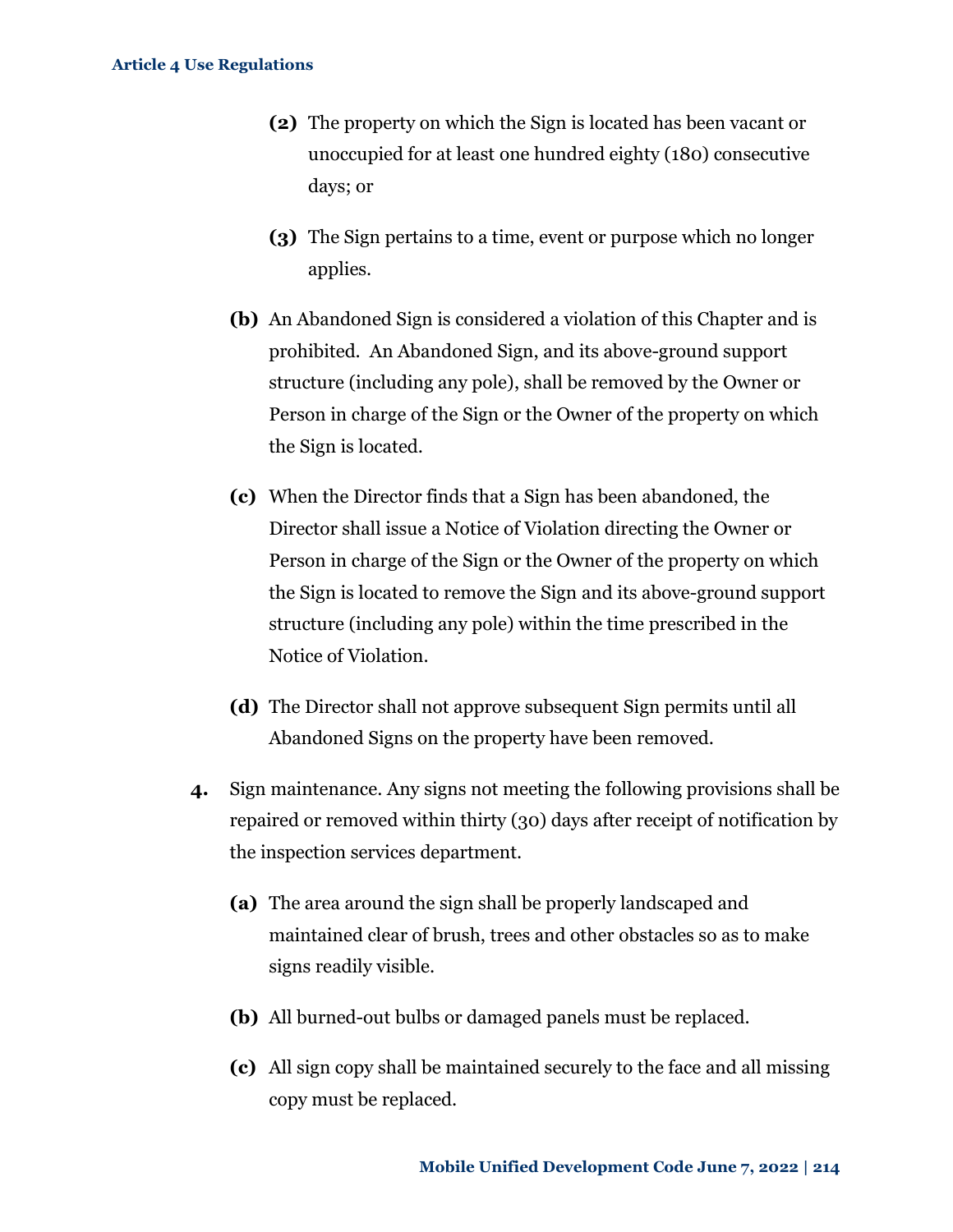- **5.** Owner responsibility. It shall be the responsibility of the sign owner to maintain and insure conformance to the provisions of this article [section].
- **B.** Political Campaign Signs. Signs announcing candidates seeking public office or relating to any election of public referendum shall be permitted in all districts subject to the following provisions:
	- **1.** Such signs are confined wholly to placement on private property.
	- **2.** Such signs are removed within seven (7) days after the election or referendum for which they were prepared has been decided.
	- **3.** Such signs do not exceed four (4) square feet per face in any residential area and thirty-two (32) square feet per face in commercially zoned areas and are not located within ten (10) feet of any street or public right-ofway.
	- **4.** The regulations of this section do not prohibit the purchase of advertising space on permitted billboard signs in addition to the signs permitted by this section.
- **C.** Building Graphics. Drawings painted on buildings that contain no copy, symbols or other references to product or services shall not be considered signs and shall be exempt from the provisions of the article. Drawings painted on buildings that do contain copy, symbols or other references to products or services shall be considered wall signs and shall be subject to the regulations of the district in which they are located.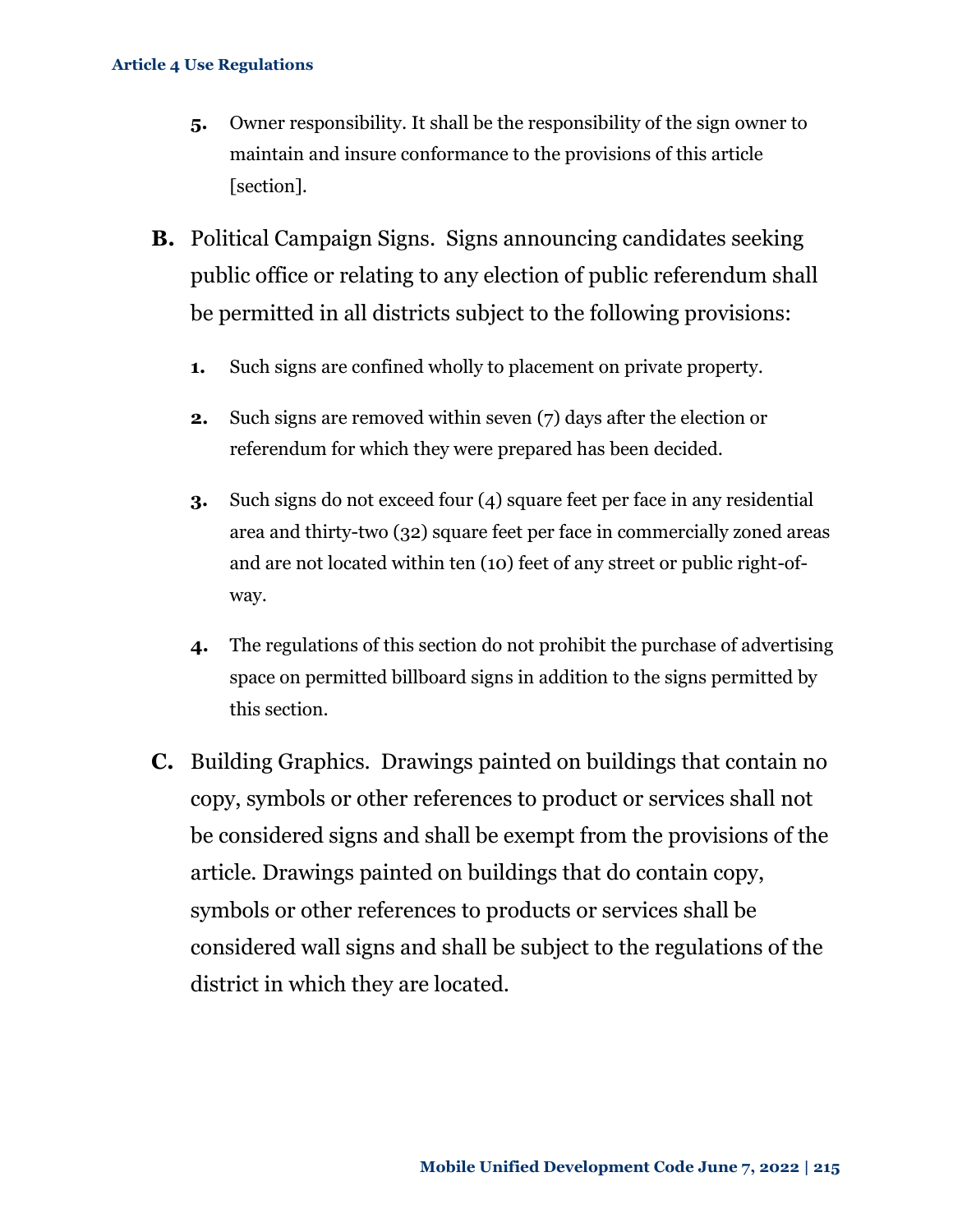- **D.** Signs in or over public right-of-way. Any sign which projects in or over a public right-of-way shall be attached to and shall not project more than twelve (12) inches from the front of the building and must be raised not less than nine (9) feet from finish grade level.
- **E.** Grade level. In cases where signs are located below the grade of the road to which they are oriented (as declared by the sign Owner), sign height shall be measured from the grade of that street.
- **F.** Removal. The City may cause any sign or other advertising structure which is an immediate hazard to Persons or property to be removed immediately in order to protect the health, safety and welfare of the citizens of the City.
- **G.** Nonconforming Signs
	- **1.** Allowance for certain nonconforming signs. Subject to the conditions and amortization schedule hereinafter set forth, nonconforming signs may be continued in operation and maintenance after the effective date of this section, provided that nonconforming signs shall not be:
		- **(a)** Changed to or replaced with another nonconforming sign;
		- **(b)** Structurally altered so as to extend their useful life;
		- **(c)** Expanded;
		- **(d)** Relocated;
		- **(e)** Re-established after damage or destruction of more than seventy-five (75) percent of the value of the structure at the time of such damage or destruction; or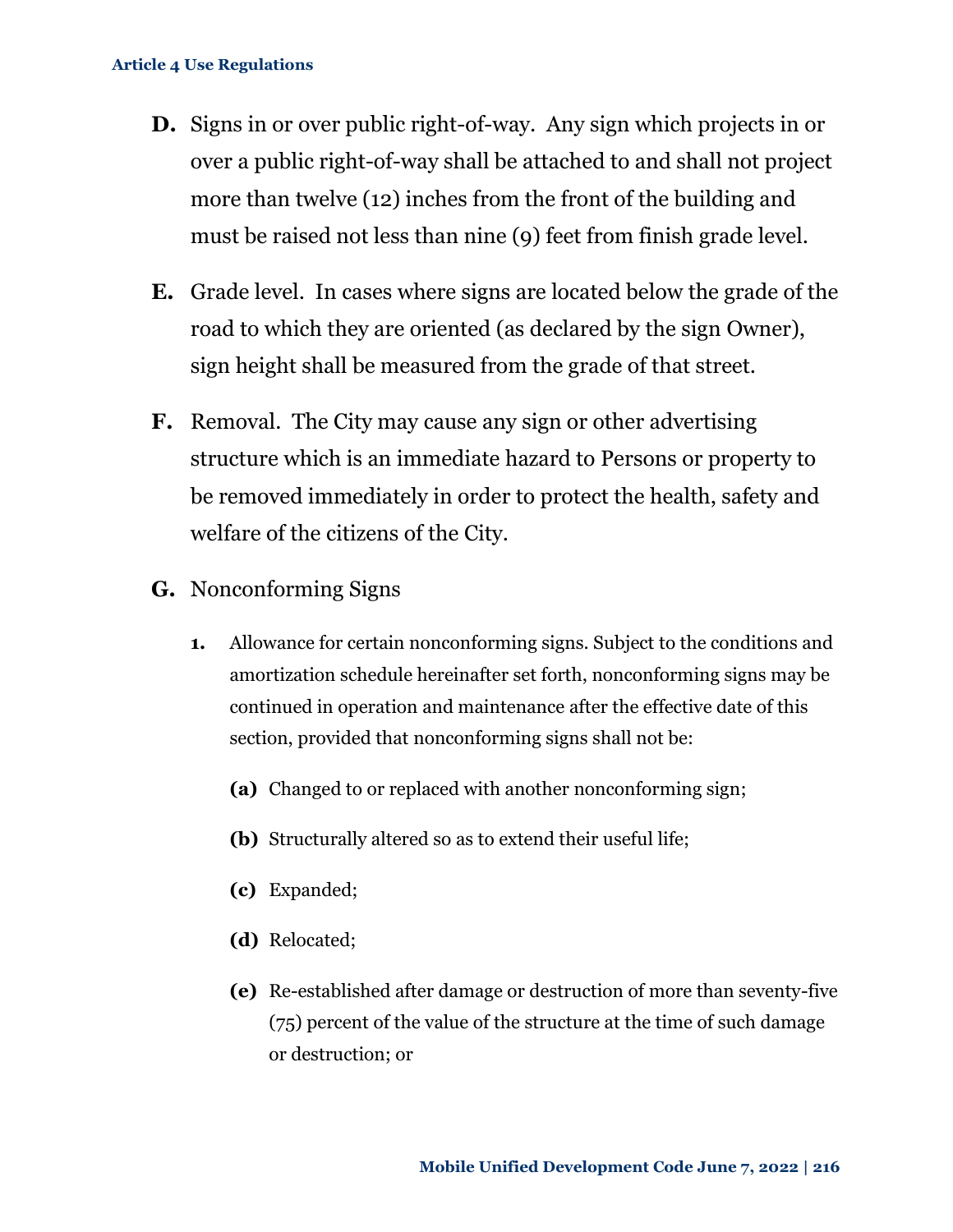- **(f)** Modified in any way that would increase the degree of nonconformity of such sign. This shall not prevent repairing or restoring to a safe condition any part of a sign or sign structure or normal maintenance operations performed on a sign or sign structure.
- **2.** Annexed signs. Where signs have been made nonconforming due to annexation, such signs shall be removed or modified so as to conform according to the amortization schedules established herein, but the initiation date of the schedules shall be effective date of the annexation ordinance which brought the affected property into the City rather than that of this Section.
- **3.** Removal of Signs
	- **(a)** Signs which constitute a public nuisance.
		- **(1)** The City may take action to require the immediate removal or repair of any Sign or Sign support structure which is in imminent danger of structural collapse endangering adjoining property, the public right of way, human life or the public safety, health or welfare.
		- **(2)** When the Director finds that any permitted Sign is in a bad state of repair, or is in danger of falling, or presents a hazard from electrical shock or fire or that is a danger to the public safety, health or welfare, the Director shall make an order directed to the Owner or Person in charge of said Sign or the property on which the Sign is located commanding its immediate removal or repair. Any orders issued by the Director shall be subject to an appeal to the Board of Adjustment in the same manner as other appeals are taken to the Board. The Board of Adjustment is empowered to hear said appeal and to make and enter an order directing the repair or maintenance of said Sign upon a finding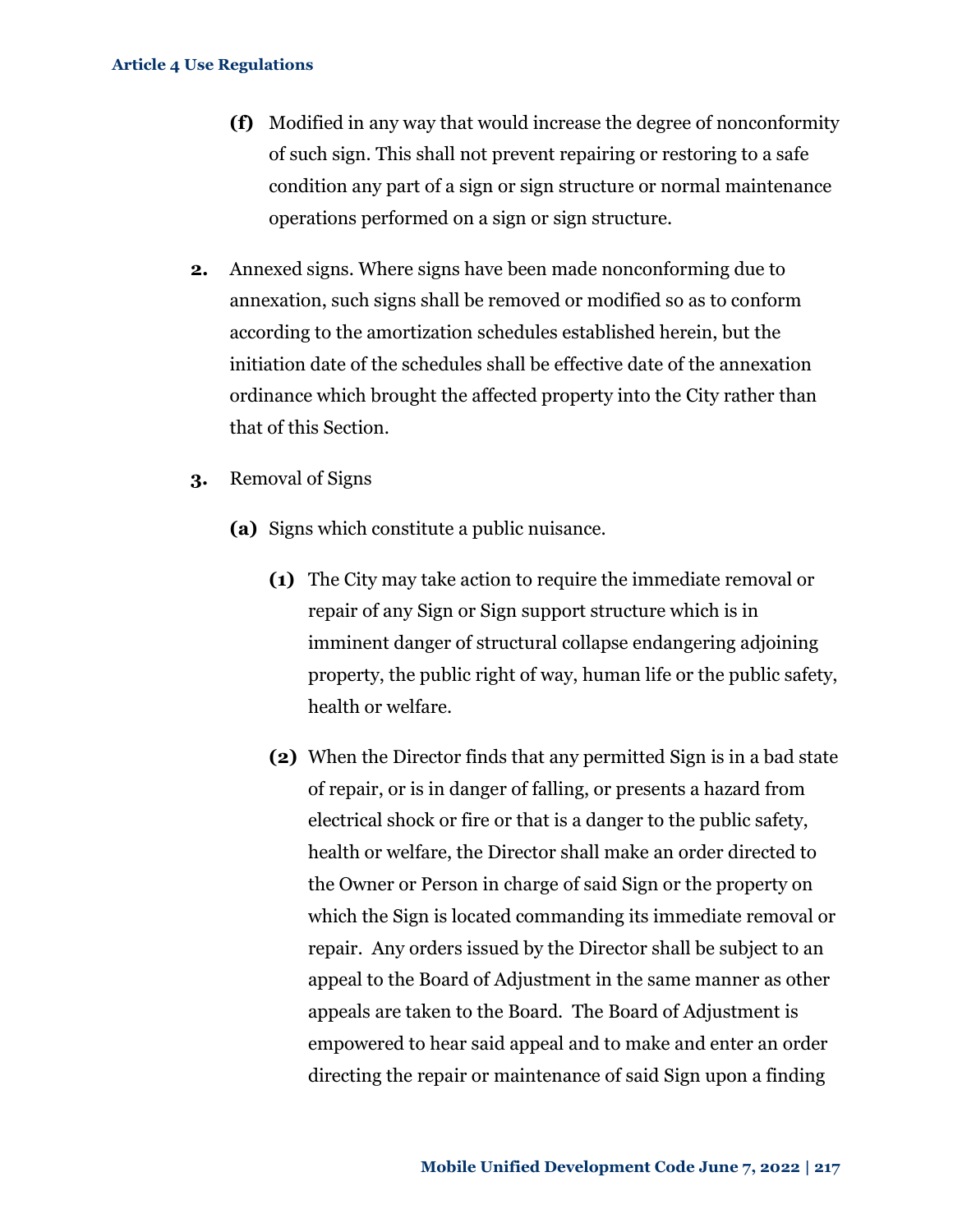by the Board that the condition of the Sign is a public nuisance and a danger to the public safety, health or welfare.

- **(b)** Illegal Signs
	- **(1)** Signs which are installed, erected, constructed or maintained in violation of the terms or requirements of this Chapter, or in violation of the terms or requirements of applicable building codes, shall be considered illegal Signs.
	- **(2)** Upon the determination by the Director that a Sign is an illegal Sign, the Director shall issue a Notice of Violation directing the Owner or Person in charge of the Sign or the property on which the Sign is located to:
		- **a.** Take the action necessary to make the Sign legal and conforming to the terms of this Chapter or any applicable building codes within the time prescribed in the Notice of Violation; or
		- **b.** Remove the illegal Sign within the time prescribed in the Notice of Violation.
	- **(3)** Failure to bring any illegal Sign into conformance with the terms and requirements of this Chapter, or to remove any illegal Sign after having been notified and ordered to do so, shall be considered a violation of this Chapter and shall be subject to the remedies and penalties provided by this Chapter.
- **H.** Signs for which a permit is not required. A permit is not required for the following types of Signs which meet the criteria set out below, and such Signs shall not be considered in determining the allowable number or size or Signs on a lot.
	- **1.** Official notices issued by any court, public agency or officer.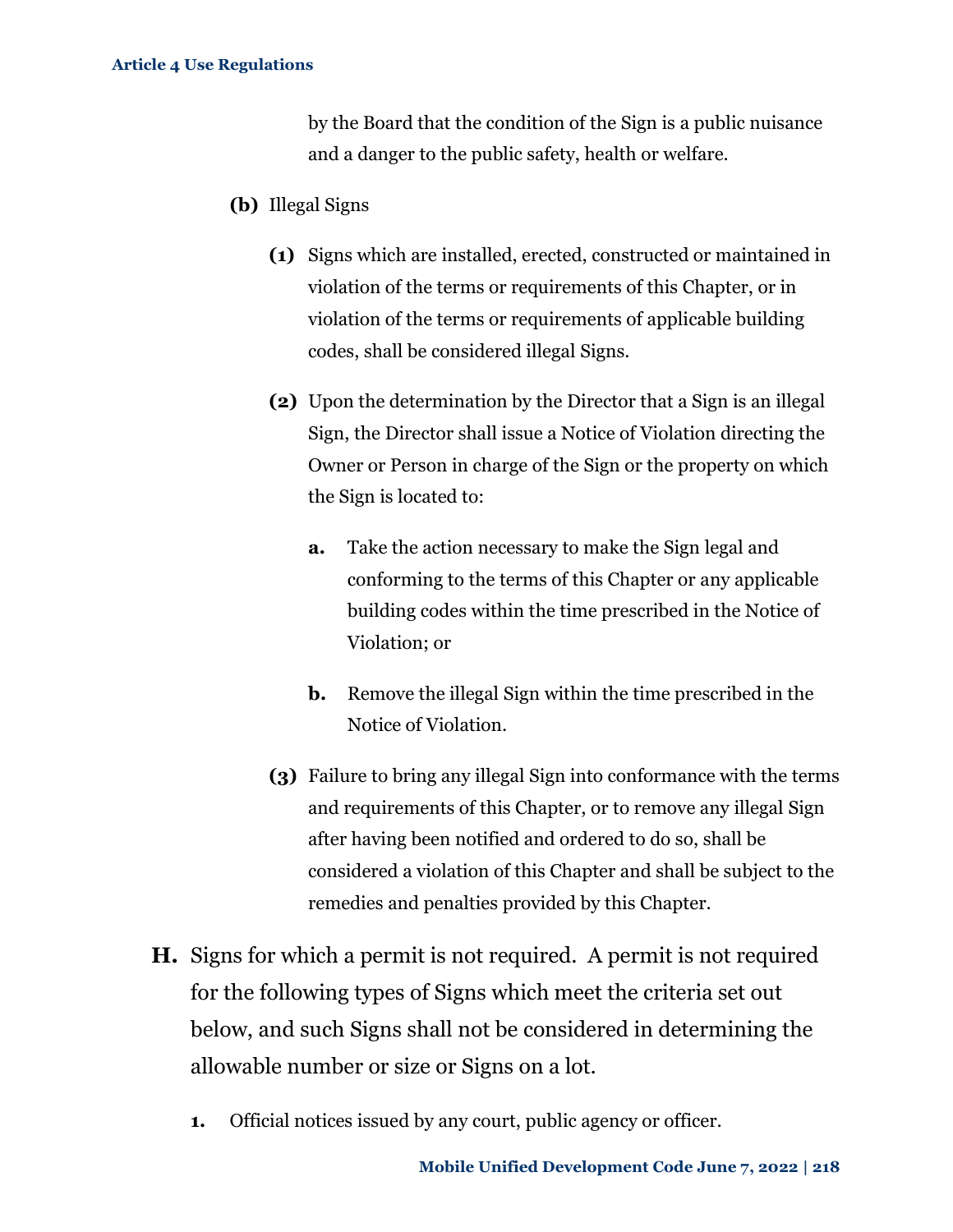- **2.** Signs not exceeding one (1) square foot in area and bearing only property numbers, post office box numbers, names of occupants of premises or other identification of premises not having commercial connotations.
- **3.** Flag and insignia of any government except when displayed in connection with commercial promotion.
- **4.** Integral decorative or architectural features of buildings, except letters, trademarks, moving parts or moving lights.
- **5.** Most indoor Signs are not required to have a Sign permit, however permanent mall corridor Signs must comply with the provisions of this ordinance. There shall be no limit upon the size, number, type or location of indoor Signs, other than those located in mall corridors.
- **6.** Signs for which the predominant feature and purpose of such signage is to advertise the time and temperature or Signs for which the predominant feature and purpose of such signage is to advertise public service announcements.
- **7.** Signs directing and guiding traffic services on private property but bearing no advertising matter and not exceeding twenty (20) square feet for each Sign, except in the cases of hospitals or health care facilities in which case each Sign shall not exceed forty (40) square feet.
- **8.** Signs located on the inside of windows intended for the purpose of disseminating information about special sales or promotional campaigns, provided that such Signs are of a temporary nature, and are constructed of such materials and are of such a nature that clearly indicates that they are temporary.
- **9.** Gasoline pump Signs. Shall be allowed on gasoline pumps so as to provide required information to the public such as "gallons," "price," "octane rating" and "type of fuel." As the tradename of the business is oftentimes incorporated into the name for the different types of fuel, said tradename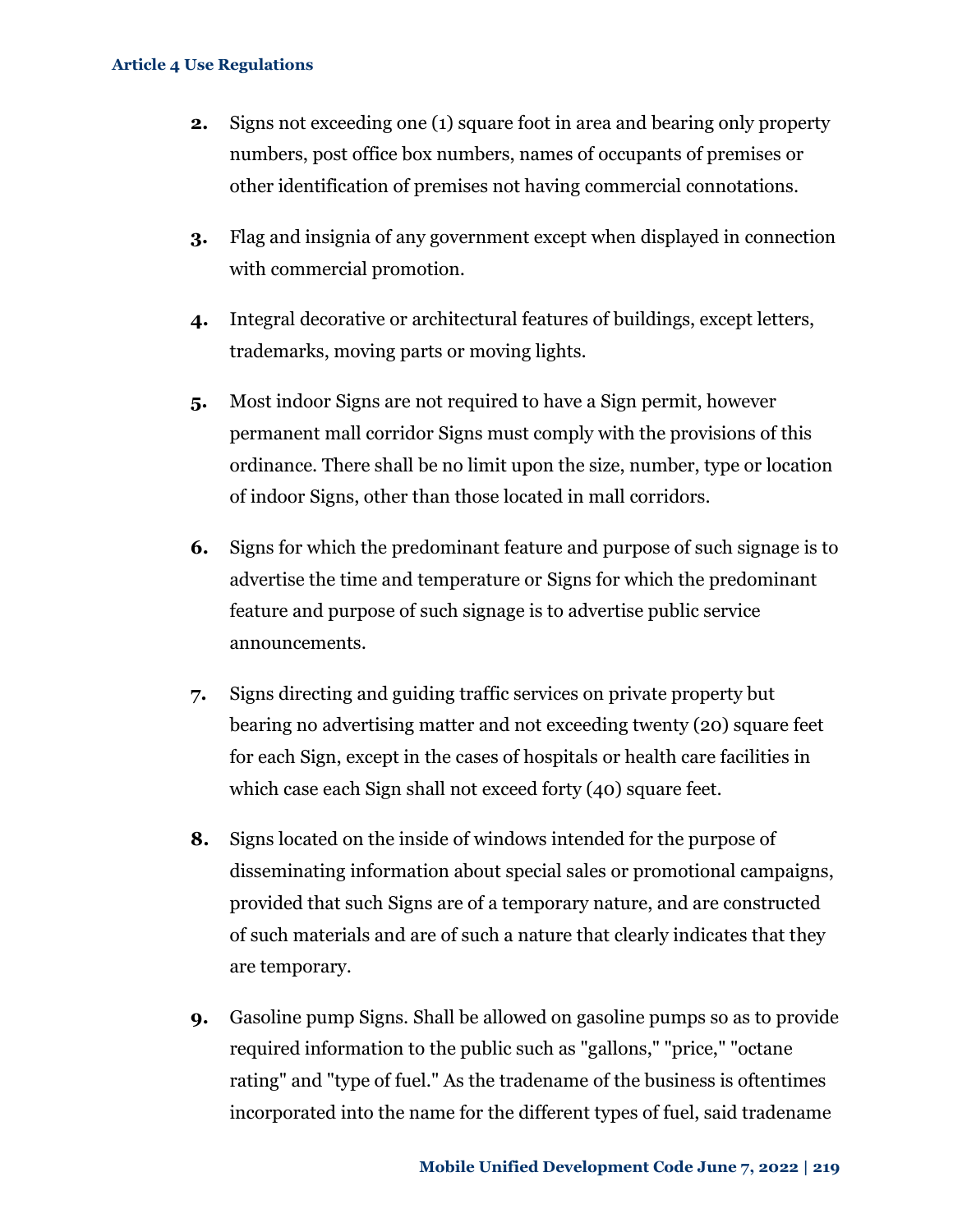and any associated symbols shall be permitted on the pumps as flat Signs not to exceed three (3) square feet in area per Sign face and an aggregate area of six (6) square feet per pump.

- **10.** Oil rack Signs. Since oil is marketed on the pump island, the identification Signs on the merchandise are visible and shall be permitted. Any additional Signs on the oil rack shall not exceed three (3) square feet per Sign face and an aggregate area of six (6) square feet per rack.
- **11.** Pricing Signs. A Sign advertising only the price of gasoline, other than pump Signs, shall be permitted and shall not exceed twelve (12) square feet per Sign face and an aggregate area of twenty-four (24) square feet, nor shall it exceed five (5) feet in height, if freestanding. One (1) such Sign per on-premise frontage shall be allowed with a maximum of two (2) such Signs per premises. However, should such pricing Sign be attached to, or be a part of, a permanent freestanding Sign which identifies the premises, such Sign must then conform to the requirements of freestanding Signs in their respective categories.
- **12.** Contractor's Signs and craftsmen's Signs which pertain to development or construction on the site on which they are located, and Signs offering real property for sale or lease on the property which is for sale or lease.
- **13.** Essential Signs. Where it is necessary to warn or furnish the public, tenants and employees with information necessary to prevent property damage or ensure their health, welfare and safety, no limits shall be placed on the number and/or size. (i.e. Hard Hat Area, Low Area, Low Clearance, Fire Lane, Rail Crossing, etc.)
- **14.** Temporary Signs. A temporary Sign, which shall include a mobile or portable Sign, may be allowed for no more than seven (7) days per location per six (6) months to advertise a special event or occurrence of a charitable or non-profit organization.
- **15.** Moving vehicle signage.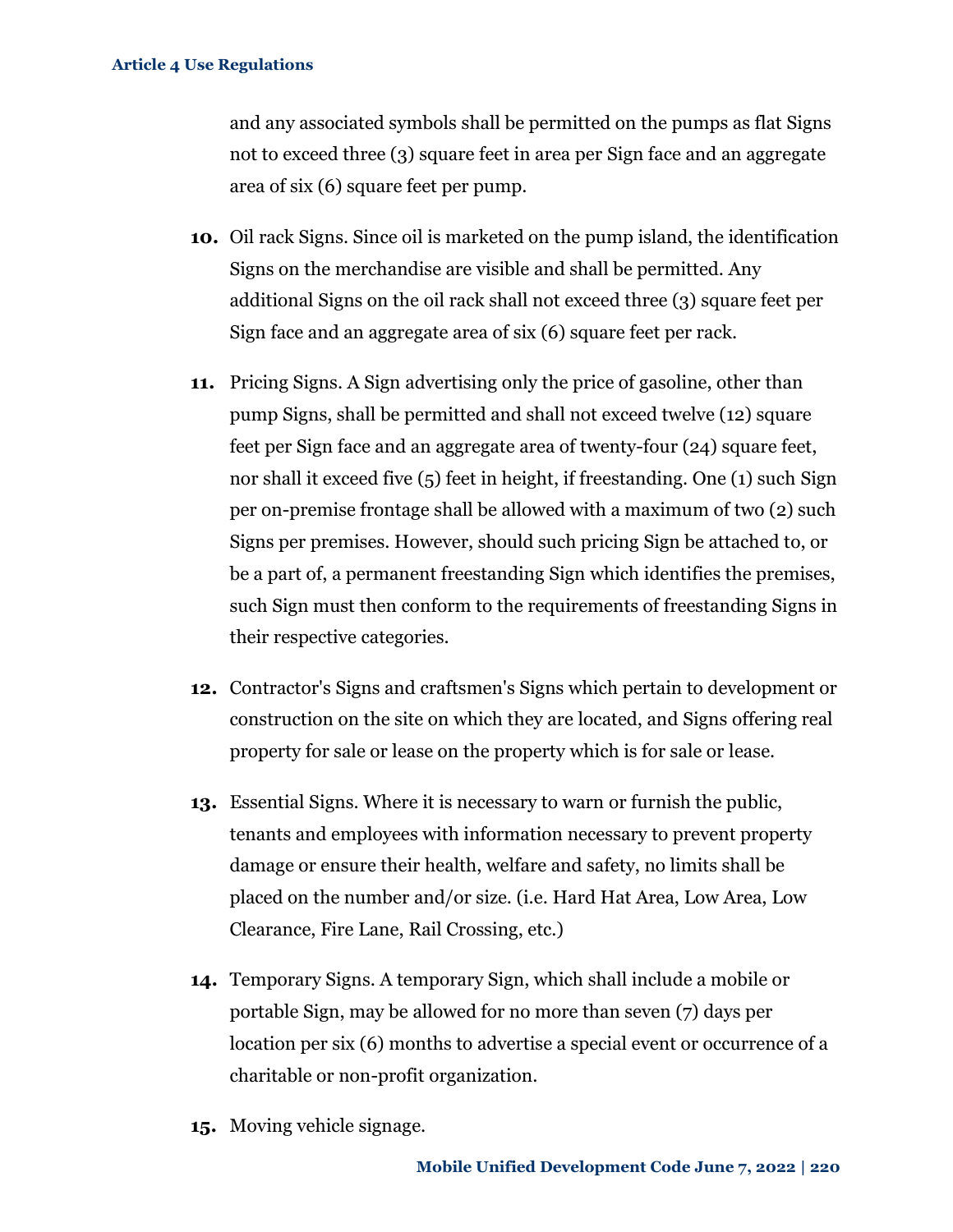- **(a)** Signs on public transportation vehicles (vehicles owned and/or operated by a government sponsored or contracted agency, providing seating for ten (10) or more Persons). Signage shall include full vehicle wraps.
- **(b)** Delivery vans, service or repair vehicles when vehicle function is normal part of day to day activities of the business and is integral to business operation.
- **(c)** Personal vehicles or vehicles on loan from dealerships/sales for use relating to special events and to include such events as bowl games, non-profit or service organization fund raisers, Bayfest, Junior Miss, etc. Signage shall not include full vehicle wraps.
- **(d)** Taxi service mounted on roof, maximum height of eighteen (18) inches above roof of vehicle.
- **(e)** Personal Mobility Equipment (including wheelchairs, bicycles, Segways, walkers and other equipment as designated by the Director or her designee)—Maximum size thirty two (32) inches by thirty two (32) inches . Signage on Personal Mobility Equipment is limited to the Henry Aaron Loop.
- **(f)** Prohibitions.
	- **(1)** Digital, electronic or moving/rotating Signs.
	- **(2)** Trailer Signs.
	- **(3)** Vehicles for which the sole or primary purpose is advertising whether owned by the company or rented advertising space.
	- **(4)** Stationary vehicle with advertising (a delivery van, service or repair vehicle parked on private property within twenty-five (25) feet of a street) will be considered a prohibited Sign.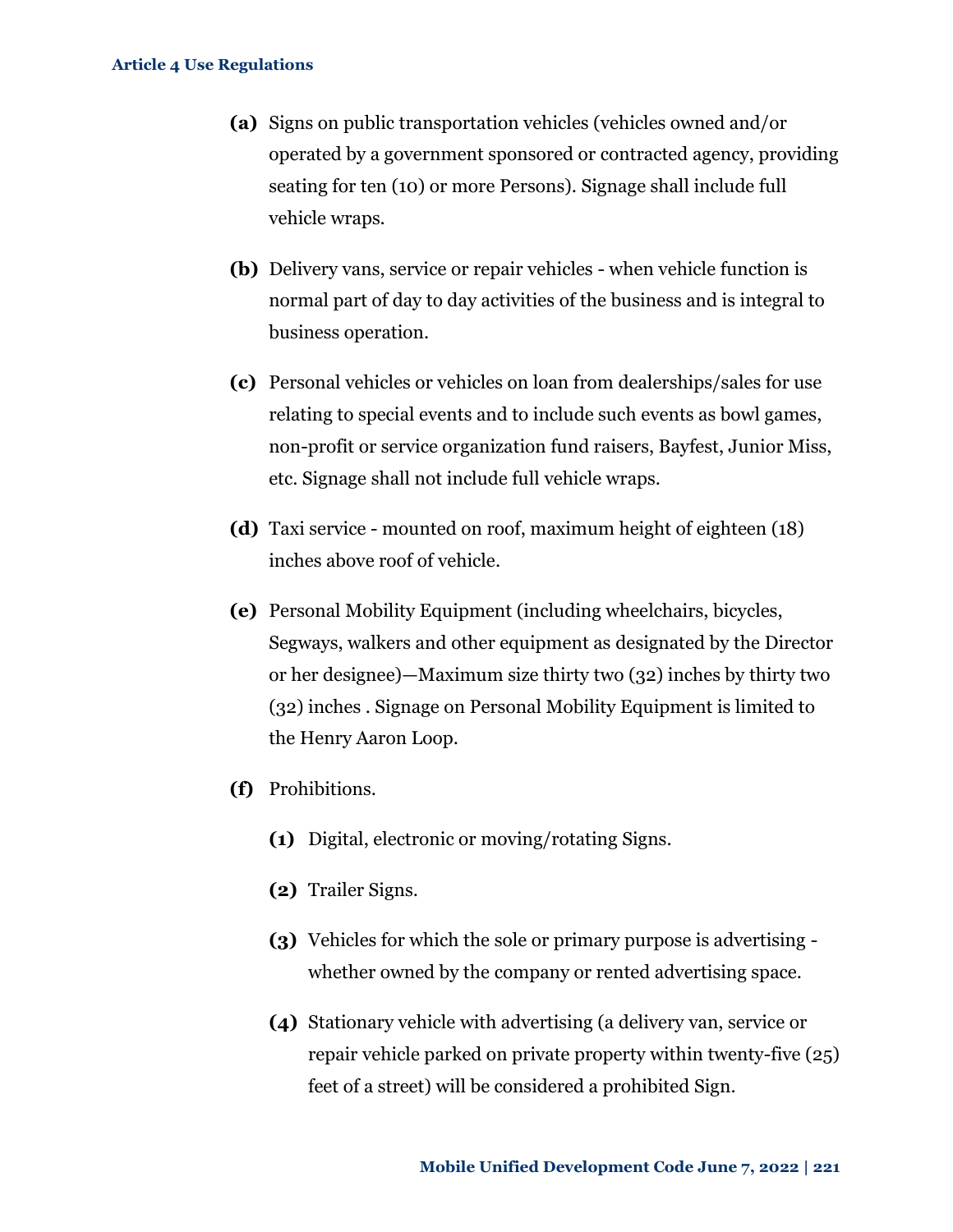- **I.** Prohibited Signs. The following Signs are unlawful and are prohibited in the City.
	- **1.** Signs imitating traffic or emergency signals. No Sign shall be permitted which imitates an official traffic Sign or signal, or contains words or symbols displayed in a manner which might mislead or confuse drivers of vehicles, or which displays intermittent lights resembling the color, size, shapes or order of lights customarily used in traffic signals, on emergency vehicles or on law enforcement vehicles, except as a part of a permitted private or public traffic control Sign.
	- **2.** Signs employing strobe type lights. No Sign shall be permitted which utilizes intense flashing lights, spot lights, flood lights, flashing or blinking lights or any type of pulsating or moving light which may impair the vision, cause glare or otherwise interfere with any driver's operation of a motor vehicle. Computerized message Signs shall be allowed as long as said Signs comply with all requirements of this ordinance.
	- **3.** Signs employing confusing motion. No Sign shall be permitted which employs motion in such a manner as to obstruct or interfere with a driver's view of approaching, merging or intersecting traffic, or a traffic signal, device or Sign, or which would otherwise interfere with a driver's operation of a motor vehicle.
	- **4.** Sign lighting which is incompatible with residential character. No Sign shall be illuminated in such a way that it casts intense illumination onto any residential premises located in any residential district in a manner which by intensity, duration, location or other characteristic is incompatible with the residential character of the district into which such illumination is cast.
	- **5.** Roof-mounted Signs. Such Signs are prohibited to the extent that any portion of the Sign extends above the facade of the building.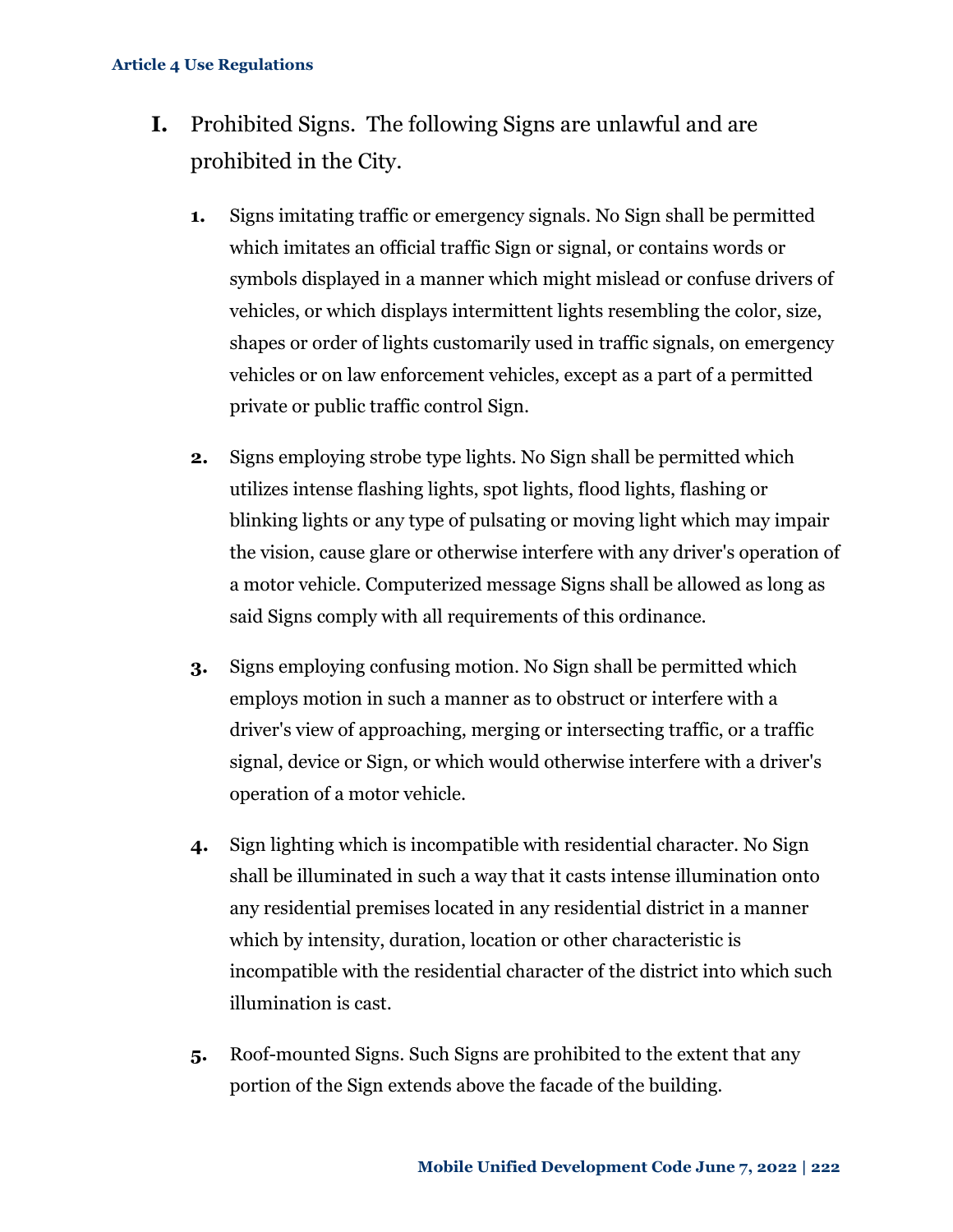- **6.** Portable trailer Signs.
- **7.** Anchored flying paraphernalia.
- **8.** Signs of any kind attached to public utility poles.
- **9.** Any trailer Sign with copy being towed or transported.
- **10.** Bus bench Signs.
- **11.** Signs which are not clean and in good repair.
- **12.** Signs that are not securely fixed on a substantial structure.
- **13.** Signs which attempt or appear to attempt to regulate, warn or direct the movement of traffic or which interfere with, imitate or resemble any official traffic Sign, signal or device.
- **14.** Signs which are erected or maintained upon trees or painted or drawn upon rocks or other natural features.
- **15.** Signs that prevent free ingress or egress from any door, window or fire escape, or that are attached to a standpipe or escape.
- **16.** Stacked off-premise Signs.
- **17.** Wind activated Signs, as defined in section 64-11.1.1 are prohibited.
- **J.** Signs in Historic Districts and along Government Street
	- **1.** Purposes. The purposes of this subsection are: to encourage the effective use of Signs as a means of communication, to protect the City's Historic Districts and historic structures; to maintain and enhance the aesthetic environment and the City's ability to attract sources of economic development and growth; and to enable the fair and consistent enforcement of these Sign regulations.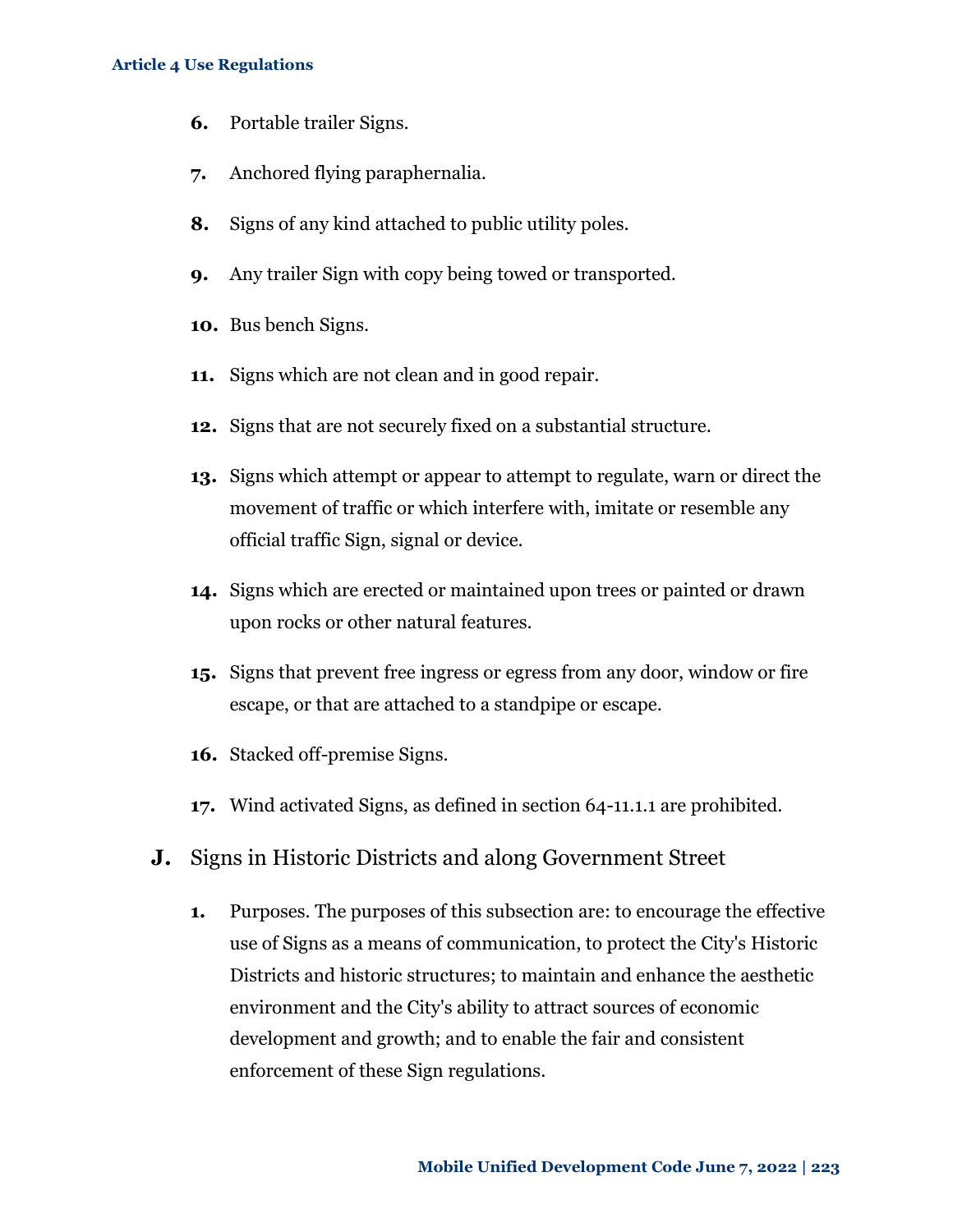- **2.** Applicability effect. A Sign may be erected, placed, established, painted, created or maintained within any Historic District, or the properties along Government Street from Water Street to the intersection of Government Street and Dauphin Island Parkway or on a building site with any portion thereof located in a Historic District, only in conformance with the standards, procedures, exemptions, and other requirements of this section. If any standard or regulation adopted pursuant to this section differs or conflicts with the standards prescribed by any other law, the most restrictive standard shall apply.
- **3.** Review board procedure.
	- **(a)** Application. Applications shall be on forms prescribed by the review board and contain such information required by the board, including, but not limited to:
		- **(1)** Sign Owner's name, address and telephone number; name, address and telephone number of builder or erector of Sign; address and location of the Sign;
		- **(2)** A Site plan showing the location and size of all existing Signs, buildings, structures and Streets; dimensions of the proposed Sign; a photograph of the proposed Sign location; and
		- **(3)** A sketch or plan showing color scheme, lettering or graphic style, lighting, material and proportions.
	- **(b)** Certificate of Appropriateness required. Except for sandwich board Signs that comply with chapter 64-11, section 8.c.(6) of the Mobile City Code, no Sign may be placed, constructed, erected, painted, created, maintained or modified within a Historic District, or on a building site with any portion thereof located in a Historic District, unless the Owner of the lot shall first secure a Certificate of Appropriateness from the ARB. Obtaining a Certificate of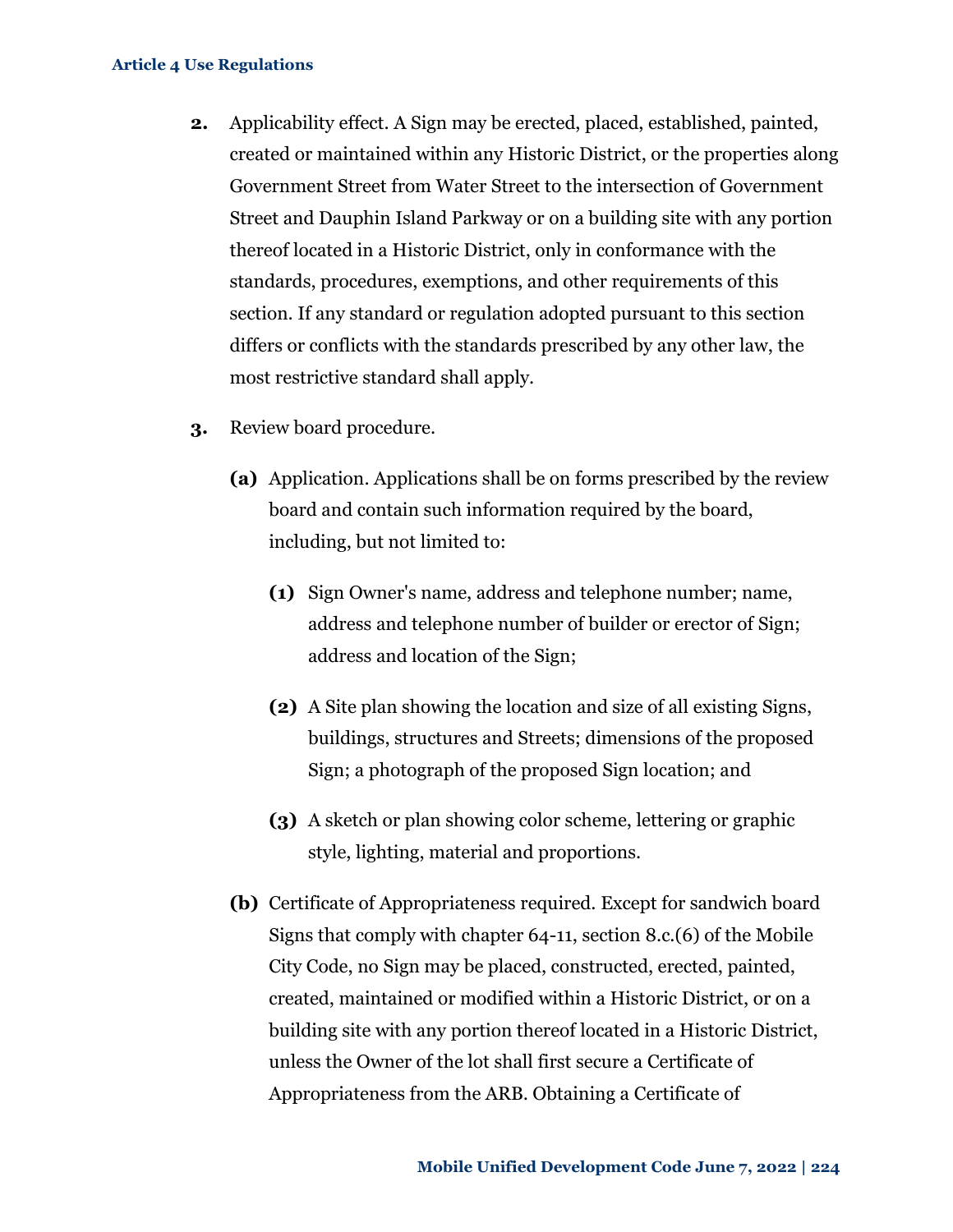Appropriateness does not exempt the Owner from any other requirement of law, including obtaining a Sign permit.

- **(c)** Authority. The review board shall have the authority to adopt such rules and regulations consistent with law to carry out its duties under this chapter. In exercising this authority, the review board shall consider:
	- **(1)** The location of the Signs (site plan), including size, mounting, placement, height, materials and illumination;
	- **(2)** The impact of the Sign in relation to the building; and
	- **(3)** The overall relationship of the Sign to the district in which it is located or to be located. The rules or regulations adopted pursuant to this shall be kept on file in the office of the MHDC, or its successor, and shall be made available to all Applicants.
- **(d)** Findings. Before granting a Certificate of Appropriateness for any Sign to be located in a Historic District, the review board shall find that the granting of the certificate will not:
	- **(1)** Materially impair the architectural or historic value of the building; and
	- **(2)** Will not materially impair the character of the Historic District.
- **(e)** Form of decision. All decisions of the review board shall be in writing and shall set forth its findings, decision and reasons therefore. The board shall also identify for the Applicant such changes the review board requires before the Application will be eligible for reconsideration.
- **(f)** Appeals.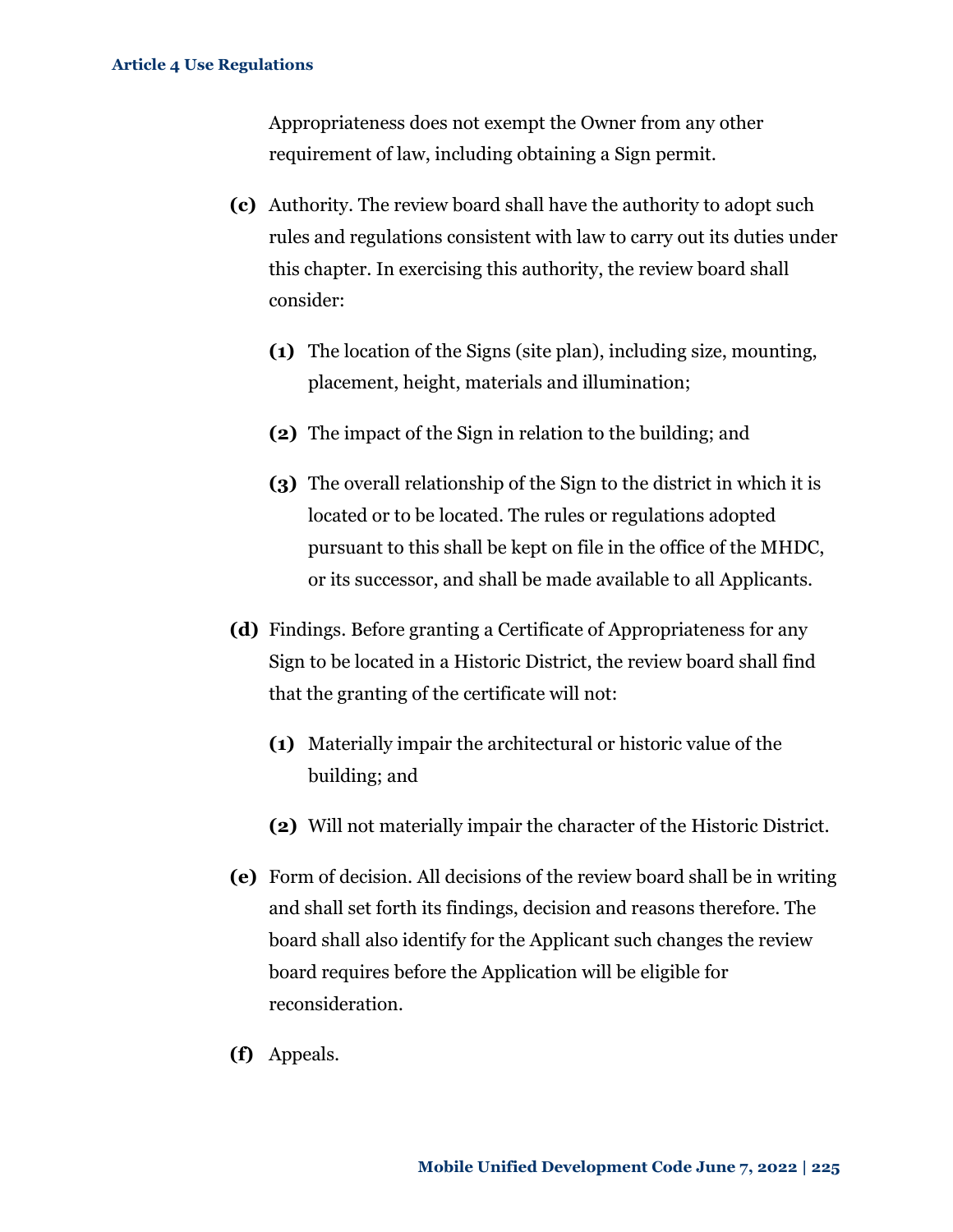- **(1)** Any Person aggrieved by a decision of the Review Board may, within fifteen (15) days thereafter, appeal such decision to the Board of Adjustment. Written notice of appeal shall be filed with the Review Board specifying the decision from which such appeal is taken and stating the reasons for the appeal. Upon receiving notice of appeal, the review board shall transmit to the Board of Adjustment a certified copy of the proceedings in the case.
- **(2)** The appeal proceedings before the Board of Adjustment shall be in accordance with Alabama Code, section 11-52-80 (1975), as amended.
- **4.** Permissible Signs in Historic Districts. The following Signs are permitted in Historic Districts provided they comply with all of the requirements stated in this chapter. In calculating the maximum allowable signage for all Signs, except for banners and sandwich board Signs, no Sign shall exceed one and one-half (1½) square feet per linear foot of the primary building wall, for a maximum of sixty-four (64) square feet per tenant. All sides of projecting, monument or freestanding Signs containing a commercial message shall be included.
	- **(a)** Awning Signs;
	- **(b)** Banners. Banners that comply with section 64-11 of the City Code, as amended;
	- **(c)** Canopy Signs. Maximum copy size shall not exceed that allowed for wall Sign;
	- **(d)** Changeable copy Signs;
	- **(e)** Freestanding Signs. No portion of a freestanding Sign shall exceed eight (8) feet in height;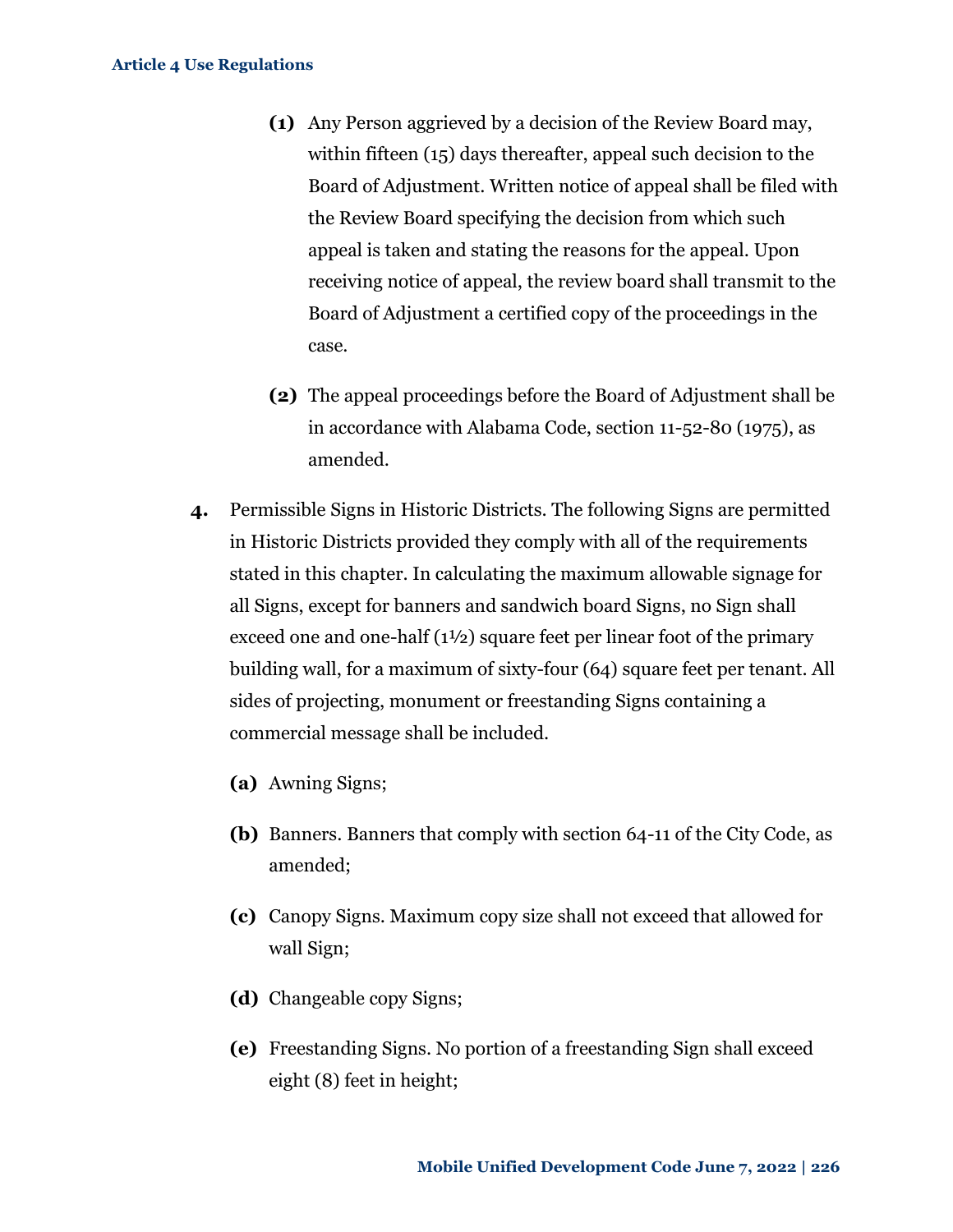- **(f)** Marquee Signs;
- **(g)** Menu board Signs. Maximum size shall not exceed twenty-five (25) square feet;
- **(h)** Monument Signs. No portion of a monument Sign shall exceed six (6) feet in height; and monument Signs may be allowed up to a maximum of fifty (50) square feet;
- **(i)** Projecting Signs. Limited to a maximum of forty (40) square feet; no Sign shall extend five (5) feet beyond the building wall; Signs may project into the right-of-way a maximum of two-thirds (2/3) of the distance to the roadway, but no Sign may project five (5) feet from the building wall and no Sign shall be closer than two (2) feet to a roadway; and minimum height to bottom of Sign shall be eight (8) feet;
- **(j)** Suspended Signs;
- **(k)** Wall Signs, thirty (30) percent of usable wall area maximum; and
- **(l)** Window Signs, twenty (20) percent of window area maximum.
- **5.** Signs prohibited under this section. The following Signs are prohibited in Historic Districts:
	- **(a)** Animated Signs;
	- **(b)** Beacons;
	- **(c)** Inflatable Signs and tethered balloons;
	- **(d)** Off-premise Signs;
	- **(e)** Pennants;
	- **(f)** Portable Signs;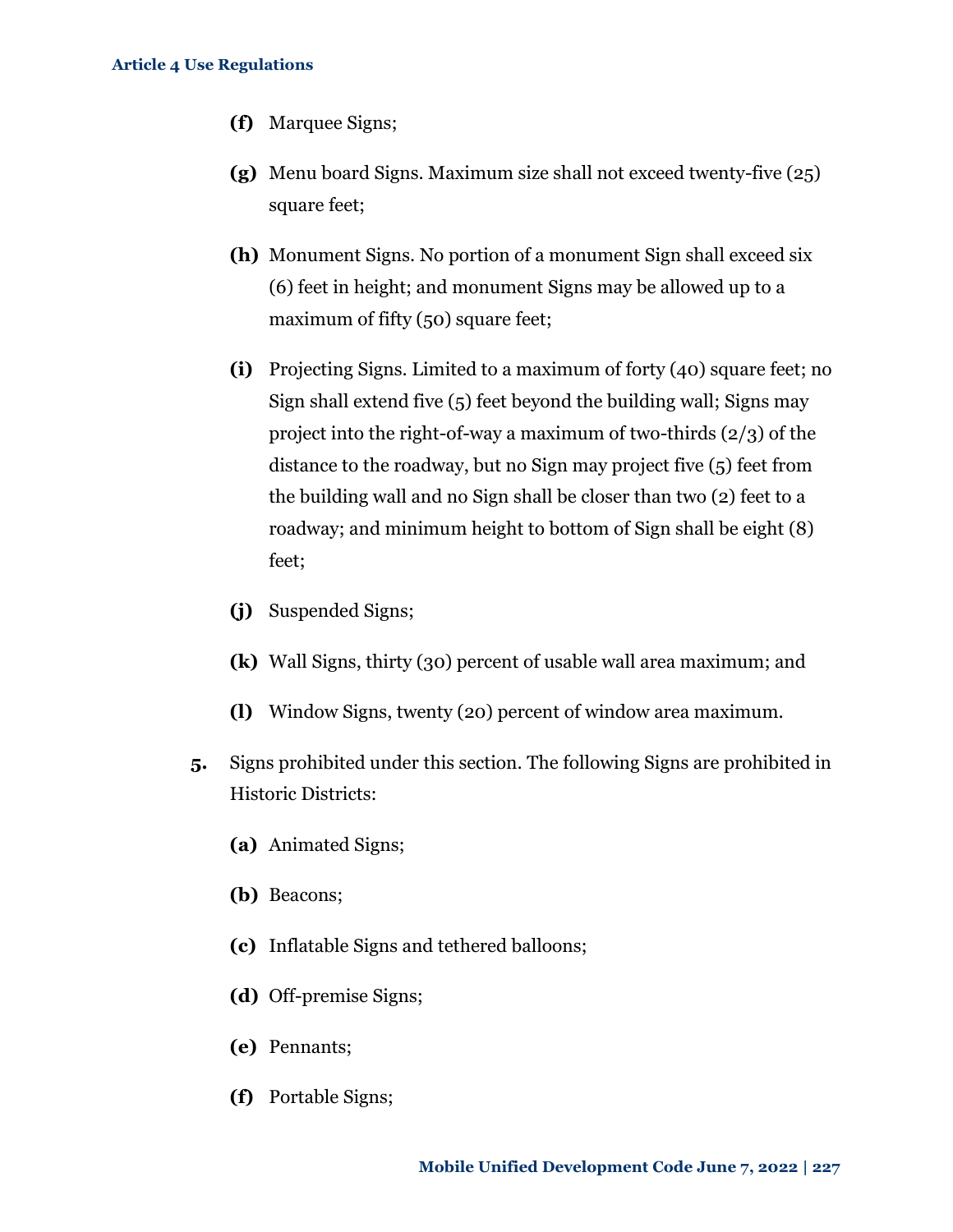- **(g)** Roof Signs;
- **(h)** Temporary Signs; and
- **(i)** All other Signs prohibited this Chapter.
- **6.** Signs exempt from regulation under this section. The following Signs shall be exempt from regulation under this Section:
	- **(a)** Any public notice or warning, to be displayed on any lot or structure within a Historic District, required by a valid and applicable federal, state or local law, regulation or ordinance;
	- **(b)** Any Sign inside a building, not attached to a window or door, that is not legible from a distance of more than three feet beyond the lot line of the building site or parcel on which such Sign is located;
	- **(c)** Works of art;
	- **(d)** Traffic control Signs on private property;
	- **(e)** Building markers;
	- **(f)** Construction Signs;
	- **(g)** Flags;
	- **(h)** Historic markers;
	- **(i)** Incidental Signs;
	- **(j)** Political campaign Signs; and
	- **(k)** Real estate Signs.
- **K.** Standards by use
	- **1.** General: All Setbacks are measured from any property line and outside of all sight visibility triangles.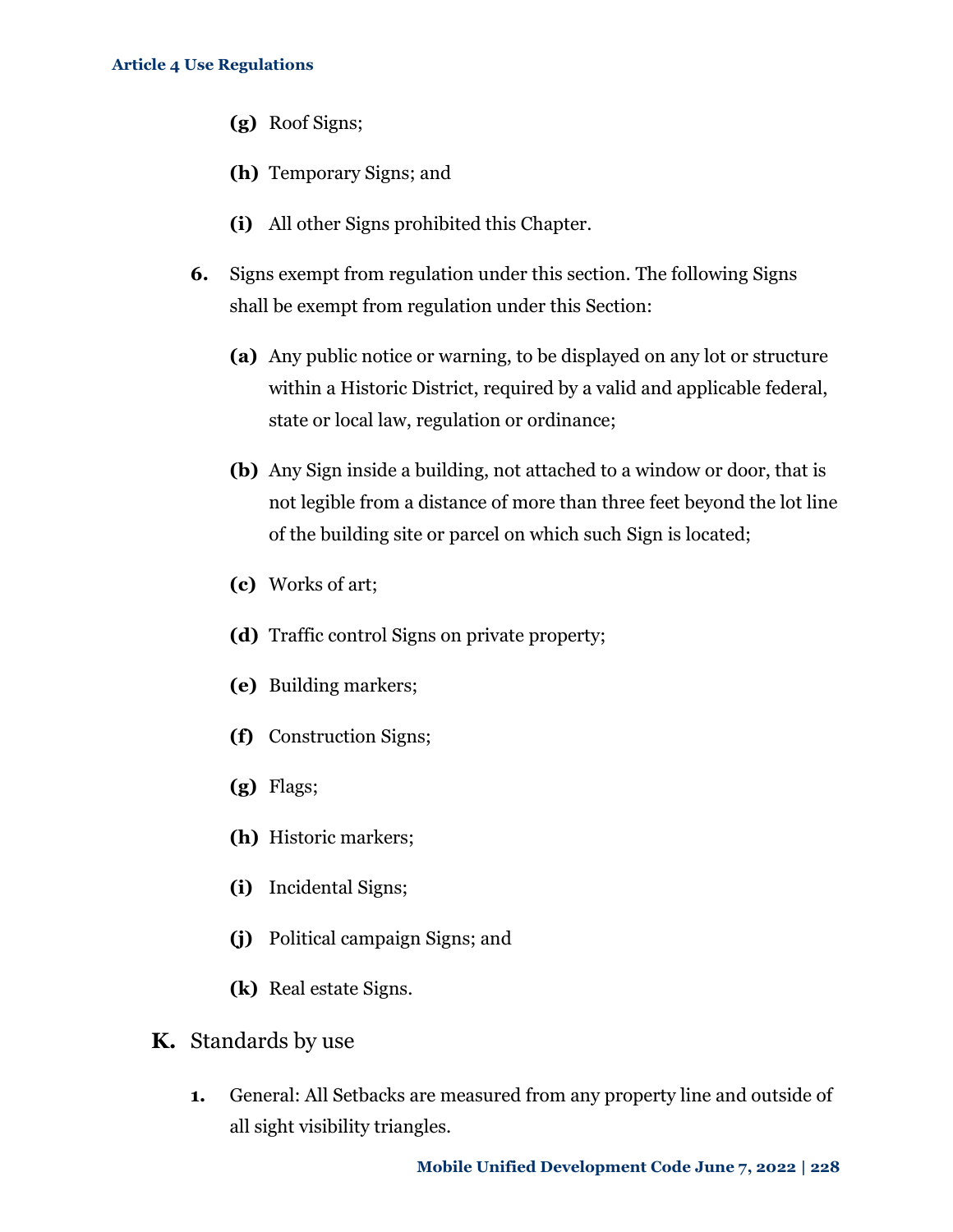- **2.** Permits are required for all allowed Signs and must conform to the following criteria:
	- **(a)** Single-family subdivision identification Signs. Signs that identify the name of a single-family residential subdivision, located at any street entrance to the subdivision, shall be erected as follows:
		- **(1)** Permitted number: Two (2) monument Signs per entrance.
		- **(2)** Maximum size, height, Setback: Thirty-five (35) square feet per side; ten (10) feet high on private property.
	- **(b)** Multi-family complex Signs. Signs that identify the name and/or address of an apartment, townhouse, condominium or other multifamily residential complex, located at any Street or private drive entrance to the complex, shall be erected as follows:
		- **(1)** Permitted number: Two (2) monuments or one (1) pole per main entrance, not to exceed two (2) per complex.
		- **(2)** Maximum size, height, Setback:
			- **a.** Monument Sign: Twenty-five (25) square feet per side; ten (10) square feet high.
			- **b.** Pole Sign: Twenty-five (25) square feet per side; fifteen (15) feet high.
	- **(c)** Home occupation Signs. One (1) non-illuminated Sign shall be permitted for each home occupation provided that the display surface area of such Sign does not exceed one (1) square foot in area and that such Sign is mounted flat against the wall of the dwelling in which such home occupation is conducted.
	- **(d)** Accessory management or rental office Signs. Signs that identify an accessory management or rental office shall be erected as follows: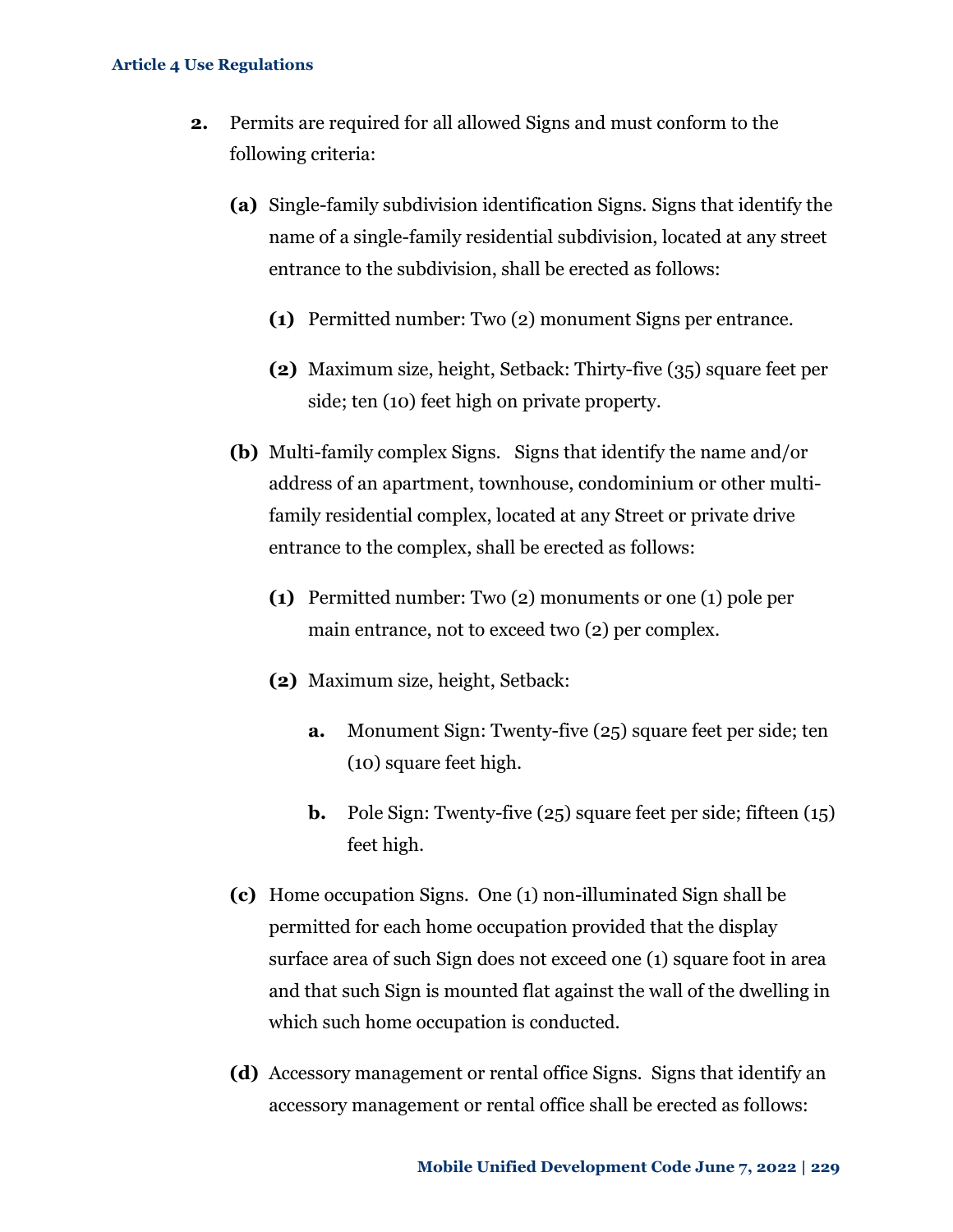- **(1)** Permitted number: One (1) wall Sign.
- **(2)** Maximum size: Twenty-five (25) square feet; located below the roofline.
- **(e)** Signs in T-B districts. Single establishments on single-building sites. Single establishments may erect one (1) monument Sign and one (1) wall, awning, canopy, marquee or projecting Sign.
	- **(1)** Wall, awning or canopy: Ten (10) percent usable wall area, one hundred (100) square feet maximum, not above roofline.
	- **(2)** Monument: One (1) square foot per two (2) linear feet of street frontage, seventy-five (75) square feet display area per side maximum not to exceed five (5) feet in height.
	- **(3)** Marquee: Ten (10) percent usable wall area, seventy-five (75) square feet maximum; not above roofline.
	- **(4)** Projecting: One-half (½) foot per linear foot of building frontage, forty (40) square-feet maximum, not above roofline.
- **(f)** Signs in T-B districts. Multiple establishments on a single building site. Multiple establishments on single building site may erect one (1) monument Sign per site and one (1) wall, awning, canopy, marquee or projecting Sign per tenant space.
	- **(1)** Wall, awning or canopy: Ten (10) percent usable wall area, one hundred (100) square feet maximum, not above roofline.
	- **(2)** Monument: One (1) square foot per two (2) linear feet of street frontage, seventy-five (75) square feet display area per side maximum not to exceed five (5) feet in height.
	- **(3)** Marquee: Ten (10) percent usable wall area, seventy-five (75) square feet maximum; not above roofline.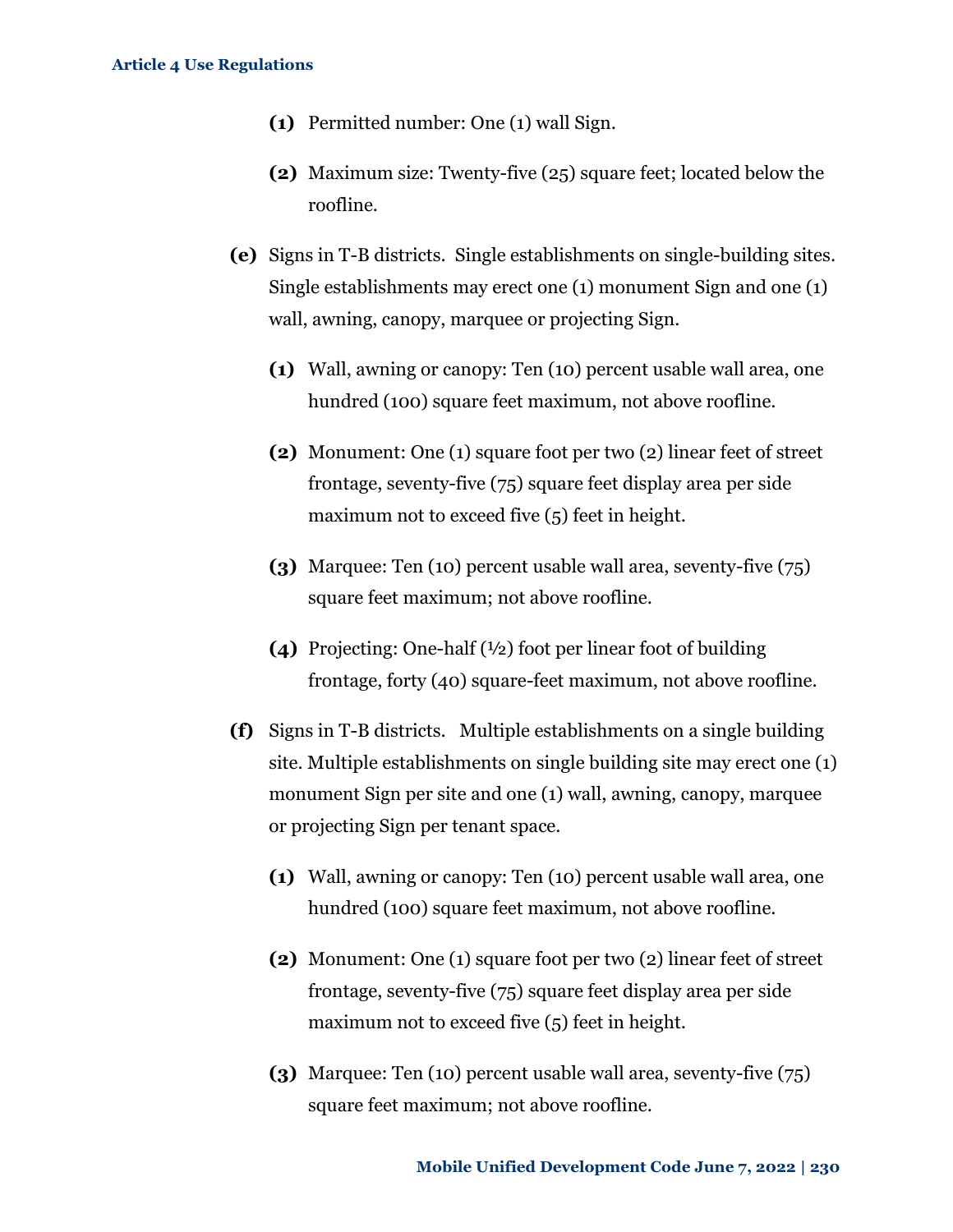- **(4)** Projecting: One-half (½) foot per linear foot of building frontage, forty (40) square-feet maximum, not above roofline.
- **(g)** Commercial and industrial districts. Permits are required for all allowed Signs and must conform to the following criteria:
	- **(1)** Minimum Setbacks. All Signs and Sign structures must be located at least eighteen (18) inches from right-of-way or ten (10) feet from any side property line if adjacent to property zoned R-1, single-family residential, or R-2, two-family residential.
	- **(2)** Building sites with one (1) establishment. Any establishment located on a building site with one (1) establishment may erect Signs as follows:
		- **a.** Permitted number: Maximum of three (3) Signs, but in no case shall two (2) freestanding Signs be allowed on the same building site.
		- **b.** Types: Wall, awning, canopy, marquee, projecting, freestanding, monument and window.
		- **c.** Maximum size and height:
			- **1.** Wall, awning or canopy: Thirty (30) percent usable wall area, three hundred fifty (350) square feet maximum, not above roofline.
			- **2.** Freestanding and monument: One (1) square foot per linear foot of street frontage, two hundred (200) square feet display area per side maximum and a maximum height of thirty-five (35) feet.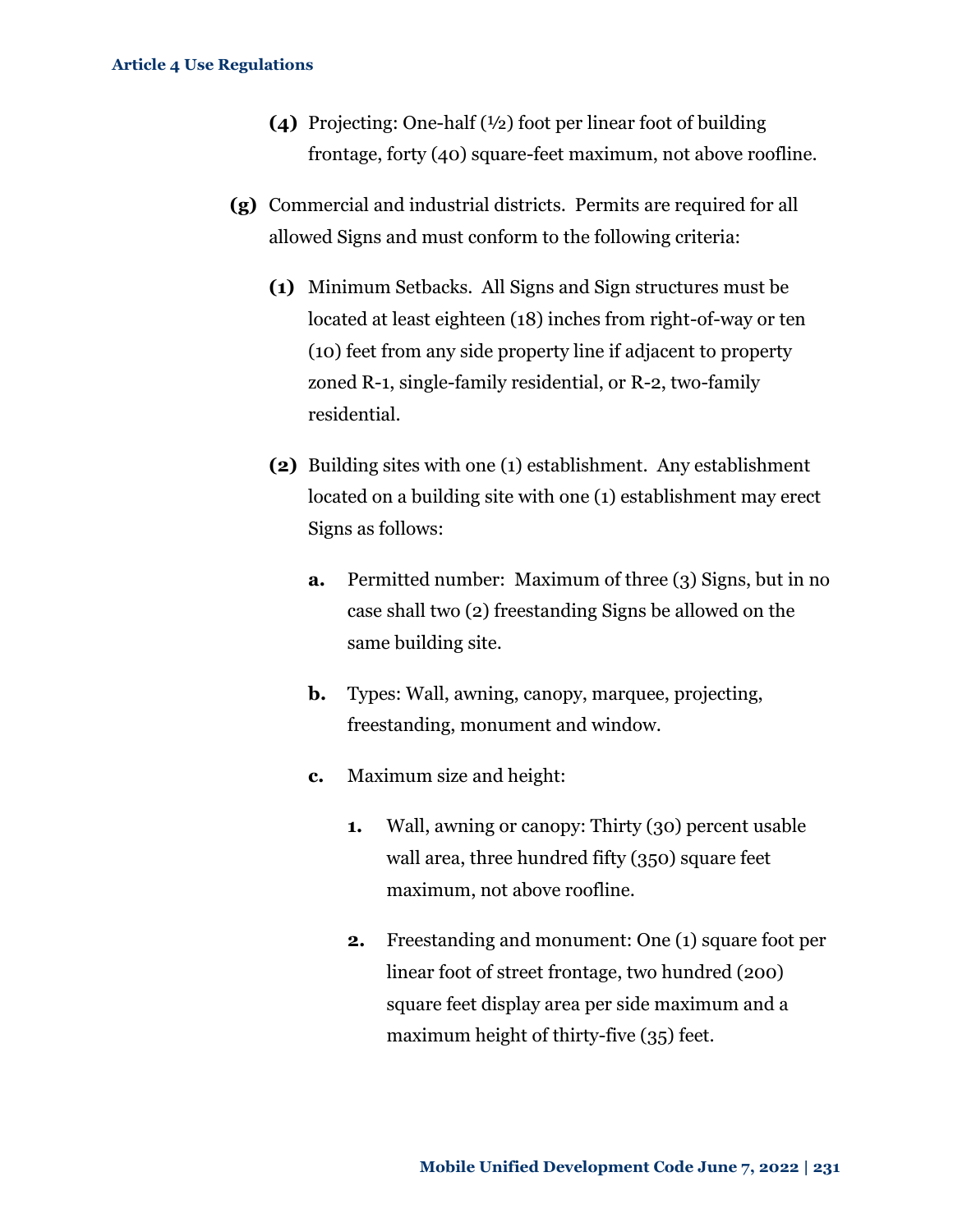- **3.** Marquee: Thirty (30) percent usable wall area, two hundred (200) square feet maximum; not above roofline.
- **4.** Projecting: One (1) per linear foot of building frontage, one hundred twenty-five (125) square feet maximum, no more than five (5) feet above parapet.
- **5.** Window: Twenty (20) percent of window area and a maximum of two hundred (200) square feet.
- **6.** Menu board: One (1) Drive-Thru menu/order board per Drive-Thru lane, with a maximum of forty-eight (48) square feet each. Must be located a minimum of twenty-five (25) feet from any residential property line; and must conform to the following standards for maximum volume (documentation from manufacturer required with permit Application for menu board Sign).

| Distance from the Speaker<br>(Feet) | SPL (dBA) |
|-------------------------------------|-----------|
| 1 foot                              | 84 dBA    |
| 2 feet                              | 78 dBA    |
| 4 feet                              | 72 dBA    |
| 8 feet                              | 66 dBA    |
| 16 feet                             | 60 dBA    |
| 32 feet                             | 54 dBA    |

*Table 64-4-15.1 Menu Board Speaker Volume*

**7.** High rise Sign: Two hundred (200) square feet display area per side and a maximum height restriction of one hundred (100) feet for any business with a property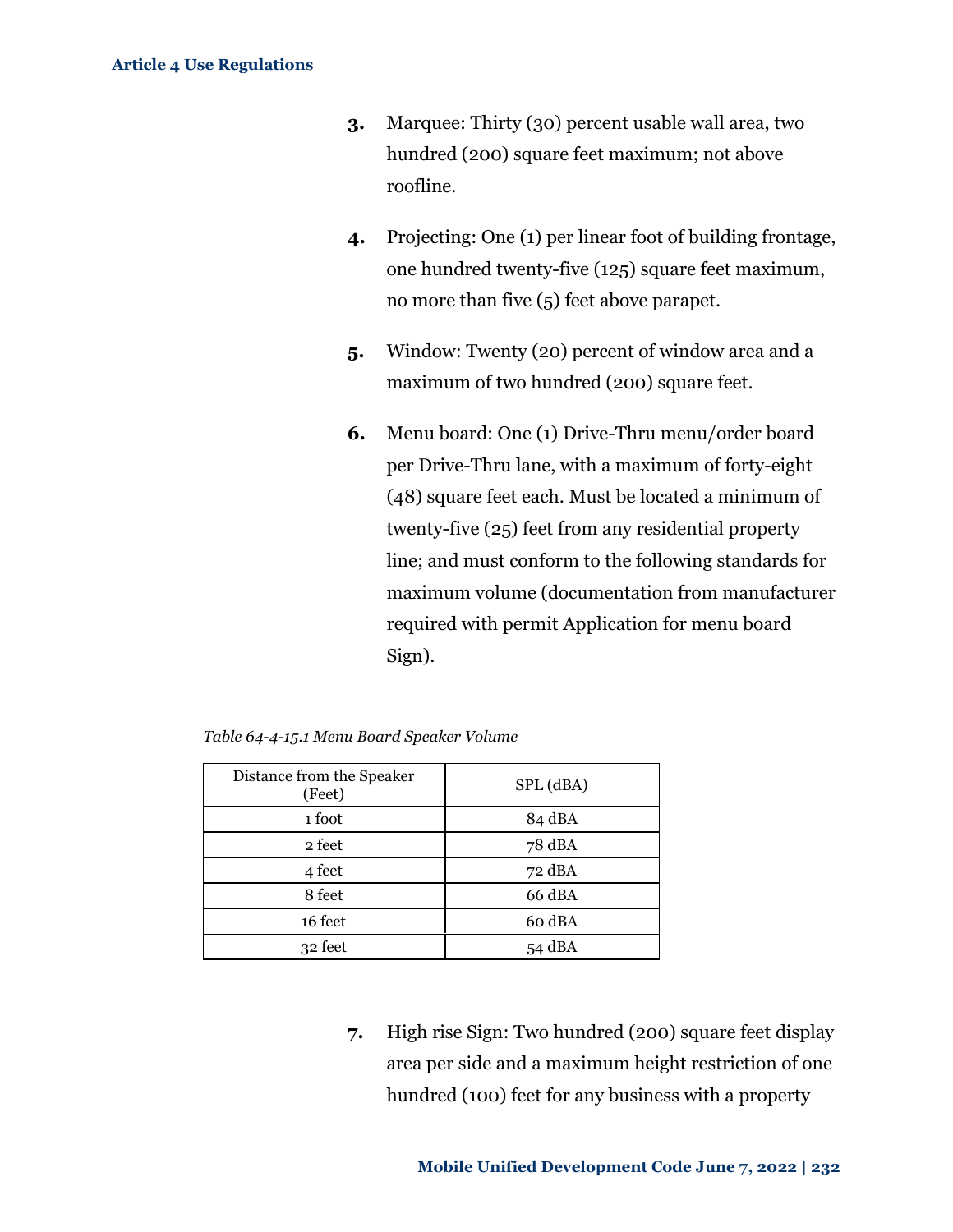line that is within one thousand (1,000) feet of the center line of interstate highway I-65 and I-10.

- **(h)** Multiple establishments on single building site. Multiple establishments on single building sites may erect one (1) monument Sign with a maximum size of seventy-five (75) square feet per side and height of five (5) feet or one (1) freestanding Sign with a maximum size of three hundred fifty (350) square feet per face and height of fifty (50) feet. In addition, each establishment located on a single building site with two (2) or more establishments may erect one (1) Sign as follows:
	- **(1)** Permitted type: Wall, projecting, awning, canopy or marquee.
	- **(2)** Maximum size:
		- **a.** Each tenant shall be allowed one (1) wall Sign per street frontage that it faces not to exceed thirty (30) percent of usable wall area not to exceed three hundred fifty (350) square feet.
		- **b.** Freestanding: No more than three (3) freestanding Signs shall be permitted for each development. If the linear feet of street front of the development is one (1) through six hundred (600) feet, then one (1) freestanding Sign shall be allowed; if the linear feet of street front of the development is six hundred one (601) through one thousand two hundred (1,200) feet, then two (2) freestanding Signs shall be allowed; and, if the linear feet of street front of the development is more than one thousand two hundred one (1,201) feet, then three (3) freestanding Signs shall be allowed. The total area of signage which shall be allowed shall be no greater than one (1) square foot of display surface area for each linear foot of street front, and this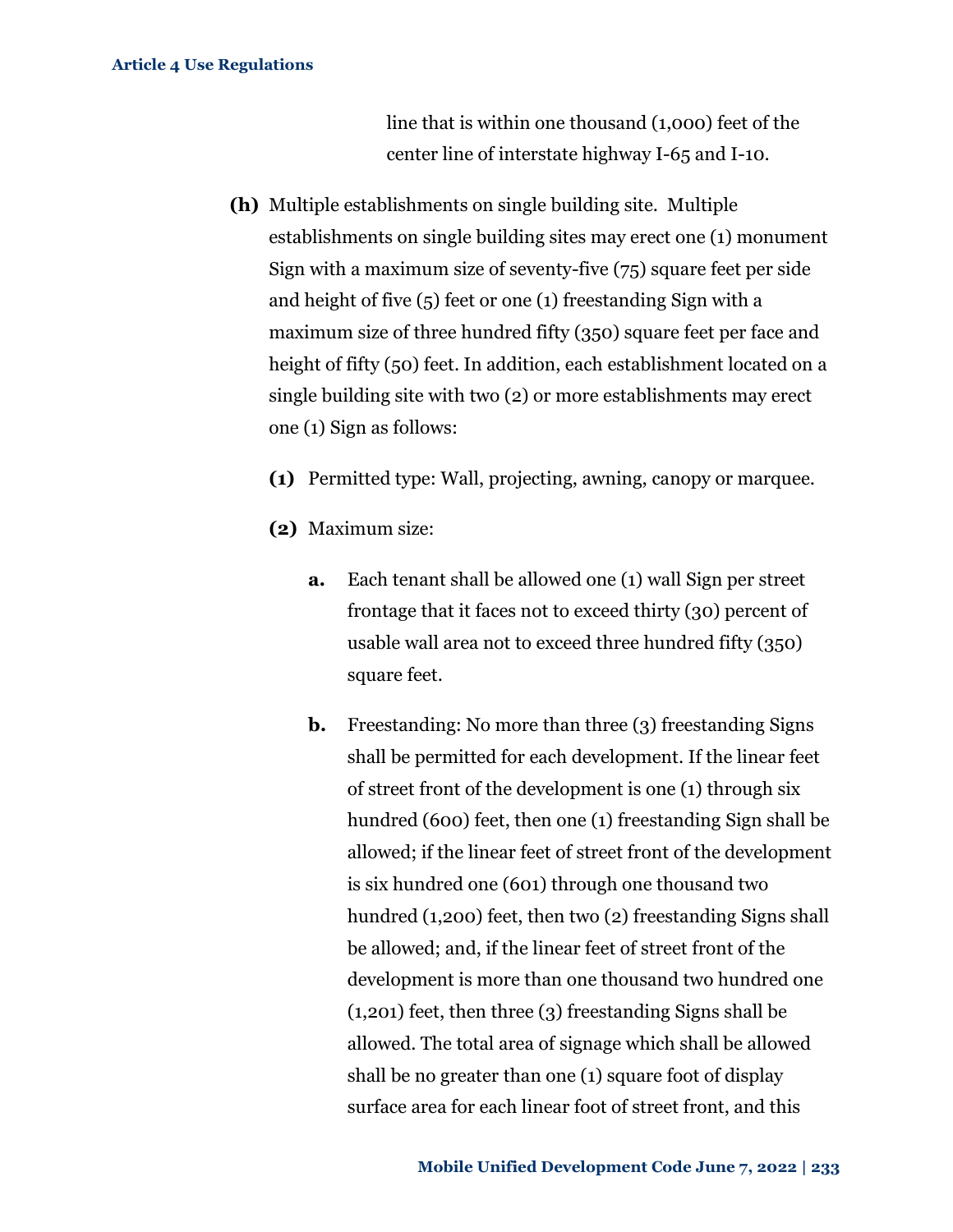area may be apportioned in any manner between the freestanding Signs, notwithstanding the above, each Sign shall be permitted a maximum display surface area of three hundred fifty (350) square feet per side, with a maximum height of fifty (50) feet.

- **1.** Where two (2) or more tenants own adjoining parcels and the intent is not to function as a single center, Signs shall be governed by the district in which they are located.
- **2.** Group developments shall be permitted to vary their allocated Signage by the fashions listed below with prior approval of the zoning and subdivision administration staff. Any single or combination action of the alternatives may not exceed the total allocation of a development without a variance from the Board of Adjustment.
- **c.** Group developments are permitted to increase the maximum display area by reducing the number of allotted Signs and combining display area. The maximum display surface for two (2) such Signs shall be seven hundred (700) square feet. The maximum display for a single Sign shall be one thousand, fifty (1,050) square feet.
- **d.** Where a group development exists on a corner location and functions as a single center, the total display surface area may be apportioned on the various Streets.
- **e.** Menu board: One (1) Drive-Thru menu/order board per Drive-Thru lane, with a maximum of forty-eight (48) square feet each. Must be located a minimum of twenty-five (25) feet from any residential property line; and must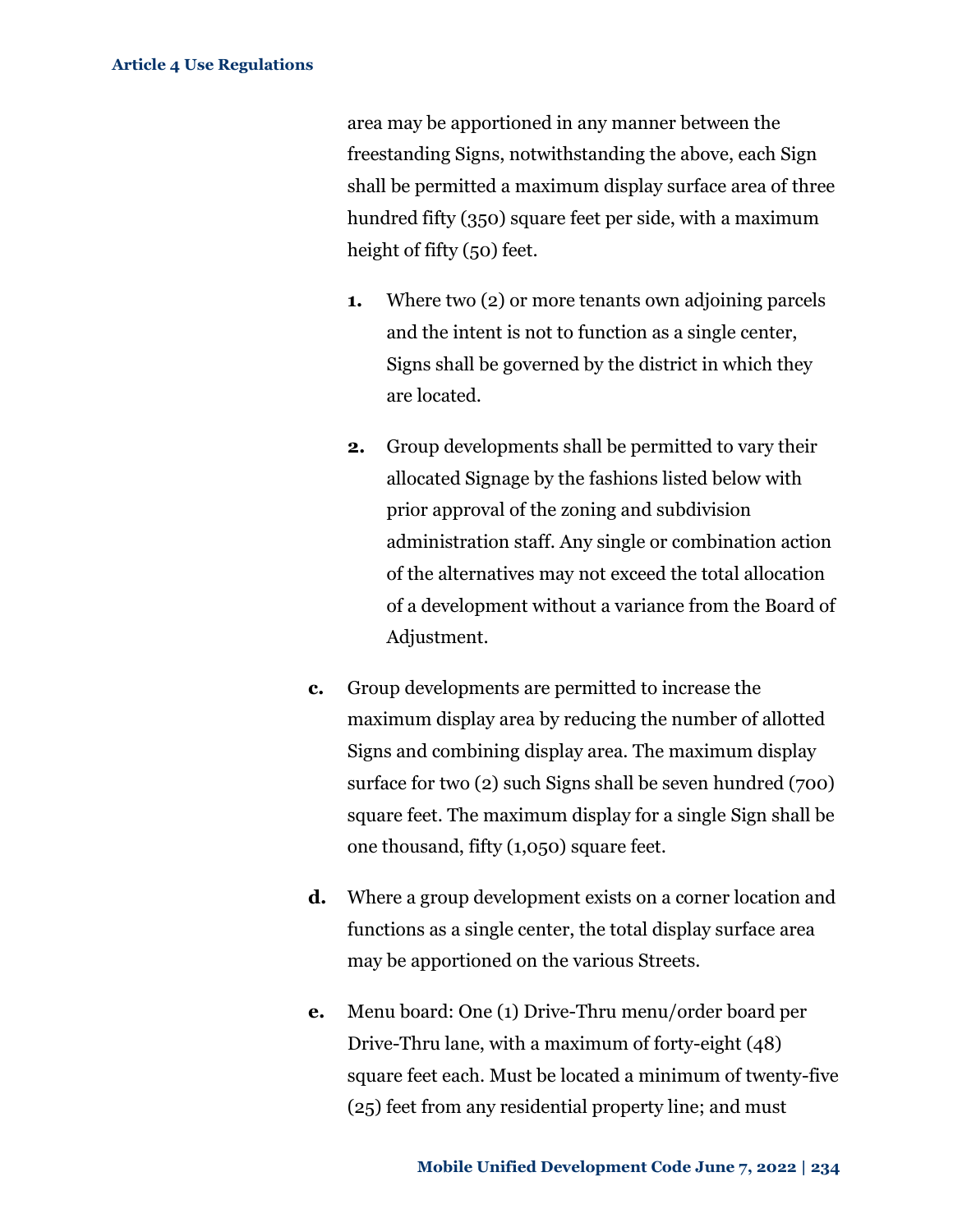conform to the following standards for maximum volume (documentation from manufacturer required with permit Application for menu board Sign).

| Distance from the Speaker<br>(Feet) | SPL (dBA) |
|-------------------------------------|-----------|
| 1 foot                              | 84 dBA    |
| 2 feet                              | 78 dBA    |
| 4 feet                              | 72 dBA    |
| 8 feet                              | 66 dBA    |
| 16 feet                             | 60 dBA    |
| 32 feet                             | 54 dBA    |

*Table 64-4-15.2 Menu Board Speaker Volume*

# **L.** Off-Premise Advertising

- **1.** Moratorium. Outdoor off-premise advertising structures shall not be allowed in any of the City's officially designated Historic Districts as reflected on the maps maintained by the City Historic Development Commission, in any area placed on the National Register of Historic Places, along Water Street from Broad-Beauregard Street on the North to the intersection of Water Street and Canal Street on the South, and on Government Street from the Mobile River to Dauphin Island Parkway. Such Signs shall be removed within forty-five (45) days of the enactment of this ordinance.
- **2.** No outdoor off-premise advertising structure shall be constructed or erected after the date of the enactment of this ordinance except for Signs conforming to all of the following provisions:
	- **(a)** Replacement of an outdoor off-premise advertising structure for an existing outdoor off-premise advertising structure in B-2, B-3, B-5, I-1 and I-2 zoning districts will be permitted subject to compliance with all other provisions of this ordinance. V-type or back to back Signs shall be considered as one (1) Sign.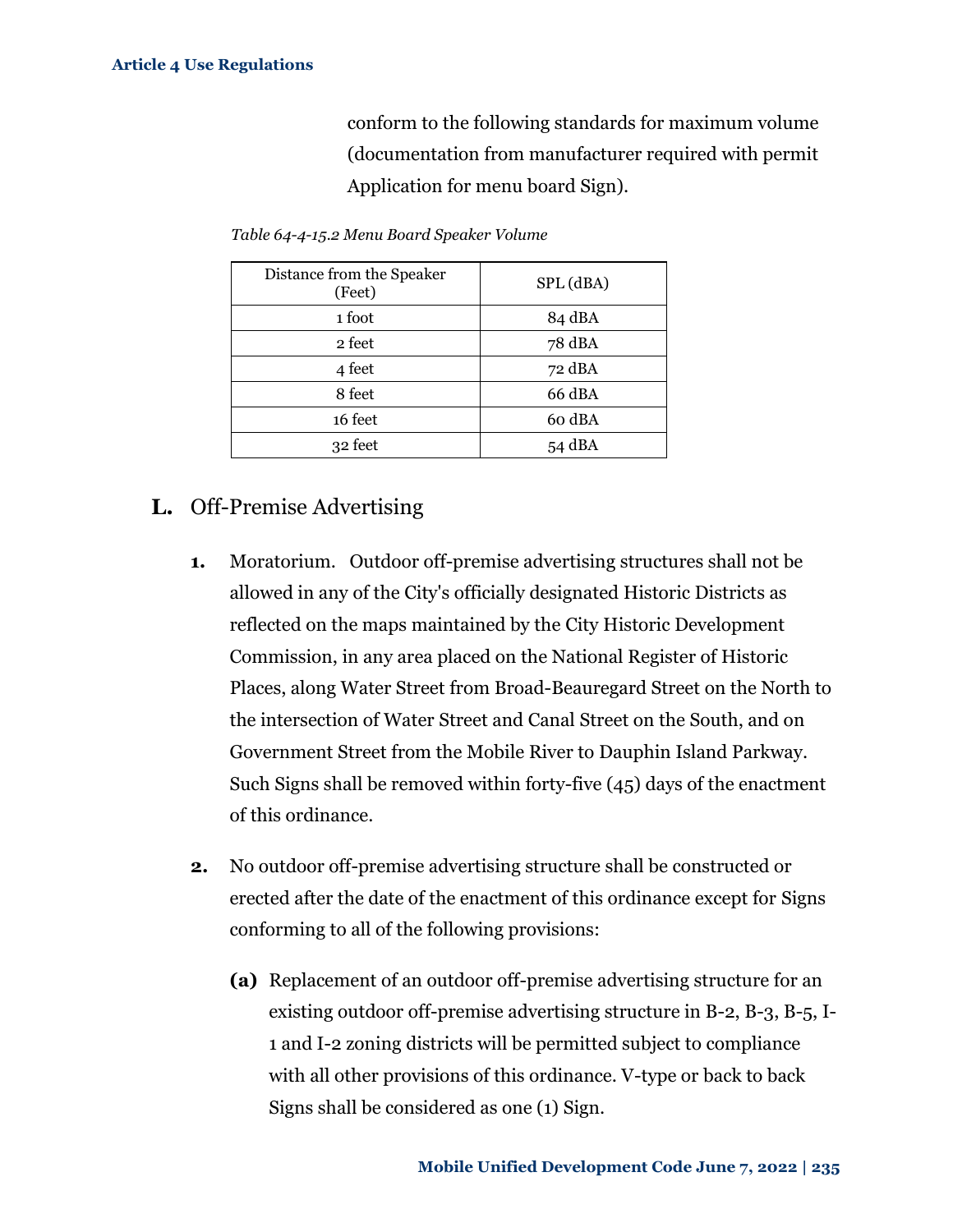- **(b)** In the event of a natural disaster, replacement of an outdoor offpremise advertising structure with damage not exceeding seventyfive (75) percent of the Sign's total value will be permitted in B-2, B-3, B-5, I-1 and I-2 districts subject to compliance with all other provisions of this ordinance.
- **(c)** In a B-2 zoning district no outdoor off-premise advertising structure shall be constructed or erected after the date of the enactment of this ordinance, except to the extent that such outdoor off-premise advertising structure replaces an existing outdoor off-premise advertising structure in a B-2 district and otherwise complies with the provisions of this ordinance.
- **3.** Location and spacing.
	- **(a)** Outdoor off-premise advertising structures shall be permitted by Right in B-2, B-3, B-5, I-1 and I-2 zoning districts as those districts are defined in the zoning ordinance of the City of Mobile, as the same may be amended from time to time.
	- **(b)** No outdoor off-premise advertising structure shall be constructed within five hundred (500) feet of a residential property line (R-1, R-2, R-3).
	- **(c)** On all interstate highways, streets and all other highways, no outdoor off-premise advertising structure shall be located within one thousand (1,000) feet measured along one side of the street from any other outdoor off-premise advertising structure.
	- **(d)** No Sign shall be located in such a manner as to obscure, or otherwise physically interfere with the effectiveness of an official traffic Sign, signal or device, or obstruct or physically interfere with a driver's view of approaching intersecting traffic.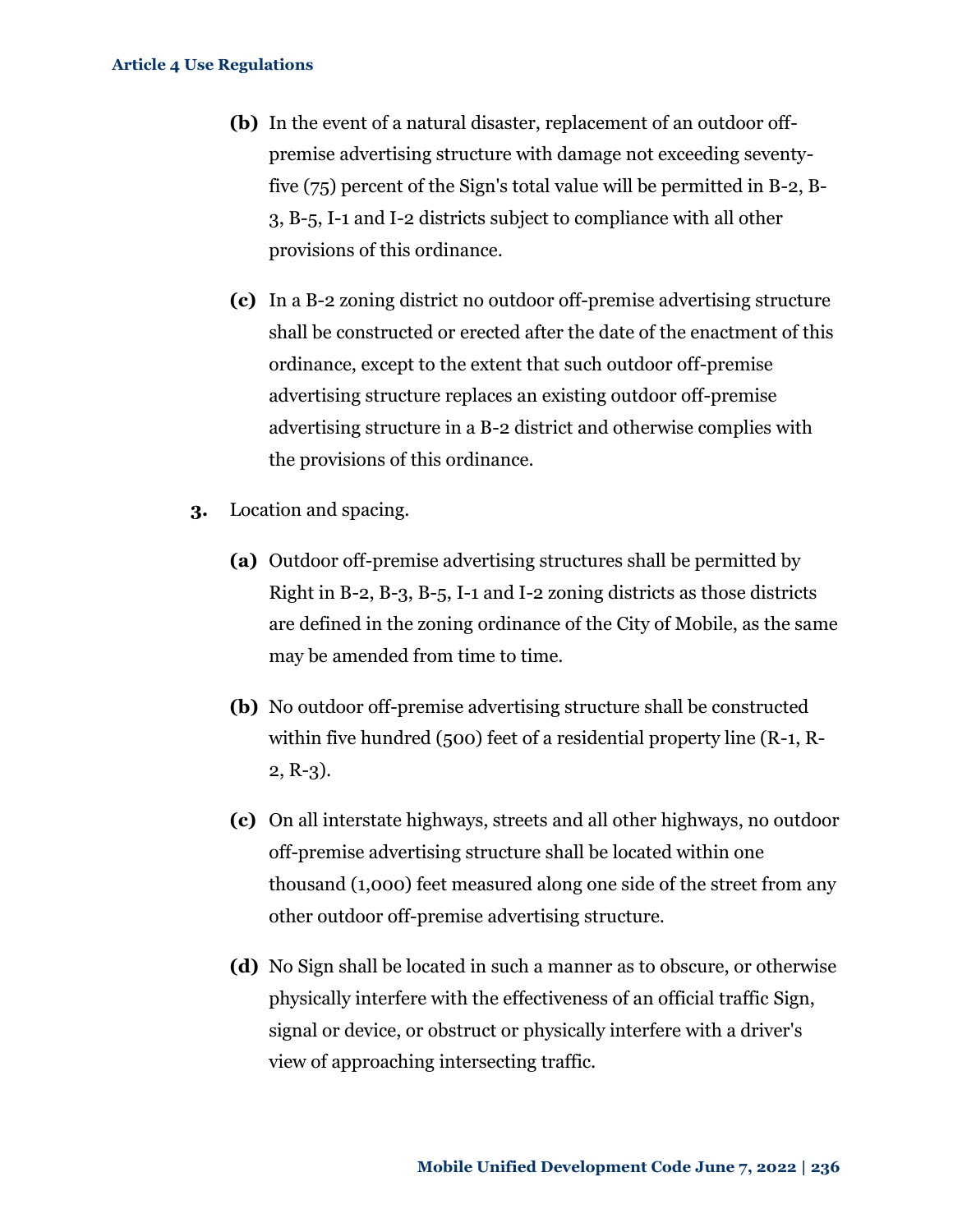- **(e)** All outdoor off-premise advertising structures will be inspected by an official designated by the Director.
- **4.** Lighting.
	- **(a)** No revolving or rotating beam or beacon of light that simulates any emergency light device shall be permitted as part of any private or commercial Sign. Flashing or blinking devices shall not be permitted upon a Sign; however, illuminated Signs which indicate customary public information only such as time, date, temperature or other similar information shall be permitted.
	- **(b)** External lighting such as flood lights, thin line goose-neck reflectors are permitted provided the light source is directed on the face of the Sign and is effectively shielded so as to prevent beams or rays of light from being directed onto any portion of the traveled way so as to cause glare or limit vision.
	- **(c)** The illumination of any Sign within a five hundred (500) foot radius of a residential boundary line shall be diffused or indirect in design to prevent direct rays of light from shining into adjoining residential districts, including but not limited to single-family or multi-family zoning districts or uses.
- **5.** Height and size.
	- **(a)** The minimum distance from the base of the Sign face to the ground shall measure no less than (10) feet. The maximum height of an offpremise advertising structure shall not exceed thirty-five (35) feet overall height as measured from the base of the Sign signature to its highest point.
	- **(b)** The maximum area of a Sign face shall be three hundred (300) square feet. No cutouts shall be allowed.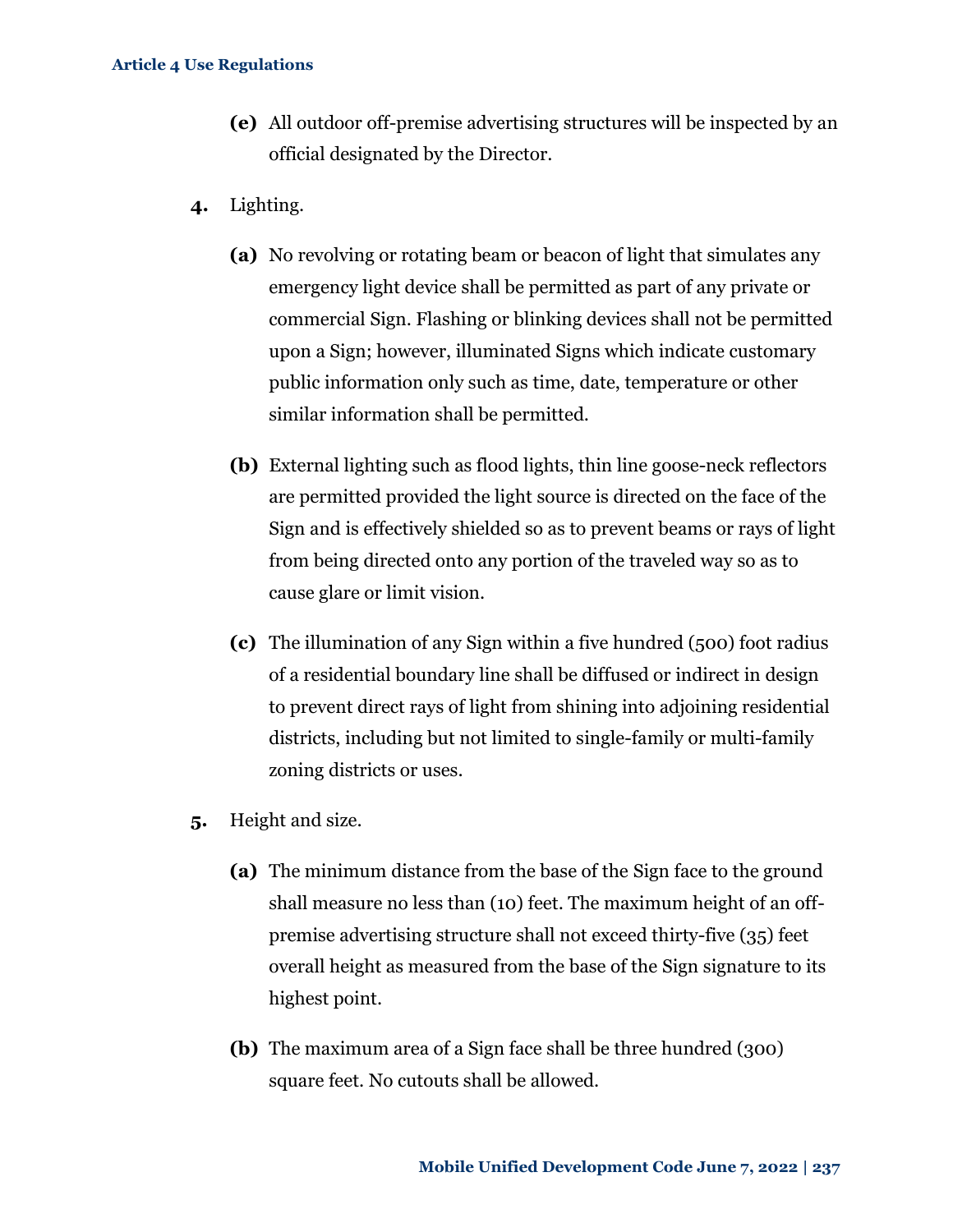- **6.** Digital or electronic billboards allowed; conditions and requirements. The use of electronic or digital technology in off-premise Signs is permitted and allowed, subject to the following limitations and restrictions which are in addition to and intended to supplement all other applicable requirements:
	- **(a)** All off-premise electronic or digital Signs shall be programmed so that the message or image on the Sign changes no more often than once every eight (8) seconds.
	- **(b)** All off-premise electronic or digital Signs shall be programmed so that there are no effects of movement, blinking, animation, scrolling, flashing or similar effects in the individual images.
	- **(c)** All off-premise electronic or digital Signs shall be programmed so that the image will change instantaneously as seen by the human eye, and shall not use blinking, fading, rolling, shading, dissolving or similar effects as part of the change.
	- **(d)** All off-premise electronic or digital Signs shall be equipped with automatic level controls to reduce light levels at night and under cloudy and other darkened conditions, in accordance with the following:
		- **(1)** All such Signs shall have installed ambient light monitors, and shall at all times allow such monitors to automatically adjust the brightness level of the Sign based on ambient light conditions.
		- **(2)** The maximum brightness levels for such Signs shall not exceed five thousand (5,000) nits when measured from the Sign's face at its maximum brightness, during daylight hours.
		- **(3)** The maximum brightness levels for such Signs shall not exceed five hundred (500) nits when measured from the Sign's face at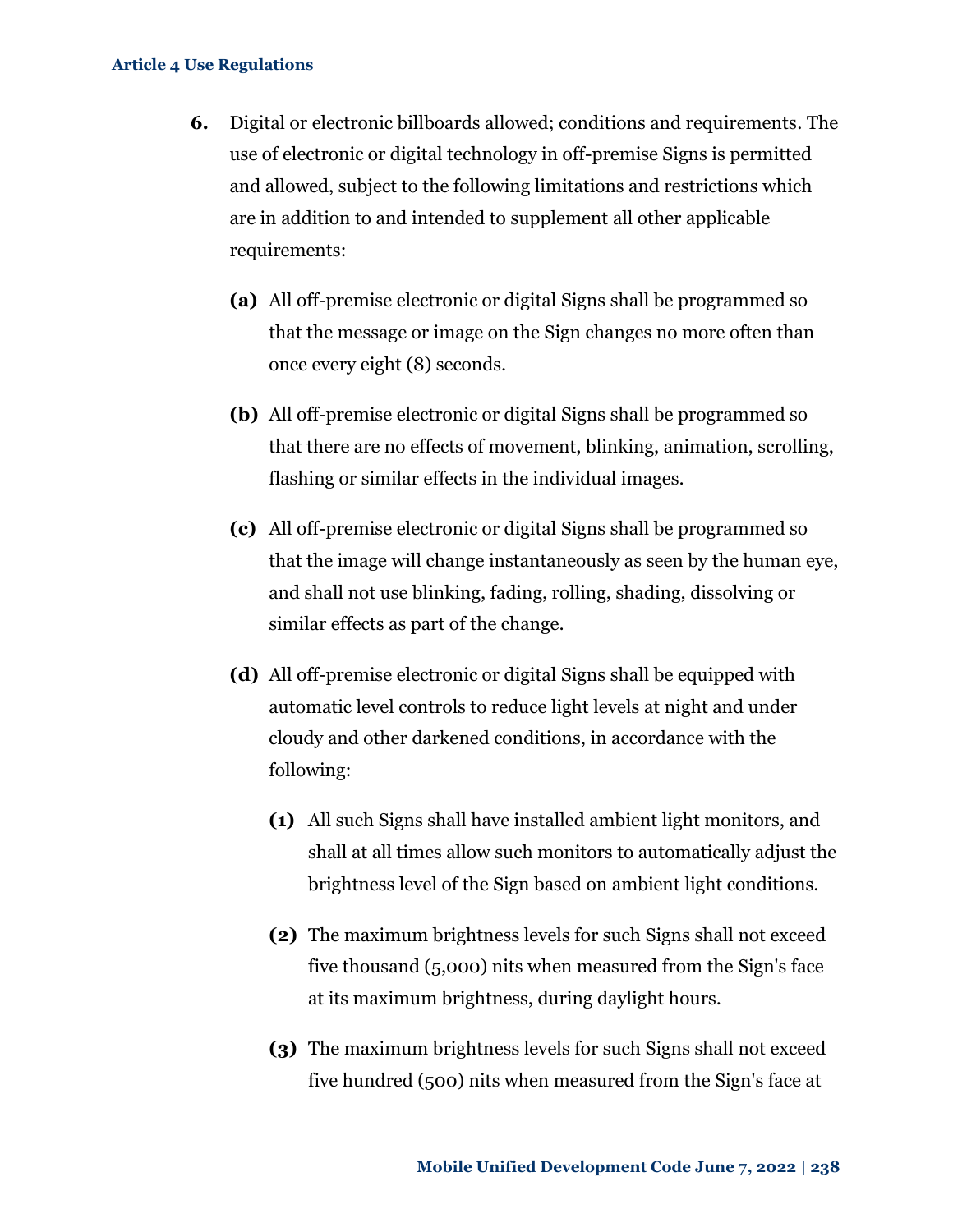its maximum brightness, between sunset and sunrise, as those times are determined by the National Weather Service.

- **(4)** Written certification from the Sign manufacturer must be provided at the time of Application for a building permit certifying that the light intensity of the Sign has been preset not to exceed the illumination levels established by this section, and that the preset intensity level is protected from end user manipulation by password protected software or other approved method.
- **(e)** All off-premise electronic or digital Signs shall contain a default design that will freeze the device and message in one position with no more than a maximum illumination of five hundred (500) nits if a malfunction occurs.
- **(f)** Any off-premise electronic or digital Sign that malfunctions, fails or ceases to operate in its usual or normal programmed manner, causing motion, movement, flashing or any similar effects, shall be restored to its normal operation conforming to the requirements of this section within twenty-four (24) hours.
- **(g)** Existing conforming billboards and structures may be converted to accommodate electronic or digital technology, subject to compliance with all other provisions and requirements of this section. The conversion of any existing conforming billboard requires permitting from the City.
- **(h)** Existing nonconforming billboards and structures may be converted to accommodate electronic or digital technology, subject to compliance with all other provisions and requirements of this section (including the minimum set back and spacing requirements applicable to electronic and digital Signs that are set forth in paragraphs I and J below), and provided that such structures are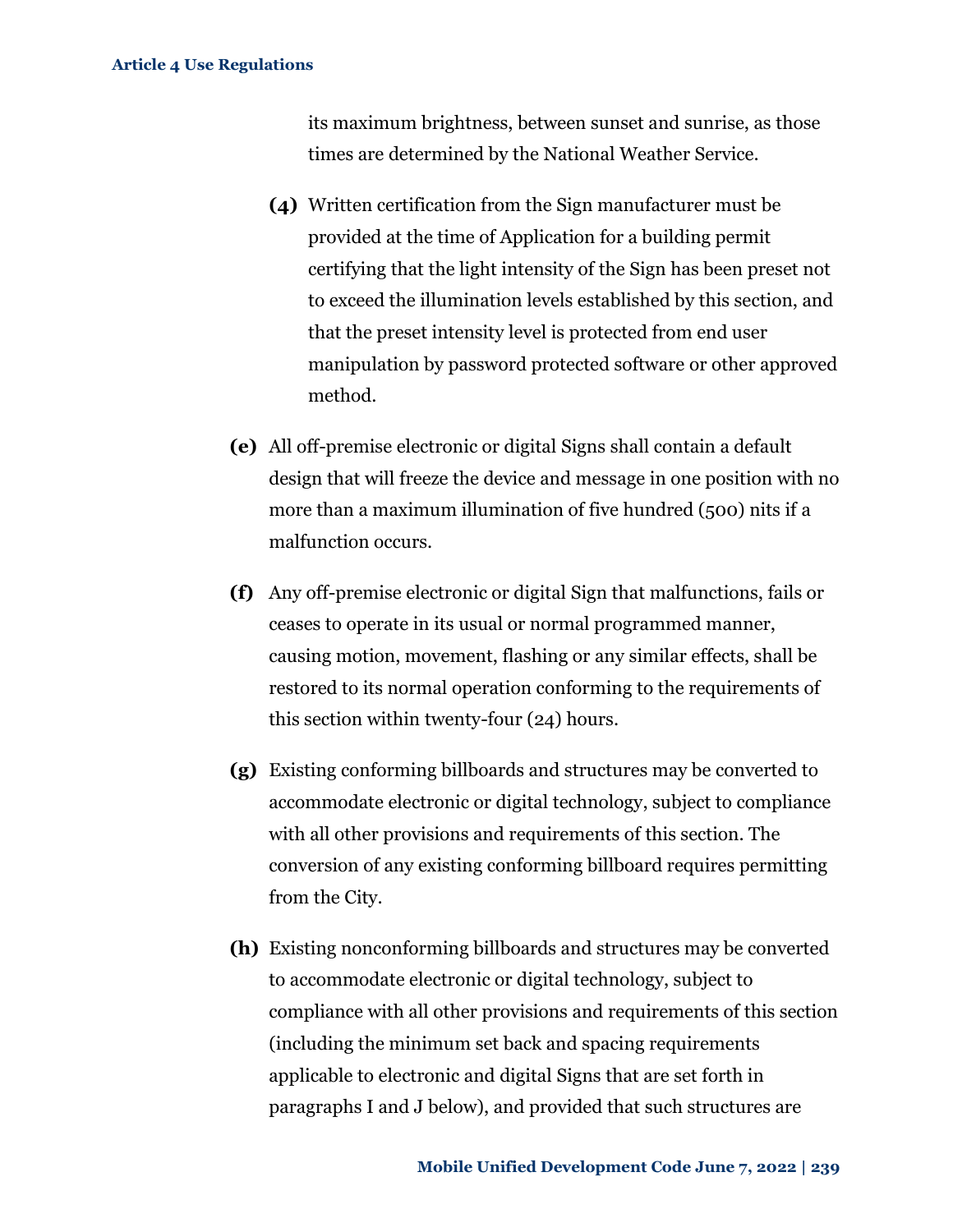structurally able and capable of supporting the conversion. The conversion of any existing nonconforming billboard requires permitting from the City.

- **(i)** The minimum spacing between electronic or digital Signs facing the same direction of travel, or that are otherwise visible to the same direction of travel, shall be three thousand (3,000) linear feet measured radially.
- **(j)** No off-premise electronic or digital Sign shall be located less than five hundred (500) linear feet from a residential (R-1, R-2, or R-3) property line.
- **(k)** For each off-premise electronic or digital billboard erected or constructed after the effective date of this section, or for each existing billboard that is converted to electronic or digital technology after the effective date of this section, the permittee shall remove three (3) existing Sign faces from nonconforming Signs owned by the permittee or any subsidiary, parent or other company affiliated with the permittee within six (6) months of the issuance of the Sign permit. The permittee shall make written certification to the Director no later than six (6) months following the issuance of the permit identifying the location of the Sign faces that were removed and the date of their removal.
- **(l)** No electronic or digital or video display message shall be mounted, affixed or attached to any vehicle, motor vehicle or trailer operated, maneuvered or towed on or upon any street, avenue, alley, road or right-of-way within the corporate limits of the City. This prohibition shall include vehicles, motor vehicles or trailers designed, built or used specifically for and as mobile advertising billboards. Any Person operating or using a vehicle, motor vehicle or trailer in violation of this section shall be subject to the issuance of a municipal offense ticket and punishment in the same manner and in accordance with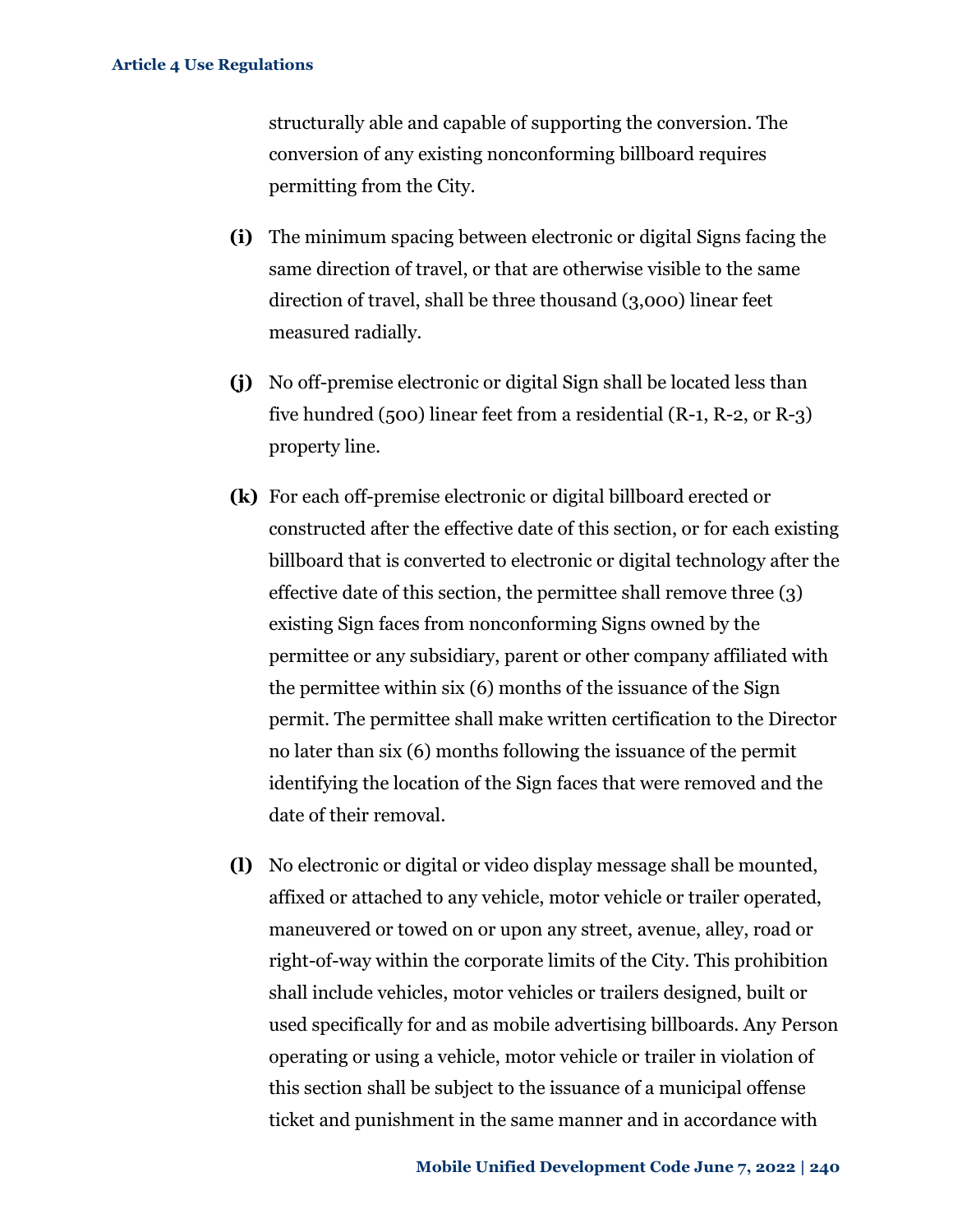the schedule of fines and other procedures set out in chapter 1, Mobile City Code.

- **M.** Banners. A banner may be permitted for a business, institution or organization to announce a special sale, offering or function subject to the following criteria:
	- **1.** Banners shall be affixed to the existing building and attached to rigid frame material, or hung with tension devices to maintain tautness and flexibility. Banners shall be maintained in such a way as to avoid fading, cracking and fraying, and to maintain tautness.
	- **2.** Permitting shall be limited to one (1) on-premise banner per business, and one (1) banner per occurrence of a special sale, offering, or function. A maximum of three (3) occurrences per year may be permitted.
	- **3.** Maximum banner size shall not exceed thirty-two (32) square feet.
	- **4.** Display of a permitted banner shall be limited to a maximum of thirty (30) consecutive days per occurrence from the date of permitting; a maximum of three (3) occurrences per annum, not to run consecutively.
	- **5.** Placement of a banner shall meet all of the requirements of the zoning ordinance.
- **N.** Sandwich Board Signs. Sandwich board Signs are permitted within the Corporate Limits of the City of Mobile as follows:
	- **1.** Sandwich board shall be in front of the business location for which it is permitted; exact location to be approved by the Department, Planning Section, and shall not obstruct pedestrian ways or reduce them to less than four (4) feet in width. Approval by Traffic Engineering, Engineering, Right-of-way, and/or Historic Development may also be required.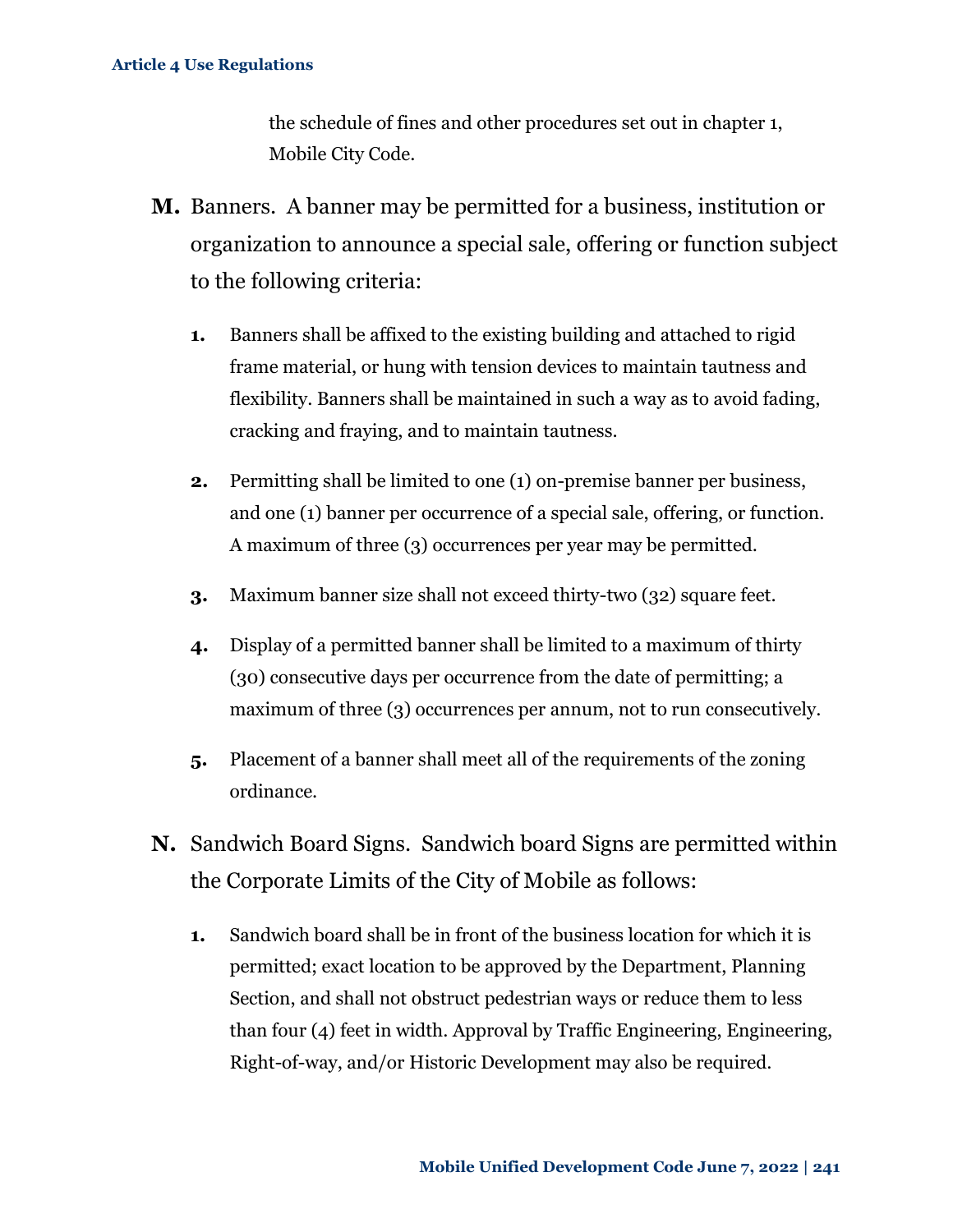- **2.** Each business shall be limited to a maximum of one (1) sandwich board Sign.
- **3.** Sandwich board Signs (including frames) shall be no larger than twentyfour (24) inches in width and thirty-six (36) inches in height.
- **4.** Illuminated sandwich board Signs are not permitted.
- **5.** All sandwich board Signs shall be removed each day, before the close of the permit holder's business each day.
- **6.** Before any permit provided for herein is issued, the Applicant must submit a hold harmless and release agreement satisfactory to the City.
- **7.** Failure of the permittee to comply with any of these conditions shall result in the revocation of the permit and any display of the sandwich board Sign thereafter is prohibited.
- **O.** Electronic or digital Signs; flashing Signs. Electronic or digital Signs, and flashing Signs, as defined in section 64-11.1.1 of this chapter, are prohibited unless they comply with the following conditions:
	- **1.** Electronic or digital Signs are allowed only in the following conditions:
		- **(a)** Electronic or digital Signs are prohibited in the Historic Districts.
		- **(b)** For the area shown as the "Springhill Boundary" as shown in the adopted "Blueprint for Springhill", electronic or digital Signs may only be placed on commercially zoned properties fronting the Interstate 65 Service Road or fronting streets of not less than four (4) through traffic lanes. A "through traffic lane" is defined as a lane comprising part of a street and intended for motor vehicle traffic. For a traffic lane to be considered a through traffic lane, it must continue for a distance of not less than one-quarter  $(1/4)$  mile from the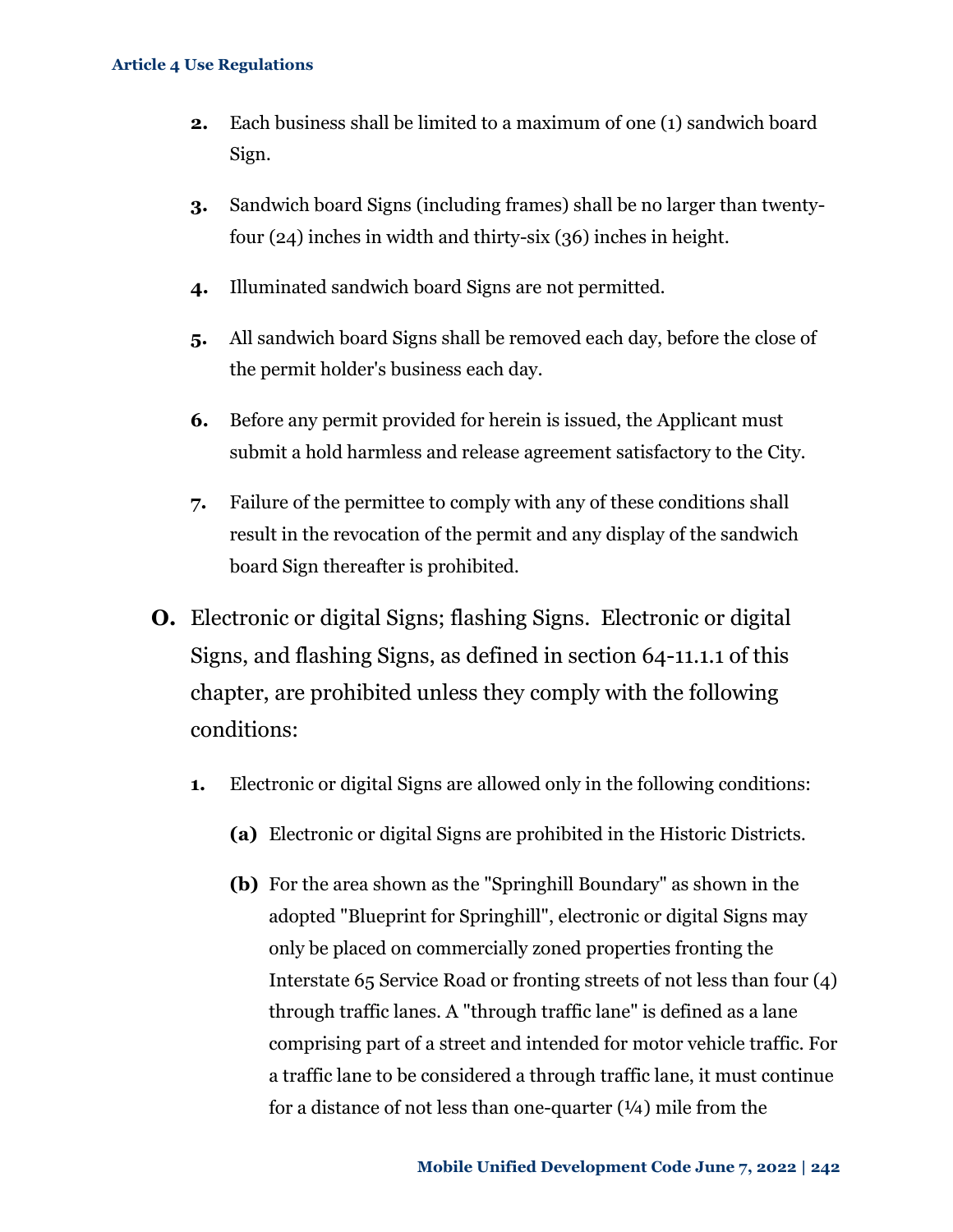designated point without merging into another traffic lane, requiring a turn onto another roadway, being marked as a turn lane or otherwise reaching a dead end. For the purposes of counting through traffic lanes, direction of travel does not impact the count (for example, one through traffic lane in each direction equals a total of two through traffic lanes).

- **(c)** Only if Sign is placed a distance of not less than three hundred (300) feet from any residential zoned property. This distance shall be measured in a straight line, without regard to intervening structures or objects, from the proposed location of the Sign to the nearest property line of any residential zoned property.
- **(d)** On-premise electronic message board or digital Signs may display animation and effects, so long as they do not flash or constitute a flashing Sign as defined in this chapter.
- **(e)** All such Signs shall have installed ambient light monitors, and shall at all times allow such monitors to automatically adjust the brightness level of the Sign based on ambient light conditions.
- **(f)** The maximum brightness levels for such Signs shall not exceed five thousand (5,000) nits when measured from the Sign's face at its maximum brightness, during daylight hours.
- **(g)** The maximum brightness levels for such Signs shall not exceed five hundred (500) nits when measured from the Sign's face at its maximum brightness, between sunset and sunrise, as those times are determined by the National Weather Service.
- **(h)** Written certification from the Sign manufacturer must be provided at the time of Application for a Sign permit certifying that the light intensity of the Sign has the ability to be set to not to exceed the illumination levels established by this section, and that the intensity